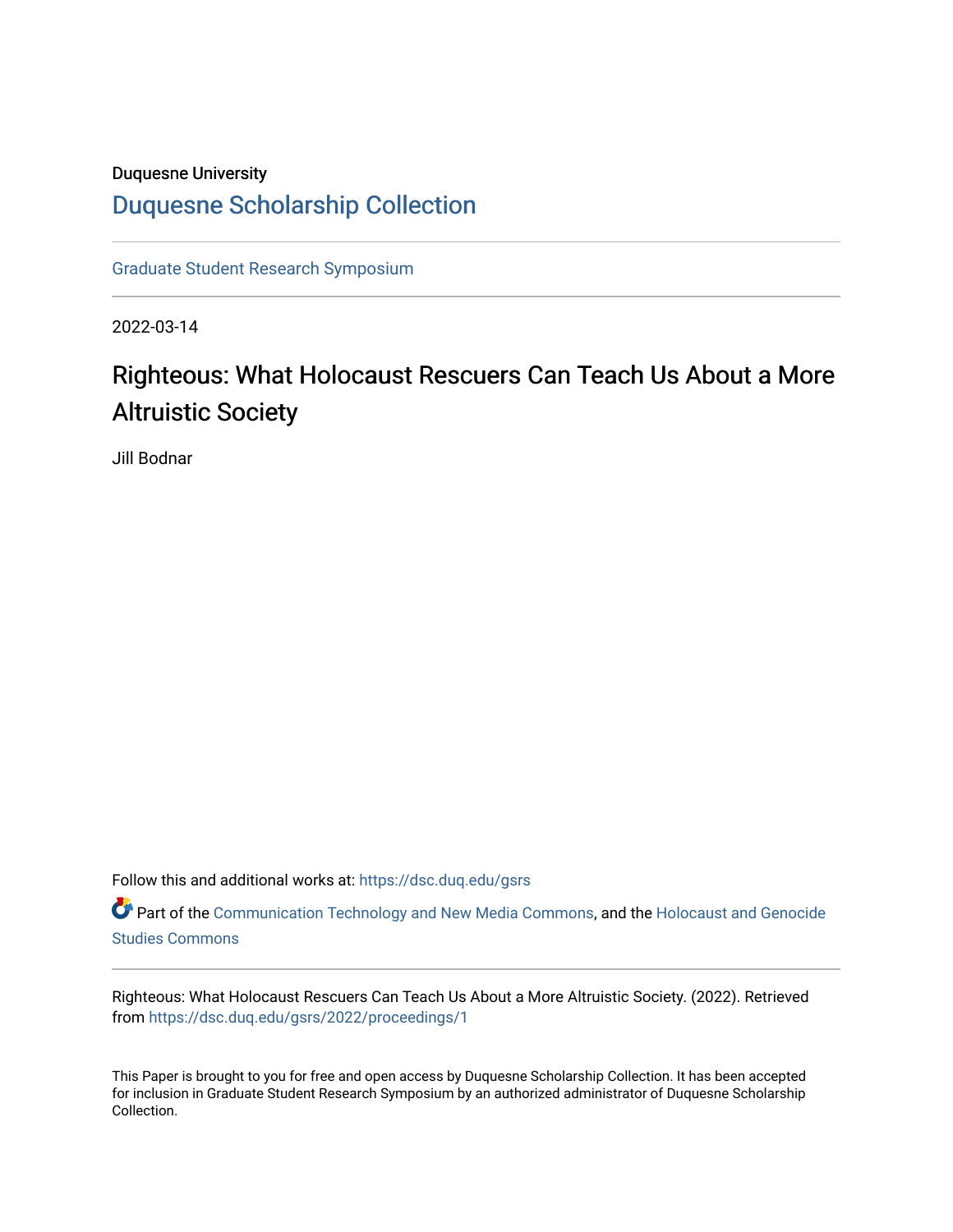# Righteous: What Holocaust Rescuers Can Teach Us About a More Altruistic Society

MFA Capstone Project

<https://jillgrecobodnar.com/mfa-project-index>

Jill Bodnar

Duquesne University

December 13, 2021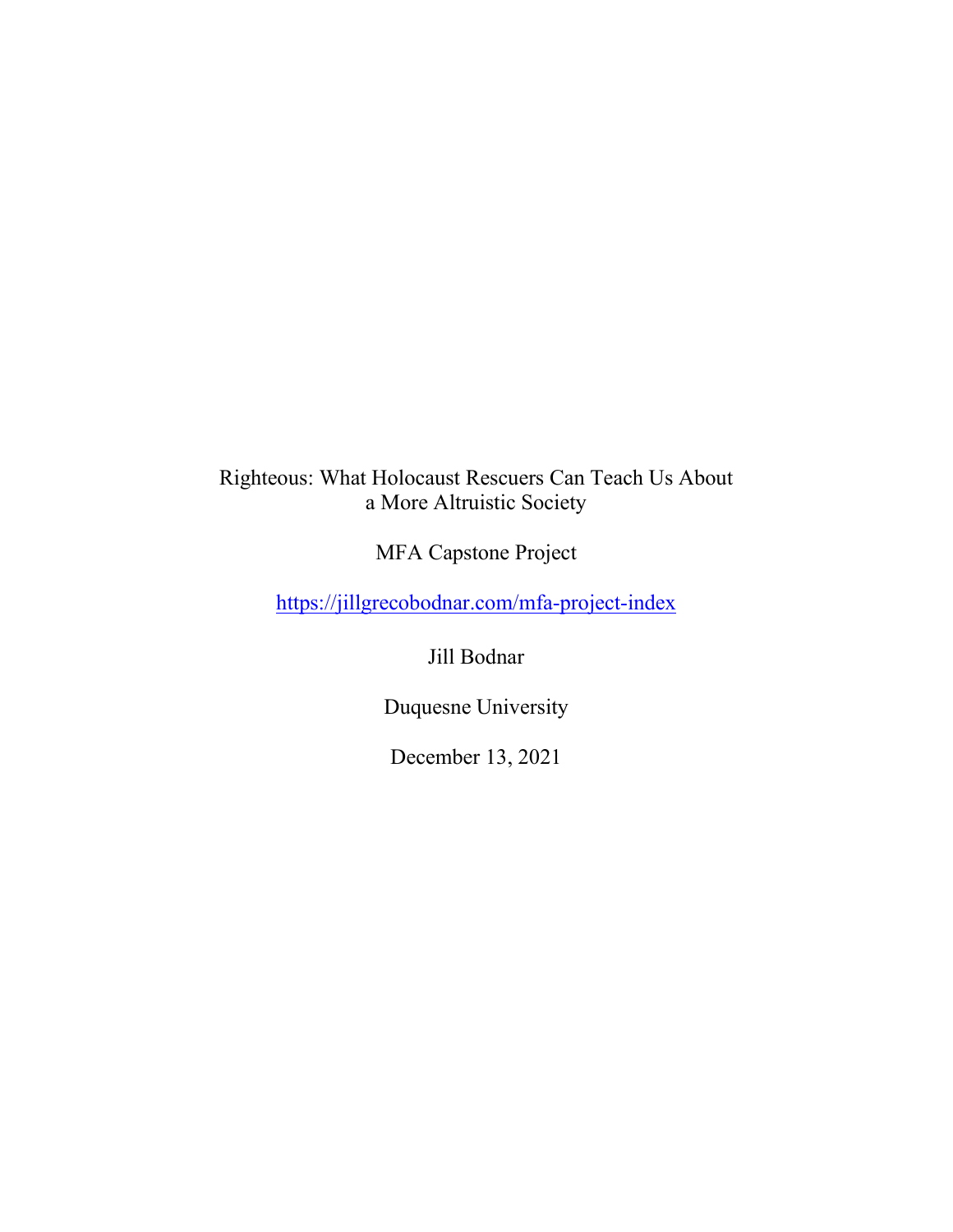| Gino Bartali and the Assisi Network Righteous Among the Nations  48      |  |
|--------------------------------------------------------------------------|--|
|                                                                          |  |
| Knud Dyby and the Danish Underground Righteous Among the Nations 49      |  |
| Jan Karski, Irene Opdyke, and the Polish Righteous Among the Nations  49 |  |
|                                                                          |  |
|                                                                          |  |
|                                                                          |  |
|                                                                          |  |

# Contents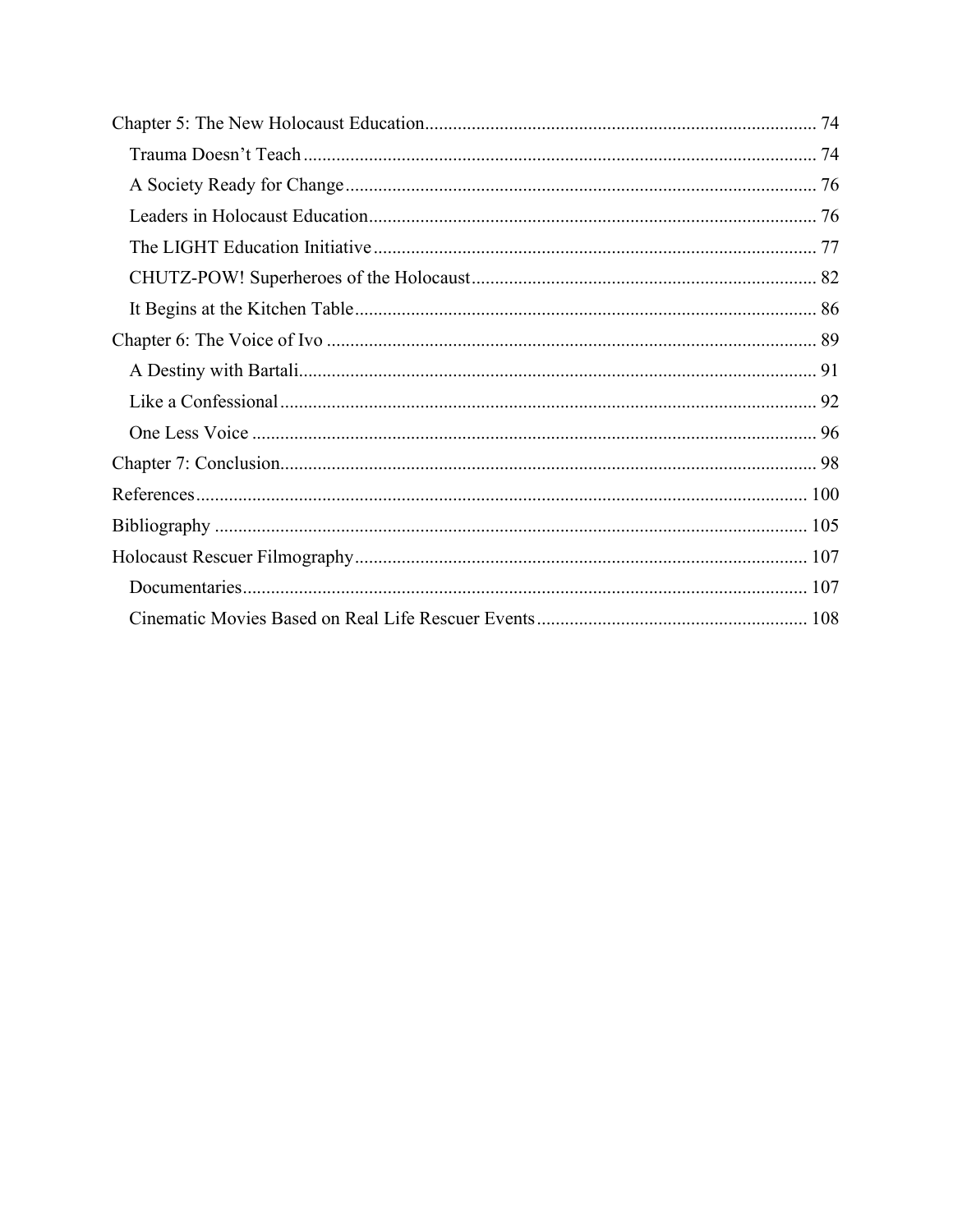# <span id="page-4-0"></span>Chapter 1: The Train to Perugia

### *"I failed."*

There is little despondence that takes the human spirit lower than feeling that one has failed, whether themselves or others. I was in central Italy on the regional border of Tuscany and Umbria, sitting alone on a commuter train for the 30-minute return trip from Terontola back to Perugia. Staring out at the vastness of Lake Trasimeno through the train's smudged window, I was numb. Disappointed in myself. Defeated. The late October sun reflected brilliantly on the lake and my mind drifted off. I remembered reading that in 217 B.C., Hannibal and his army of 40,000 men ambushed the formidable Roman army at this very spot, killing 15,000 soldiers. Many of the men died from drowning in their heavy armor, the viciousness of their attackers, or both. I was distracting myself, trying to forget what just happened the past few hours. It was so fast, and now it was over. A golden opportunity fell into my lap less than 48 hours ago. Now it was over, and I felt like a failure because I had nothing to show for it. I was leaving Perugia the next day so there was no second chance. My dream to carry on a hero's fading story from World War II felt as gray and worn as the dusty old window separating me from the sunshine outside.

It was 2016, and I was studying Italian for a month at a university in the medieval hill town of Perugia. The past few years in Seattle, I had been taking a language class once a week after work with mediocre success stumbling through new vowel sounds and tongue-rolling syllables. Arriving at 5 p.m. each Wednesday evening, my mind was often already at full capacity from my government job planning for and responding to oil spills. The challenge of remembering grammar and vocabulary lessons from week to week did not leave me with a profound literacy of Italian, but the passion was there. My teacher recognized that desire. She suggested I apply for a monthlong scholarship to study Italian at a language school in Perugia, Italy, through our Seattle-Perugia Sister City Association. I applied and was thrilled to be awarded one of the spots. An immense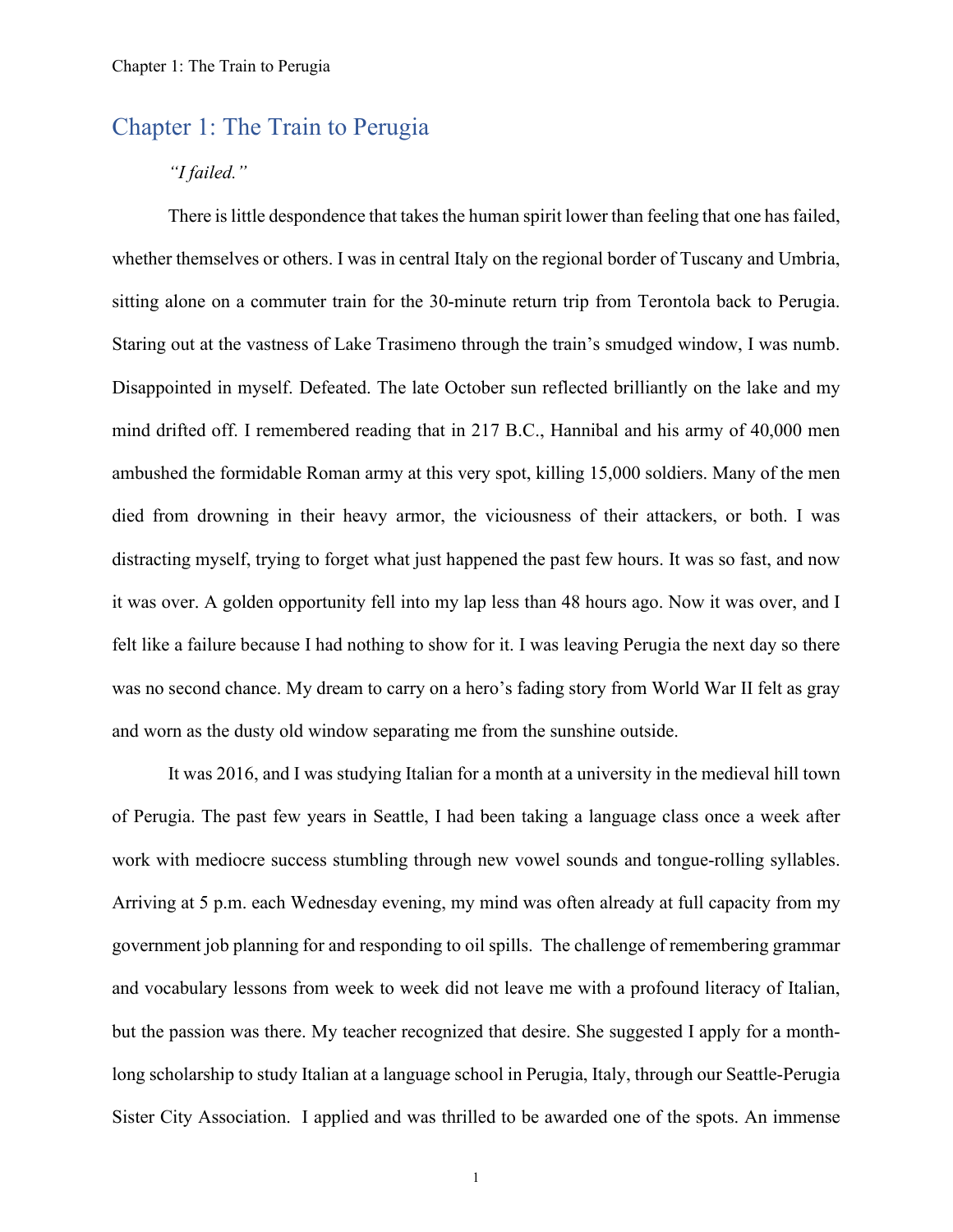rush of gratitude prevailed as I realized that a dream to immerse in Italian culture could come true. This short sabbatical would mean an entire month without distractions where my only job was to learn Italian.

One of the other reasons that I wanted to explore this particular area was because it was like a living museum to a remarkable story from World War II of the champion cyclist and secretive Holocaust rescuer, Gino Bartali. He had died in 2000 at 85 years, but the sound of his name still warrants hushed reverence in his native Italy: Bartali *L'Eroe* – The Hero. Bartali *Il Pio* – The Pious. Bartali *Il Campione* – The Champion. Bartali who helped save 800 Jews during the Holocaust riding his bicycle stuffed with fake identity documents on secret missions for the Italian resistance. I had heard whisperings of this story long after his death when the English-language press picked it up in the early 2010s. They left me curious, "How could a man contest against the Nazis….and essentially win….saving hundreds of people from the Holocaust…using only his bicycle and hiding documents in its frame?" I thought of my own bike frame and the hollow tubing below the saddle with traces of grit and grease and I wondered how it could possibly store such delicate papers. The story seemed unworldly, and it partially was because I had never been to Europe. This man, Gino Bartali, was a mythical legend in a mythical land. Yet I could not stop thinking about the idea that good could fight evil using non-violence, on a bicycle no less, in the ultimate theater of the Second World War.

My grandfather and great uncle were of Italian descent and had served with the U.S. Army in France.. They returned to their lives and back into their mothers' arms in the small steel mill town of Monessen, Pennsylvania, along the banks of the Monongahela River south of Pittsburgh. They raised their families and never spoke about what they experienced in the war. To me, their lifespan was limited to my own and their history was only as far back as the last raucous Steelers game.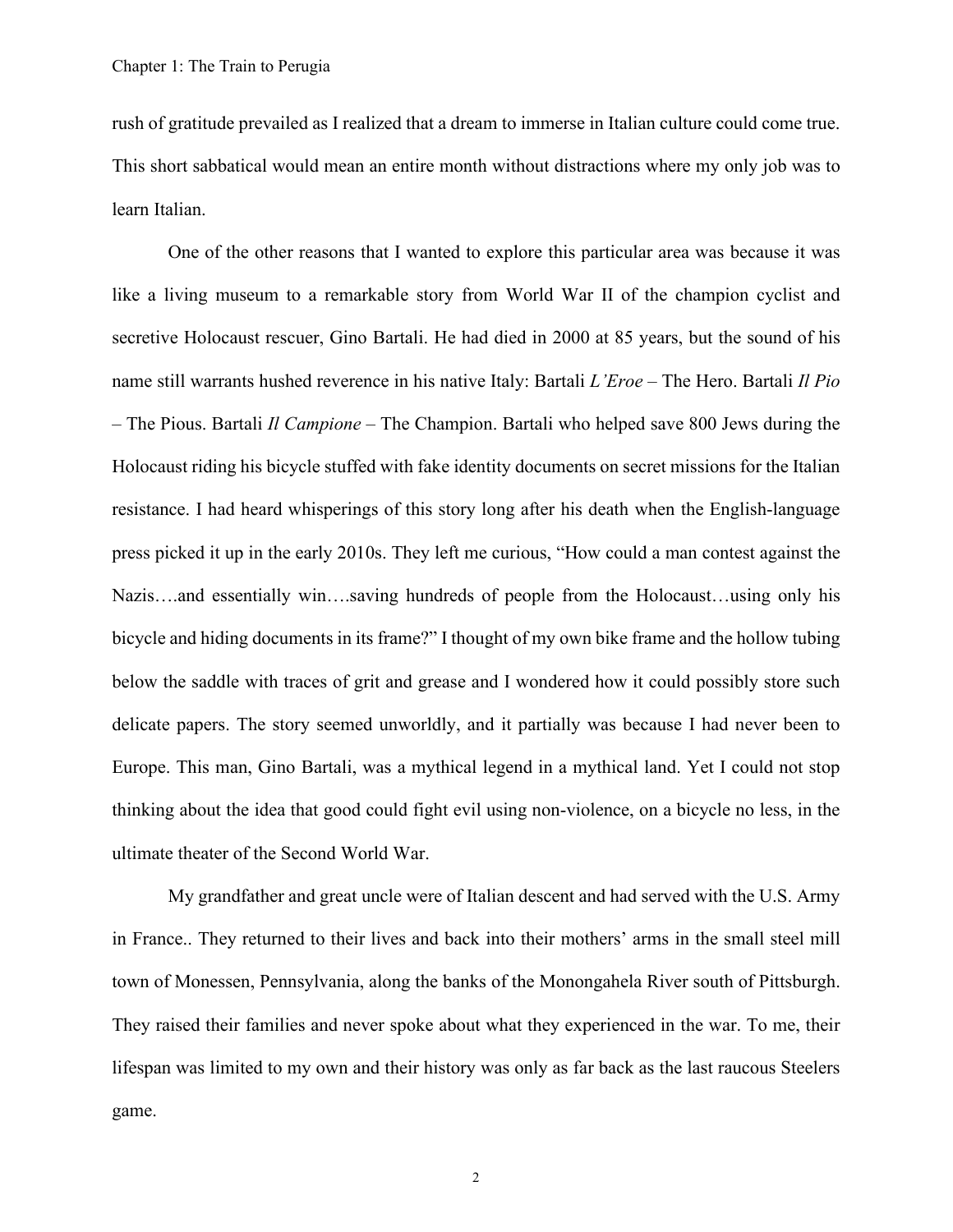There are glimpses of my grandfather and great uncle's war time efforts passed down through retelling of stories from those still around who know them. Most of the memories are interpreted from the aging black and white photos of them posing in their military uniforms. During the war, my great aunt kept a photo album constructed of black paper pages bound with string. The stiff, delicate pages are now a time capsule pasted with yellowed newspaper clippings of other Monessen and "Mon Valley" servicemen. The pages are carefully arranged with the original small, square Kodak Brownie photos of her husband and my grandfather posing with their mothers as they prepared to leave for basic training. Other photos taken by the Army show them smiling and posing at their base in France. My great aunt carefully wrote notations in blue pen on the photos if she knew where and when they were taken. They show her men with faces as charming as when she last saw them, but nothing of what they saw when the camera wasn't focused or when their eyes closed to sleep. Years after they had passed on, I was astonished to learn at one family gathering that my parents' basement is the current archive to a full-size Nazi flag and wooden box full of Nazi soldier pins and badges my grandfather brought back from France as souvenirs. Nestled in the same box is a guide for the soldiers while on holiday in Nice. I like to think that at some point after Germany's surrender they were able to let loose and enjoy the French Riviera.

Like my grandfather, Gino Bartali never talked about the war. And so, like many tales from this era, Bartali's story is not well known beyond his native country's shores. Voices from this generation are not so loud anymore in our world filled with constant noise competing for our attention. I felt duty bound to find my own version of the story and add to the account during my month in Perugia. The 2012 book, *Road to Valor*, was the first English-speaking book that uncovered the secrets of Bartali's past. Part investigative journalism, part biography, the authors worked for 10 years researching new information about the cycling champion's life to paint the story in riveting detail. I referenced it as canon and used it as a guidebook during my travels. I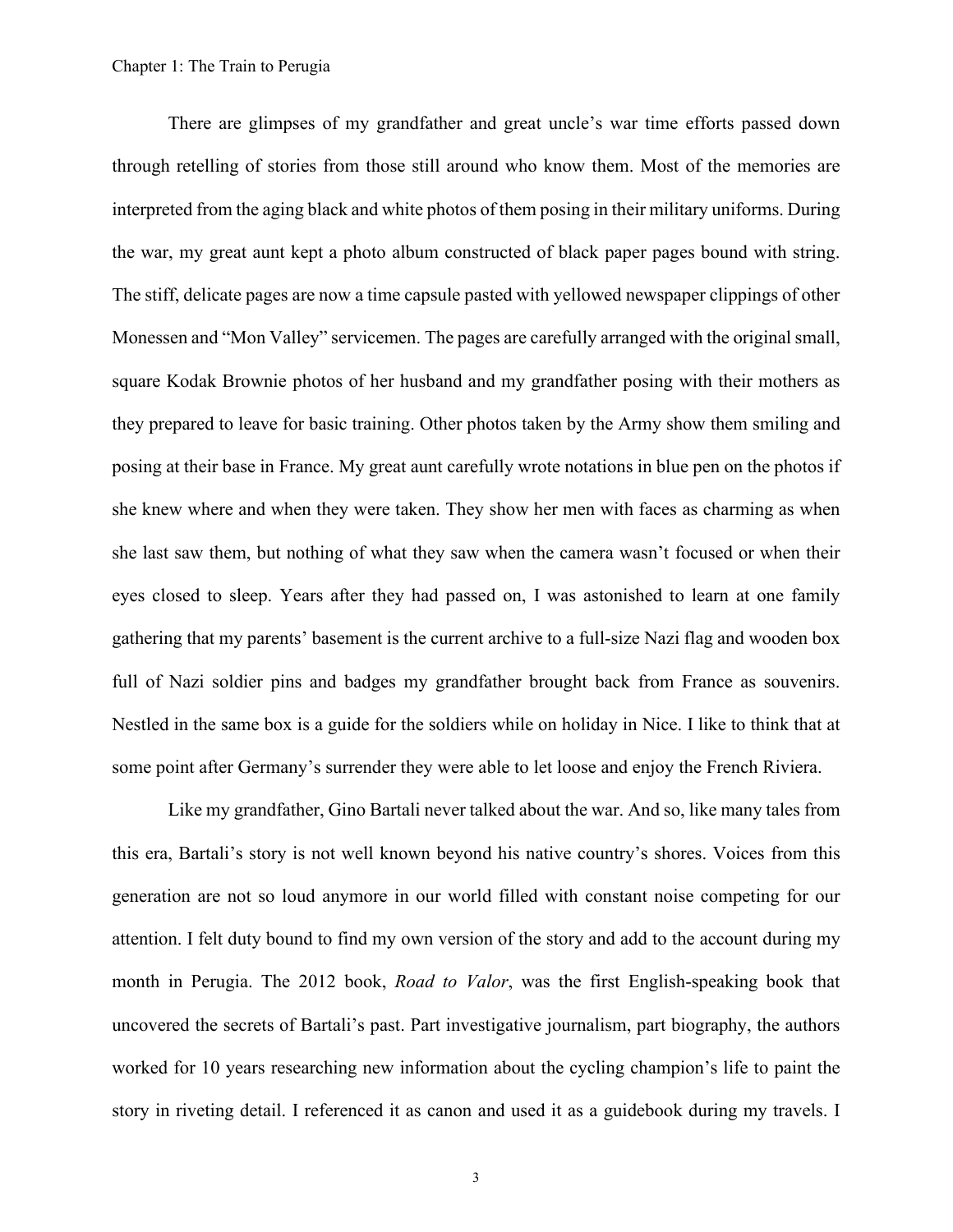imagined the book's cast of characters from the Assisi Network and studied maps to figure out where they lived in pockets of Umbria and Tuscany during the war. I planned out my own sort of reenactment of Bartali's past. After class and on the weekends, I would venture out on my bike into the Umbrian countryside looking for traces of Bartali, for a section of the farm road he may have ridden, chasing his ghost from over 70 years ago. I rode across the valley to the hill town of Assisi and up the same narrow cobble streets to the immense basilica of Saint Francis, its cloisters built like a fortification into the hillside in 1253, yet its inner walls decorated with the bright golds and blues of Giotto's frescos. I hiked through an olive grove under a hot October sun, down to the monastery of San Damiano to glimpse shadows of Bartali as he picked up forged identification papers with Father Rufino Niccacci. I stumbled over words at a local café, asking the owner if they knew of someone who could show me vestiges of Bartali in this town that was so central to his mission. I peered through the gates of the cloistered San Quirico convent where Mother Superior Giuseppina Biviglia hid Jews and was handed fake identification documents from the tanned and muscular Tuscan. I hid from a rainstorm in the doorway of Saint Clare's basilica staring across the piazza for a sign of which storefront hid the secret Brizi family printing press that long ago made crucial fake identification papers for the underground.

But more often than not, I cried under the weight of my own expectations to be allowed to insert myself into this story, at the frustration of not knowing the language, endlessly tossing in a bad dream where I was set on mute, unable to shout out my desire to revive these voices from the past. I cried trying to explain, in stilted Italian, who I was and why I was there as my identity dissipated into irrelevancy in this culture that was not mine. I cried because I assumed what they saw in me was a silly American woman riding a bike on her own in Italy, when they couldn't understand I was passionately pursuing a legend from so long ago.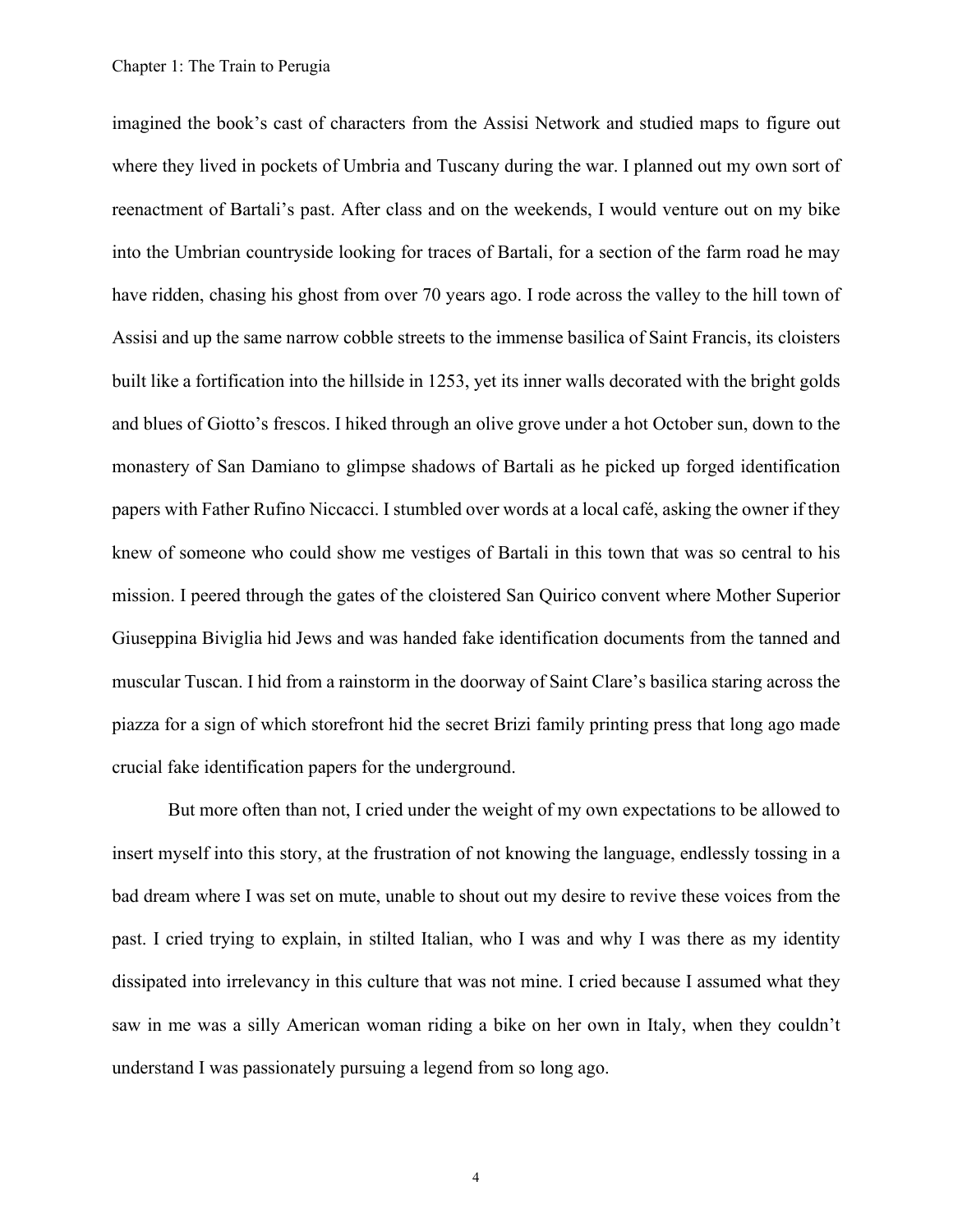When venturing away from the known tourist enclaves and into the real heart of Italy, the reward is discovering how generous its people are. Some think it's a continuation of a culture that believed in the importance of taking care of strangers during World War II. When word got around the sister-city community that I was interested in learning more about Bartali, I was encouraged to talk with Daniela Borghesi of Perugia's Office of International Relations. Working in the mayor's office, she has been integral to coordinating the Perugia sister-city relationships around the world and was known for often doing the work of three people. We were finally able to meet during my last week in Perugia. Just as I'd been told, she was an impressive woman of action who made the impossible materialize. In the matter of a few hours, she had made some calls to the nearby village of Terontola and, as luck would have it, connected me with Bartali's former bike mechanic, Ivo Faltoni, who still lived there and was an ardent Bartali storyteller. He and a small entourage would be happy to meet me the next day. *"And they do not speak English,"* she reminded me. I had no time to prepare. As I left her office, Daniela waved off my dread that I could barely speak the language and wished me good luck. I wanted more than anything to bottle up this amazing woman's confidence and charisma and take it with me.

That night on the floor of my apartment in a medieval building in Perugia's old town center, I laid out all my maps, photos, and books that had led me to this point hoping they would coach me through the next day. I visualized that the language would flow from my mouth with ease and I would immediately connect with these voices from the past. I figured out how to record on my iPhone and hoped for the best. My stomach was knotted and I slept fitfully. Shyness and introverted tendencies were not an option. Waking up, my brain was heavy and fuzzy, even with the extra coffee. My years of bike racing had taught me enough to know that the body and mind could push through great achievements even with little sleep, so I buckled up my resolve and packed my bag.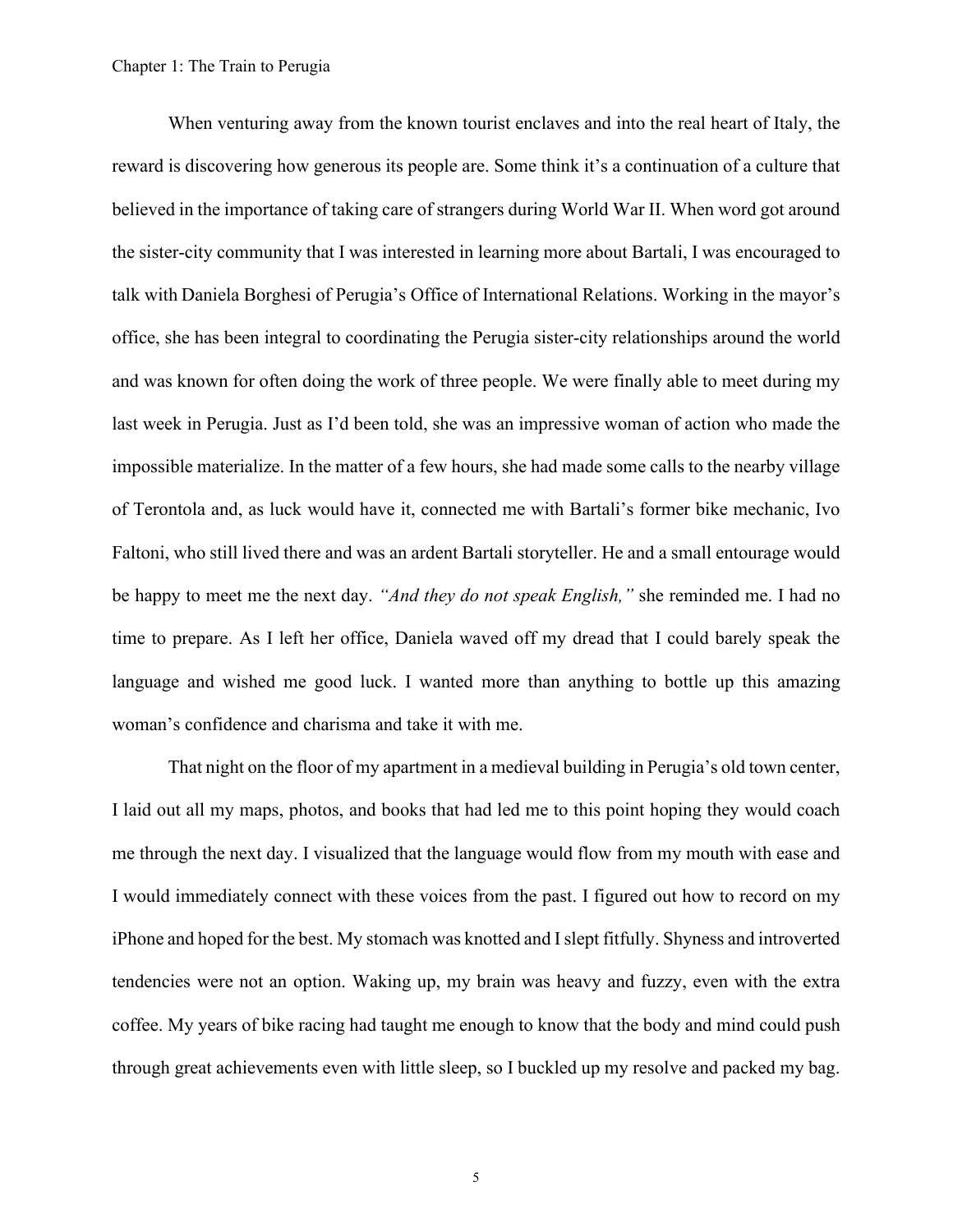Preparing to catch the morning train, I took a few deep breaths, pulled on my vintage leather jacket to wrap a barrier against my insecurities, and stepped out the door to begin my journey.

The Terontola-Cortona train station is in the southeastern corner of Tuscany at the edge of a flat, dry valley. To the west are the famous vineyards and hills of Chianti, and to the east are the foothills of the Umbrian Apennine mountains. There are only four platforms, and arriving passengers descend below them through a tunnel connecting to the main building. As they walk past the café, they see on the wall a bronze bust of Bartali mounted on a large slab of pale grey marble. Its inscription, in Italian, reads:

*"Here Gino Bartali, great cycling champion, stopped many times while training on the way from Florence to Assisi, in the years 1943-1944 to help men who were victims of racist and ideological persecution during the Second World War."*

The plaque marks the location where the champion would use his fame to distract the Nazis while Jews would use those precious minutes as a clear path to grab their new documents and jump onto a train headed to Allied territory.

That is where Ivo met me with his camel-colored wool sport coat and cap and unmistakable face tanned by a life in the Tuscan sun. We were joined by his friend and fellow journalist, Claudio Lucheroni. Without pause we walked through the small train station's doors and off on my tour. Right away my fears were confirmed as he proceeded to narrate our tour barely stopping for a breath. My comprehension of Ivo's Italian was so elementary that within minutes I knew that I was already failing to do my time with him any justice. He led me from his office, bike shop, and home; he cheerfully chatted nonstop for over an hour. I prayed he was oblivious that I understood nothing. I followed him like a puppy with no idea if he was describing his breakfast or some hidden clue to Bartali's spirit. He was sharply dressed, charismatic and generous, well organized, and obviously excited to have another visitor – an American woman no less - interested in Bartali. He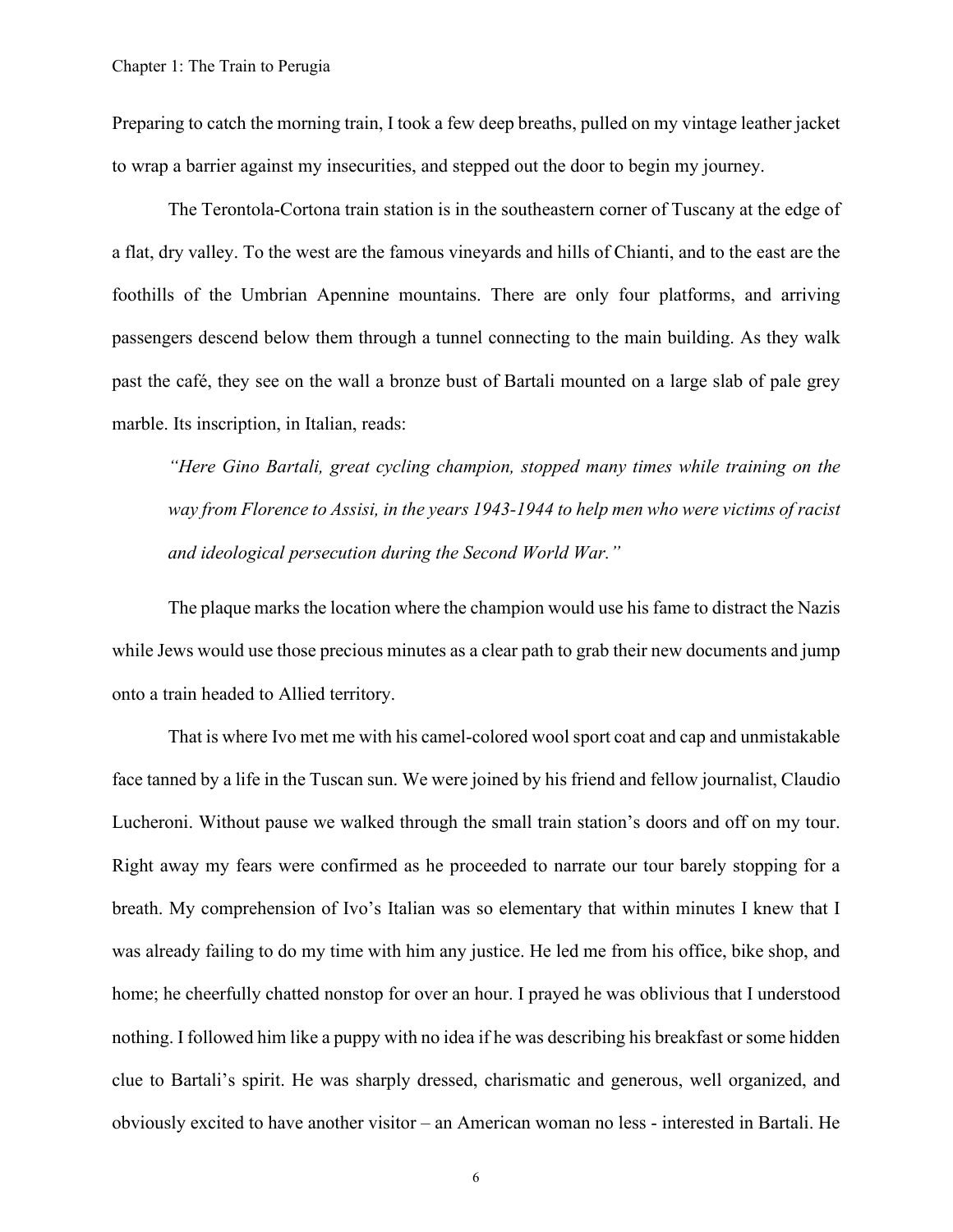xeroxed newspaper clippings, showed me vintage race bikes lined along the wall of an attic, and filled my arms with gifts and more books to read while I stood tongue-tied, too nervous to ask questions that had weighed on my mind for years: *"At the end of his life how did Bartali feel about his legacy? What did it mean for his bike to be a tool of non-violence against the Nazis?"* and most of all for me, *"What would he say to people now as they face fear and struggle to find the good in our world?"*

Reality was that my month in Perugia had not transformed me into a talented, multilingual journalist. The opportunity of a lifetime was literally standing by my side and I saw it as a failure, that I had let down the thousands of brave voices from World War II whose numbers were thinning as time marched on. I had initially balked at meeting Ivo, hoping I could return in a year better prepared, but Daniella said of Ivo, *"He's in his 80s now so there may not be another time."* 

There was never another time with Ivo. A few days later I was back in Seattle unpacking my suitcase and bags. I sighed heavily at his thoughtfully xeroxed papers and books and stored them away in a large envelope, my life taken over by more pressing matters back in the real world. Over three years later on February 10, 2020, I learned on social media of Ivo's passing and felt struck in the chest. This passionate voice of Bartali and his brave generation who risked their lives to save strangers during the Holocaust was no more. I also realized that I did not fail on that October afternoon near Lake Trasimeno. It took a few years to revisit the special moment that Ivo had given me, even if I did not fully understand at the time. The sharing of an important story, no matter when, is never a failure as long as it eventually begins.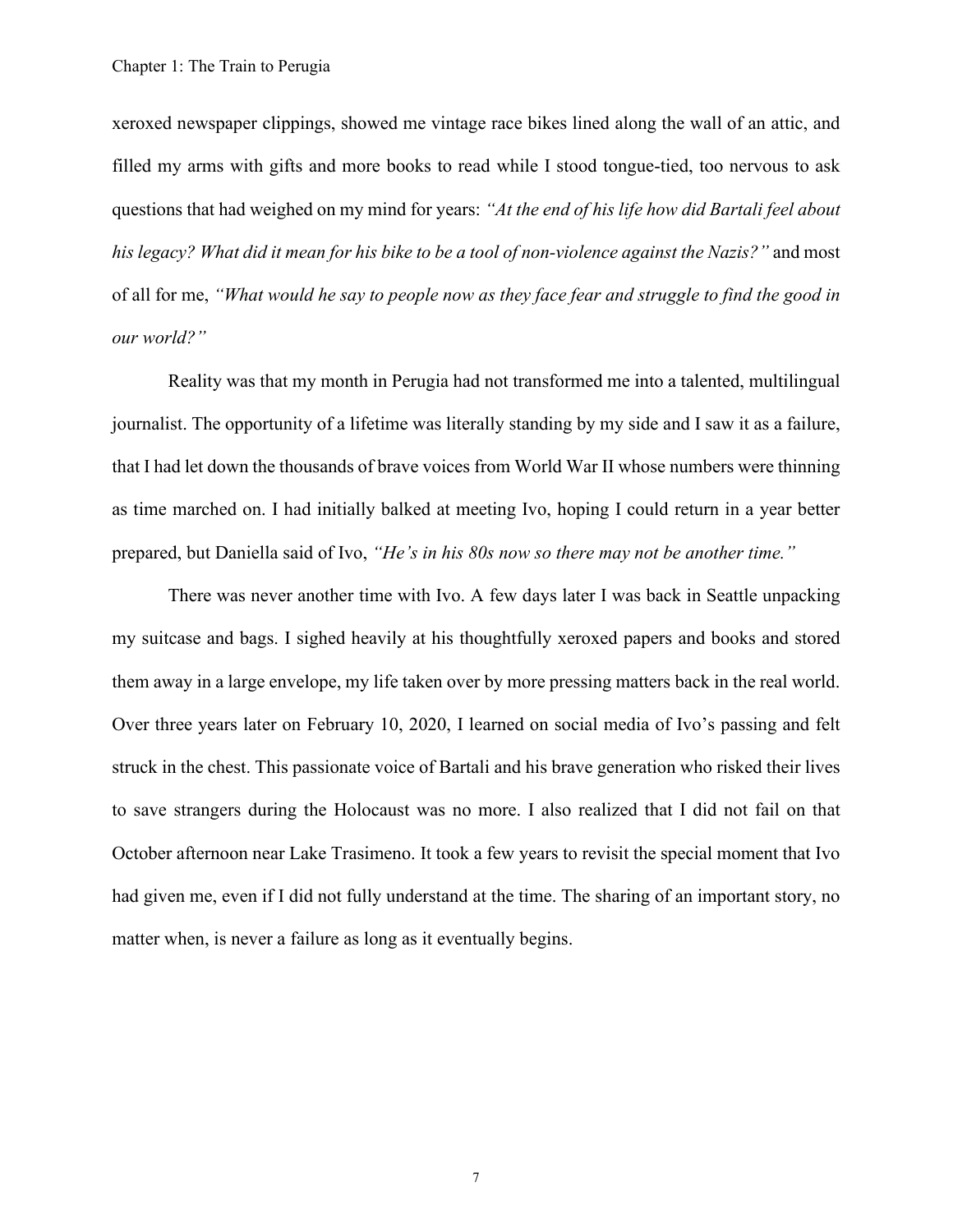## <span id="page-11-0"></span>Chapter 2: A Volatile Climate, Then and Now

### <span id="page-11-1"></span>Background on WWII

Nazi Germany in the 1930s leveraged centuries of existing antisemitism to cultivate an irrepressible climate of discrimination and hate against Jews. Their government-led, nationalist propaganda disguised these measures as protection for German families and their racially pure heritage. Jews were wrongly targeted as people who, left unchecked, would control Germany's economy and compromise the safety of their homeland (Friedberg, Erbelding, & Kelly, 2021).

In 1933 once Hitler had been elected chancellor to lead the Nazi Party, discriminatory rules were enacted against Jews. These included tactics such as preventing Jewish children and young adults from attending schools and universities, and boycotting Jewish-owned businesses. The Nazis exercised humiliation and dehumanization regularly in an attempt to devalue Jews as people, which fed the mob mentality of antisemitism. Jews were excised from their successful lives as doctors, lawyers, educators, and musicians, or from their simple, happy lives as homemakers and shop owners, stations in life no different from working class people of other nationalities or religions. Their communities of other parents and play yard friends were ripped away leaving them shell-shocked at the changes in their once normal world. In 1935 these discriminatory ideologies were further defined and passed as the Nuremberg Laws and made into a political reality. Jews not following these racial laws in Germany were immediately arrested and sent to a concentration camp. Germans showing sympathy for Jews could be declared insane by psychiatrists and also sent to concentration camps (Fogelman, 1994).

Hitler's power grab progressed across Europe as his Nazi Party collected political collaborators and occupied weaker governments to reconstruct the landscape into a Third Reich domination. This new ruling power implemented the German racial laws in every country under their control. Across Europe, Jews met expulsion from the life and rich culture they had known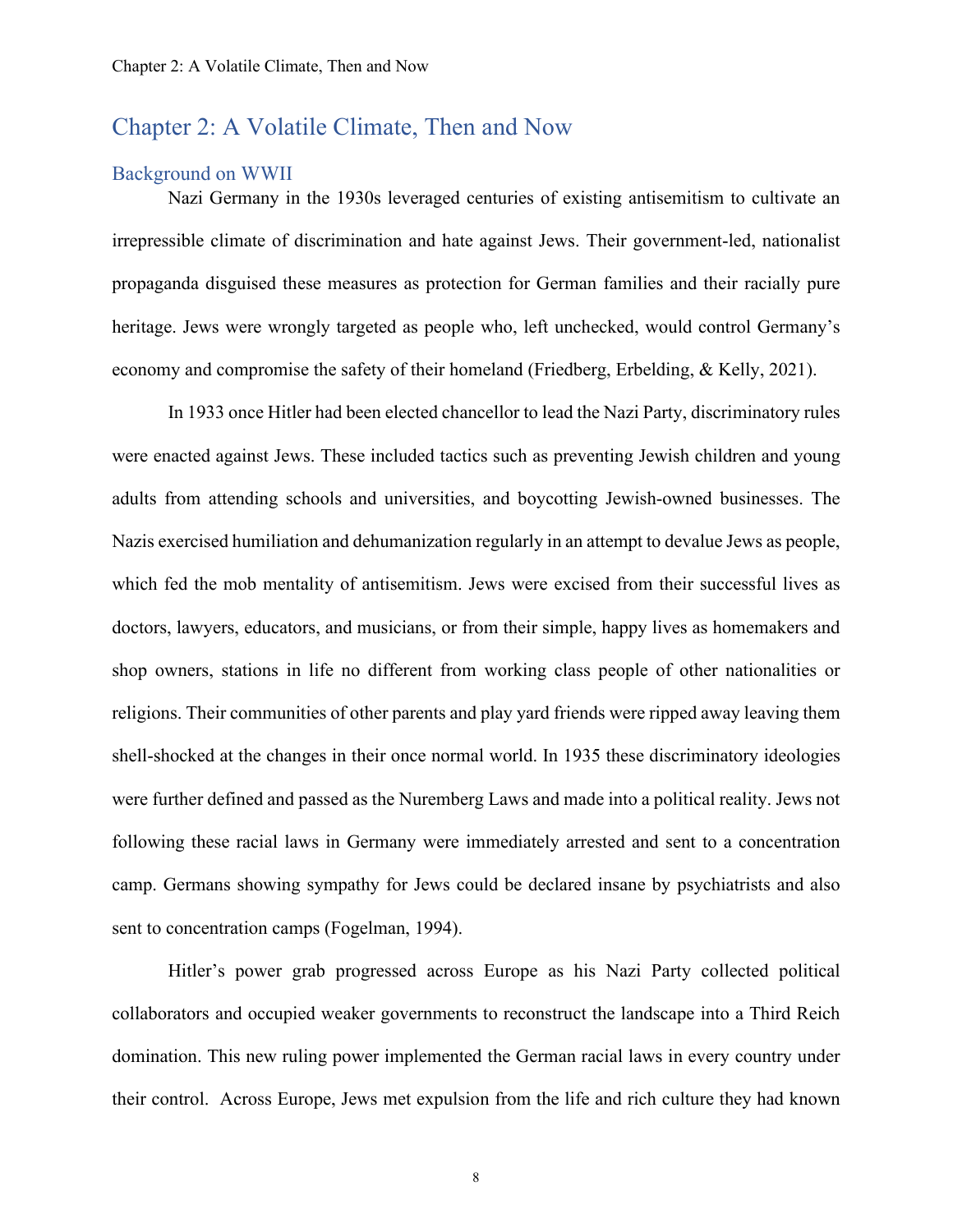for almost 1,000 years as their governments rounded them up into crowded city ghettos, labor camps, and inevitably to their deaths (Batalion & Walker, 2021).

#### <span id="page-12-0"></span>Italy Background

Italy was being ruled by another fascist dictator, Benito Mussolini, who came to power after World War I. He promised a strong, powerful Italy in the wake of WWI, and the nationalists eagerly lined up behind him to literally take over the government in Rome and abolish its parliament in 1922. Proclaimed as "il Duce" (the leader), his methods for obtaining government power were said to be an inspiration to Hitler (Holocaust Encyclopedia, 2021). In 1939, Mussolini and Hitler formed a military and economic alliance, with Italy primed as the Axis power to take control of the Mediterranean region and forge a second Roman Empire.

Like Hitler with the Germans, Mussolini saw Italians as part of the superior race. It was a source of pride for the fascists to present Italian men as "beautiful, healthy, and great athletes." (Jacoby, 2014). This was not, however, what the most famous cyclist in the world and noted antifascist had in mind. If anything, Bartali was an athlete devoted to God and Catholic leaders presented him as an alternative to the fascist culture of "violence and machismo" (McConnon & McConnon, 2012). At the 1938 Tour de France, Bartali was under immense pressure from the Italian leaders to win and prove their racist agenda. He did win the grueling three-week race, but at the finish line in Paris in front of his adoring fans and the press, he declined any adulation to the Italian regime. The reticent Bartali "mumbled" an apolitical statement, which was a statement in of itself. The next day he visited a church in Paris dressed in his best suit and laid his Tour de France bouquet of flowers at the feet of the Virgin Mary in what was seen as a gesture of thanks to the Madonna for his win (McConnon & McConnon, 2012).

Despite the fascist stronghold of the government and its citizens, Italy's attitude toward Jews before 1943 was exceptionally open and accepting. In 1933 there were approximately 50,000 Italian Jews and they were considered fully assimilated into the Italian culture and society. The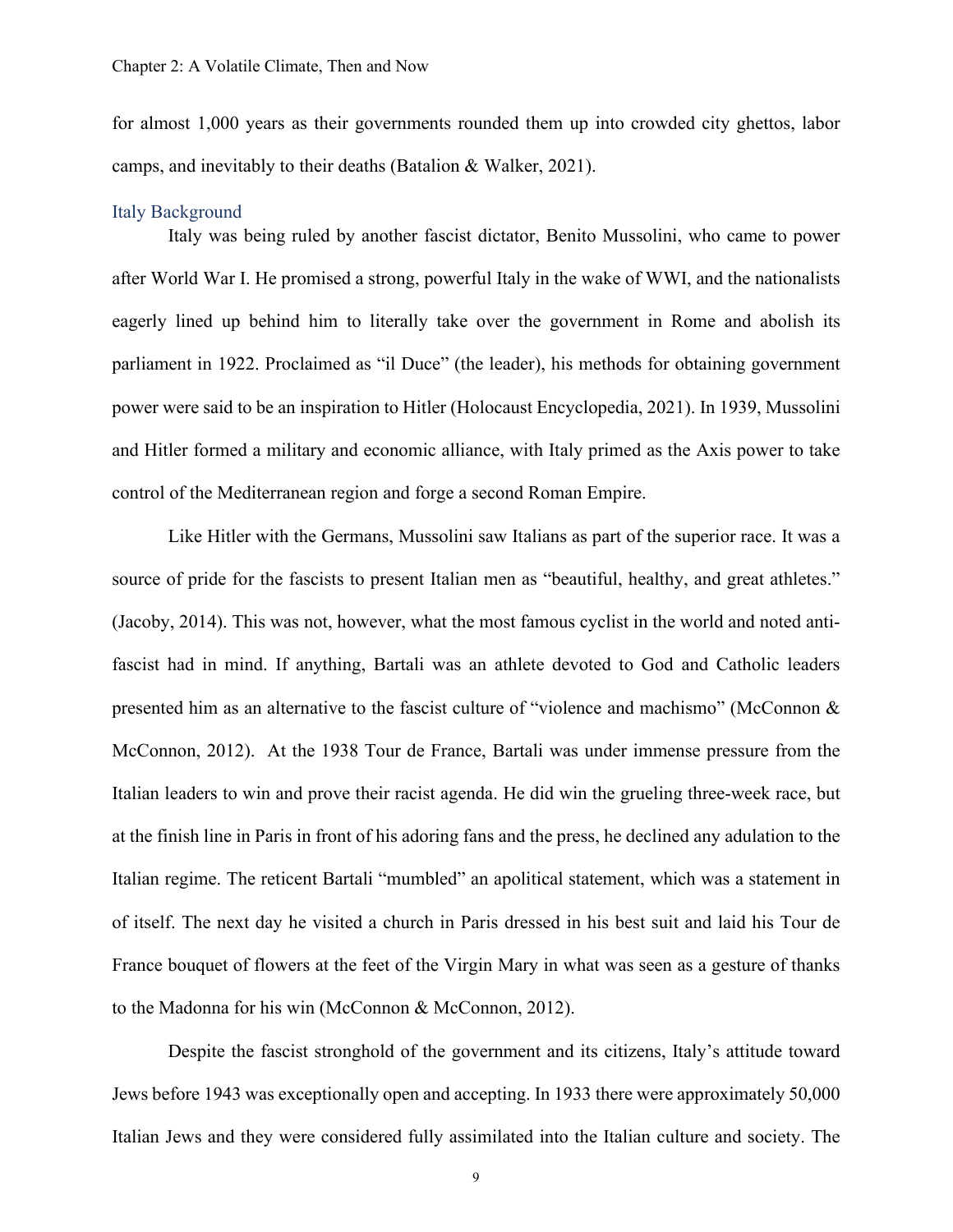antisemitic laws adopted by the Italian fascists in 1938, such as barring Jews from many jobs and jailing foreign Jews, were rarely enforced by local authorities who were accustomed to looking the other way (Holocaust Encyclopedia, 2021).

As the German racial laws became more enforced in other countries in the late 1930s and early 1940s, foreign Jews discovered they could enter Italy on a tourist visa and find a rare haven of acceptance. Somewhat paradoxically, the fascist government readily accepted foreign Jews. Historians believe that Mussolini did not want to "damage Italy's international image" or potentially receive backlash with the millions of Italians living abroad. They also believe that foreign Jews were seen as a much-needed injection in the national economy (Primo Levi Center). The DELASEM (Delegation for the Assistance of Jewish Emigrants) Jewish refugee relief agency in Genoa became well known across Europe for helping Jewish refugees. After they arrived, foreign Jews were sent to one of the many internment camps throughout Italy that DELASEM supported. These were more like small villages where families could live as normal a life as possible together, with regular meals, schools, and synagogues.

Italy formally entered the war with Germany in 1940 by declaring war against England and France, and invading Greece and Egypt to begin laying claim to the Mediterranean. Bartali was enlisted in the Italian army in 1940, but a medical condition prevented him from active duty and he was assigned as a courier at a military airfield on Lake Trasimeno and allowed to continue racing and training (Holocaust Encyclopedia). In September 1943, however, everything changed. The Allies finally took control of southern Italy and Mussolini was removed from power. The Germans were not ready to lose this strategic peninsula and countered by retrieving Mussolini from his jail cell and fully occupying major cities in the north such as Rome, Florence, and Milan. Italy was split into the occupied Italian Social Republic north of Salerno, and the Allied territory to the south.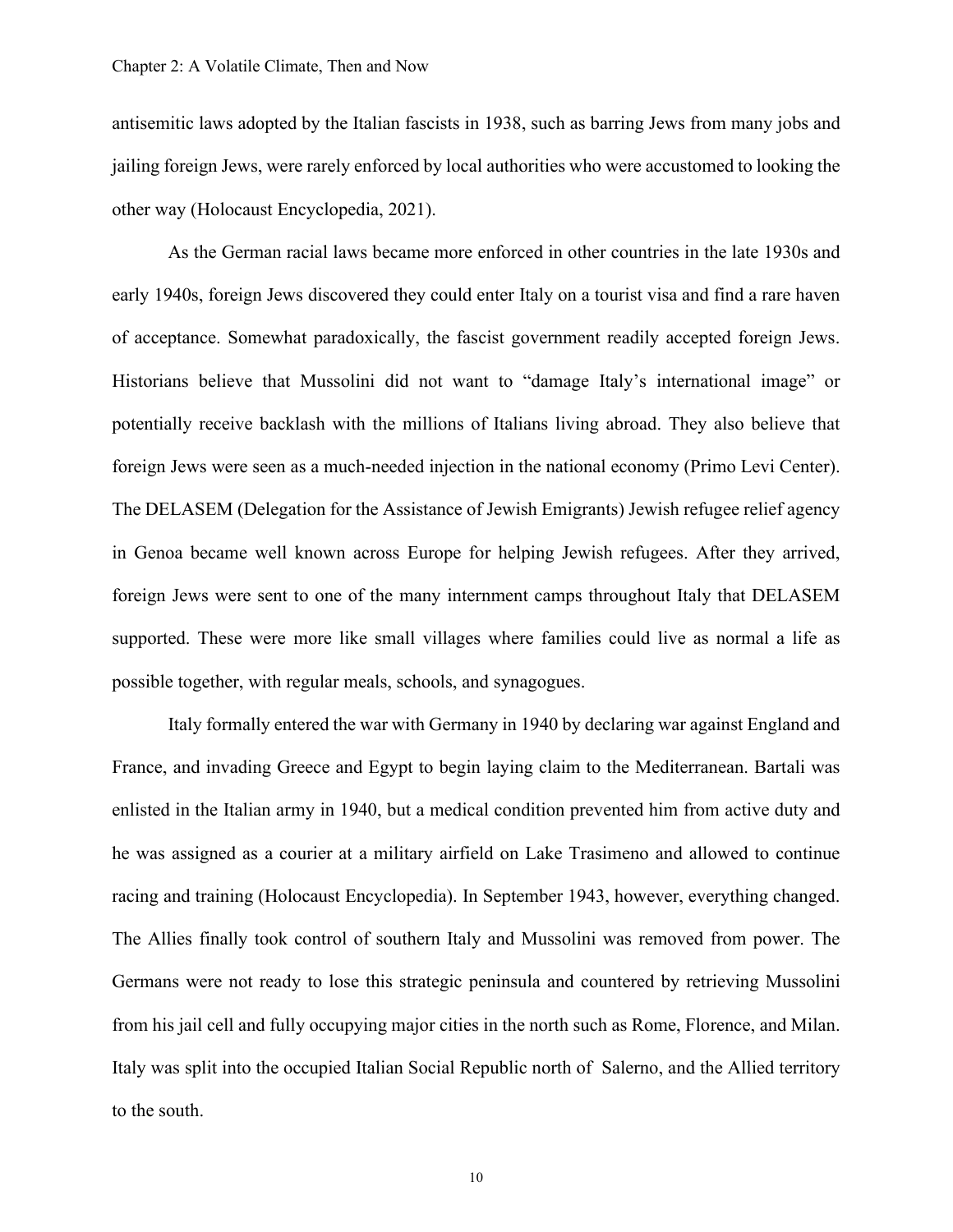This occupation by Germany meant immediate deportation of all Jews. While they had hidden in relative safety in the country, mountains, and camps, now there were ghetto round ups and trains with one-way path to Poland extermination camps. Noted writer and Holocaust survivor, Primo Levi, had been captured and taken to an internment camp near Modena, but when it was taken over by the Nazis, he and the others were transported to Auschwitz. Out of 650 Italian Jews from this camp, only 20 of them survived (Primo Levi Center). The DELASEM and its supporters went underground in desperate attempts to help the thousands of Jews who were hiding in Italy. The action necessary to protect and save the Jews went into effect immediately.

#### <span id="page-14-0"></span>Netherlands Background

The entire eastern border of The Netherlands is shared with Germany and the Nazis wanted to annex a population they considered their "Aryan brothers" (Strobos, 1988) and bring them back to their "kindred Germanic tribe." The Dutch government tried to negotiate changing from a neutral country to an independent Nazi state, but Hitler wanted them under the Reich as quickly as possible (Paldiel, 1993). In May 1940, the small coastal country was invaded by the German military. The Dutch military's aging artillery left it out-classed. On the fourth day, German bombs dropped on Rotterdam, destroying the city and leaving 80,000 people homeless. The Dutch surrendered in five days and their leaders went into exile in London.

In other countries invaded by Germany, such as France and Denmark, a military-led government was set up with German military leaders. It was common knowledge that they did not always rule with such authority as Nazi Gestapo commanders in an installed civil government. Unfortunately, The Netherlands had this new civil government led by ruthless Nazi leaders devoted to Hitler and ready to implement his agenda. There was no hesitation enacting Hitler's racial laws and there were ample Dutch civil servants and citizens willing to cooperate (Paldiel, 1993).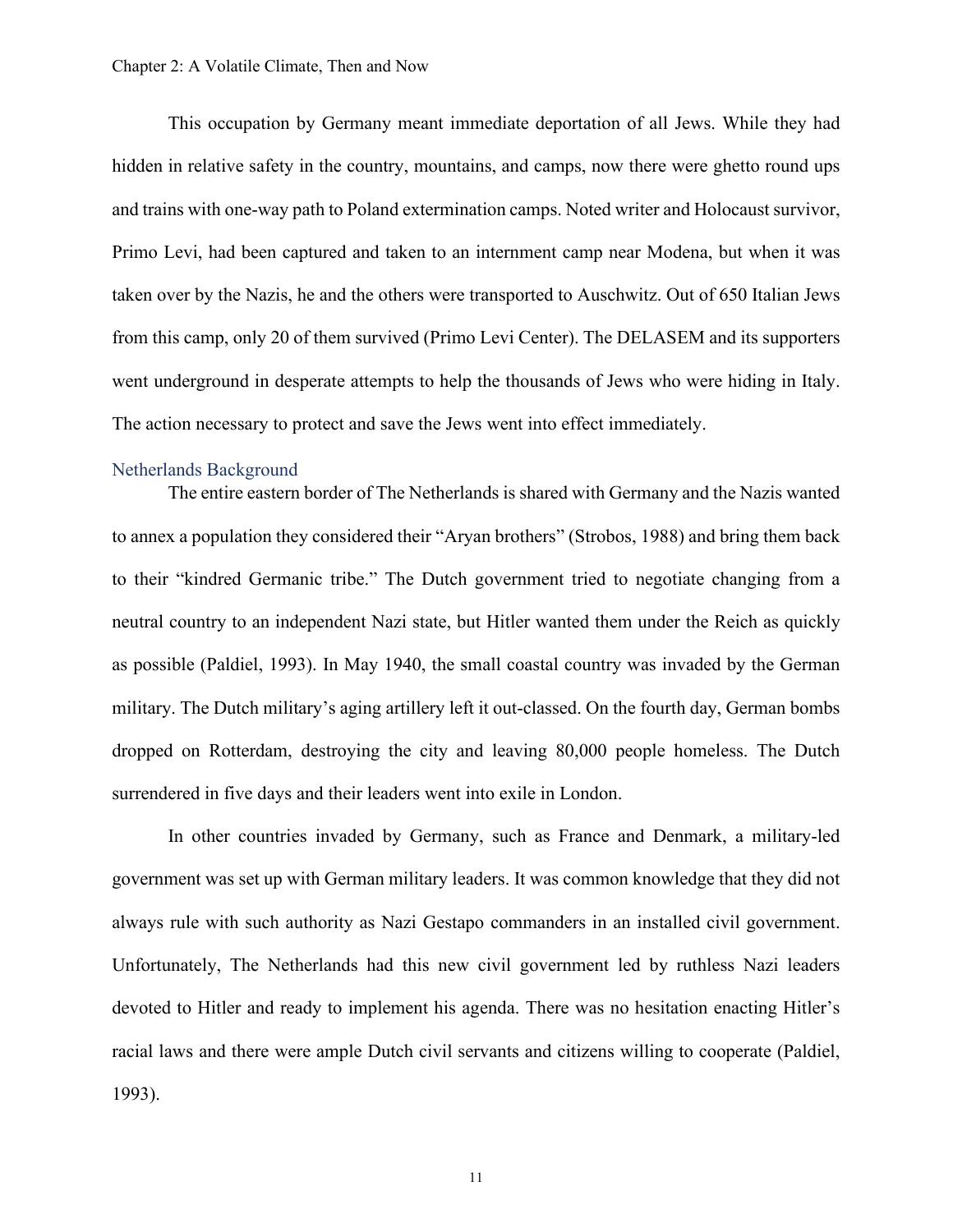#### Chapter 2: A Volatile Climate, Then and Now

Tina Strobos of Amsterdam was 19 years old when she joined the Dutch Resistance. In her testimony, she remembers that the Nazis at first tried to win her country's trust, but over time they slowly began to reveal their ruthlessness. Jews were required to register, and some were sent to forced labor camps or gathered into ghettos. By the fall of 1942 they were required to wear yellow "Jewish Stars" to segregate them from the non-Jewish Dutch citizens. There were curfews and raids, and Jews were being shot in the streets. Nazis stood on rooftops surrounded by barbed wire and with machine guns pointed below looking for anyone to shoot. Strobos was left stunned by "the effort and time and manpower these Gestapos employed to catch Jews" (Strobos, 1992). The dense urban areas were rife with Nazi collaborators, and they thought nothing of sending thousands of troops to small villages to arrest or kill Jews. The North Sea to the west and Germany to the east made escape nearly impossible.

"The craziness started right the first day. When you say, 'How did our lives change?' It changed overnight. I remember waking up from the sound of airplanes, and the telephone rang at 5:30, 6:00 in the morning, and my aunt said, 'Don't be upset,but the war has started.' And that's how it changed…Rotterdam was bombed, and 5 days later we surrendered, and the suicides began. We had many Jewish friends, and many suicided and many started going hiding because they thought that was necessary." (Strobos, 1992)

Jews had lived in The Netherlands for centuries. They found a Dutch tradition for tolerance and little antisemitism that allowed for generations of families to assimilate easily into the population (Paldiel, 1993). However, there was a Dutch right-wing movement that began aligning with Hitler's racist agenda in the 1930s and resented the influx of Jewish refugees from other countries. When the Nazi occupation was in full swing, the Netherlands was full of collaborators. Special police units were formed by the Nazis to hunt for Jews, resistance workers, and rescuers, filling their days with terror (Paldiel, 1993). Jews tried to row to England or kill themselves. The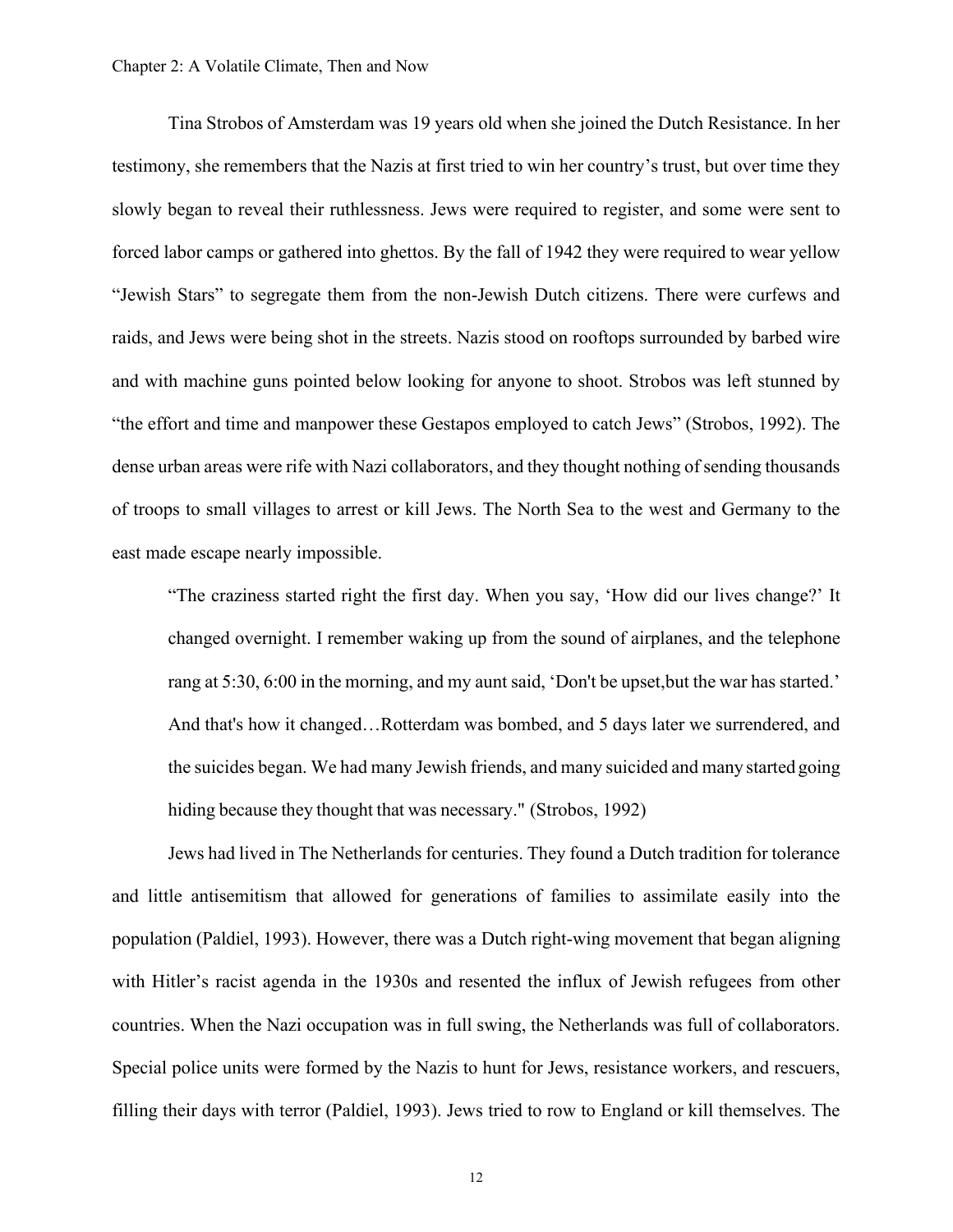person next door thought nothing of betraying his or her neighbors merely by noticing an increase in the amount of garbage being thrown out (Fogelman, 1994).

The Netherlands' geography is mostly flat with vast open fields for agriculture. There were no mountains or dense forests for Jews or partisans to hide like they would in most other European countries. To the west likes the North Sea, and their other borders were Germany and occupied Belgium (Fogelman, 1994). Anyone trying to escape was trapped by the geography of their surroundings.

At the beginning of the war, there were approximately 140,000 Jews in the Netherlands, half who lived in Amsterdam. When the deportations began in summer 1942, many registered Jews embarking for the Westerbork transit camp believed they would be sent to a labor camp in Germany or Poland with their family, and that this was a better option than trying to hide and split up. Strobos said that as connected as they were in the underground, no one knew how bad it was for the Jews once they left Westerbork. They assumed Jews were treated badly in labor camps and never seen again, but they only learned of the gas chambers after the war. Over 107,000 (75%) of 140,000 Dutch Jews were sent through Westerbork to Auschwitz or Sobibor camps never to survive (Holocaust Encyclopedia, 2021).

### <span id="page-16-0"></span>Denmark Background

Like The Netherlands, Denmark was also occupied by Germany in the spring of 1940, but it was a far different situation. The Danes were allowed to maintain their own government and police forces because Germany wanted to keep good relations with their "fellow Aryans" to obtain food from their farms and use their ports for transportation of wartime materials. They never went to war, and this came to the Danes' advantage later.

"We didn't like to be occupied. In fact, we never cared much for Germany under the Nazi and it's a historical fact that Denmark had been invaded by Germans in history many, many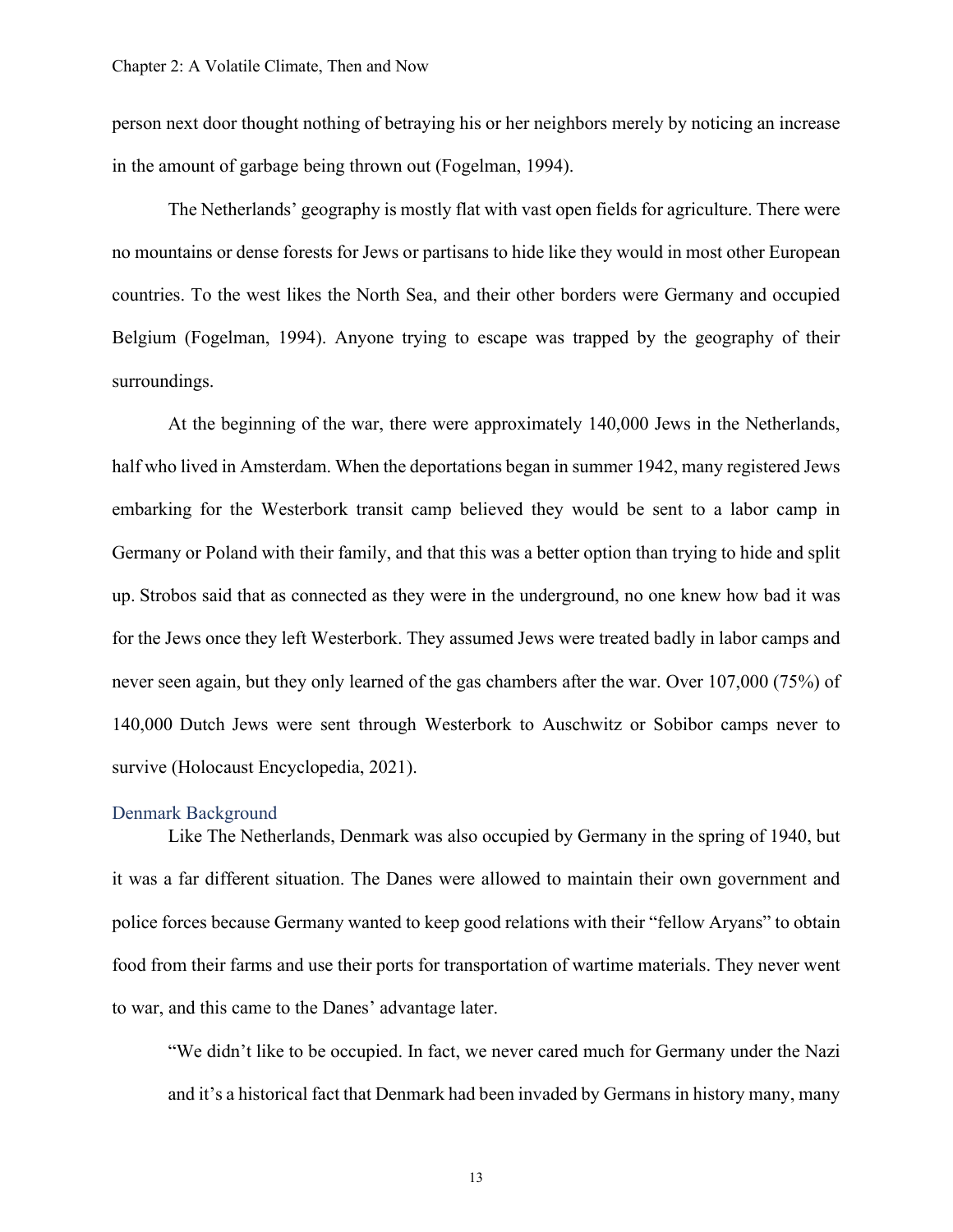times, so we didn't have any great love for the Germans. Not even before they became Nazis." (Dyby, 1991)

Denmark also had very few Jews in its population, around 7,500 (0.2%). Knud Dyby, a police officer and rescuer working for the Danish Underground, describes Jews in Denmark as mostly merchants and farmers who were well-liked and accepted by the otherwise homogenous society. The Danish government did not require their Jews to register or relinquish any of their businesses or property. It wasn't until 1943 when the Danes engaged in more active sabotage against their occupiers that Germany declared martial law and finally struck out against Jews and any resisters.

#### <span id="page-17-0"></span>Poland Background

The Germans sought to expand their empire and redeem themselves after World War I. They invaded Poland in 1939 from the west and the south in a military blitz, while in a coordinated effort, Russia invaded from the east a few weeks later. The Polish army was brave in its fight, but ultimately overpowered in a few days. World War II had officially begun. The western Poland provinces were annexed to the German Reich; the eastern ones given to Russia and Lithuania; and the middle was called the "General Government." Their plan was to extinguish Jews and other minorities and make Poland expanded "living space for Germans" (Yad Vashem). Only Poles with German blood were treated fairly and welcomed into the fold. The rest of the native Poles faced their own racial injustices and deportations. They were removed from their villages and replaced by Germans, the towns were given German names, the Polish language was banned, and any German could shoot a Pole for almost no reason. They were rounded up like the Jews and sent to labor camps to support the war and Germany's expansion, but these were not meant as longterm living conditions. By the end of the war, two million native Poles were killed (Paldiel, 1993).

Jews living within the annexed areas were sent to the General Government to live in ghettos. Those already living in the region were removed from their businesses and homes, and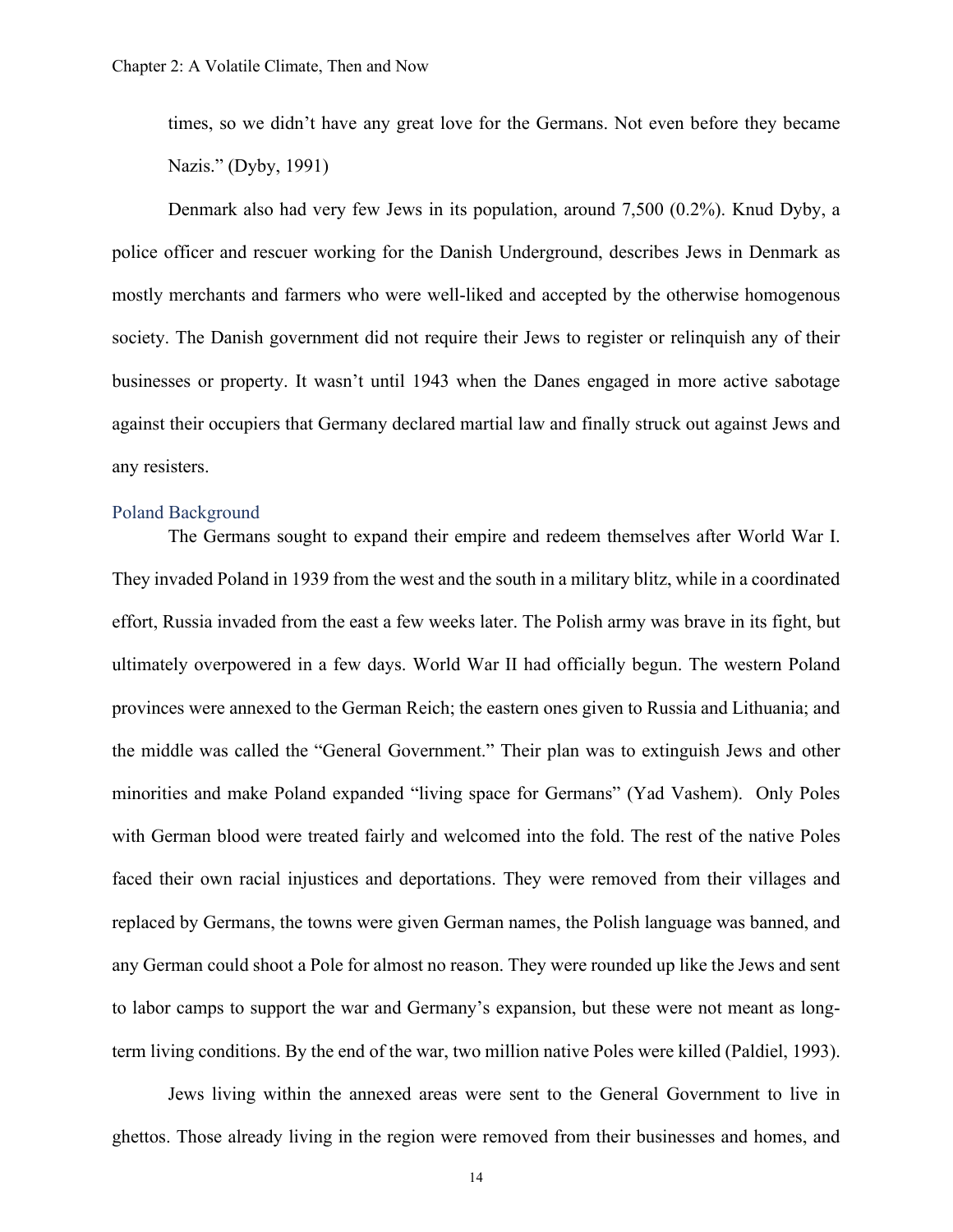publicly humiliated as they transferred to their new destinations. Nazis would taunt them in the street, make them shave the beards of Orthodox Jews as public shaming, and have public hangings. They were ordered to wear "Jewish Stars" to distinguish them from other citizens and easily target them for abuse (Yad Vashem). As the horror of their new lives took shape, in 1941 the first extermination camp within the General Government began its function at Chelmno. A few months later, Sobibor, Belzec, and Treblinka opened and Auschwitz and Majdanek added assembly line killings to their camps (Yad Vashem). These six camps are where millions would be sent for the Nazis' ruthless annihilation of innocent people.

Leaders of Allied countries, including U.S. President Franklin D. Roosevelt and British Prime Minister Winston Churchill, were aware as far back as 1938 of the plans for Jewish persecution, but despite causes for concern, they would not lift their tightening immigration quotas (Karn, 2012). Even though alarms by European officials grew louder with mounting evidence of ghettos, round ups, and dead-end railways to concentration camps, the Allied leaders did not see the oppression of Jews as a priority. Once the U.S. officially joined the Allied war effort in December 1941, winning the war was the only thing in their sights and the Jews suffered for it.

#### <span id="page-18-0"></span>The Diplomatic Spy and the Allies

Jan Karski of Poland became one of the most courageous diplomats of World War II. Tall and lean from a youth full of outdoor activity, he grew up in a socially privileged Catholic family in Lodz and spent his summers traveling around Europe and skiing its mountains. His adventures dialed in his command of multiple languages and nurtured his curiosity for government diplomacy. His family instilled in him a sense of social justice and tolerance for others from different backgrounds (Yad Vashem). At school his classes in government included other teens from different backgrounds, including Jews, with whom he developed strong friendships. His education at Lwow University launched his career as a multilingual civil servant in Poland's Ministry of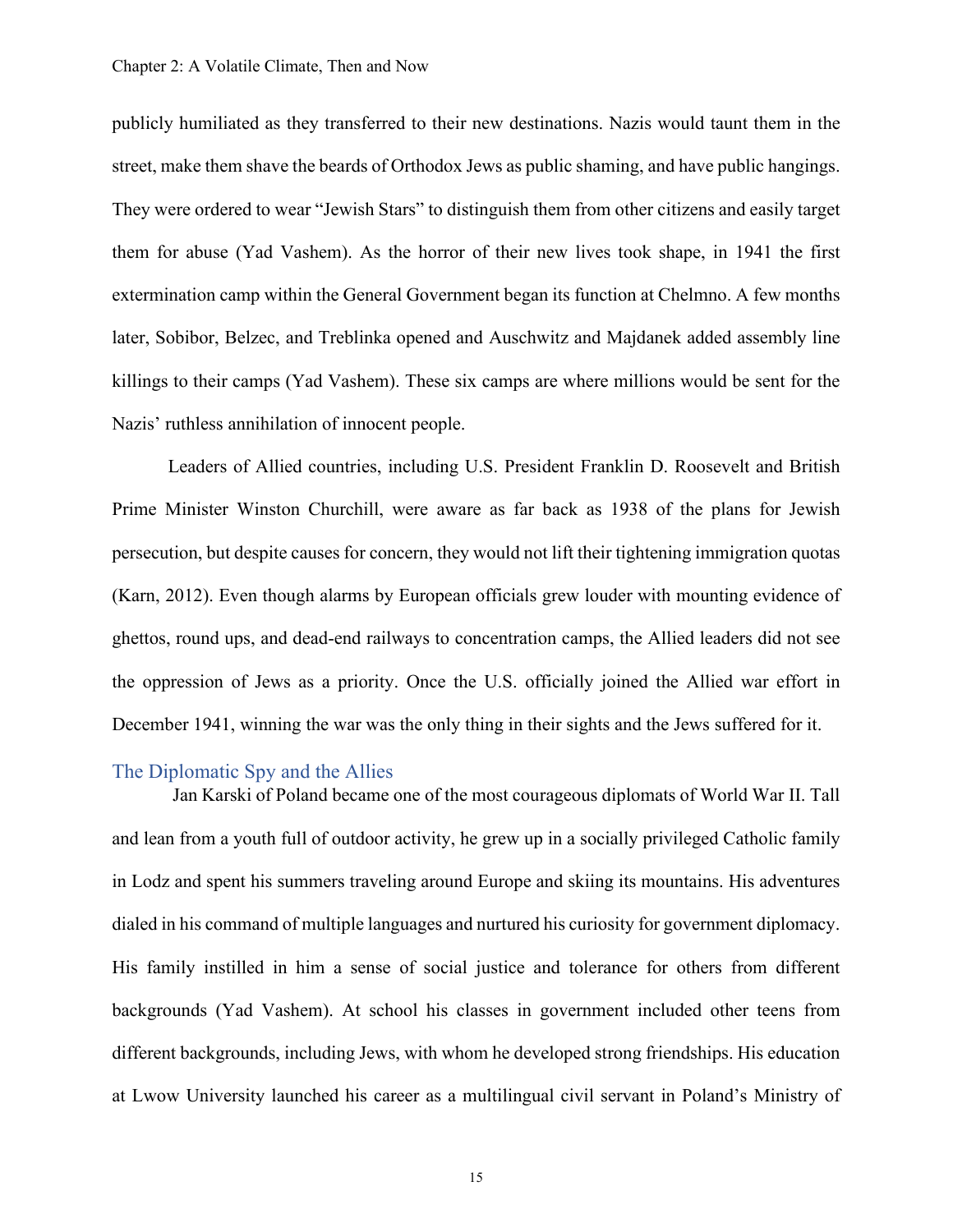Foreign Affairs. When Germany invaded in 1939, his love for his country led him to join the Polish army, but it was easily overpowered by the Germans invading from the west and then by the Russians from the east. After escaping capture by the Russians, the 28-year-old fled to Warsaw and joined the underground (Kaufman, 2000).

Karski's new identity was as a crucial courier and spy between the Polish government-inexile in Paris and London, and the Polish underground. His legendary photographic memory was a blessing and a curse. To bear witness to the atrocities and report back to Allied leaders, the underground arranged to sneak Karski into the Warsaw ghetto through a newly dug tunnel. What he saw horrified him and was burned into his memory:

"In ''Shoah,'' Claude Lanzmann's classic documentary about the Holocaust, he would tell of seeing many naked dead bodies lying in the streets, and describe emaciated and starving people, listless infants and older children with expressionless eyes. He remembered watching from an apartment while two pudgy teenage boys in the uniforms of the Hitler Youth hunted Jews for sport, cheering and laughing when one of their rifle shots struck its target and brought screams of agony." (Kaufman, 2000)

Next, the underground bribed Ukrainian guards to take Karski into an Izbica concentration camp:

"Mr. Karski heard keening cries of men and women and thought he smelled burning flesh. Soon he witnessed the arrival of several thousand starving and frightened Jews who had been brought to the camp from Czechoslovakia. He watched as their valises and bags were taken away from them. Then he saw Jews being beaten and stabbed.

Ranks of uniformed men pressed the crowd onto waiting box cars that had been coated with quicklime. Those who fell or fainted or who could not move were thrown into the cars. When no more bodies could fit inside, the doors were shut. Mr. Karski was told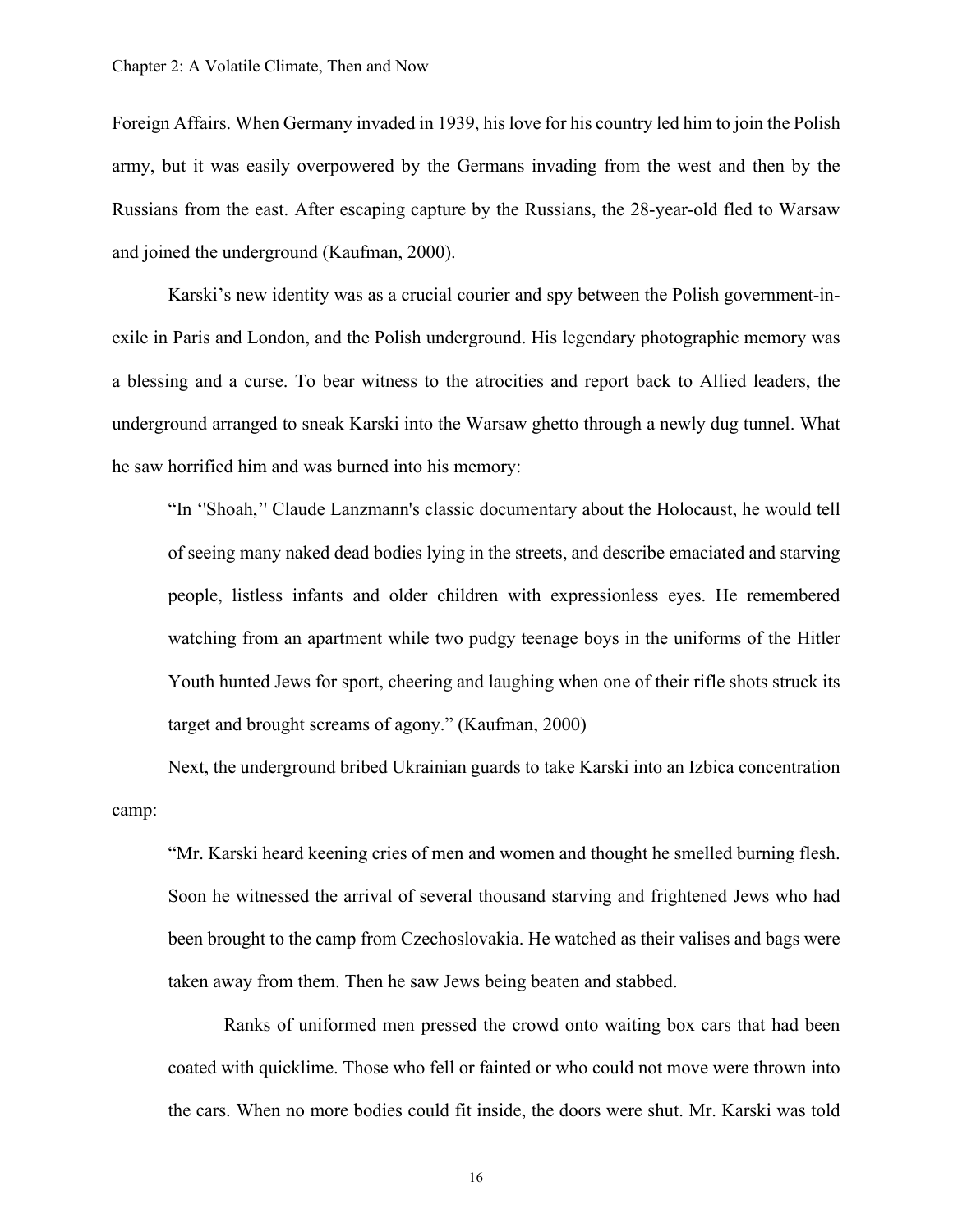that the trains were heading for a camp not far away where their human cargo would be led into gas chambers. But he was also told that sometimes the trains were just left on sidings until those inside starved or suffocated." (Kaufman, 2000)

Karski risked his life traveling in and out of German-occupied Poland with microfilm hidden in hollowed-out keys to report to his Polish government-in-exile in London (Kaufman, 2000). His diplomatic status bought him meetings with Allied leaders in England and the United States to report what was happening to the Jews. He found, however, that while the Allied leaders were sympathetic, their priority was militaristic. Their strategy was to win the war and Joseph Stalin's confidence, preventing Russia from collapsing, and then fold it into the United Nations.

"My reports concerning the Jews, almost every individual was sympathetic, but I reported to the most powerful Allied leaders. They were leaders of the governments, of the nations. They discarded their conscience, their personal feelings, which might have been sympathetic towards the Jews. They rejected, they were passive, they provided rationale which seemed valid. The situation was the Jews were totally helpless. The war strategy was military defeat of Germany, destruction of Germany industry and war potential for all the territories. No side issues were supposed to interfere. In that military strategy, total crushing of the Nazi Third Reich. The Jews had no country of their own, no government, no army, no representatives in the inter-Allied war councils. As fighters they were fighting but they had no identity. They were fighting in the Polish underground." (Karski, 1988)

In meetings with intelligence officers, Karski proposed they draft an official declaration to the German citizens with his information of the camps, ghettos, data, and statistics. The German people could put pressure on their government to stop the Holocaust, or they would otherwise be held accountable by the Allies. Karski also recommended bombing important German infrastructure such as railroads and military camps. An official he spoke with countered that these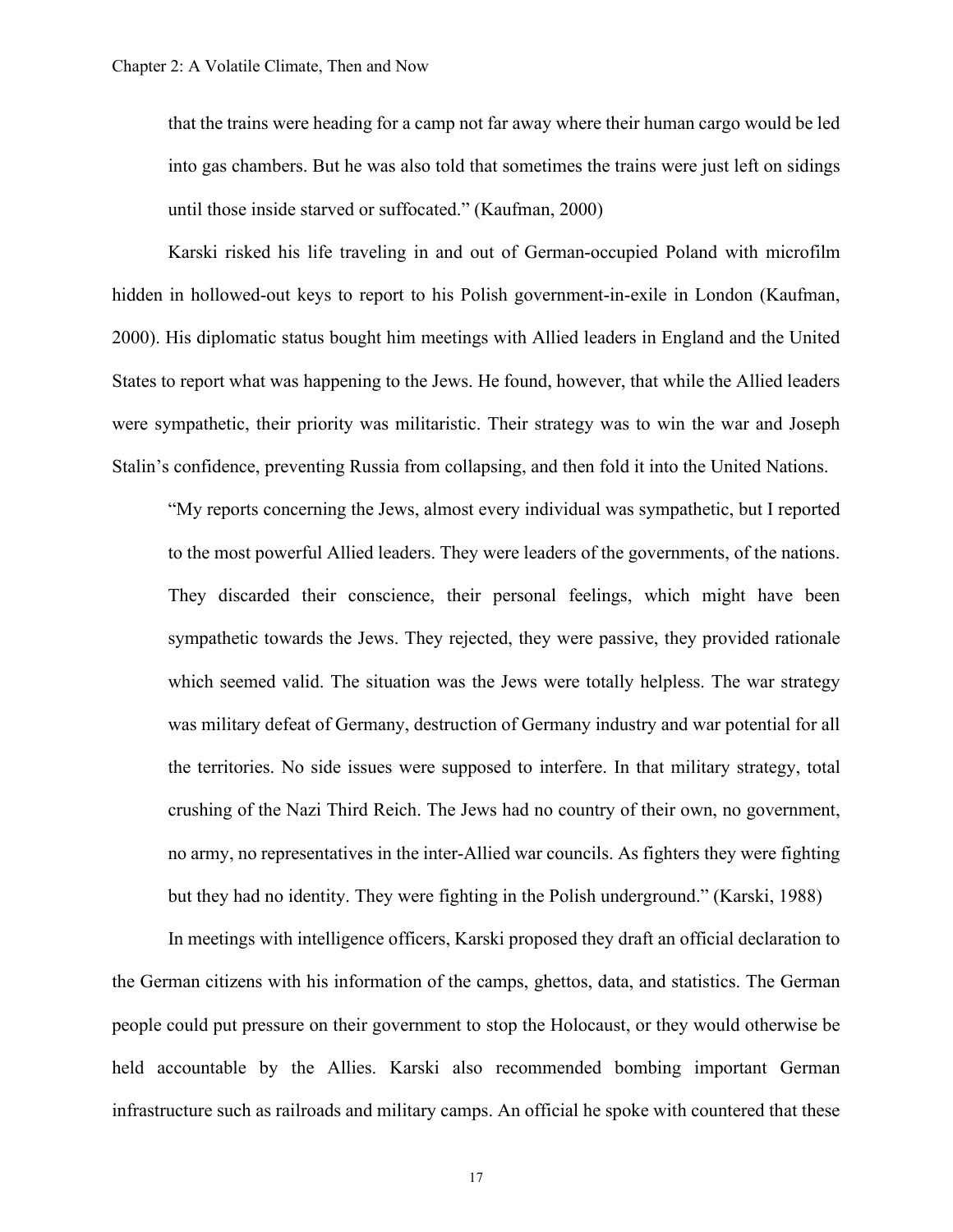non-military actions would give the appearance that the war was provoked by the Jews and was being managed by international Jewry. Countries like France would wonder why this effort on the Jews, but not other oppressed people. This lack of support from military leaders set the Jewish people up to fight on their own, which they did mightily as individuals and underground or partisan groups, but they were never destined to succeed without intervention or their own government identity (Karski, 1988).

Despite Karski's efforts, Germany took control of western and eastern Europe and their Final Solution to the so-called "Jewish Question" became pervasive and accepted. While the Holocaust began as antisemitic legislation and persecution of Jews in an attempt to rid them from German territories in the 1930s, the Final Solution was the last stage of the Holocaust (Holocaust Encyclopedia, 2021). From 1941 to 1945, the Nazis worked with inhumane efficiency to operate five camps in occupied-Poland as assembly line-style killing sites: Chełmno, Bełżec, Sobibór, Treblinka, and Auschwitz-Birkenau. The deportation of Jews from across Europe to ghettos and then to camps went unquestioned by government officials and citizens. Millions became complicit.

The Third Reich fully occupied countries such as Poland to the east and the Czech provinces of Bohemia and Moravia to the south in their quest to expand their German empire (Holocaust Encyclopedia, 2021). To the west, they infiltrated governments in the Netherlands, France, Belgium, and Denmark. They swayed countries bordering Russia, from to Hungary to Bulgaria, to join their Axis alliance, which also led to the deportation of Jews and minorities from their native lands. Inconceivable in hindsight, Allied countries, Europeans, and even Jews were often in denial about the extent of the atrocities until it was too late. By the time Germany surrendered in May 1945, the Nazis' unchecked disregard for human life left six million Jews of all ages and social status murdered, in addition to another 3 million non-Jewish "undesirables,"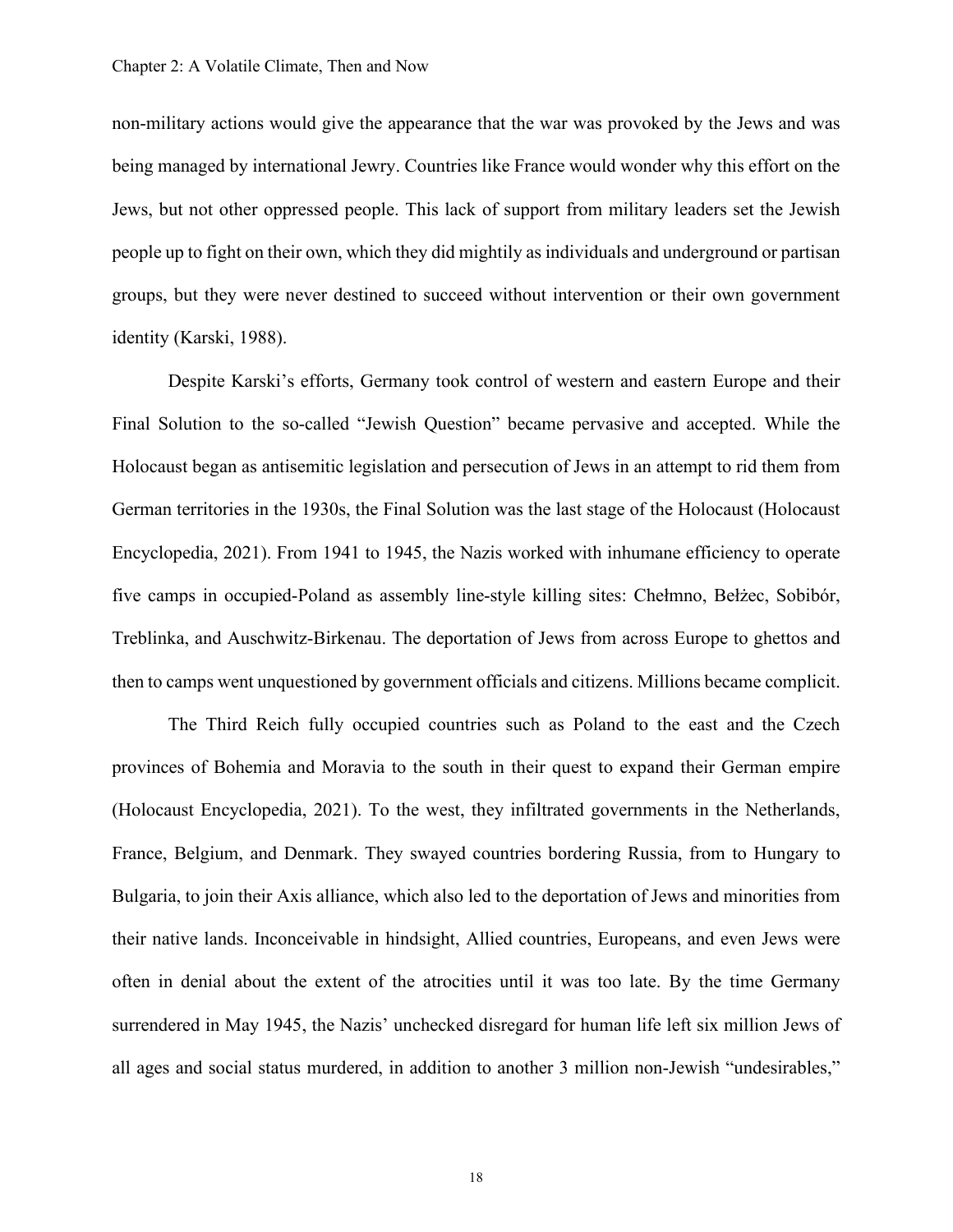such as the disabled, homosexuals, gypsies, and those who disagreed with their policies (Yelich-Biniecki & Donley, 2016).

### <span id="page-22-0"></span>The Importance of Continuing Holocaust Stories

Our society today is bristling with racial and ethnic divisions and religious conflicts similar to those in 1930s Europe. While not the ethnic cleansing of Nazi Germany's Final Solution, today's level of hate and intolerance is a new enemy stylized for the  $21<sup>st</sup>$  century. It is fed endlessly by cable news and streaming podcasts that host alt-right provocateurs as legitimate commentators, unregulated social media platforms where conspiracy theories and fake news seek out vulnerable users, and white nationalists who have gained as much normalcy as khaki-wearing, suburban middle-class neighbors. Their messages seep into every dark corner of the country and anyone open or gullible enough to listen. Their calls to action, however farfetched the conspiracy theory may be, will invariably capture the attention of a few circling even further out on the fringe with nothing to lose. They continue to be emboldened by a former American president who lifted the Proud Boys to mainstream lexicon and ensured the public that there were "very fine people" at the Unite the Right rally in Charlottesville, Virginia (Coaston, 2019). During a 2021 online discussion with other Holocaust educators, Lauren Bairnsfather, Ph.D., of the Holocaust Center of Pittsburgh observed after watching the January 6, 2021, Capitol Hill insurrection that at a national level "people seem emboldened in their antisemitism" (Bairnsfather, Myers & Schamis, 2021).

Bairnsfather's concerns are far too real. In 2018 on a gray October morning with rain puddling on treelined streets, her peaceful Pittsburgh neighborhood became the location of the largest killing of Jews in the United States. A white nationalist armed with an AR-15-style assault rifle and at least three handguns stormed up the stairway and through the entrance of the Tree of Life Synagogue during a peaceful Saturday morning service. He killed 11 innocent worshippers (Robertson, Mele & Tavernise, 2018).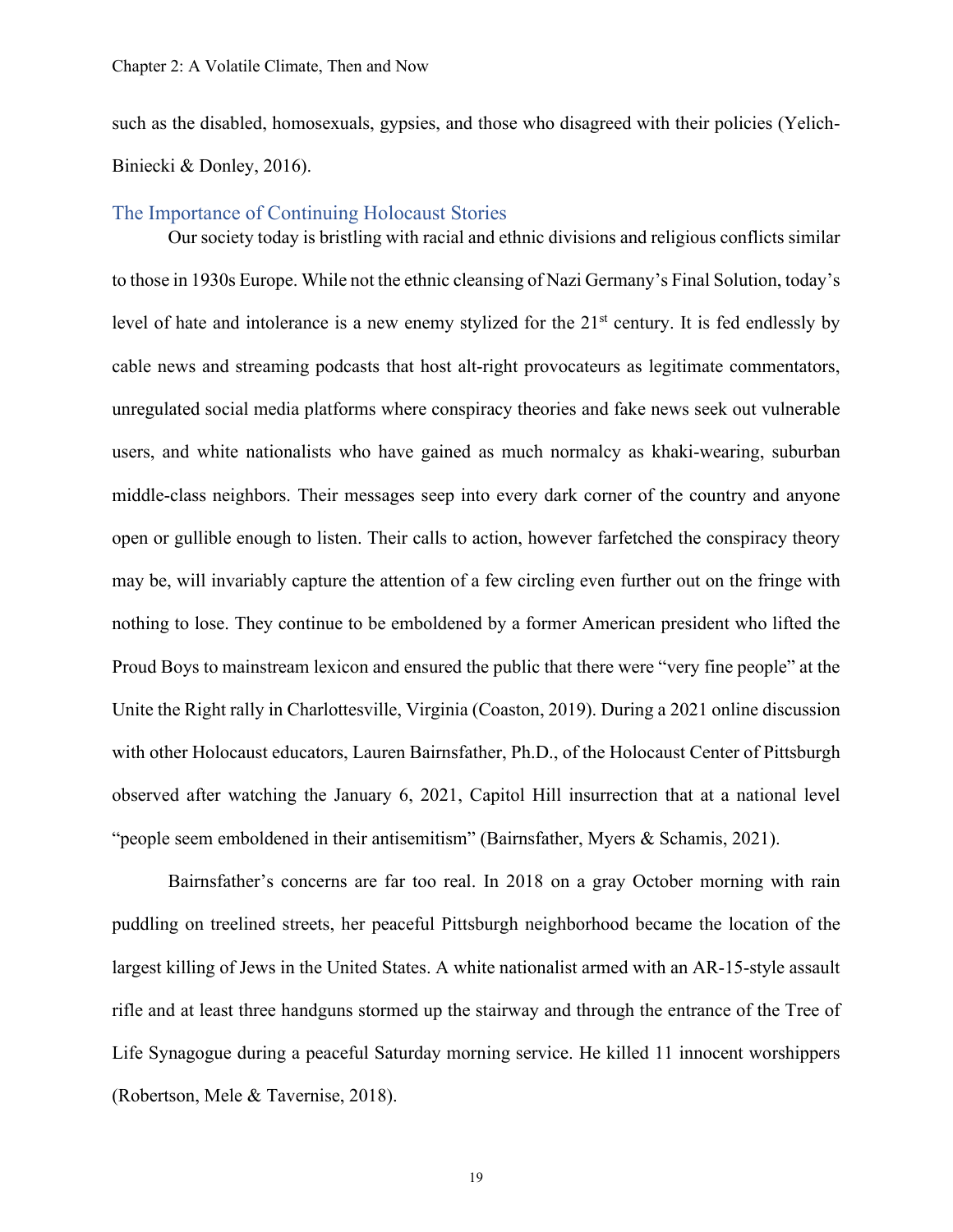The shooter eventually surrendered after battling with SWAT teams who immediately answered the calls of an active shooter and bravely fought to save as many lives as possible. Subsequent investigations found that on an alt-right social media site, the shooter had discussed his hatred for Jews and a non-profit group, HIAS, which helps refugees of many nationalities and religions coming to the U.S. He blamed the HIAS (Hebrew Immigrant Aid Society) for bringing "hostile invaders" into the country and that he was "going in," presumably to take matters into his own hands (Robertson et al., 2018). Ironically, HIAS is a 137-year-old refugee aid agency that assisted DELASEM's efforts to help Jews in Italy during WWII.

The Tree of Life shooting was a grave episode in what the Anti-Defamation League civil rights group has been tracking for years. In 2019 they reported a 12% rise in antisemitic incidents from the year before, the most since it began tracking incidents over forty years ago (Diaz, 2020). In the past five years, 63% of Jews in the United States have experienced or witnesses an antisemitic incident (Anti-Defamation League, 2021). These include assault, harassment, and vandalism. This tense environment is compounded by younger generations who seem unaware and cannot recall facts of the Holocaust.

A 2018 survey of 1,350 Americans on the Holocaust provided distressing results, particularly from the generation with ages 18-34. The New York Times reported:

- 31% of Americans, and 41% of millennials, believe that two million or fewer Jews were killed in the Holocaust; the actual number is around six million.
- 41% of Americans, and 66% of millennials, cannot say what Auschwitz was.
- 52% of Americans wrongly think Hitler came to power through force.

Other surveys show:

- One in 10 thinks that the Jews actually caused the Holocaust.
- Nearly 25% said they thought it was a myth or had been exaggerated (Sherwood, 2020).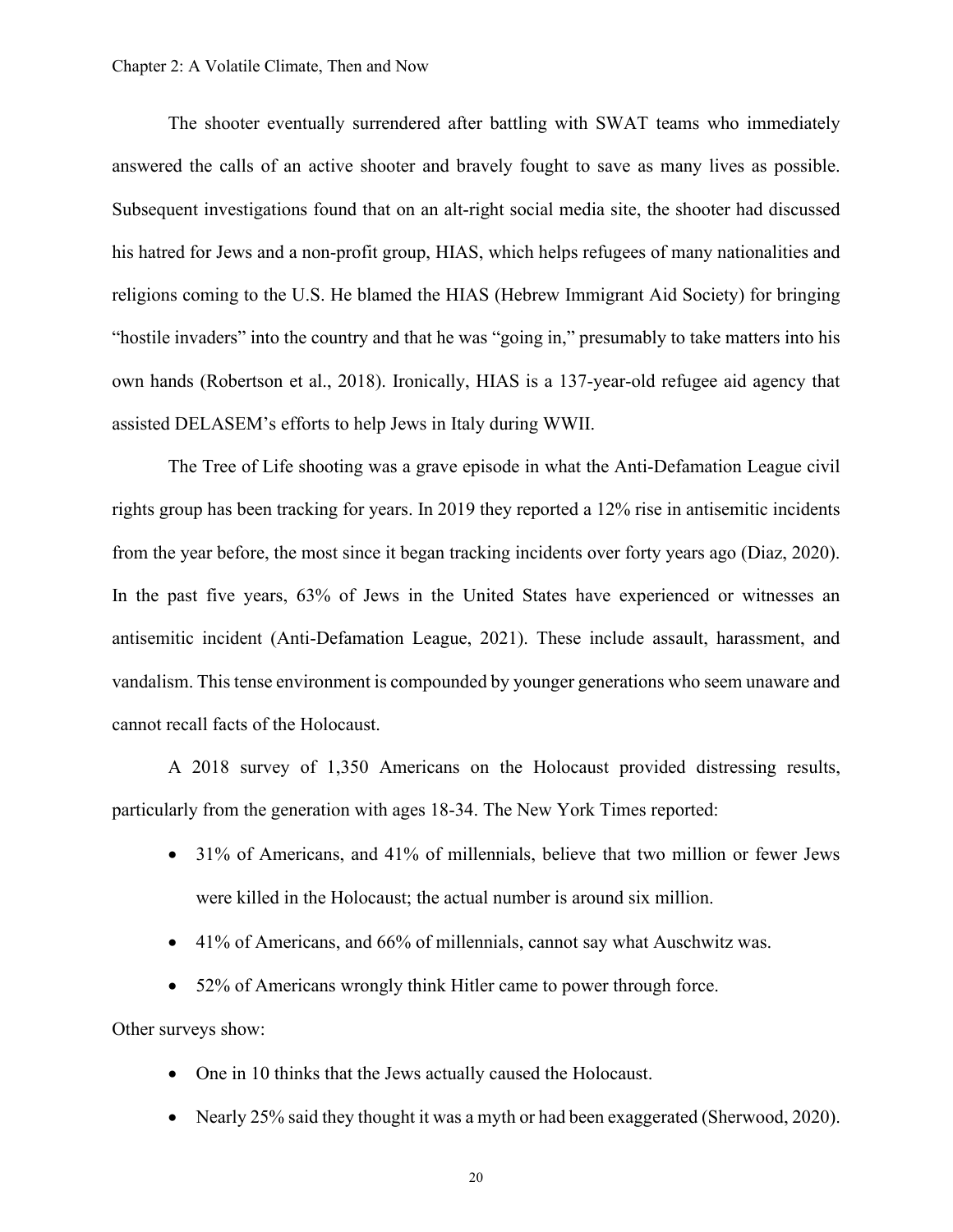A board member of the Conference on Jewish Material Claims Against Germany, who commissioned the 2018 survey said, "As we get farther away from the actual events…it becomes less forefront of what people are talking about or thinking about or discussing or learning." He adds, "If we wait another generation before you start trying to take remedial action, I think we're really going to be behind the eight ball."

These alarming trends have Holocaust survivors, researchers, educators, and even state legislators raising the importance of including Holocaust studies in all levels of education. Whether and how they are implemented, however, varies state to state, township to township, and teacher to teacher. Some schools actively prioritize Holocaust education that includes visits from the few living survivors, taped testimonies, carefully led discussions, and vetted readings that provide essential context of this complex time in history. However, as these surveys indicate, this level of attention is not the norm across the country. For millions of students, the Holocaust is taught as a brief, 45-minute, uncomfortable chapter when reviewing World War II history. Holocaust remembrance leaders question whether there are consequences to this lack of commitment to Holocaust education.

Ivy Schamis from Parkland, Florida, was teaching her Holocaust studies class at Marjory Stoneman Douglas high school when a 19-year-old shooter hunted down and killed 17 people in her school. Schamis and her class huddled behind the classroom door fearing the worst. If the shooter had broken through her door, she decided that her last words to him would be, "I love you." Fortunately, she never had to face him. Later, she learned that the shooter's gun magazines were stickered with swastikas. Trying to reconcile why someone could live with so much hate, Schamis has given a lot of thought on whether education could have been reversed his views. At a round table discussion on Holocaust education, she says: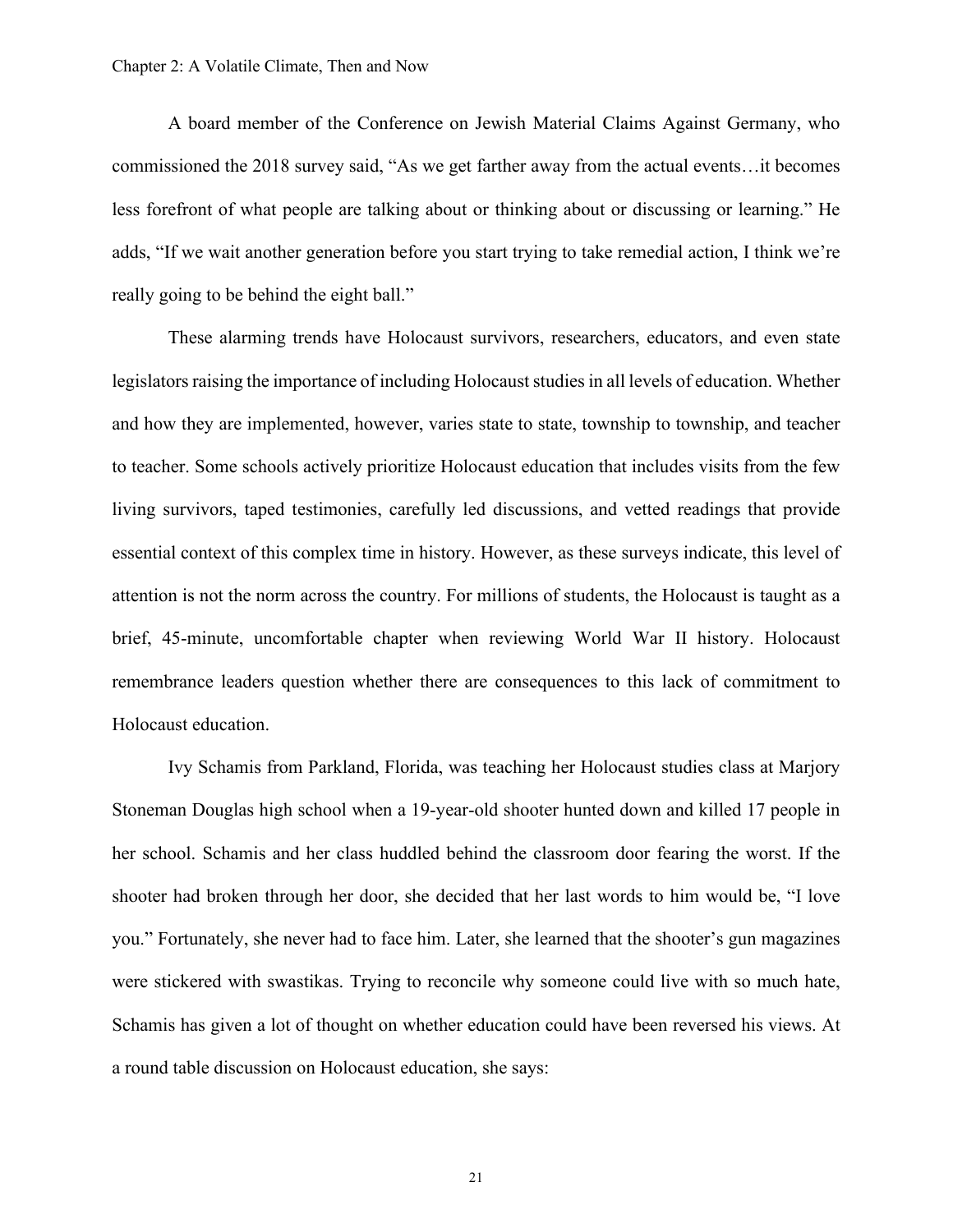"I do think about what if that student had that class? I don't know, obviously we'll never know…but I would have liked to even have the chance to try to have broadened the horizons of someone who seemed so small minded." (Bairnsfather et al., 2021)

In response, Rabbi Jeffrey Myers from the Tree of Life synagogue in Pittsburgh considers the shooter from the event that he survived and the absence of Holocaust education in our country:

"You have to pause and wonder for a second, stop to perhaps consider, is it possible that when his family came to the United States, perhaps there might have been a Jewish group who helped get his family settled in some shape or form. Is that possible and you just don't know your history? So yeah, the connection is there." (Bairnsfather et al., 2021)

Today's youths are a third generation distant. They no longer see the direct effects of World War II from family who served as soldiers or were survivors. For many American students it has become an abstract event they see remade in a Hollywood film or in a history book. Far removed from the European theater where the war occurred, it was an event that happened "over there." For disadvantaged families and students, Europe is often a place that will remain unknown and inaccessible during their lives. Even in Europe, the memories fade. Heavily bombed areas have been rebuilt to fit the modern world, or they have become a memorial or museum to visit once on a school field trip. Some locals see the historic sites as places to avoid because they are considered tourist destinations.

The brazen nationalist and antisemitism movements locally and around the world have troubled and unnerved those who lived through the Holocaust. According to Dr. Marie Baird of Duquesne University, survivors feel a strong commitment, especially in the Jewish community, to keep their stories going. Their children are also dedicated to these memories because they grew up with the stories and know the lifelong impact these stories have made. They know the effects of the war and the expectation that we cannot allow the Holocaust to happen again.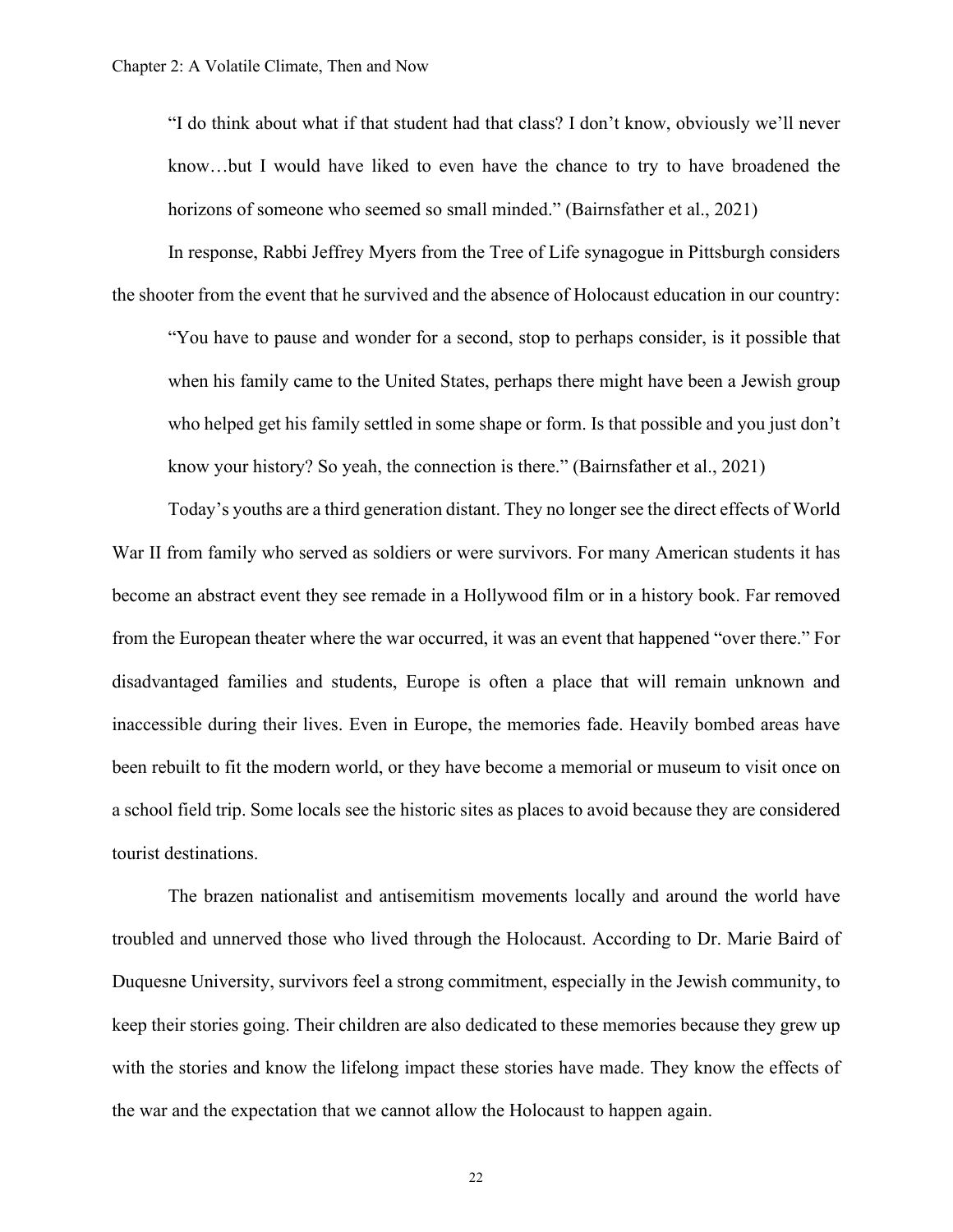In her classes and at speaking events about the Holocaust, Dr. Baird has found that the key for younger generations to connect to the atrocities of history is to make it personal and relevant; otherwise, it becomes another myth. As Dr. Baird emphasized, it is important to keep the stories of survivors and rescuers going and also to make the story personal to the reader.

First-hand stories told by Holocaust survivors, rescuers, and those who lived through World War II are becoming more distant with each passing year as these original voices are lost at the end of life. Over 75 years after World War II, each person who dies becomes one less voice to tell their unique experience from this time. A direct relationship has been identified by researchers between those who are two and three generations removed from these survivors' stories and society's lack of understanding the severity of the Holocaust (M. Baird, personal communication, March 11, 2020). Putting a face and voice to a story transcends the student's barrier to grasp "6 million lives" and an array of historical statistics (Lindquist, 2011b). Researchers and educators have found that one of the most effective teaching methods is for students to learn a story with such specific details of the person's experience, and even their personality, that they are able to identify themselves in the story. This connects students with the importance and significance of the Holocaust. (M. Baird, personal communication, March 11, 2020).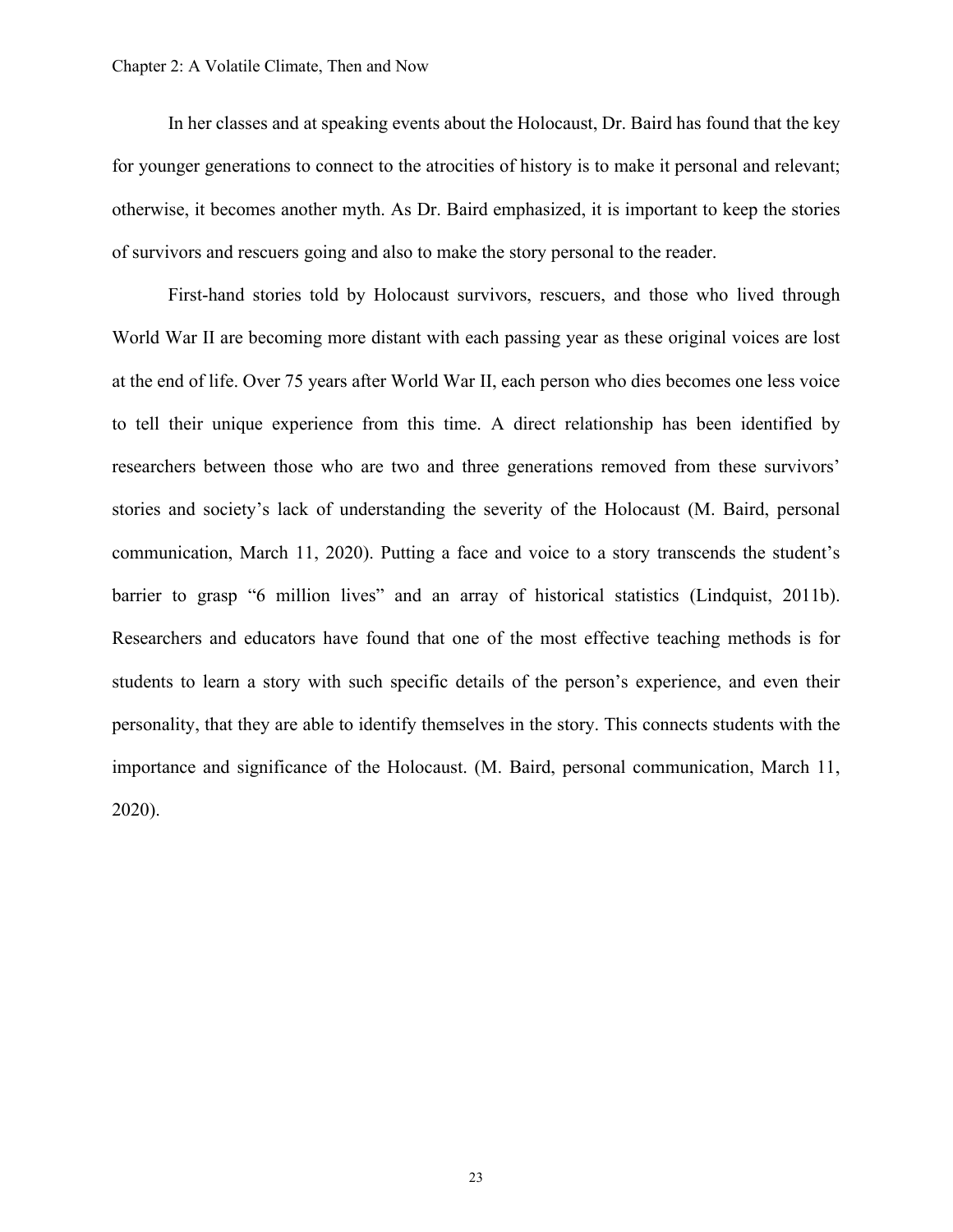## <span id="page-27-0"></span>Chapter 3: Who Were Holocaust Rescuers

### <span id="page-27-1"></span>After the War

A collective post-war amnesia set in at the end of World War II. Holocaust survivors and the millions who survived the war closed off their memories and rarely, if ever, spoke of what happened. They rebuilt their lives and moved forward. The International Military Tribunal (IMT) in Nuremberg 1945-46 brought Nazi leaders to court for their war crimes six months after Germany's surrender. The prosecution amounted thousands of documents collected by the Allies, films produced by the U.S. and Russia of concentration camp atrocities, and witness testimony from those within the Nazi Party, military, or German government. The defendants did not deny the evidence or that the crimes against humanity did happen. They did, however, try to plead innocence because they were only following orders, which the IMT would not accept. Of 21 defendants, 19 were convicted and 12 sentenced to death. In the five years after, hundreds of thousands of other Nazis and associates, such as doctors, camp guards, soldiers, and civilians, were tried and convicted (Holocaust Encyclopedia, 2021).

In the late 1950s, the commitment to continuing down this path of justice faded. The world was still weary from the war. Also, the former-Axis countries and many of their citizens continued to deny they had done anything wrong. They had forged and supported the Nazi agenda, but still held that they were victims. A bystander interviewed for a research study in the 1980s claims:

"In 1933 we had no notion where that would lead. As for collective guilt, I followed orders; I had no choice. The others had the strategic military advantages and won the war. We lack national holidays to celebrate, and German national feelings are still repressed. Much is still not done for the sake of justice. Other countries that have done evil things are not talked about." (Oliner & Oliner, 1990)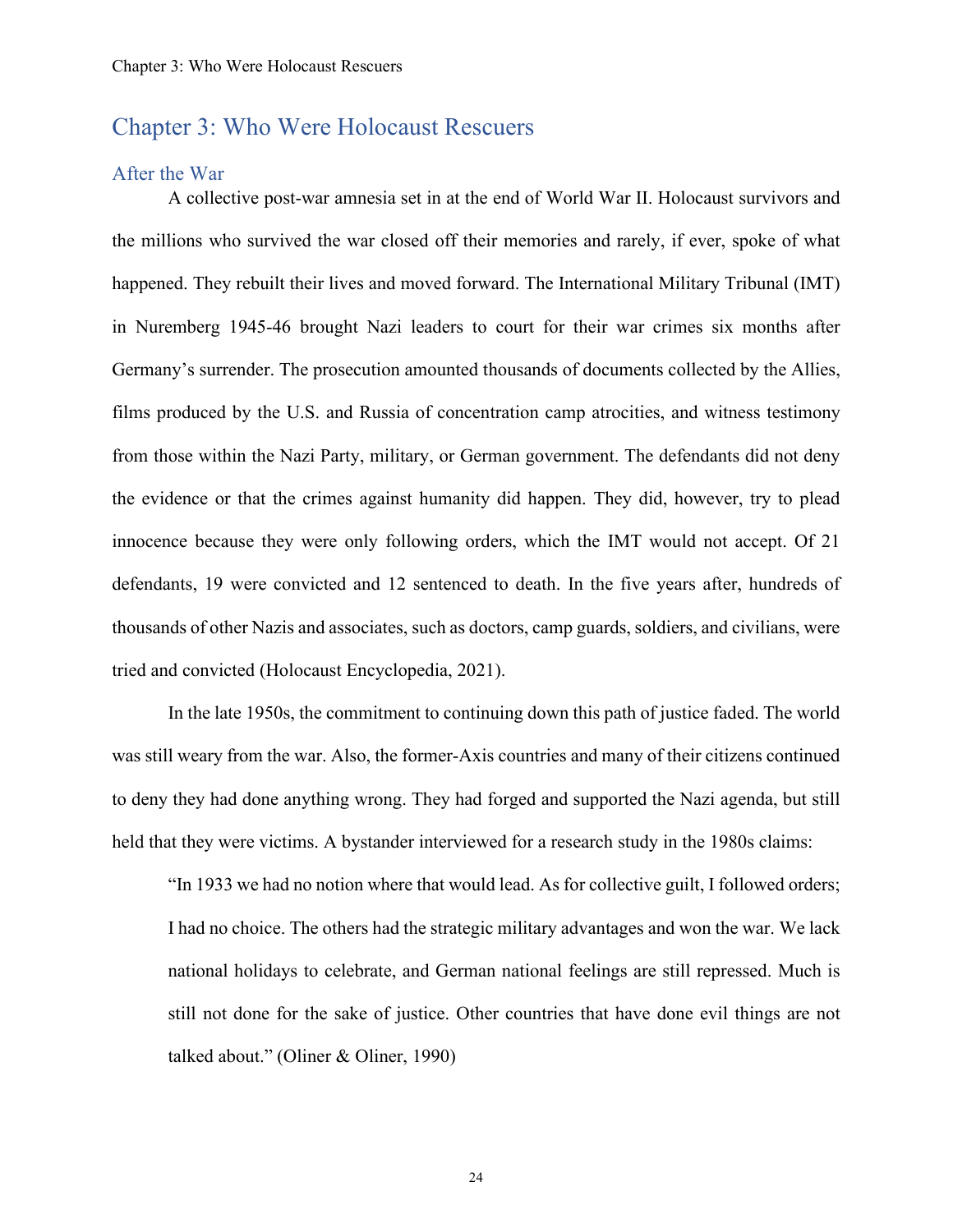Seemingly impossible in hindsight, Germany passed amnesty laws pardoning war criminals (Schwartz, 2021). Most of the Nazis who had been convicted the past ten years were set free, and a generation of denial closed the door.

In the 1960s, however, the children of this generation kicked down the door of silence. Adolf Eichmann, the chief logistician for the Nazi Final Solution who directed the killing of 1.5 million Jews, had escaped U.S. capture, and fled to Argentina in 1946. Not content to allow one of Hitler's biggest henchmen to live free and without accountability, the Israeli Security Service captured him in 1960 and returned him to Jerusalem for trial. The timing was such that the trial gained international interest and exposure. It was one of the first major trials to be broadcast on television around the world and brought the term "Holocaust" to the public living rooms. It was also the first time that Holocaust survivors were able to speak as eyewitnesses about the brutal truth of the Nazi agenda, fully exposing the atrocities towards the Jews (Holocaust Encyclopedia, 2021). The door of denial was not able to be closed any more as the discussion led to more probing questions. Finally, in 1978, the American-made television miniseries, "Holocaust," was watched by 20 million Germans and is considered the tipping point in German attitudes towards their accountability. West Germany's parliament abolished the statute of limitations on war crimes, and young people pressed their parents for answers for why they stood by as accomplices. Text books were updated and new pedagogy was incorporated into classrooms. "Within a few years, tens of thousands of German youth were looking into what had happened in their own hometowns and their own families under the Nazis as part of a nationwide grassroots history movement" (Axelrod, 2019).

The Eichmann trial launched initiatives to collect Holocaust survivor testimonies. These survivors had been quietly holding their stories to their chest, and the brave witnesses at the highprofile trail inspired them to finally tell them (Holocaust Encyclopedia, 2021). At the same time,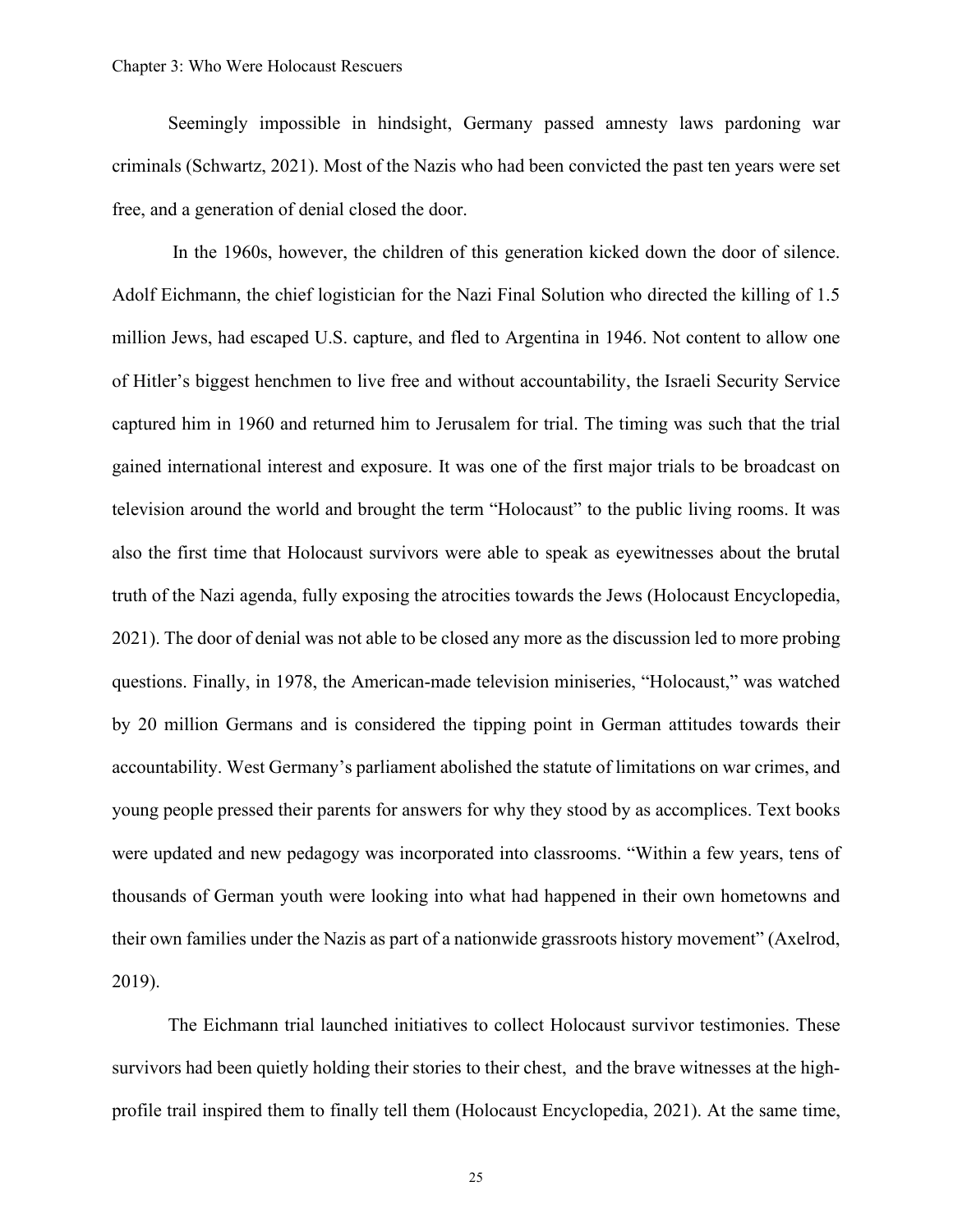the Israeli World Holocaust Remembrance Center, Yad Vashem, reignited its mission to preserve the stories of rescuers and recognize them with the title, Righteous Among the Nations. Yad Vashem was established in 1953 in Jerusalem as a memorial to Jews who died in the Holocaust. Although their original mandate was to preserve these stories for historic integrity, for the previous ten years that commitment had waned because "no one wanted to dwell on those dark times" (Fogelman, 1994). After the Eichmann trial and as survivors opened up, Yad Vashem became invigorated to continue its mission and redirect the existing memory from a painful era to one of rescuers and hope.

#### <span id="page-29-0"></span>Who Were The Rescuers

Yad Vashem describes rescuers as the Righteous Gentiles; non-Jewish people throughout Europe, also living through the horrors of the war, but who summoned their moral courage to take "great risks," sacrificing their own safety to save Jews (Yad Vashem). They were not cast from the archetypical hero who pursues and trains for a life of death-defying action, such as a soldier or fireman, or who by chance finds themself with an opportunity to save a drowning victim. Nor were the rescuers' actions finite, socially approved, or only endangering themselves (Oliner, 1990).

They were a different breed of heroes, compelled by a deep sense of moral responsibility that engaged an exceedingly rare altruistic behavior during a wartime setting, defined as "helping another voluntarily, at considerable cost and without expectation of external reward" (Oliner & Oliner, 1990). They were the exception to the normative behavior of bystanders, the "mitlaufer" who followed the current. An estimated 300 million Europeans did not go to trial for war crimes or acts against humanity, or even to be described as "monsters." Nevertheless, they stood by and were complicit in enabling the Nazi environment to flourish by staying silent, choosing to be indifferent to the propaganda, not hearing the fear in the voices of their neighbors, and even by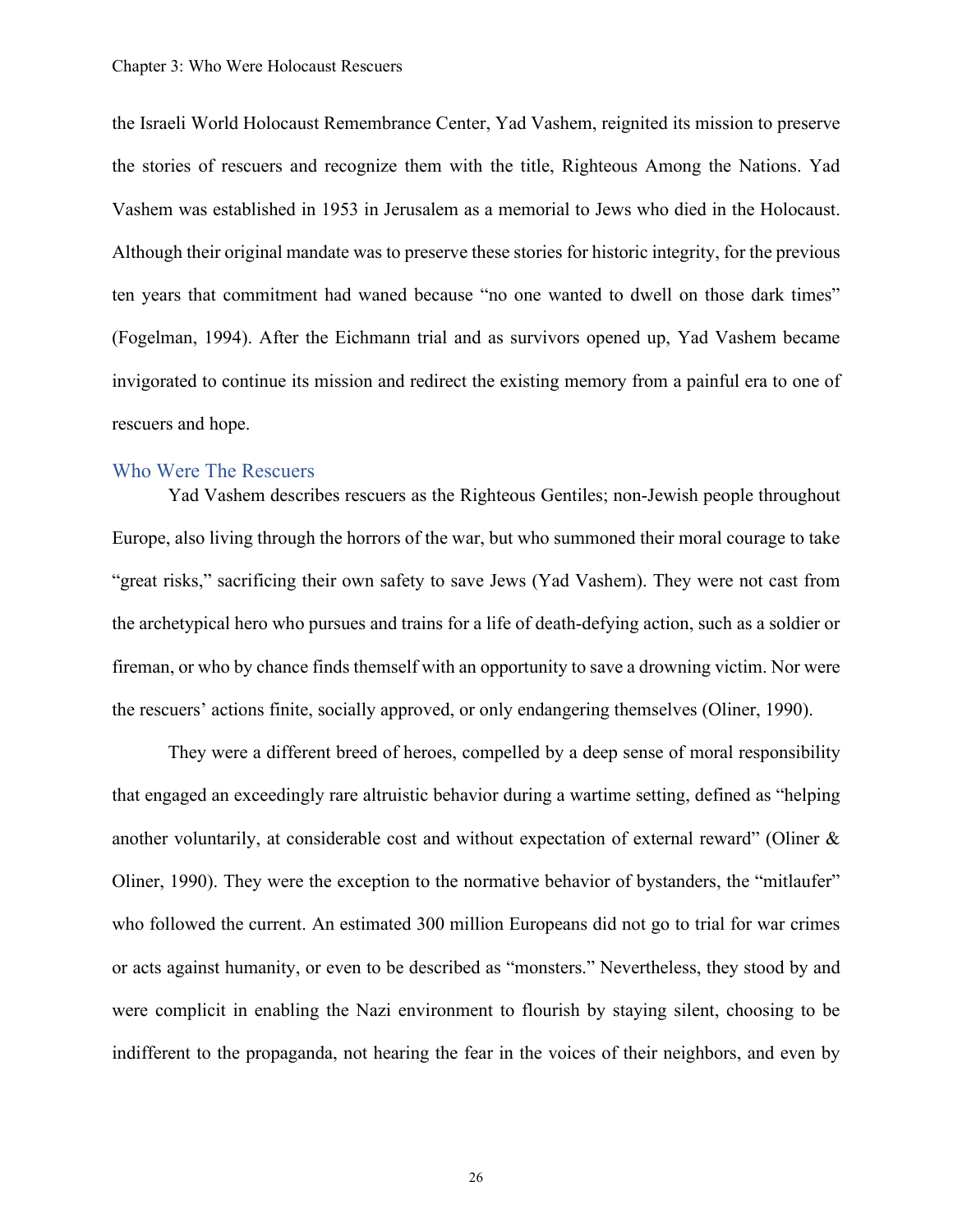taking over Jewish businesses and homes (Schwarz, 2021). As Auschwitz survivor, Elie Wiesel, said, it "is not the cruelty of the oppressor, but the silence of the bystander."

"In those times there was darkness everywhere. In heaven and on earth, all the gates of compassion seemed to have been closed. The killer killed and the Jews died and the outside world adopted an attitude either of complicity or of indifference. Only a few had the courage to care. These few men and women were vulnerable, afraid, helpless - what made them different from their fellow citizens?… Why were there so few?… Let us remember: What hurts the victim most is not the cruelty of the oppressor but the silence of the bystander…. Let us not forget, after all, there is always a moment when a moral choice is made…. And so we must know these good people who helped Jews during the Holocaust. We must learn from them, and in gratitude and hope, we must remember them." (Elie Wiesel)

Rescuers were never comfortable being called heroes, but from the outside they met the same challenges as the Joseph Campbell hero's journey:

"A hero ventures forth from the world of common day into a region of supernatural wonder: fabulous forces are there encountered and a decisive victory is won: the hero comes back from this mysterious adventure with the power to bestow boons on his fellow man."

Rescuers were of all ages and strata of society: university professors, illiterate peasants, urban cosmopolitan, teachers, religious clergy, servants, policemen, and doctors. Their views of religion, politics, and even antisemitism varied widely. They were a typical cross-cut of European life in the 1930s and 40s where no one stood out from anyone else. Lest one think that rescuers were naturally good natured and prim, researcher Eva Fogelman's experience from interviewing them also found: "Sneaks, thieves, smugglers, hijackers, blackmailers, and killers. A womanizer,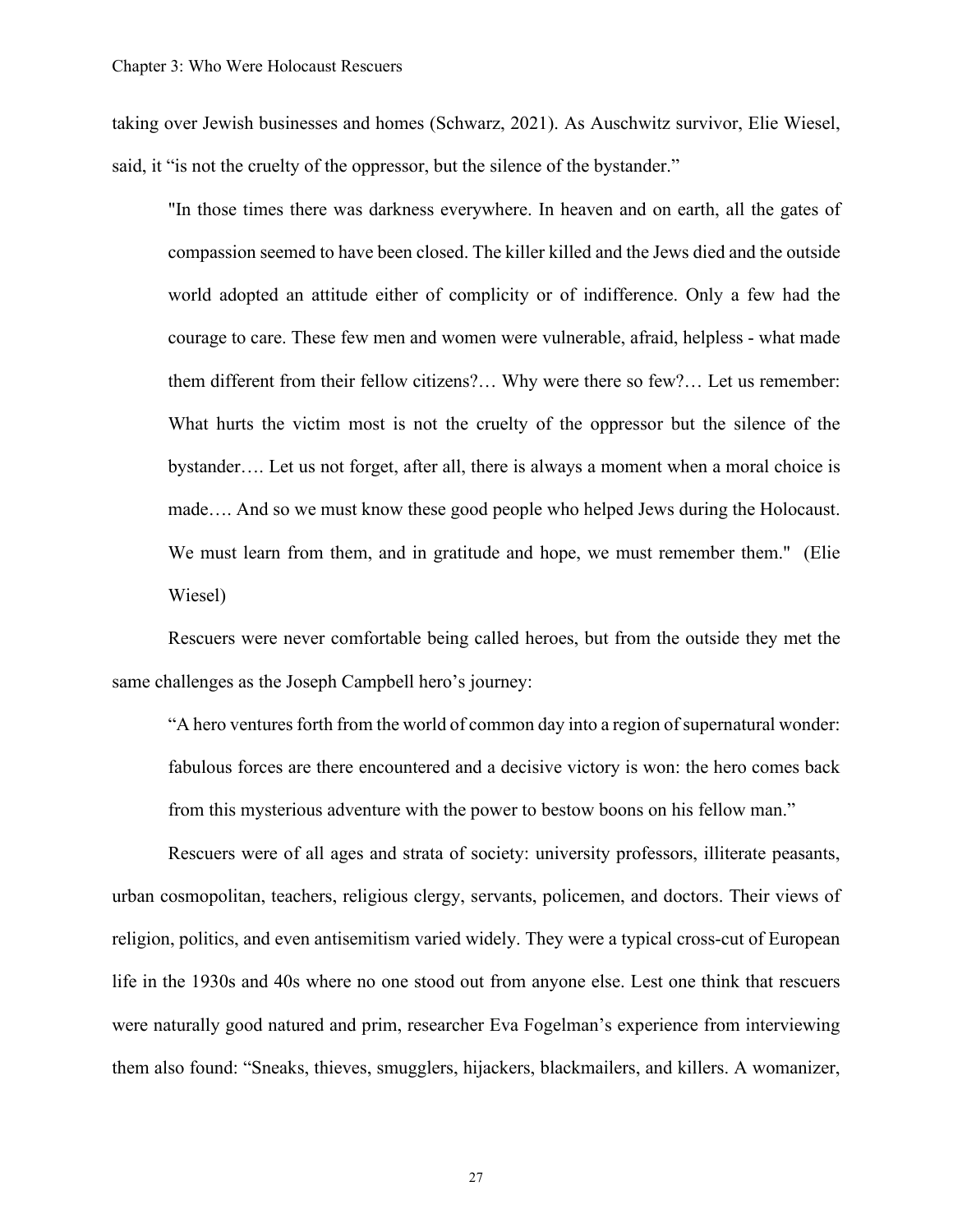manipulator, seasoned briber, habitual liar, shameless forger, anti-Semite, tramp, and murderer" (Fogelman, 1994).

Holocaust rescuers found themselves helping Jews for days, months, and years never knowing when the end would come. They hid strangers in their attics, cellars, or monasteries; printed false identification documents; provided transport to safe territory; smuggled food and medicine; took babies from their mothers who were destined for crowded train cattle cars and a gas chamber. They lied. They lived in secrecy. They were triggered to act now and find a solution later. Their rescue activities varied from country to country and situation to situation. Secrecy was paramount. In a special category of rescuer was Jan Karski, the spy for the Polish Underground and government-in-exile. His actions were unlike other rescuers who worked to save individuals or small groups of Jews. Karski took extreme risks sneaking into the Warsaw ghetto and the Izbica concentration camp, and traveling internationally with hidden documents to alert world leaders of the truth of what the Nazis were doing to all Jews of Europe.

As Germany was occupying Italy and sending it into turmoil, Bartali received a note from his friend, Cardinal Elia Dalla Costa, of Florence. The cardinal was working with DELASEM to hide and provide fake identification documents to thousands of Jews who were hiding within his region's religious buildings and trying to flee to neutral countries or the Allies in southern Italy. Bartali's years of training while working for the Army provided him a consistent story to work clandestinely as a courier for the Assisi Network between Florence and Assisi, and as far as Rome and Genoa. Hidden within the frame of his bicycle were false identification papers that he would deliver to others in his network or directly to Jews fleeing occupied Italy. If stopped by the Nazis along his route, his notoriety gave him the excuse that he was training to win great races after the war (McConnon & McConnon, 2012). At other times, his mission was to ride to Genoa to pick up money provided by a lawyer to aid the network's efforts (MacMichael, 2010). From 1943 to 1944,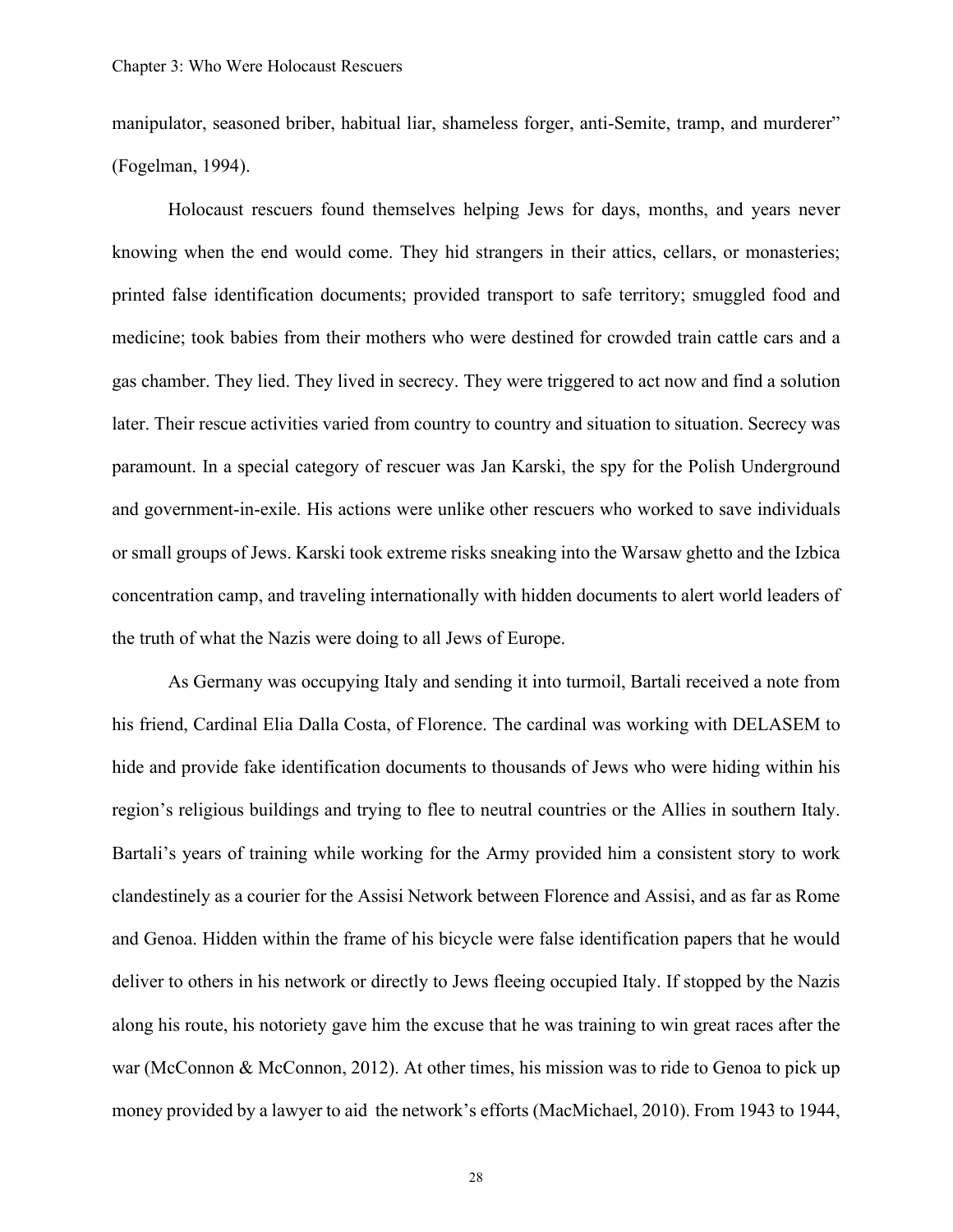it is estimated that he rode at least 40 missions for the Assisi Network (MacMichael, 2010). His friend, Ivo Faltoni (2011), remembers:

"By accepting this assignment, he showed that he loved his neighbor more than himself, regardless of the risk he ran for himself and his family. Unaware of all his long training sessions in a period without competitions, to those who asked him, 'Why?' he replied, 'I have to keep training. One day this hell will end."

His successful bike racing career afforded him the money to own a few properties in Florence. During the German occupation, he hid Jewish family friends in one of his buildings and also supplied the family's mother with false identification so she could leave their hiding place for water and food (Yad Vashem, 2021). A humble and deeply religious Catholic with the nickname Il Pio (the Pious), Bartali frequently prayed for guidance and protection for his family as he was gripped with fear when he left on his missions and saw what was happening to others (McConnon & McConnon, 2012).

Tina Strobos of the Netherlands was a 19-year-old medical student at a university in Amsterdam. After the German occupation, her sorority became active in the Dutch Underground. They were a well-organized group of like-minded intellectuals who never bought in to Hitler's propaganda. They read *Mein Kampf* in school and understood where he wanted his agenda to fall, although they never had information and could not conceive the extent of gas chambers extermination. They were well trained in all aspects of resistance and saving Jews. Strobos knew how to be interrogated, what papers to obtain, how to arrange a hiding space in her house, how to plan an escape route.

"You couldn't just go on the roof because they would put barbed wire on eachside of the road, and machine guns, and they would even have somebody on the rooftops watching. It's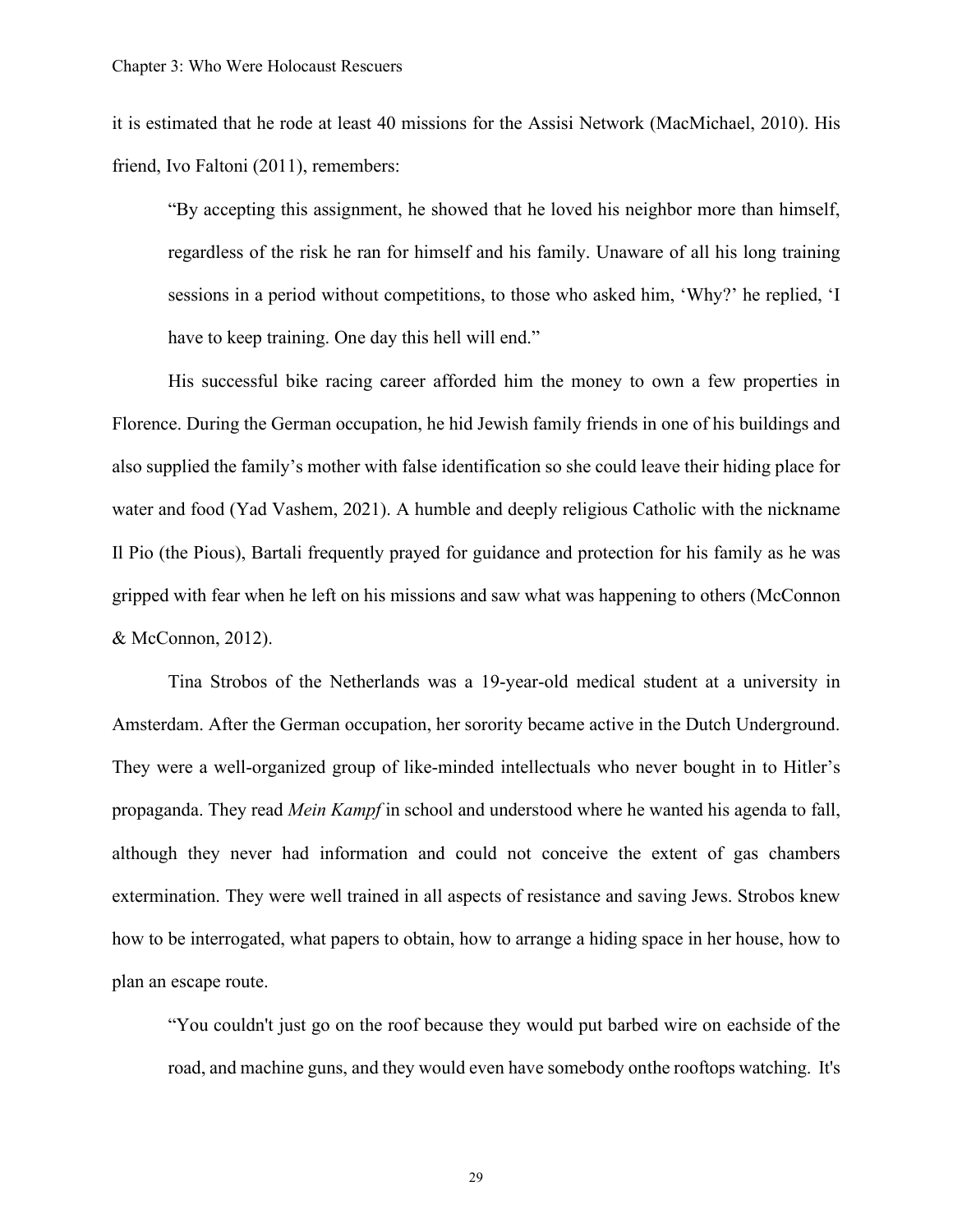impossible to believe the effort and time and manpower these Gestapos employed to catch Jews." (Strobos, 1992)

The Dutch underground often communicated in code on the phone when contacting each other for assignments. Strobos' underground work included picking up Jewish children, hiding contraband like radio senders and gun, transporting Jews to the Belgian border with fake passports so they could take the underground railroad through France to neutral Spain. Along with her mother and grandmother, like many Dutch non-Jews in the crowded urban centers, they hid Jews in their house with specially designed spaces built by a carpenter from the underground. They also coordinated and rehearsed escape routes into neighboring buildings. Rescuers were living in a world of self-preservation, antisemitism, and desperation. There was no telling how long the war would last or whether a neighbor would report them to the Gestapo.

"[Strobos] In 1942 we had to sign a loyalty oath, and none of us did at the university, and that drove us underground. We had an underground medical school and classes in my house and other people's and hospitals. And I continued studying as much as possible that way. So the schools closed and I had purposely joined a sorority, even though I'm not that kind of person. You know they can be a little bit snobby, you know those upper class snobs. Wasn't my circle really. But the sorority I joined was wonderful. There were a couple of Jewish girls in my sorority. And that whole sorority was a network for hiding Jews and finding placements, getting money, passports, food cards, whatever was needed. So I had a fantastic network.

[Interviewer] So was that the beginning of your own personal involvement?

No, as I said we were involved from day one in all kinds of activity. Getting false passports for people, hiding people in the underground, I was involved right from the start. And I was also in a group of students. We studied *Mein Kampf*, we studied Marx, and they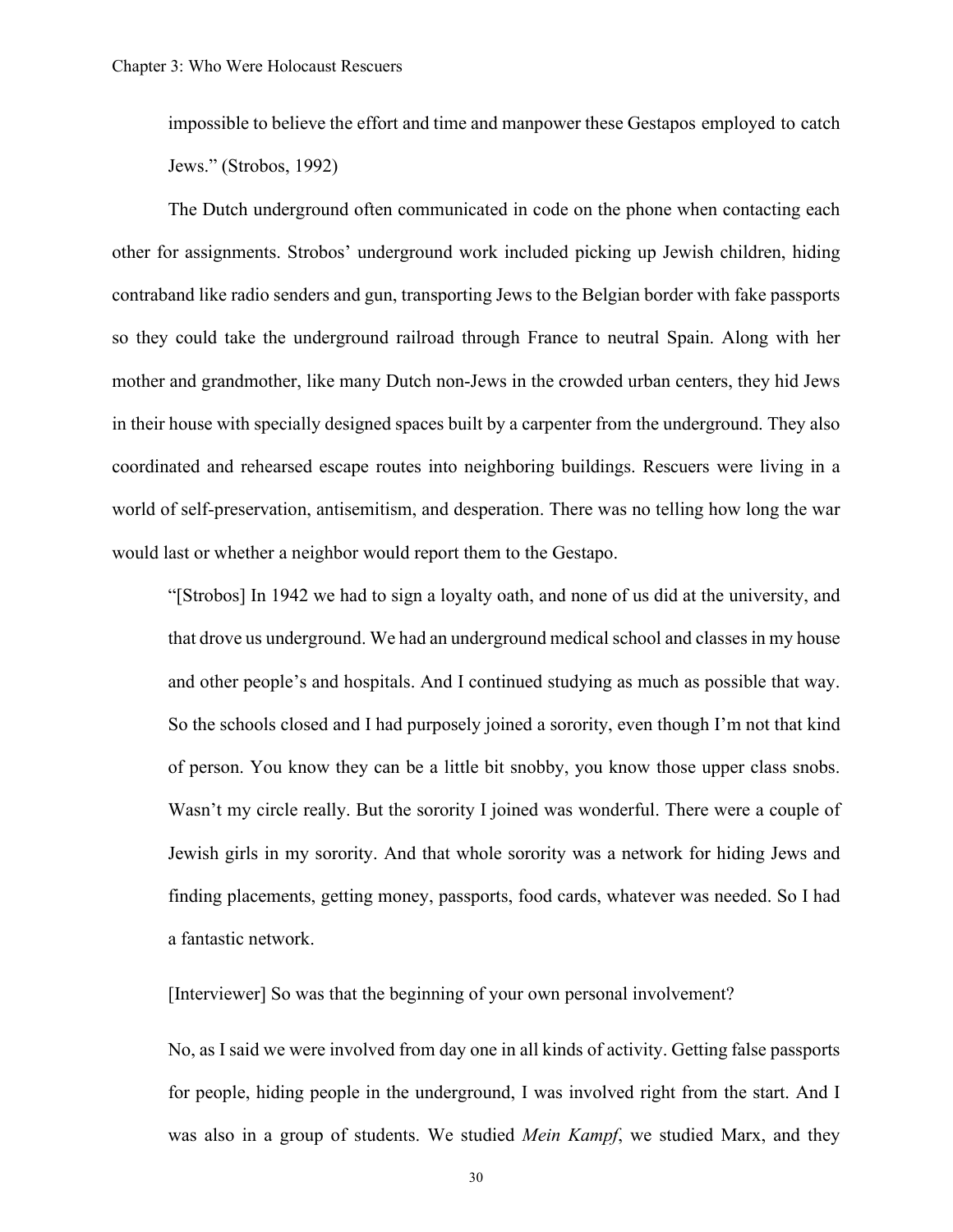became very active, and they scared me to death, frankly, because they all had guns. I'm a very non-violent person and I separated myself from them. They were all killed, all ten of them. Sort of a cell. There were three underground groups and that was the militant group. I separated myself from that group and became very involved with the women's students who were involved with the LO geared to hiding people and non-violent action. But occasionally I did things for the others. I hid weapons, I transported radio senders and weapons occasionally. And if these people needed a hiding place we hid them too." (Strobos, 1988)

The rescuers worked unnoticed, often in clandestine community groups or religious networks in pockets spread across Europe, but sometimes alone. They were not affiliated in an organized, European-wide network, and they seldom knew of other rescue efforts outside their trusted circle. Across the board, they were modest and downplayed their role, brushing aside the label of "hero." When asked about the danger of helping Jews in Poland in particular, a common theme to rationalize their action was presented as follows:

"(They) minimized the heroism of their actions…by emphasizing that the dangers emanating from Jewish rescue were only a part of an overall threatening environment. They pointed out that people could and did die for nothing at all. They argued that, since life was full of constant and unexpected perils, helping Jews was just one additional reason for dying. Compared to the ever-present threats, aid to Jews was not as dangerous and hence not as extraordinary as some tend to see it." (Tec, 1986)

Their collective impulse towards altruistic behavior, however, amounted to an inspiring troupe of humanitarians who risked everything to save terrified Jewish friends and strangers from death, yet asked for nothing in return. When a door opened to find a Jew pleading for safety or their underground network made the call for help, they acted upon their moral impulse to help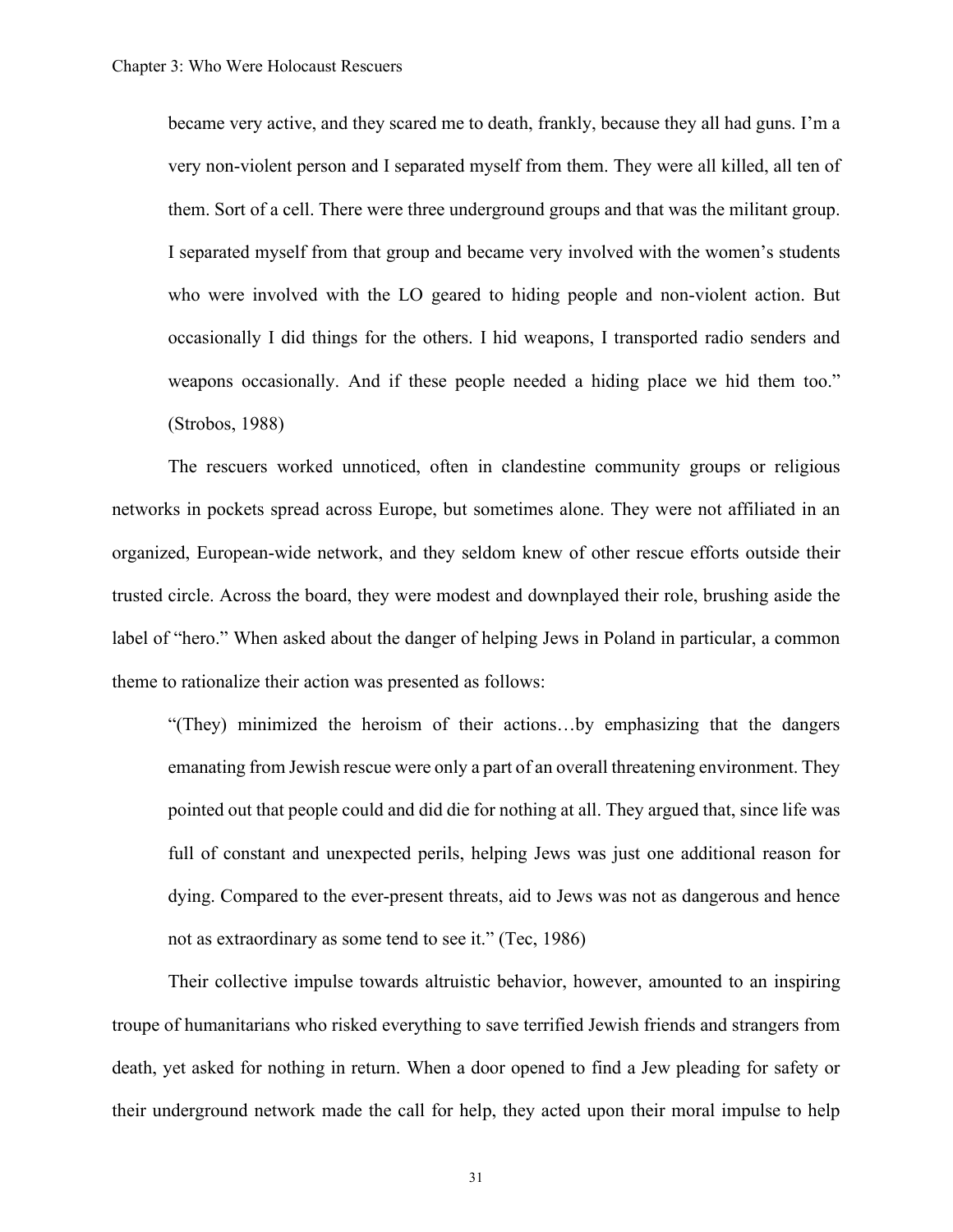another person first and to make a plan later (Baron, 2019). Irene Gut Opdyke was a Christian Pole nursing student whose life was forever disrupted by the German invasion. Because she was young and healthy, she was taken by Germans to work as a kitchen and laundry manager at their headquarters in Tarnopol. She found herself in charge of Jews who were selected from the nearby labor camp to work under her supervision.

"See, when the Germans took over really distant cities they took all the Jewish people and segregate them. Like machines they did take out heart and soul. Those that could work and those that could not work. Those that could work they put them separate in work barracks, it was slave labor. And those that could not work, the old, the children, the this, they took them and forced them to be in ghetto for later disposal." (Opdyke, 1993)

Her upbringing in a caring family created a willingness to help the Jews who also became her friends. It began with providing them with extra food from the kitchen and evolved into warning them about raids, hiding them behind blankets in the laundry room, stuffing them into the air duct of a Nazi commander's bathroom, hiding them in a Nazi villa, and driving them to a forest to hide in a newly built bunker, and regularly visiting hundreds of Jews in the woods with food and clothing.

"[Opdyke]: I was so scared. I was so scared because at that time I was already helping the Jewish people in the laundry room. In the laundry room we had 12 Jewish people.

[Interviewer]: And how were you helping them?

[Opdyke]: Well many times I borrowed extra food you know. I brought the clothes to be washed. Food was no problem because there were you know in the diner there were butter and bread and whatever cookies and fruit and whatever. Another thing, too, when I met them you know at first they didn't trust me. You know that is understandable. But when we start speaking and I told them that I am alone and I don't know where my parents are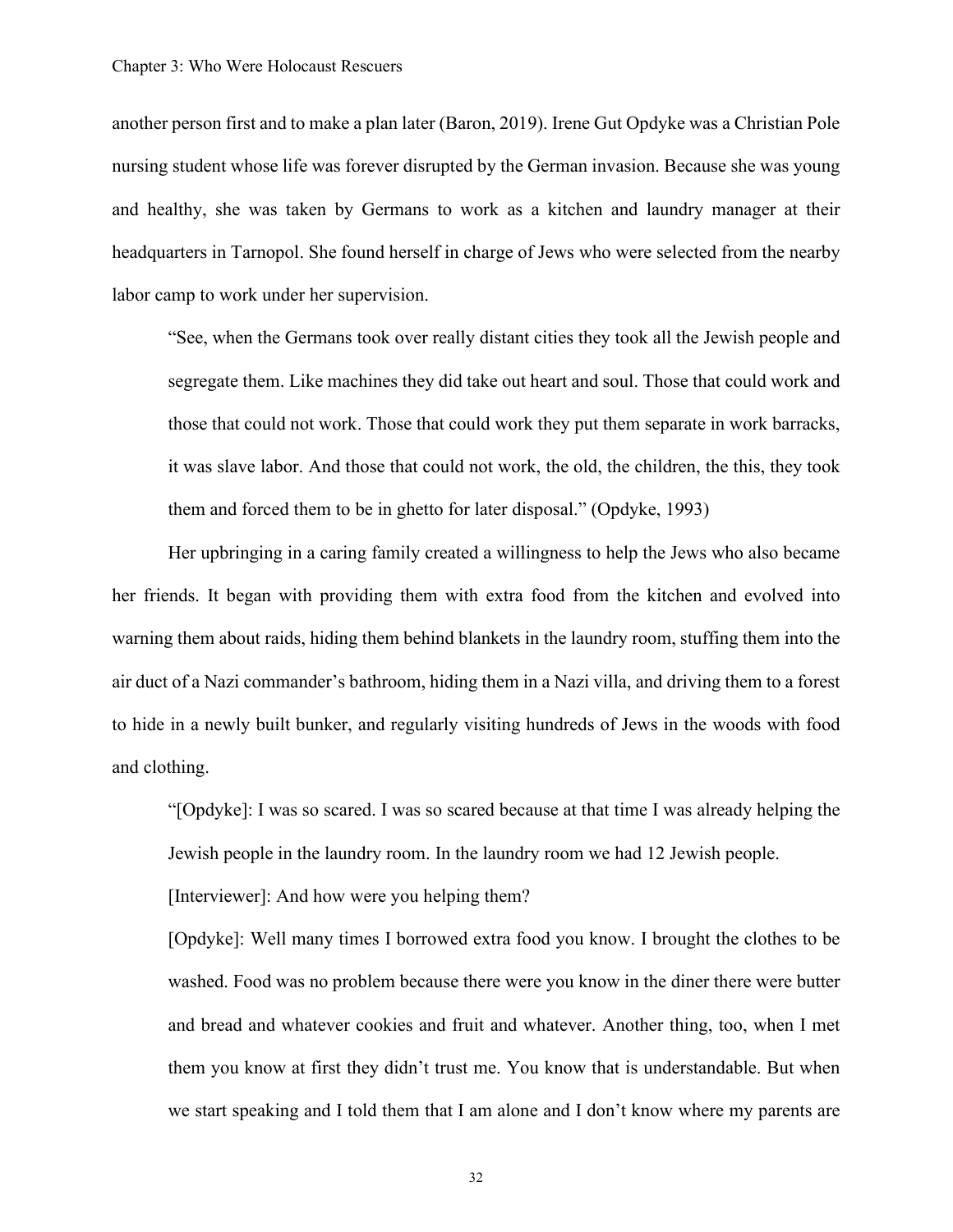and this, they trusted me and they start telling me story of their broken lives, about their families and everything.

And at that time there was a winter, it was cold, I asked Shultz for some blankets. The blankets I give to the Jewish people, they made cover for themselves. We made a hiding place in little in the washroom. There were one wall full of shelves. The shelves were nice and deep. We made the shelves very narrow in some places put the blankets folded so it looks like its full. And then I overheard that Gestapo, Rakita say, 'There will be raids on Wednesday or Friday, don't look for the Jews to come to work you know. We have some cleaning to do.' Well I did have to tell that to my friends. And I noticed that many people did not come, you know. So we created our own little hiding place there. So when I knew they did not go to the barracks.

[Interviewer]: And where was the hiding place?

[Opdyke]: In the laundry room at that time. That was before I hide them. See when you speak you cannot tell that. You know if you half an hour. But, I told them what happened so a few of them did not want to go, so they slept there behind the shelves. And I lock the laundry room. I was responsible and that's it." (Opdyke, 1993)

Rescuers faced their own dangers not only from the Nazis, but from well-intentioned friends and family or bitter neighbors. Having their rescue efforts exposed by someone in their home or neighborhood could lead to everyone they loved and protected being killed in retribution. Unfortunately, exposure or betrayal happened often, and they knew it, yet their moral compass continued to point them to do what they believed was right. Knud Dyby was working as a Danish police officer and also for the underground to get thousands of Jews into fishing boats and safely to Sweden. His identity, essentially as a spy, had to be kept secret and he had several of his own fake identification cards with different names. Still, he could be tipped off: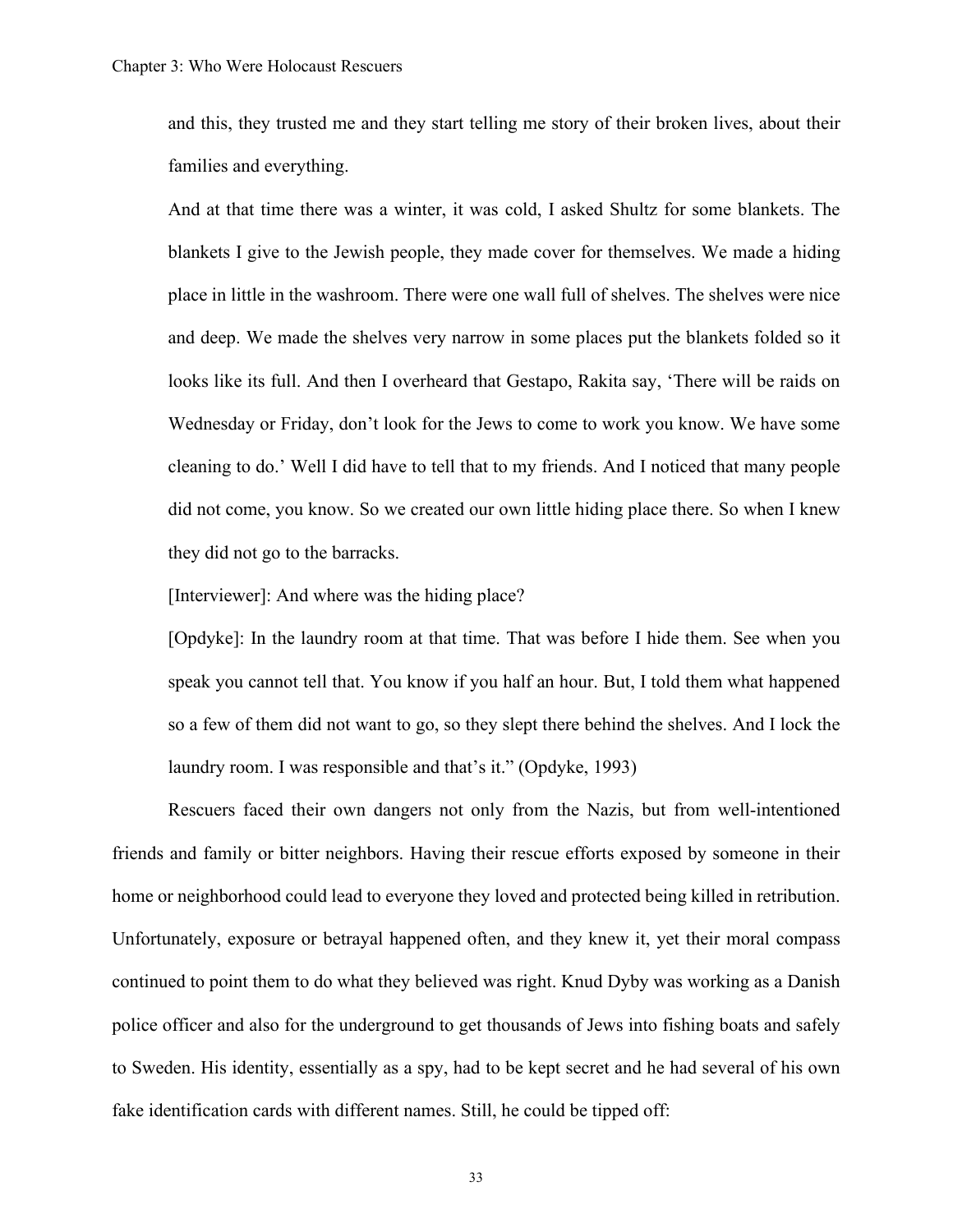"A bookshop owner had reported me for anti-German activities to the German general so I knew I had to be underground, and I lived probably about 16 or 20 different places in Copenhagen. I remember many times I actually had a steel plate inside my door, but even that wasn't enough so I would crawl out of a window and crawl over on the other side of the hallway and sleep in a storage room where I had made a cut so that even if the Germans had come into my apartment I would still be away from it. The most difficult part of it probably was that I had to urinate out of the window, which wasn't easy." (Dyby, 1991)

Rescuers were some of the last to disclose their stories after the war for a number of reasons. They still feared retribution from neighbors and countrymen who believed that aiding Jews had put everyone at risk (M. Baird, personal communication, March 15, 2021). Antisemitism was not resolved; it remained evident through Europe (Koepp, 2019). Both rescuers and bystanders felt betrayed by the other, which led to an exodus of rescuers leaving their native towns or countries for good. Many came out of the war with survivor's guilt, unable to reconcile why they lived while so many others did not (M. Baird, personal communication, March 15, 2021). Finally, most rescuers believed that what they did was nothing special and not worth telling anyone.

Gino Bartali was trained to work in secrecy so not to compromise his associates. Through it all, and especially as his actions were revealed decades later, he never saw himself as more worthy of praise than those who gave their lives, or as anyone else called to perform the same mission. As his granddaughter, Lisa Bartali, said:

"For 50 years he never wanted to say anything. He had a strong moral sense and to tell of the good done would go against his nature. This is why he repeated that good is done but not said. To be good Christians you don't need to tell what you do… Gino felt part of this rescue network, the DELSAM, he took part in 1943. In this network there were many operators who did good exactly as grandfather did. What was the point? His name would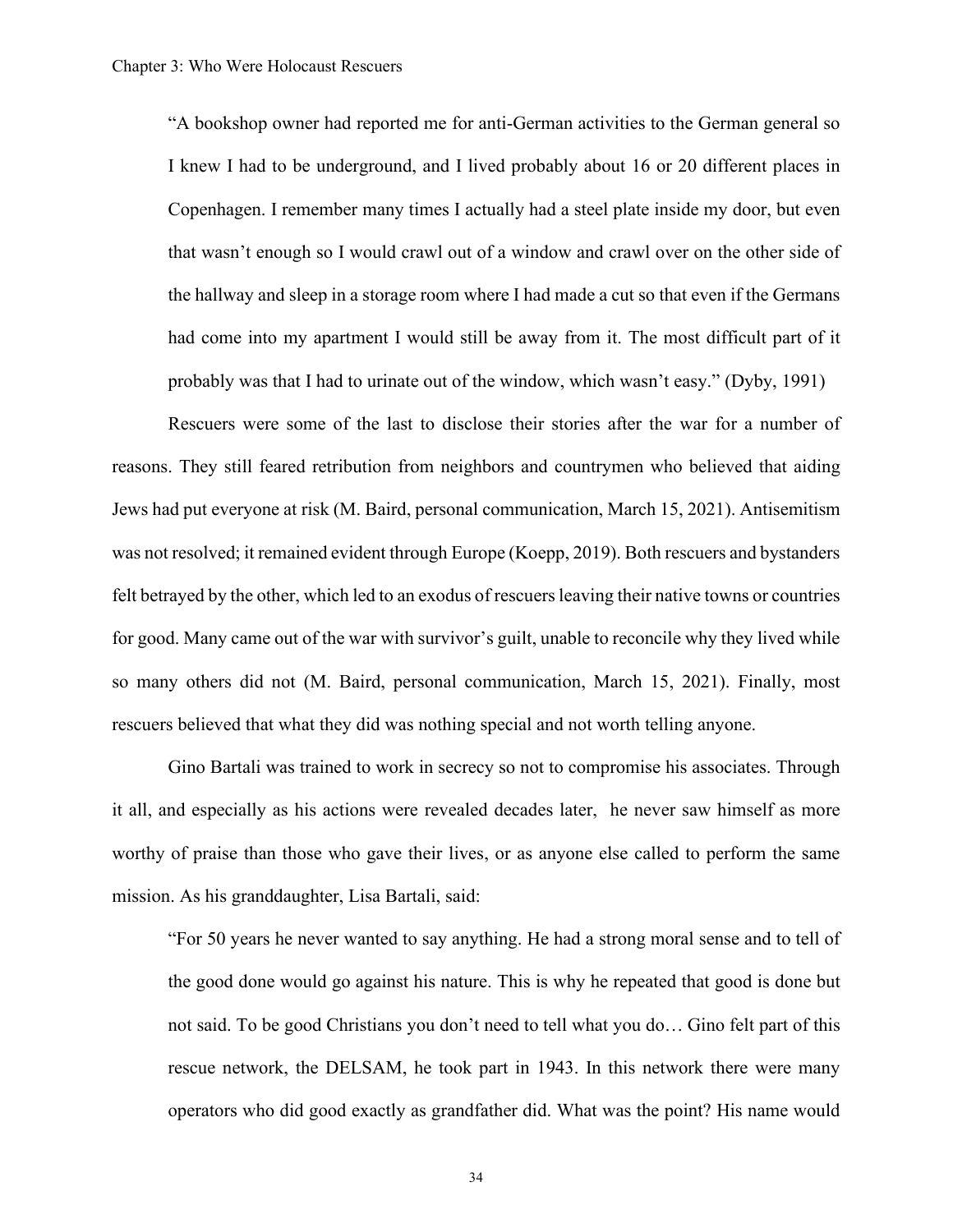have caused a sensation. Probably only his name would end up in the papers and he could not allow it. And the parish priests, the friars, the nuns, those who modified and printed the documents? And all the others? They would have ended up in oblivion." (Zago, 2020)

However, even in Denmark where so many came together to help, bitterness still grew between those that helped and those that stood by:

"[Interviewer]: After the war did you talk with your family about all the things you had done?

[Dyby]: No, it wasn't very popular to talk much about it. No, I never talked about it. I mean, it wasn't a secret. They would know that from my new associates that I had made that there was something going on, but after everybody was so happy and they wanted to forget about it. Forget about the whole thing, yeah. About 40 years until we talked about rescues and resistance. We would talk about it among themselves, but not with anybody else. It wasn't popular to talk about. The people who did something, we all did something. The people who didn't do anything they certainly didn't want to hear about it either.

[Interviewer]: Was that hard for you?

[Dyby] There was hard feelings with some people that would demonstrate that they didn't like what was done and it shouldn't have been done, and see what happened now we have to build up our again, we have to do this because you made sabotage, but most of the people knew that we had to help the Allies. But there's always some who said, 'Was that necessary?'" (Dyby, 1996)

# Different Countries, Different Dangers

The rescue of Jews was inconsistent in its execution and success across Europe. Researcher Nechama Tec (1995) proposes three reasons why rescue could have been more difficult in some countries more than others. A primary reason was how thoroughly the Germans had inserted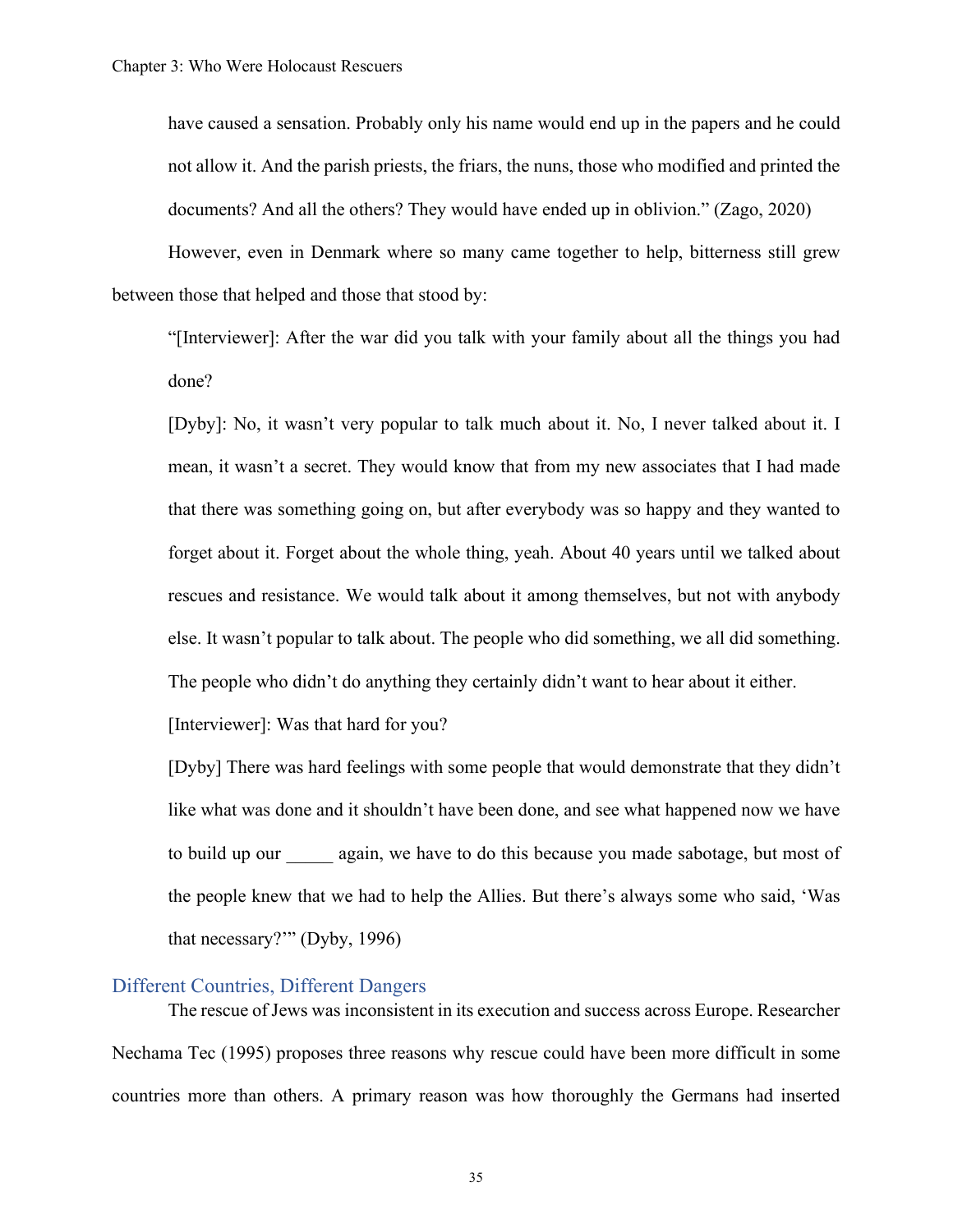themselves into each occupied country's government. A German military-led government was considered to have less enforcement of racial laws and deportations than a Nazi-led civil government. With complete internal control of a country, such as in Eastern Europe or the Netherlands, the Nazi leaders had no restraints on how to execute their Final Solution. A second factor was the level of antisemitism. In countries such as Poland, with a long history of anti-Jewish propaganda and ideology, it was more acceptable to overlook the treatment for a group of people they already saw as "others." Even Poles with sympathetic tendencies were more influenced by their communities and gave second thoughts to helping. A third factor was the number of Jews in a country, how well they were adapted into its society, and whether they physically appeared more like the non-Jewish citizenry. Amsterdam had a thriving Jewish population of over 70,000 in a very dense area, which made it difficult to keep them hidden. Some areas of Poland, such as Warsaw, had Jews with more blond and light skinned appearances so they could blend in and even carry out resistance actions spying on the Nazis. However, the country also had Jews who had never assimilated into the Catholic society. They continued to dress traditionally and speak Yiddish, which made them all too recognizable when the Nazis arrived in droves (Paldiel, 1993).

## Poland's Situation

Poland had 3.3 million Jews before the German invasion, which was the largest Jewish population in Europe. The pervasive sense of antisemitism coupled with a native population dealing with its own struggle to survive did little to breathe sympathy for what they were enduring even as Jews were rounded up from ghettos and shot in mass graves. Rescuer Irene Opdyke recalls in her 1993 video testimony:

"To this day I can remember. I did see a man with a white beard, white head, looks like rabbi. They were beating him. He was going…I see a beautiful young woman, blond with a little girl. You know, the girl was holding to her and she was wounded in the leg because she was pulling her leg. The child was screaming. And we were standing there and crying.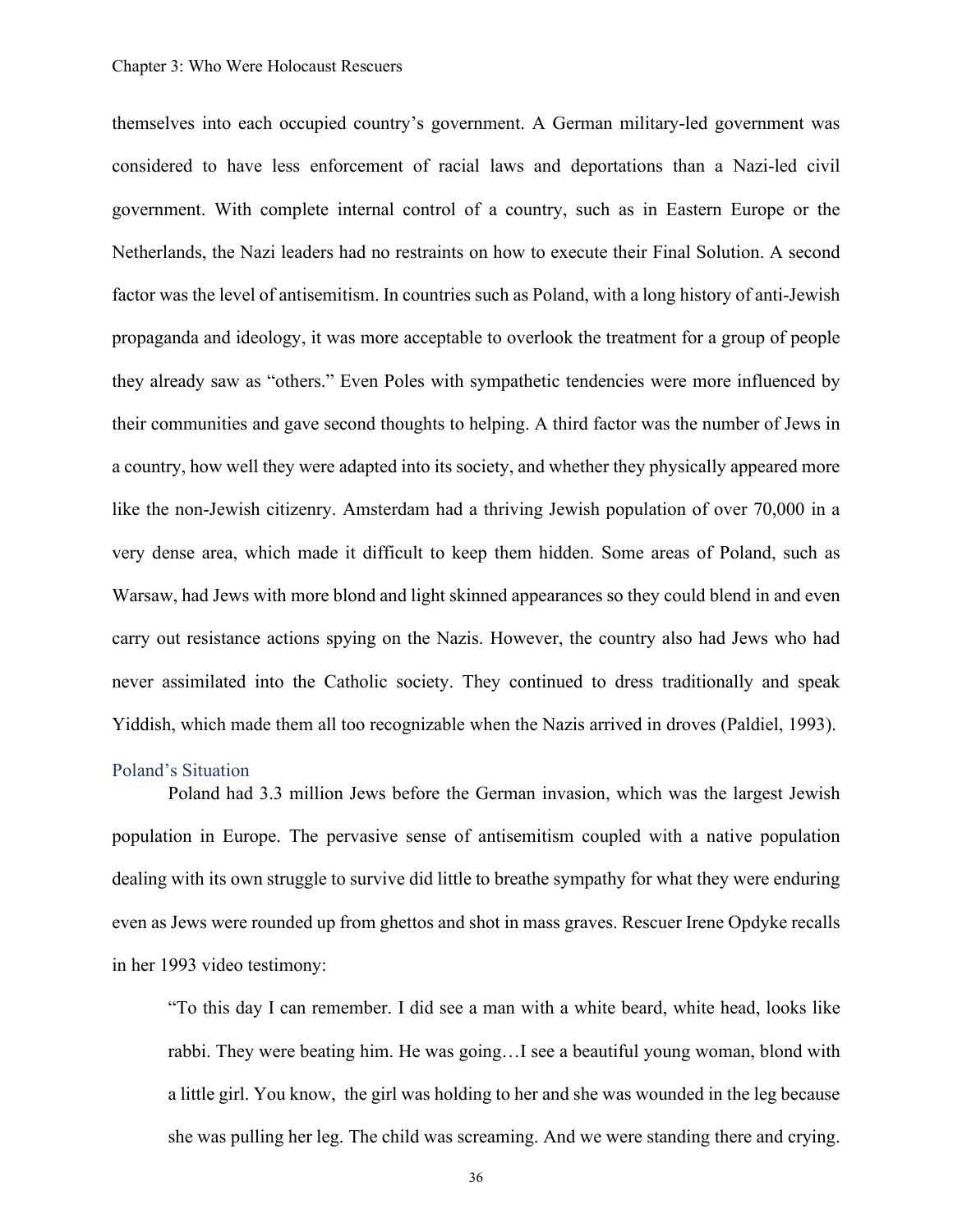Then I did see, you know, a woman with a baby in her arms and I did see one of the Gestapo pull the baby and threw the head to the ground. A nightmare. Unbelievable horror. And I cry and my sister cry. We could not believe our eyes, our soul. What is happening…what is happening. Then when the procession left and they moved them, we were coming down and we could hear shooting from far away. We were moving behind, far away. We did want to know where they go to take them. They took them behind the town. It was shallow grave already dug. They were putting them all around and shooting with machine gun. Some of them were buried alive. They were hardly wounded. The Germans posted soldiers all around so nobody see the crime. We were from far away to see that. There is no way I can even today tell you how it was. Unbelievable." (Opdyke, 1993)

Even if a Jew were to escape from a ghetto, they would need to know where to find pockets of safety and how to avoid informants who were fueled by the Nazi propaganda. These "szmalcowniks" even prevented would-be rescuers from helping (Yad Vashem). Survivor Sam Oliner (1994) recalls that it was difficult to trust anyone knowing that some were out to receive a bounty from the Gestapo for revealing a Jew's location:

"And so came and knocked on the door and she already heard what had happened because the forest is very close by on clear day down the hill you can see-see its location the approximate location of it. And she knew what had happened and so she took me in and she sort of calmed me down she said don't worry you must survive you will survive but she couldn't keep me in the house for number of reasons. don't know maybe she was not 1000 percent altruistic. Maybe she was afraid. But she was kind and compassionate. But then she had---and the main reason why she was frightened is because in Poland--again this is not an attack on Poles. As matter of fact feel fondly towards Poland. But the facts must come out and the truth must be told.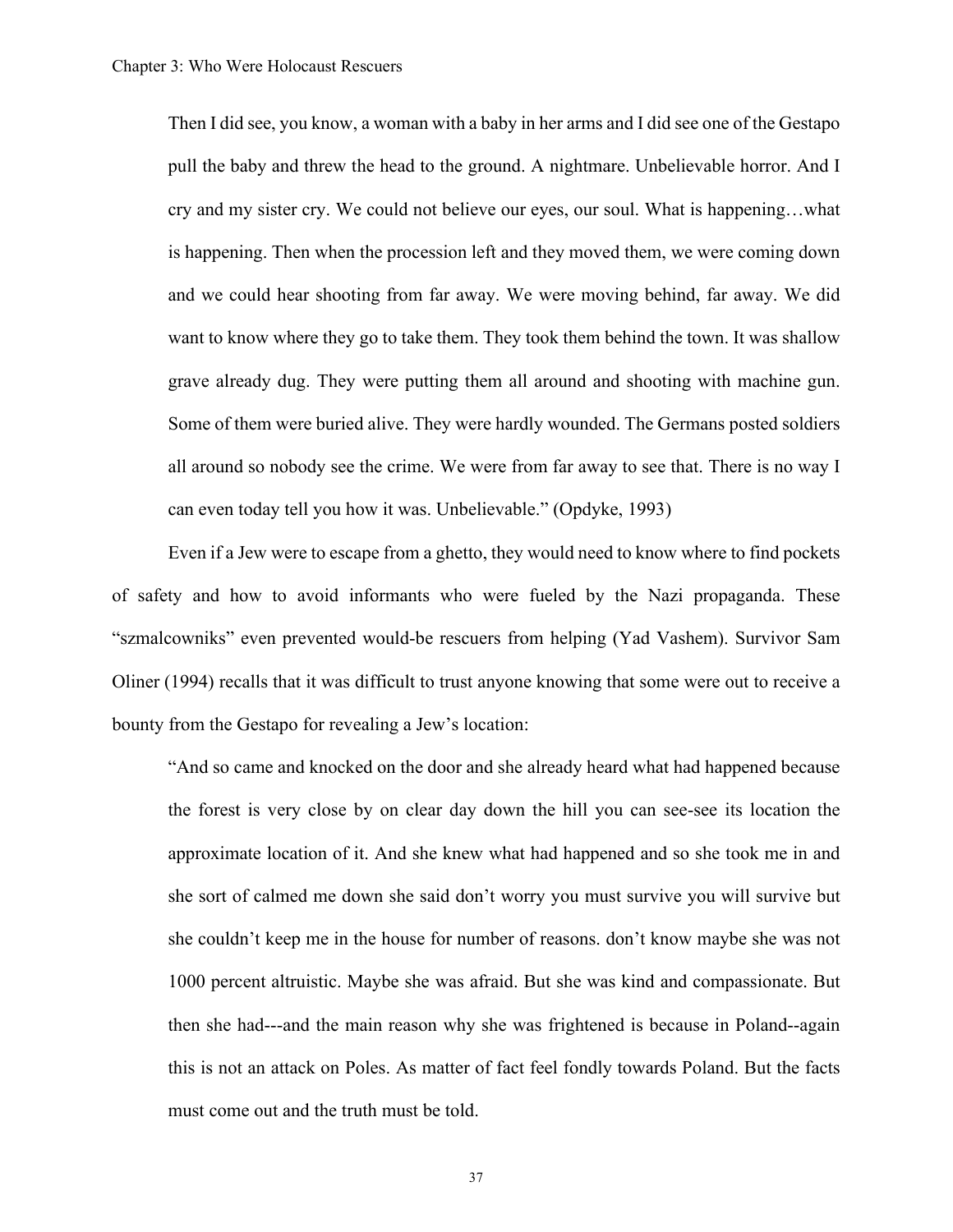During the war there was group of people--and you must have heard in your other interviews--a group of people called schmaltz which means--comes from the Yiddish word schmaltz and schmaltz is guy, mostly males, Poles, during the war made their living off catching, betraying, informing on Jews. They would bring them to the Gestapo, the information, and get a reward or even capture some old man or woman and bring them to the Gestapo and get a reward. Poles were hungry and deprived, too. So if you got an overcoat or some shoes or food or some money or whatever from the Gestapo, it supplemented your income. So some – some, I must repeat myself – over and over, only some Poles did that. And let's not condemn all of Poles, because Poles were also heroic rescuers." "And so there was this man, a traitor, and he was literally within a matter of…a half a mile away, and she was afraid because what he used to do is he suspected somehow, so he'd sneak up at night and listen to the window and see whether there is anybody, and then go to the police for a reward, and the next day the Gestapo would be right there."

Regardless of the conditions that set Poland up for the most devastating impacts of the Holocaust, it also had the highest number of rescuers recognized by Yad Vashem: 7,177 as of January 2021. Out of 3.3 million Jews, only 380,000 survived and it is estimated that 30,000 to 35,000, or 1% of all Polish Jews, were saved by rescuers. (Yad Vashem)

#### Denmark's Situation

Denmark had control of its government and civil services for most of the war, and Jews' lives remained mostly unobstructed. They were never gathered into ghettos or camps that would allow the Germans to easily round them up onto trains east. The hands-off attitude of the Germans convinced them that throughout the occupation they would still remain safe. Knud Dyby recalls this sense of complacency among the Danish Jews:

[Interviewer]: Did they begin by harassing the Jews at all?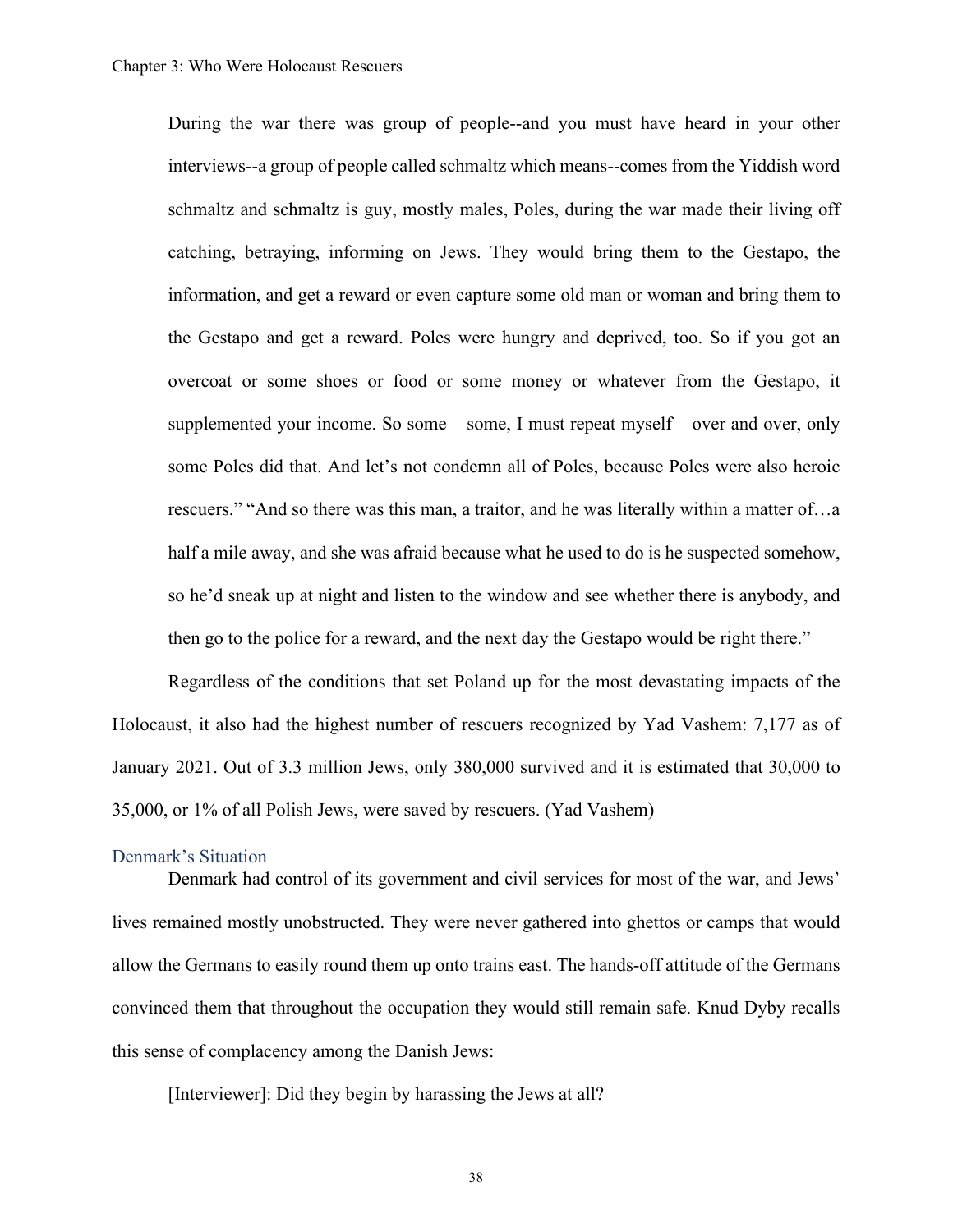[Dyby]: No. Until 1943…October 1943…they never asked the Jews neither to get a Star of David or they didn't stop the Jews from their normal activities or their shops or homes or anything. There were several rumors that something would happen, but they never happened. So by the time October 1943 came, the Germans decided that the Jews in Denmark had to be arrested, many, many Jewish families would not believe it because they said, "Why would they do it now? They haven't done anything so far and we're living peacefully here. We don't believe it." So many people actually had to convince them that this time it was the \_\_\_\_, that they were in danger." (Dyby, 1996)

By the time the Germans decided to make a plan to deport the Jews in the fall of 1943, the Danes already had a coordinated underground network in place with plans to hide resistance members and Jews, or transport them to nearby Sweden. A sympathetic Nazi, Georg Ferdinand Duckwitz, tipped off the Danish government that deportations would begin, and the underground went to work. Over the period of a few weeks in October 1943, almost 8,000 Jews were ferried to Sweden using the Danish fishing fleet. One hundred twenty Danish Jews died in the whole Holocaust.

## The Netherlands' Situation

At the beginning of the war, The Netherlands had approximately 140,000 Jews, which was a very high population per capita given its small region and the dense urban areas like Amsterdam where most of them lived. This made it extremely difficult and challenging to shuffle Jews from place to place as the Gestapo "crawled" through the streets constantly searching buildings (Tina 1988). Throughout the war, a Jew might stay in 40 different places with one of the estimated 20,000 Dutch people that helped the Jews in some form. The Dutch were second to Poland in number of rescuers, but the circumstances that filled their country with such difficulty allowed less than 25%, or 33,000, of Jews in The Netherlands to survive (Rabben, 2016).

"[Interviewer]: Over all those years of rescuing, about how many people went in and out of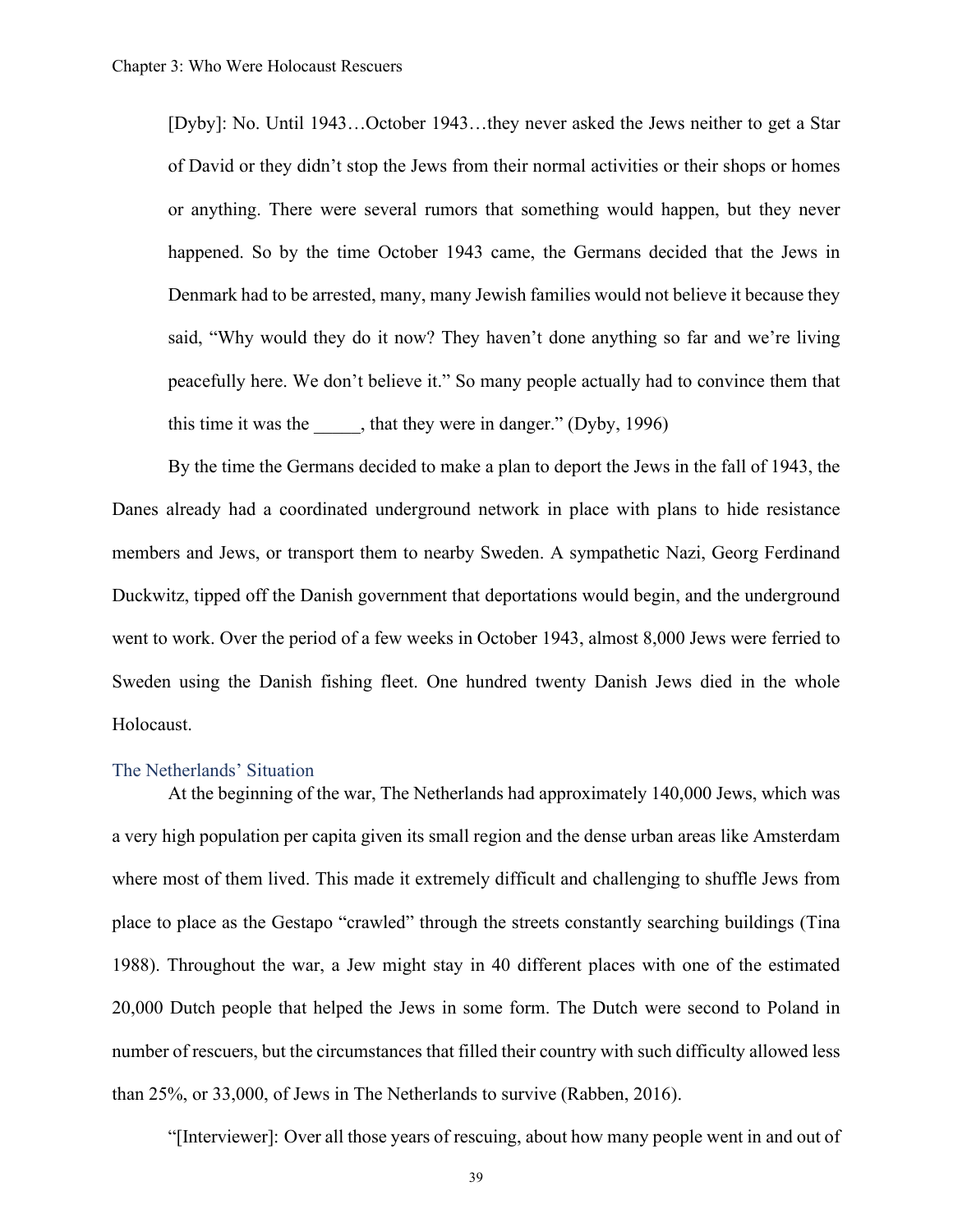#### your house?

[Strobos]: Hundreds, close to a hundred. My mother and I made a list after the war. I lost the list with all thenames of the people."

"Now in Hausen, for instance, a little fishing village on the Zauderzei, they were raided. There was a village of about 8000 souls, and they were raided by 7000 Gestapo, house to house, so when I'm talking about what they put into it, as effort to find hidden Jews, it was enormous. I don't know any other country they did that….I've heard people ask me, "How come 95% of the Danish Jews were saved and only 20% of the Dutch?" Well, that was the reason. The Danish Jews could, in one night, row over to Sweden, and apparently there wasn't too much patrolling there, because 95% could get to Sweden. But we had Germany on one side, the North Sea on the other. People tried to escape, some of my friends tried to escape over the North Sea in a boat, but if your boat wasn't seaworthy...besides, they had a lot of patrols on the North Sea, the Germans, with big lamps, boats with big lamps, and if you weren't caught, these boats weren't seaworthy." (Strobos, 1992)

Rescuers who were well trained by the underground created escape routes from apartments to rooftops and nearby buildings. Strobos notes that the building where Anne Frank hid did not have an escape route out of the attic, which left her and her family trapped. Carpenters with the underground used their talents to create creating hidden walls and spaces within shelves, under floors, and between attic rafters for Jews to hide when the Nazis came to raid.

"[Interviewer]: What did you and your family and other rescuers risk? What were the risks?

[Strobos] Life and death. There were big placards hung up all through the city that helping Jews uh, was punishable by death. And, uh, this was no idle boast… If you were caught, you were going to be punished by death. And whenever they arrested us, justfor, you know,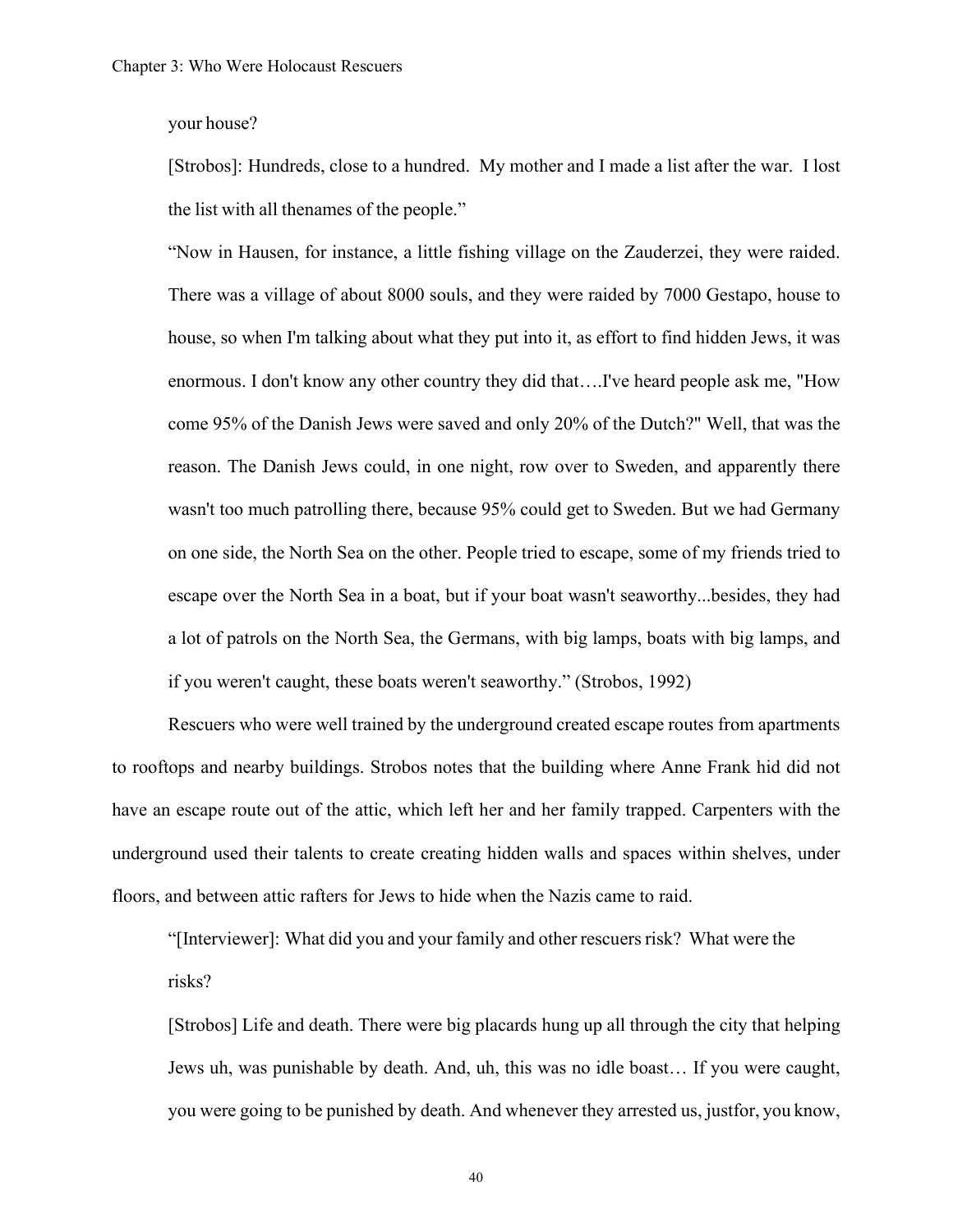being accused, helping Jews, uh, they would say, "You're under arrest, you're goingto jail." And my uncle who was accused of helping Jews was a year in a concentration camp. Now, this was not a gas chamber camp, this was a Dutch camp, but, people died like flies there from undernourishment, illness, and uh, he escaped sort of miraculously. They emptied out the camp, and he wasleft behind with a couple of other people hiding in the latrines. And he walked tothe next village, it was in Fuft, and uh, he came home emaciated a year later."

"[Interviewer]: Were you afraid of the Gestapo?

[Strobos]: Was I afraid of them?! I was terrified of them. My mother would tremble from head to toe when they would come, and I would sort of hold her arm or say, 'Don't show them you're scared. Don't show them you're scared. There's nothing here in the house. Don't worry. They can't pin anything down on us.' You know, whenever they weren't paying attention, uh, I'd bolster her spirits." (Strobos, 1992)

## Italy's Situation

Once Germany began the occupation of Italy in September 1943, the terror that had been a reality for Jews in other countries finally came to native and foreign Jews as they were hunted by Nazis and fascists in the newly named Italian Social Republic, north of the Allied line in Salerno. Networks such as DELASEM and the smaller religious networks that had already been helping them went into a world of secrecy and recruited others to help in their campaign to hide Jews or quickly send them to Allied or neutral territories. It was perilous work. German pilots dropped fliers from the sky that warned Italians they would be killed for hiding Jews (Jacoby, 2014). The Nazis showed no mercy even when they burst their way into the sanctuary of monasteries and convents looking for Jews. At an abbey in Certosa di Farneta near Lucca, dozens of Nazis tricked their way beyond the doors into the peaceful courtyard. After searching the chapel and rooms, they tortured and killed 12 monks and 32 partisans and Jews (Wikipedia).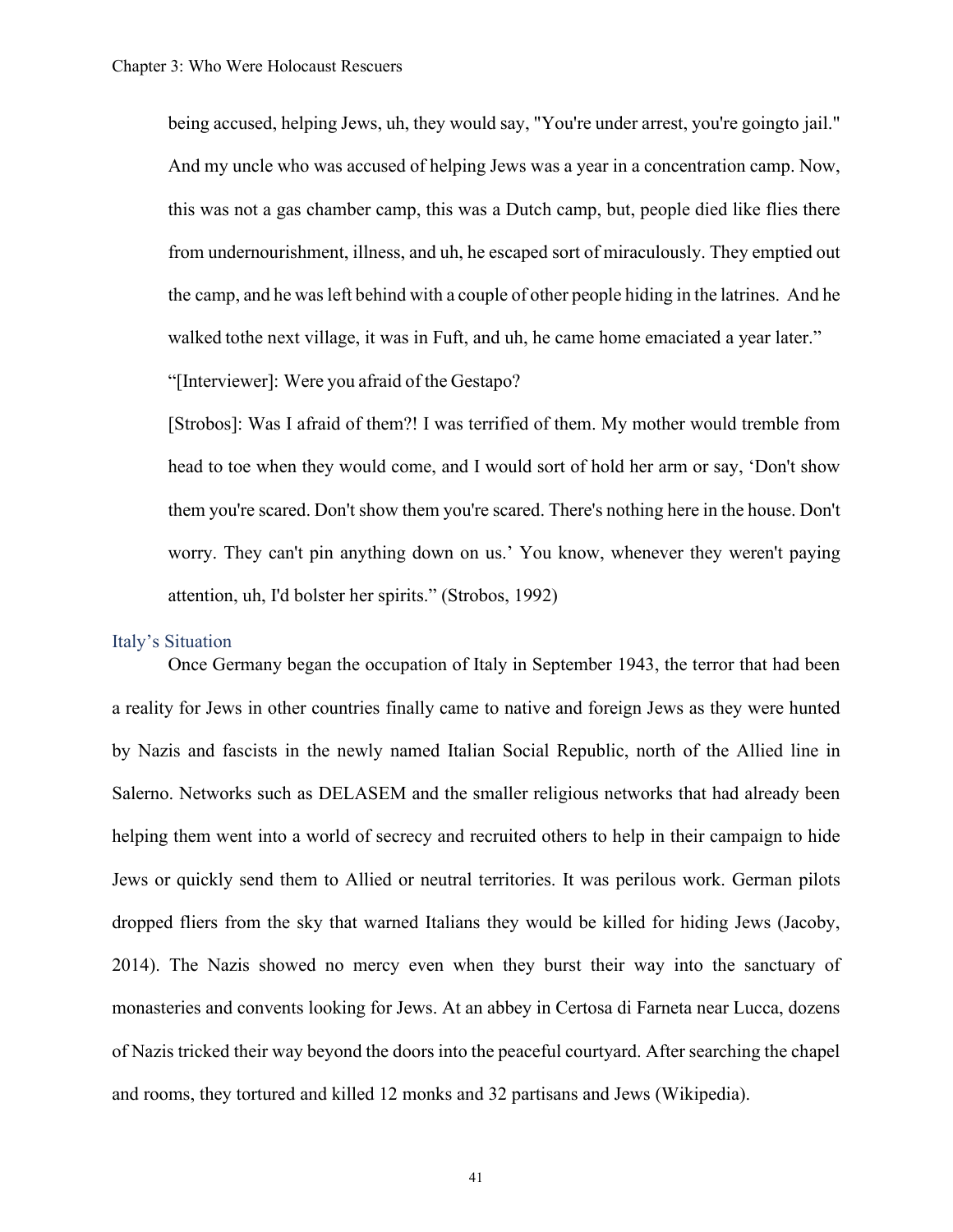Word spread quickly through occupied Italy about what would happen if Jews were captured and put on trains to Nazi-occupied Poland. Leo Diamantstein's family was originally from Poland, but fled to Italy as antisemitism grew worse. When the Germans arrived in the family's adopted town of Vicenza, Leo's father made him and his brother run into the mountains:

"You know, I mean, it was a precarious life. We had nightmares, you can imagine. At one point a train arrived with 200 Germans. This was so, so sudden. It was in the middle of the day and we didn't know what to do. We had a quick reunion, so father said, "No matter what happens we don't have time to go anywhere, you kids go up in the mountains somewhere."

So Maurice, Adolf and I….I still remember, Adolf took his mandolin and Maurice's guitar and we put rucksacks on and we went across about five miles away. We went up a mountain that somebody told us there's a small community. If anything there needs to be told was this experience, because whenever I feel that there is little hope for humanity I remember this episode because I was so touched by it.

We got up to this plateau and it was only maybe 50 yards space, not that much, maybe 30, and there was a small square up in the mountains, Monte Sormano. It was a steep hill up. And there were six families living there. Totally self-sufficient. They had one cow and they had a fellow that had a huge workbench. Made all their own tools. They cultivated this whole side of the mountain, made steps with cultivations in it, and they lived there.

So we told these people what our predicament was. They just couldn't understand it. He said, "What do they have against you, what did they do to them?" And we said we didn't do anything to them. He says, "Then why do they want to kill you?" We said, "Because we are Jewish." He said, "What's that?" Well so we explained it to them and they said, "Well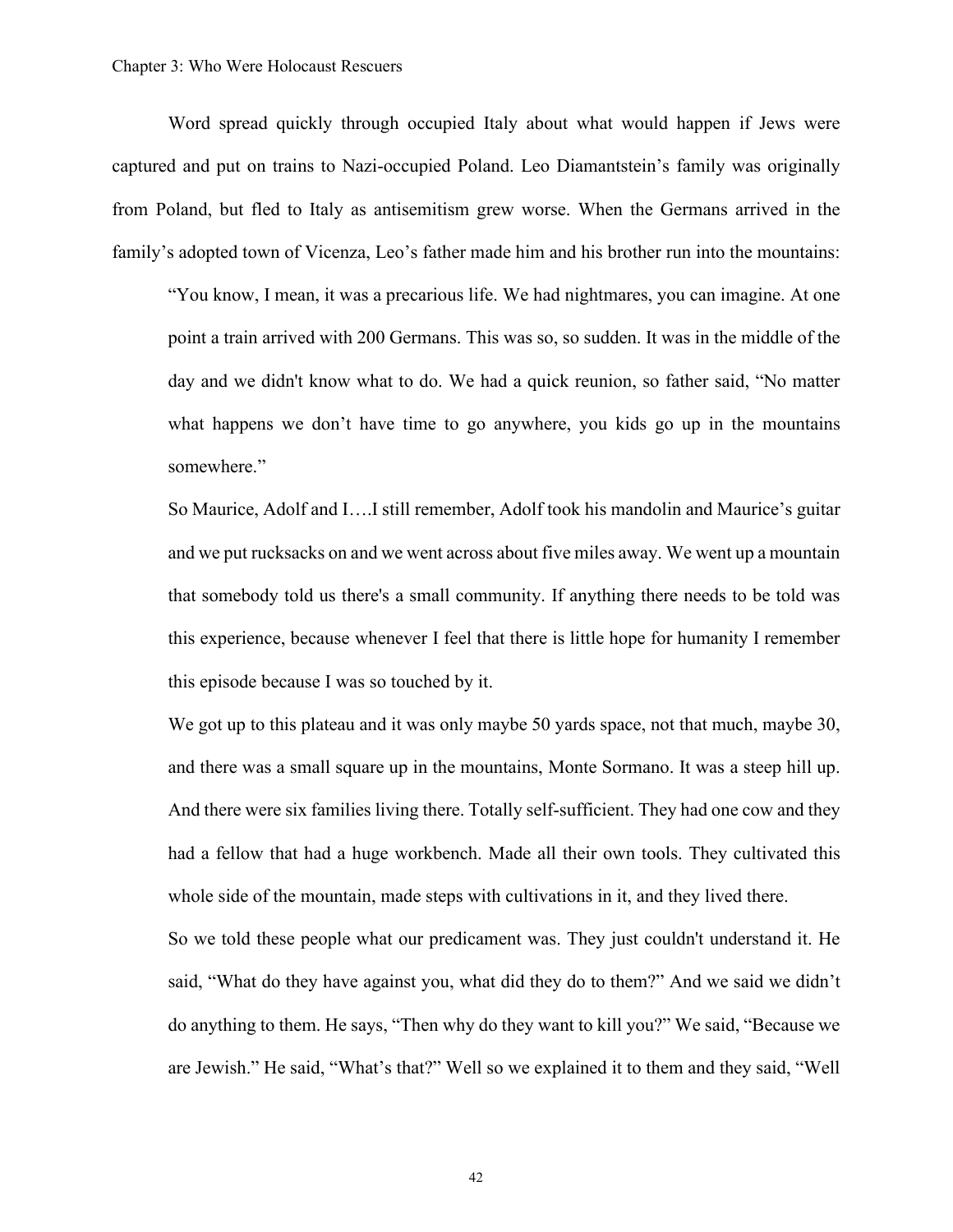why would they want to kill you, that doesn't make sense." I said, "I know it doesn't make sense, but that's the way it is." And they said, "Well you can stay here."

And we told them that before you let us stay here you need to know one thing: There has been an edict published that if they find us here they will not only kill us, they will kill you. "So please," I said, "don't take us in unless you know what you're doing, because you are endangering your lives." And believe it or not for an hour they argued about with whom we are going to stay. They said, "No let them stay with us, no let them stay with us." So finally, we decided we would stay in a hay loft because we didn't know yet what these 200 Germans were going to do. What would they do? It didn't make sense. And we said, "Let's wait it out." I still remember that night Maurice and Adolf were strumming their instruments. They fed us. They were just incredibly nice.

One of them told us he was in Greece, he fought in Greece. And he said, "I was next to a guy that was manning a machine gun and he was going to machine gun for hours and I don't know how many Greeks he killed." And he says, "I couldn't understand it." He said, "Why was he killing those Greeks? They didn't do anything to us." He says, "I can understand if you take my daughter away, if you do anything to any of my family I will kill you," he says, "but these people didn't do anything to us." There was a strong way of reasoning, a humanitarian reasoning, within all Italians in that sense. Well not all, but most." (Diamantstein, 1991)

Gino Bartali was under no illusion of the danger he faced helping Cardinal Dalla Costa and the Assisi Network. Although he had a permit to ride through Tuscany and Umbria on his bike, he was still under constant surveillance by the Germans. He was finally brought in for questioning at the Gestapo headquarters in Florence by a suspicious Nazi commander and being prepared to be tortured for information. Miraculously, he was recognized by one of the Nazis who made a case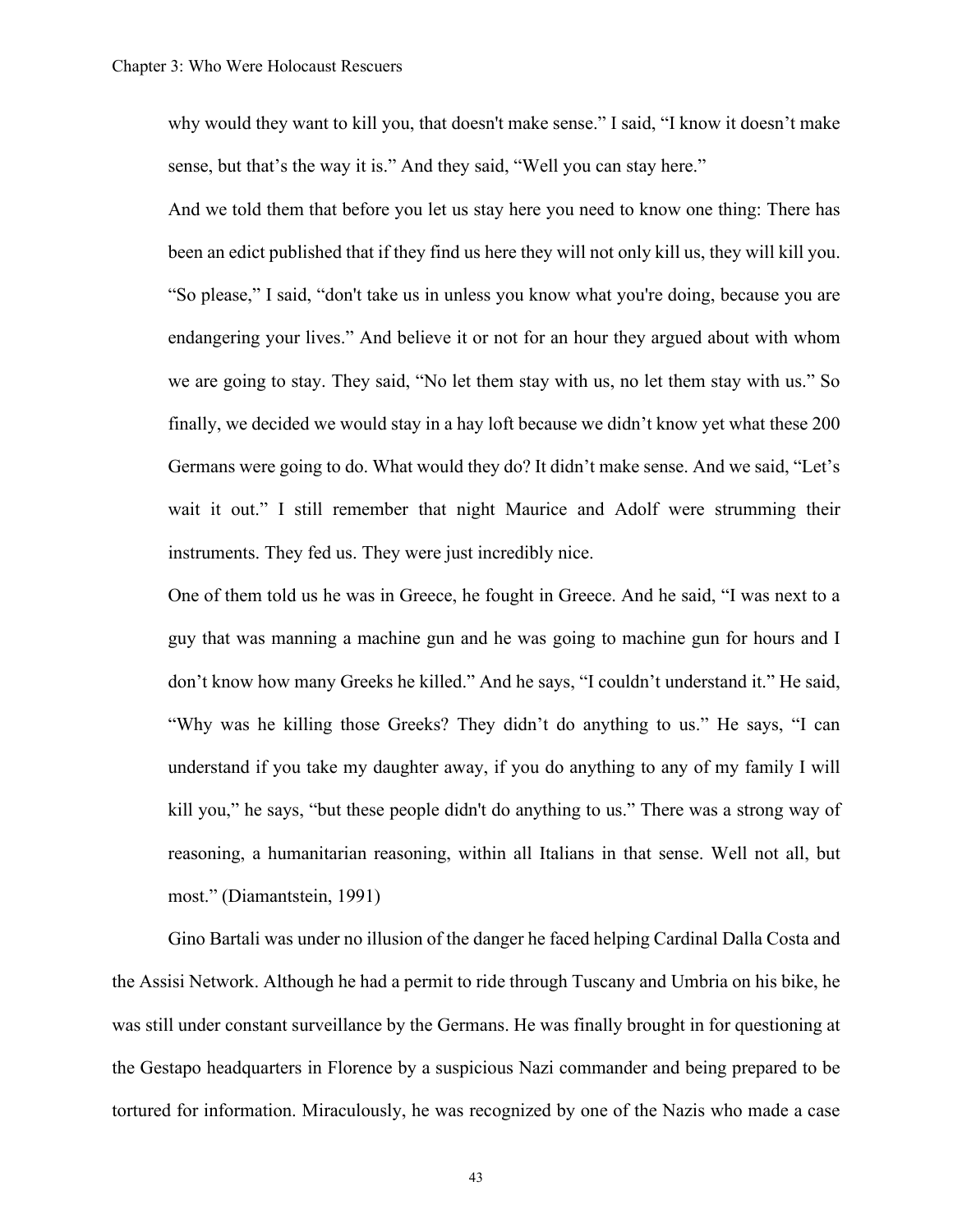that the famous cyclist couldn't possibly be hiding Jews while still training so much (McConnon & McConnon, 2012).

For nine months, Italians worked under the strain of Nazi occupation to save over 40,000 Jews in their country. Mordecai Paldiel (1993) of Yad Vashem wrote that,

"In no other occupied Catholic country were monasteries, convents, shrines, and religious houses opened to fleeing Jews, and their needs attended to, without any overt intention to steer them away from their ancient faith, but solely to abide by the preeminent religious command of the sanctity of life. They epitomized the best and most elevated form of religious faith and human fidelity."

Nearly 85% of the Jews in Italy were saved because of their efforts. 8,564 Jews were deported to Auschwitz and only 1,009 survived (Holocaust Encyclopedia, 2021). Paldiel credits this high success rate to several factors unique to Italy's situation during the war:

- The late occupation of Italy. Germany did not take over the Italian Social Republic until September 1943, and then the Allies reached Rome and Assisi the following June, and Florence in August. Italy was not fully liberated until May 1945, but by then the Nazi resources for deportations was drastically reduced.
- The sweeping effort by the Catholic clergy and small monasteries and convents throughout the country who moved into action without waiting for direction or approval by their superiors. Pope Pius XII has come under severe criticism for his apparent lack of action or disapproval of Germany's actions throughout the war and especially as Roman Jews were deported block from the Vatican.
- Italians in all ranks of professions and government and police positions even inside the Fascist government who refused to abide by the German requests or who helped the Jews with hiding and using fake documents.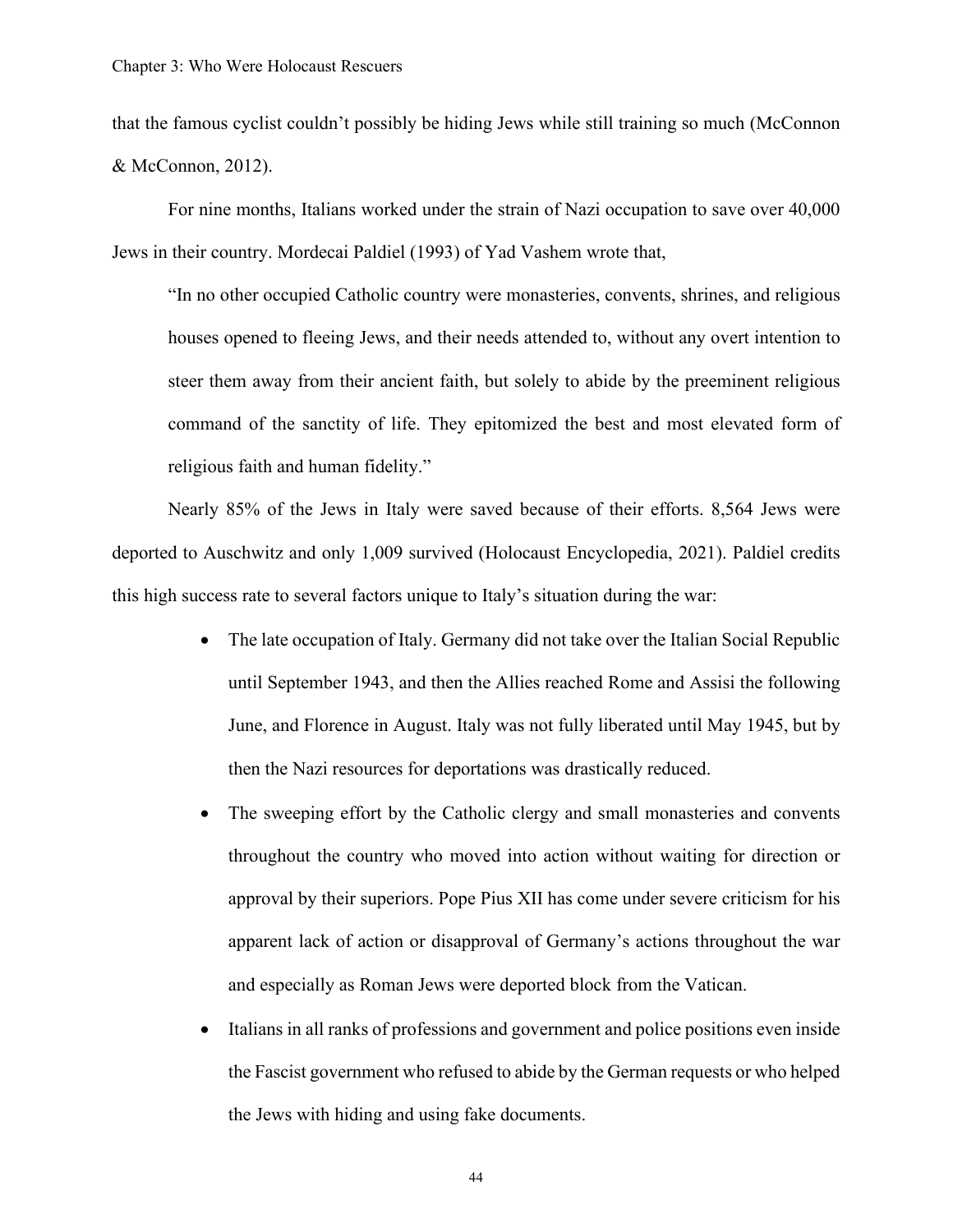#### Righteous Among the Nations

"We should also emphasize…after the war over half a million Jews survived in Europe. Now, some of them don't owe anything to anybody. They survived in camps, the Nazis had no time to finish them. There are others who don't owe anything to anybody. They survived in the mountains, in the forests fighting as partisans, but most of them were helped by individuals: priests, nuns, peasants, some intelligencia…wherever they were…in France, in Belgium, in Poland, in Romania, Bulgaria, Serbia, Greece.

Now, to help a Jew during the war was very dangerous. In France…in Belgium… you might go to jail if they caught you. Some cases you would be punished…penalty, pay some money…but in eastern Europe, particularly Poland - instantaneous death, execution. Sometimes if the family was involved, entire families shot. There were a few cases, not many, but a few cases, where Gestapo found out that peasants in the village knew that there was some Jewish family in hiding…they burned the entire village. But still there were people who were helping the Jews." (Karski, 1988)

By 1963 Yad Vashem's historians were researching and verifying rescuers from direct testimony and documented evidence. Yad Vashem's purpose in documenting these rescuers is to manage an important archive of Holocaust research as well as to recognize these heroic activities and to "provide a blueprint to empower future generations" (Koepp, 2019). Mordecai Paldiel (1993), former director of the Department for the Righteous at Yad Vashem, elaborated on their purpose in recognizing these citizens:

- It proves that helping was possible in every occupied country during WWII and refuses the excuse of a "moral paralysis."
- It shows that totalitarian regimes can and should be opposed, not only by organized groups, but by individuals.
- It reminds us of the sanctity of life and that the death of one innocent person is a "moral challenge to the rest of mankind."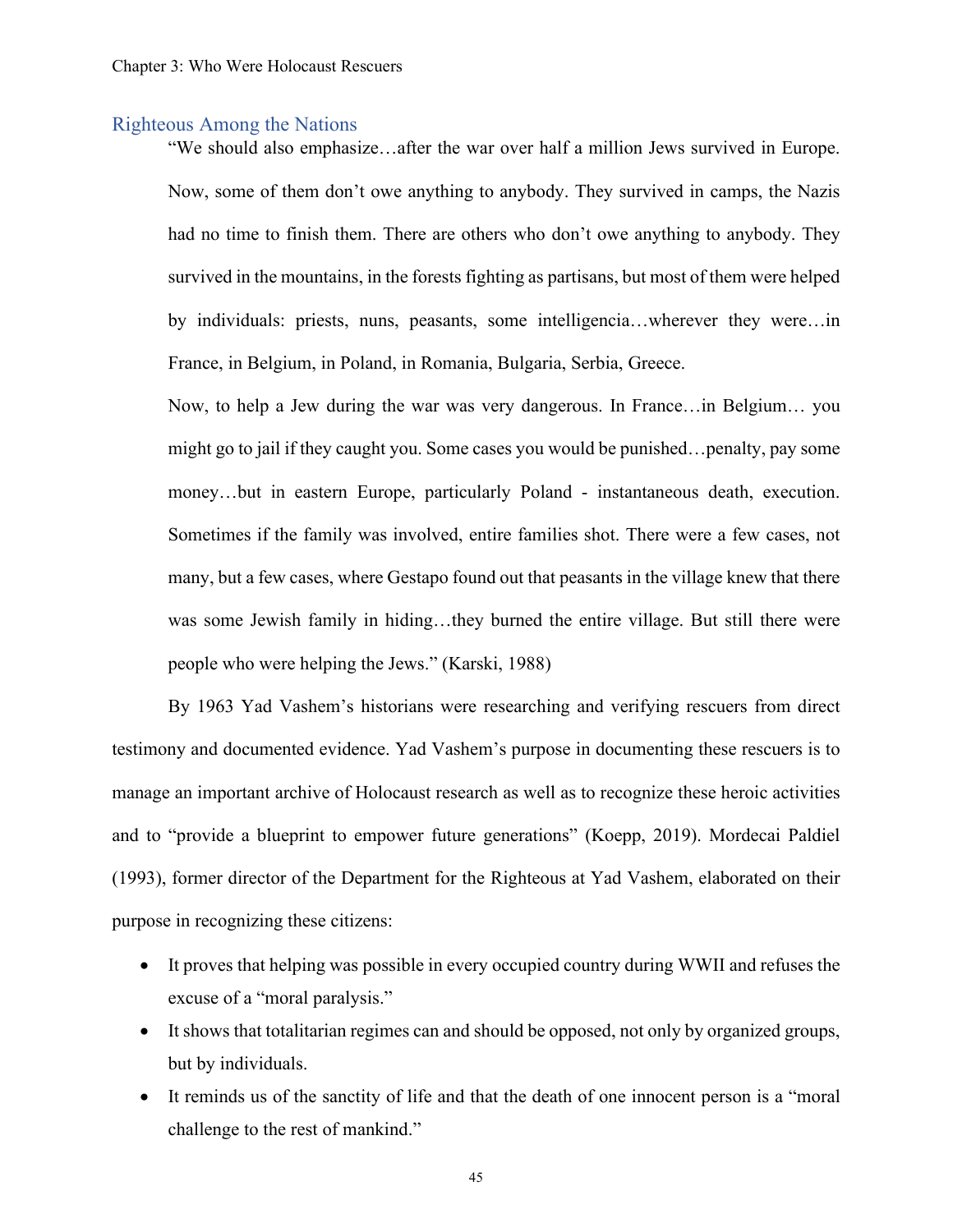• It shows that the Righteous Gentiles were ordinary citizens with no special training or intangible level of generosity.

Yad Vashem's historians painstakingly review survivor testimonies and other documentation when considering whether the candidate meets the criteria for the title "Righteous Among the Nations," which includes (Koepp, 2019):

- Willingness to risk one's own life to save Jews from deportation and extermination
- Personal involvement in the rescue of Jews, regardless of outcome
- Performing actions that sprang from humanitarian concerns and not a desire for compensation
- Absence of physical harm to Jews or others
- Documentation of these activities from survivors either through oral testimony or incontrovertible documentary evidence of their actions.
- Identification of qualified types of rescue aid: Sheltering, hiding Jews, helping them to assume new identities, helping to transport to safer locales, hiding children who were separated from parents.

Once awarded, the title takes on great ceremony worthy of recognizing those whose achievements decades ago deserve the most cherished observance. At the Yad Vashem campus in Jerusalem, the rescuer and survivor families are all encouraged to participate. Most have not seen each other since the war and the reunion always brings great emotion. The families represent generations of Jews that the Nazis could never destroy. The rescuer is awarded with a certificate, a plaque on Yad Vashem's wall of names, a carob tree sapling planted in the institute's expansive garden, and a large medal bearing the inscription, "Whoever saves a single soul, it is as if he had saved the whole world."

Since the emergence of rescuer stories, there has been steady debate by Holocaust survivors and researchers about focusing on the heroic aspect of a few rescuers for the sake of a feel-good story. Some believe it diminishes the reality that Jews lived in terror and six million were killed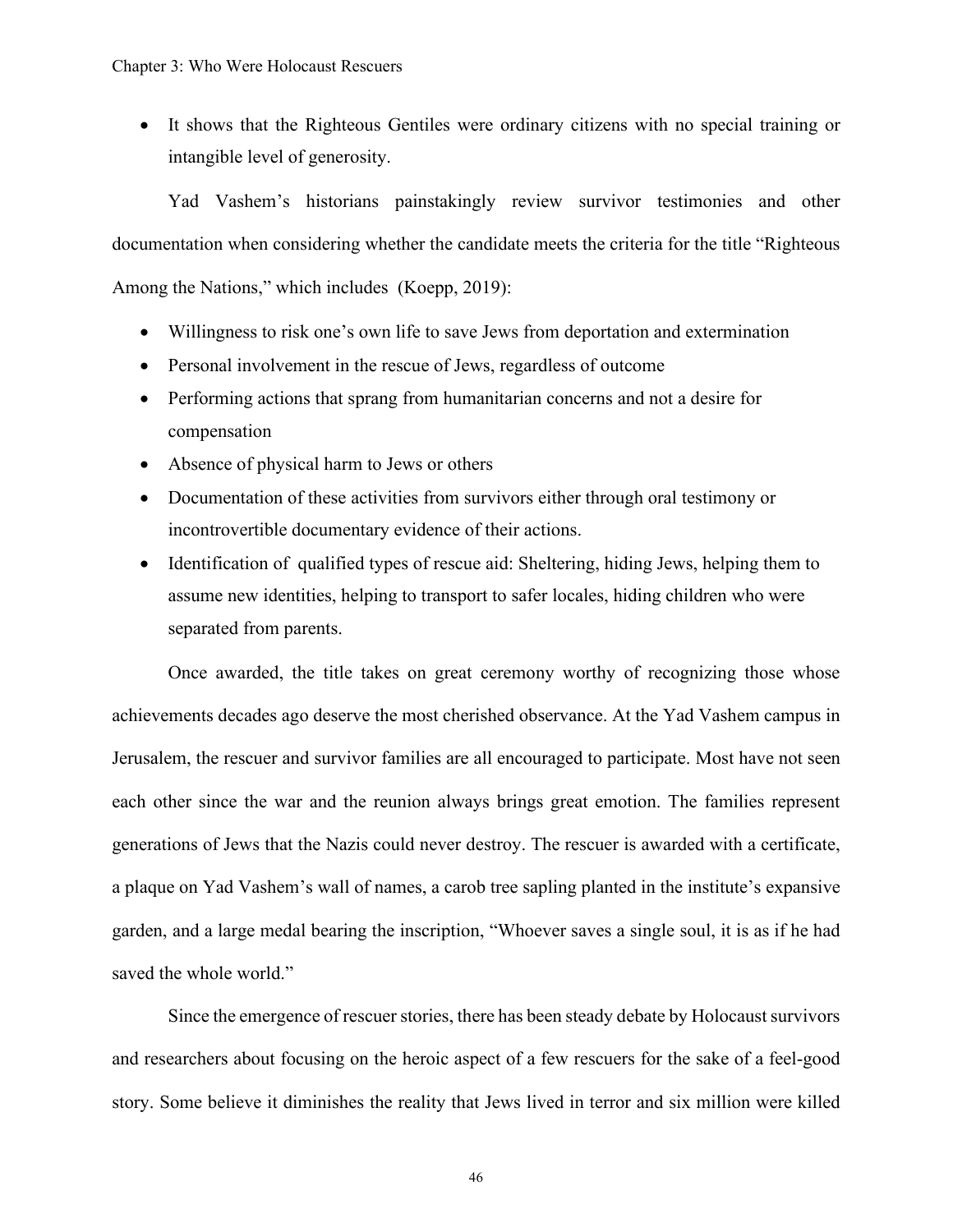(Koepp, 2019) or it implies that Jews were passive victims waiting for rescue (Yelich-Biniecki et al., 2016). While sensitivity to their experience and opinion is noteworthy, other researchers and current Holocaust remembrance organizations and educators have a different view. They insist that it is in learning these rare stories of moral courage that students can realize the scale of how many bystanders allowed the Holocaust to occur, and what happens when so few have the courage to step forward and protect their friends, neighbors, or strangers (Feldstern & Ryan, 2019). Even more importantly, it gives students hope.

As of January 2021, Yad Vashem has recognized 27,921 people as Righteous Among the Nations. They estimate that the world will never know the exact number of rescuers for several reasons: many never came forward with their story; thousands died during or after the war; and the rescue of one Jew could take as many as ten to help and those collective helpers cannot be identified (Yad Vashem, 2021). They were the exception rather than the rule. Exact numbers will never be known. Some estimates say that only 5-10% of the 500,000 Jews who lived through the Holocaust received assistance from rescuers (Baron). Yad Vashem estimates 100,000 non-Jews could have helped (Gushee). Holocaust researchers, Sam and Pearl Oliner, suggest that the number of rescuers during World War II could have been from 50,000 to as many as 500,000 (Oliner & Oliner, 1990). They further estimate that the number of rescuers could have been one million if the two million Jews who survived received any assistance.

Jan Karski also raises the point of how many rescuers must have helped for over half a million Jews to have survived the Holocaust:

"In Jerusalem you have approximately 5,800 those trees of diplomacy [as of 1992]. This is a fraction, a small fraction. There must have been many, many, many more. They should be sought after even if they are dead already. Their names should be known. For the Jewish post-war generation, again, not to lose faith in humanity. For the non-Jewish post-war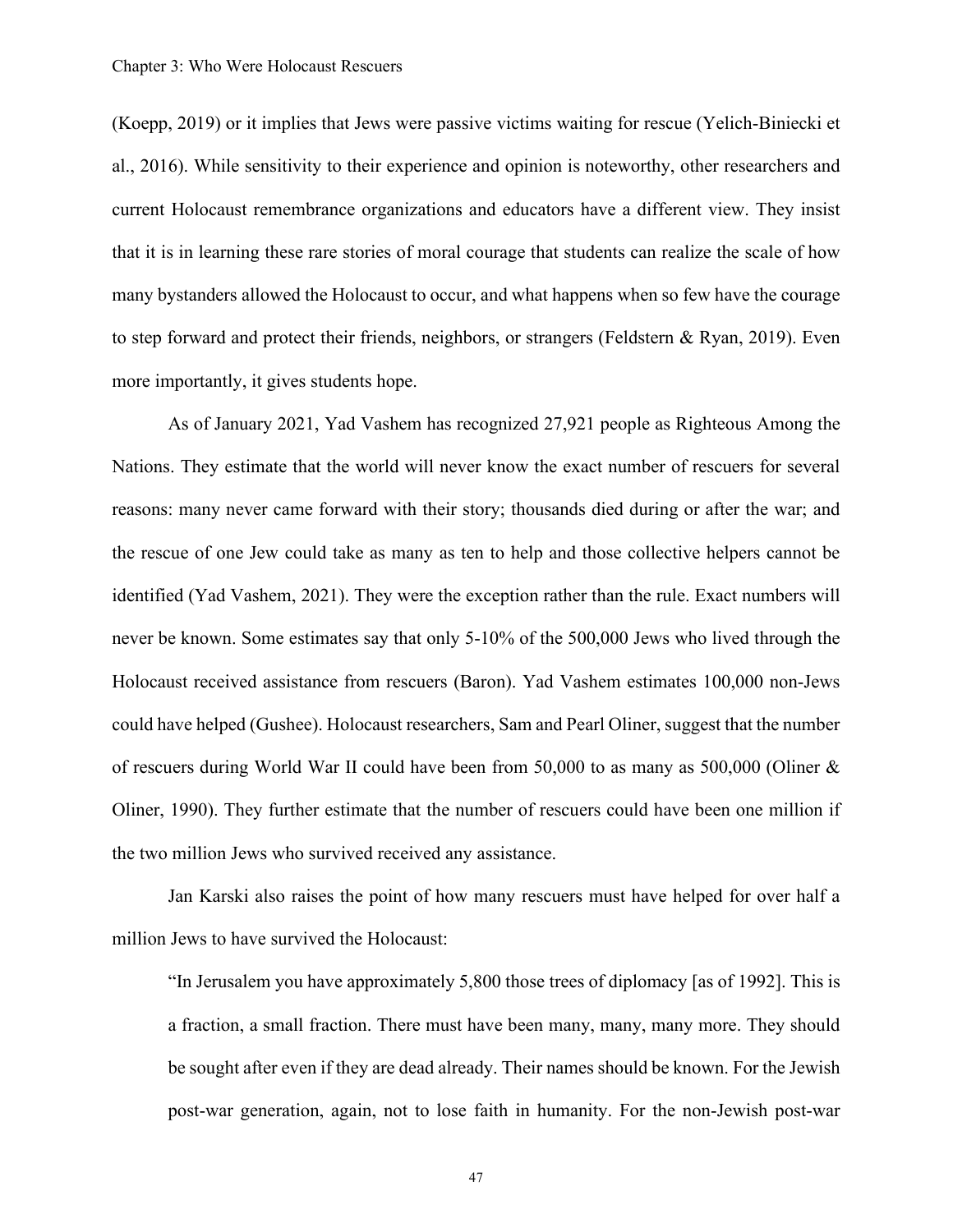generation, make them realize first where a lack of tolerance…antisemitism, racism, hatred...where do they lead to? Yesterday Jews, tomorrow perhaps Catholics, or whites or yellows or blacks… And secondly, what obedience to our Lord's commandment, "Love your neighbor" can do, it can save people even in such circumstances as the Second World War. (Karski, 1988)

Whatever the actual number of rescuers, there still is a striking disparity given that the population of Europe at that time was over 300 million. Whether this estimated range was high or low, it was a fraction compared to the bystanders and collaborators who chose to look the other way.

#### Gino Bartali and the Assisi Network Righteous Among the Nations

Not until the early 2010s did Yad Vashem historians verify what others had suggested about Bartali's contributions during the war. From 1943 to 1944, it is estimated that Bartali rode at least 40 missions for the Assisi Network and saved approximately 800 Jews. He was recognized in 2013 as Righteous Among the Nations. His associates in the Assisi Network were also recognized by Yad Vashem over the years and awarded Righteous Among the Nations:

- Father Rufino Niccacci, 1974
- Bishop Giuseppe Nicolini, 1977
- Father Aldo Brunacci, 1977
- Luigi and Trento Brizi, 1997
- Cardinal Elia Angelo Dalla Costa, 2012
- Mother Superior Giuseppina Biviglia, 2013
- Mother Superior Ermella Brandi, 2013

## Tina Strobos and the Dutch Righteous Among the Nations

The Dutch were second to Poland in number of rescuers, but the circumstances that filled their country with such difficulty allowed less than 25%, or 33,000, of Jews in The Netherlands to survive. The number of people actually rescued was only 11% of the Jewish population.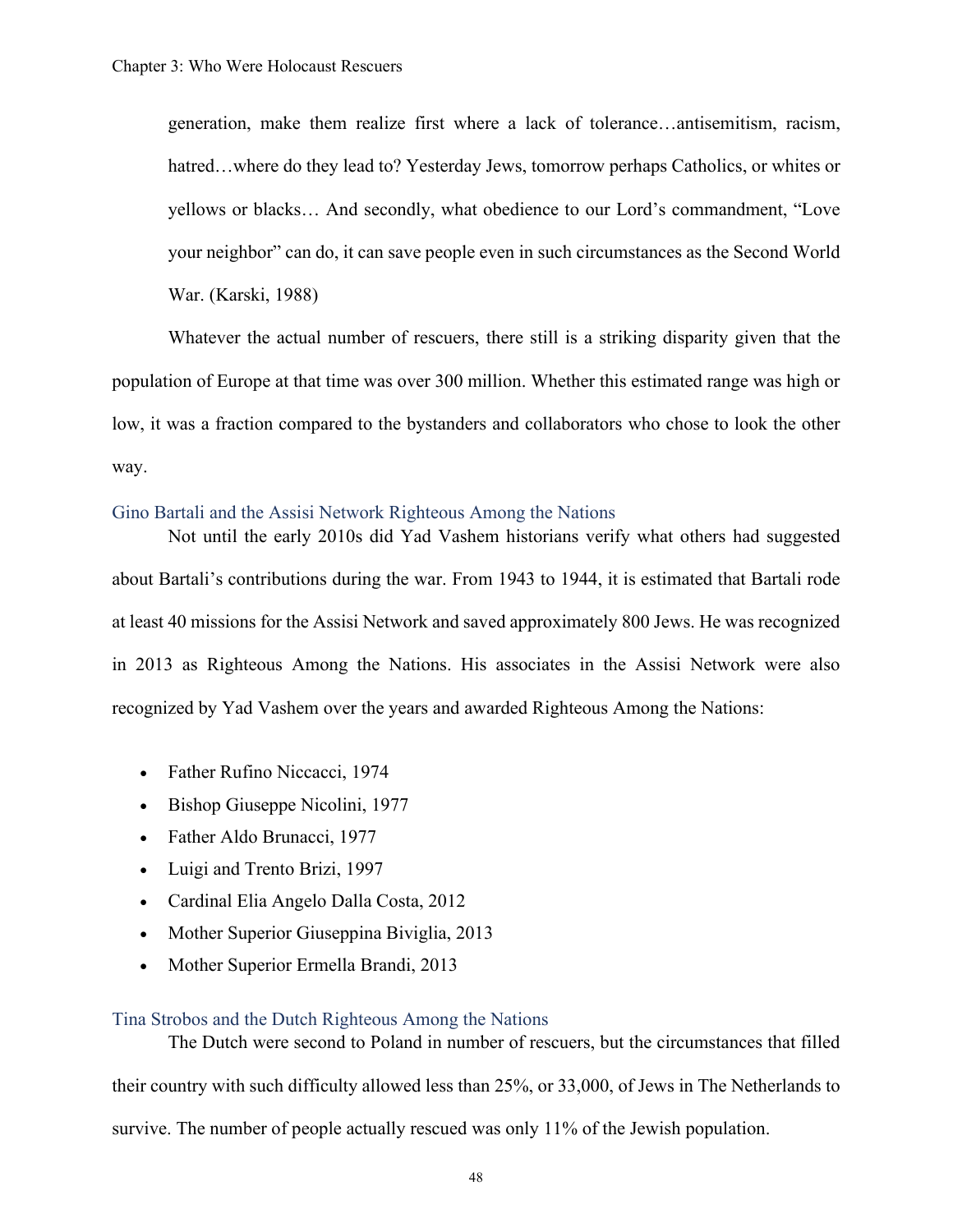Tina Strobos and her mother, Marie, were recognized by Yad Vashem for their perilous actions working for the Dutch underground and saving nearly 100 Jews in their home. They were awarded the title Righteous Among the Nations in 1989.

#### Knud Dyby and the Danish Underground Righteous Among the Nations

The title of Righteous Among the Nations is given to individuals, not groups. However, the Danish Underground considered their massive rescue effort a group undertaking and a matter of national pride to refute the Germans and uphold moral values. They elected to have their group recognized by Yad Vashem, rather than by individual names. At the Yad Vashem campus there is a carob tree, plaque, and fishing vessel dedicated to their efforts.

Several Danes were still recognized by Yad Vashem with the title Righteous Among the Nations due to their extraordinary risk taking and contributions to the rescue of Danish Jews. Knud Dyby was recognized for using his position as a policeman to supply the resistance with intelligence information, false identification documents, coordinating Jews meeting with fishing boats, and transporting sensitive documents to and from Sweden. He spent many of his later years sharing his stories with audiences, especially to young people, to encourage goodness to all of their neighbors.

## Jan Karski, Irene Opdyke, and the Polish Righteous Among the Nations

There is a distortion in trying to compare the number of Righteous titles in each country given the great differences in their situations during the war and incalculable number of rescuers who will never be known. It also diminishes the efforts of the equally courageous few. Still, it is inspiring to see that in the occupied Polish region targeted by the Nazis as the center of extermination has by far the largest number of Righteous Gentiles: 7,177. On the other hand, Poland also had the largest Jewish population in Europe, over 3 million, and only 10% survived. Of that, Yad Vashem estimates that only 1% were saved by rescuers (Yad Vashem). Irene Opdyke's extraordinary example of moral courage while living with and working for the Nazis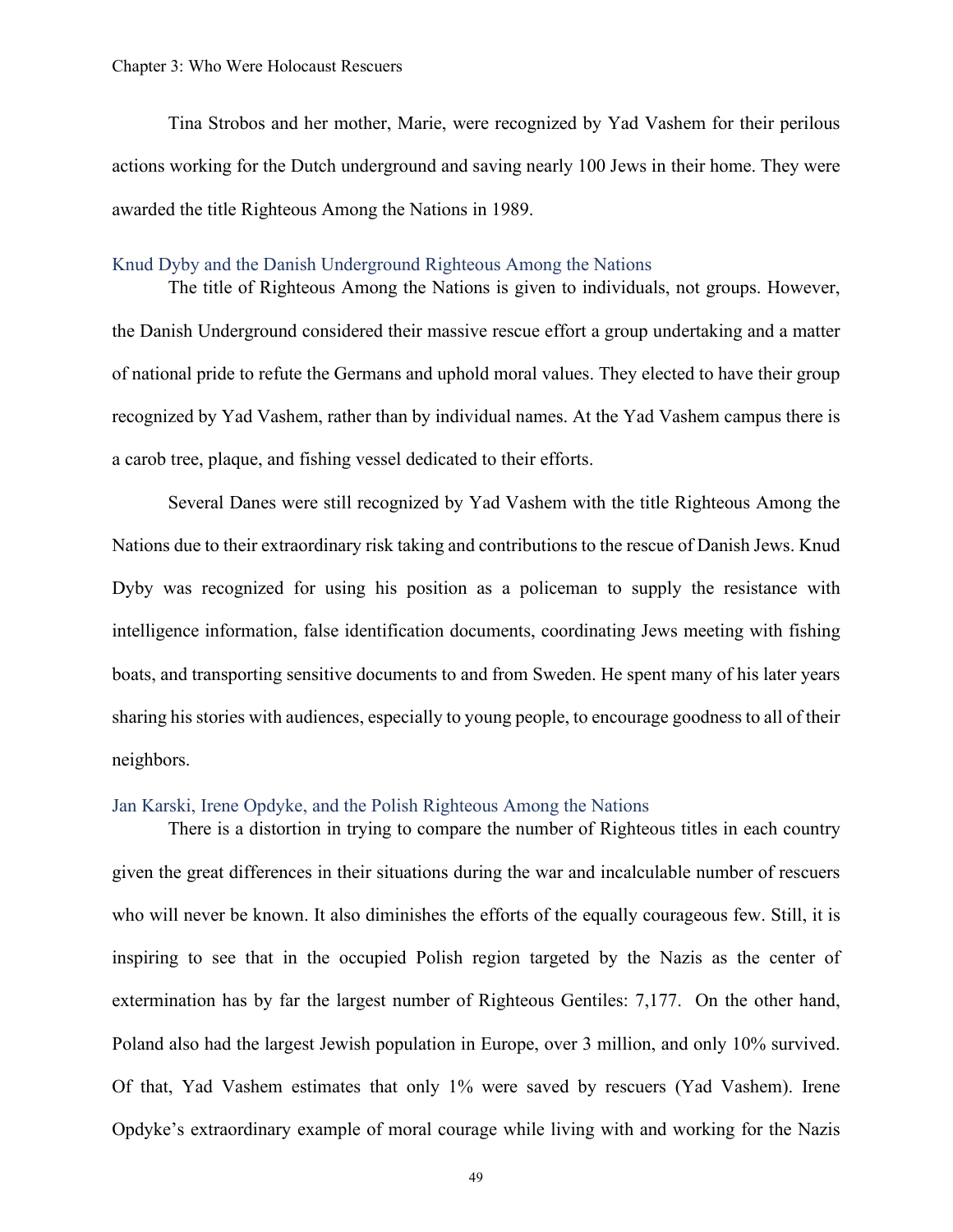was recognized by Yad Vashem in 1982. Jan Karski did not save Jewish individuals like other rescuers. His unique contribution was in risking his life to witness the atrocities firsthand and then travel to Allied countries and report to their leaders pleading for action. Even after the war, he dedicated his life to continuing the memory of Holocaust victims. He was awarded as Righteous Among the Nations in 1982.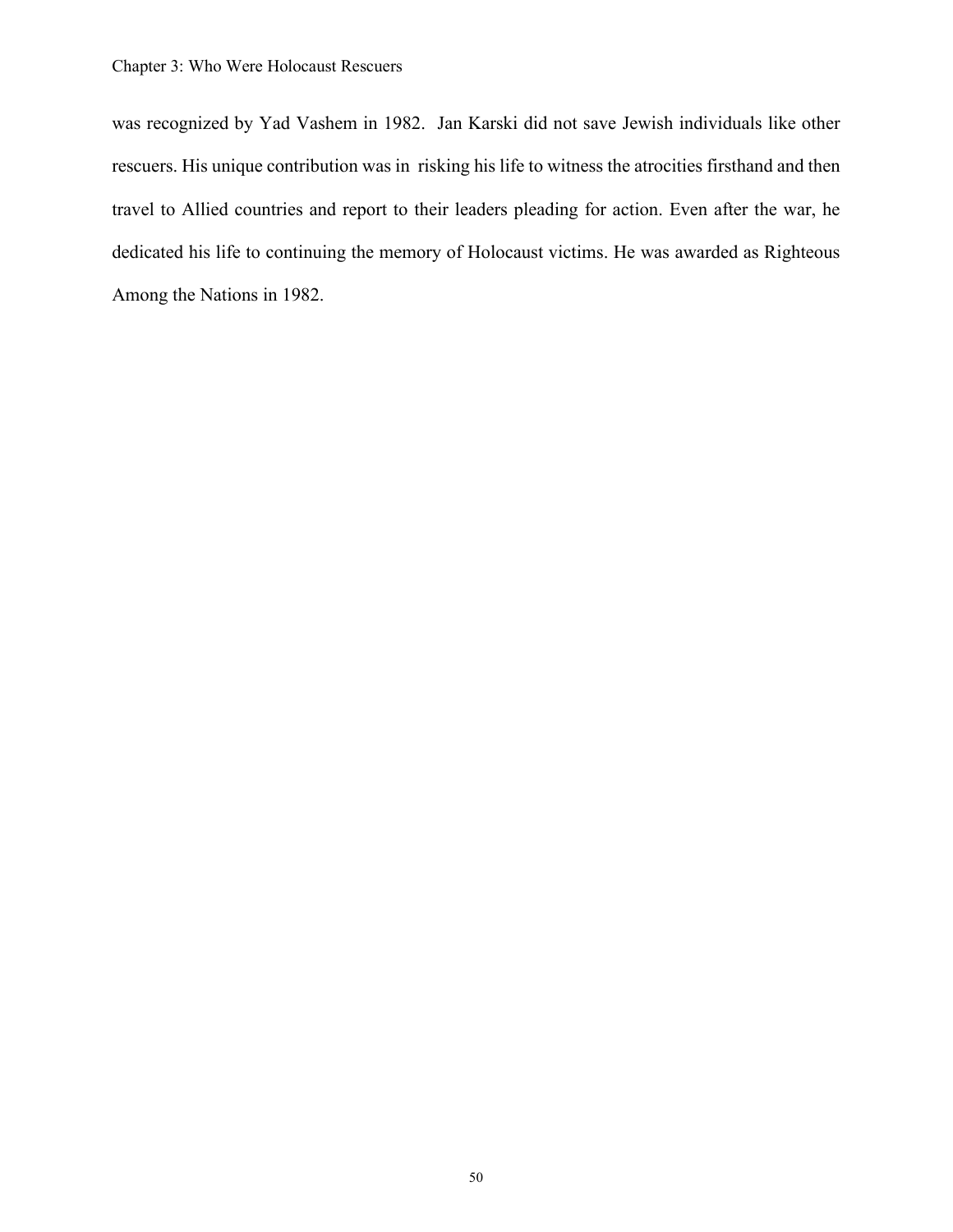# Chapter 4: The Science of Holocaust Rescuer Altruism

Holocaust rescuer stories are more than just a new genre of courageous heroes. They are a gateway for students, parents, and community leaders to discover the foundations of building a moral society. The stories bring awareness of how rescuer altruistic behavior is developed and discussion of how it could be applied in our current society.

After the war, books were written on the Nazi war crimes, military campaign strategies, and history leading up to the Holocaust. They were not on the atrocities of the Jews, let alone the minority who went against society's pressures to help them. *"Nobody, I mean, nobody wanted to hear about what happened in the concentration camps,"* recalls a Danish rescuer who was arrested and sent to one (Fogelman, 1994). The focus of academic research was on how a society could have allowed the Holocaust to happened. Social scientists who left Nazi Germany in the 1930s studied personalities after the war and defined an "Authoritarian Personality" that led people to harbor nationalist and racist attitudes. It included a "correlation between deep rooted traits of lack of independence, submission to authority, rigid moral reactions, and overt prejudice and a hierarchal authoritarian parent-child relationship" (Fogelman, 1994).

As interest in survivor testimonies grew in the 1960s and revelations of their rescuers became known, historians and researchers began to profile this unacknowledged group from the Holocaust to seek out their motivations (Baron, 1986). This preliminary research on rescuers laid the foundation for academic researchers in the 1980s to actively pursue in-depth studies to get to the core of what separated rescuers' courageous actions from so many bystanders. Because human behavior in the context of the Holocaust is incredibly complex, the research was interdisciplinary and included the fields of history, sociology, psychology, theology, and medicine (Koepp, 2019). Yad Vashem's historical records and testimonies became a vital source and was added to new interviews collected by the researchers.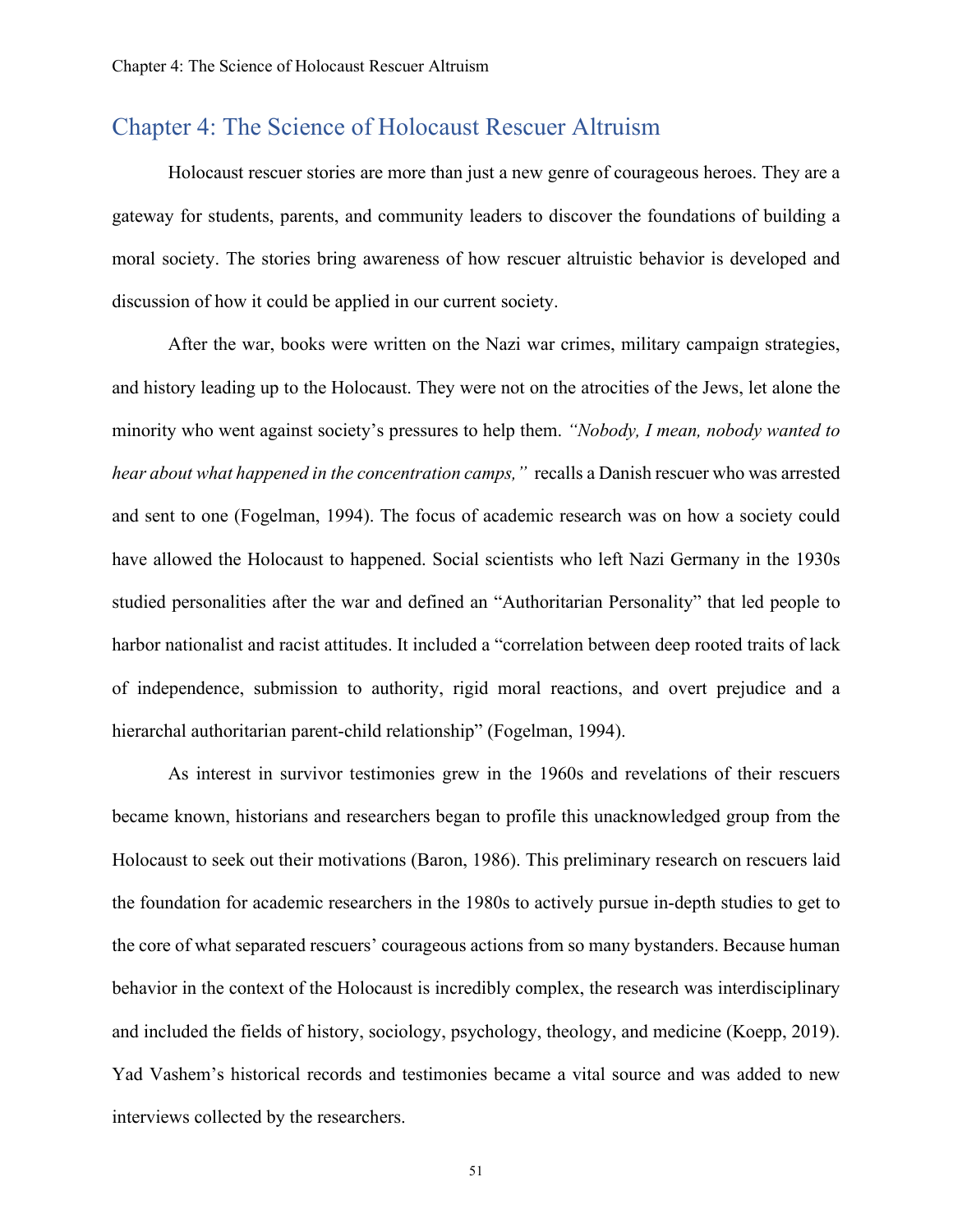The researchers were highly motivated to probe this untapped area of human nature, in large part to discover what could be learned and if it could be replicated. Three of the most important studies in this field are from, Samuel and Pearl Oliner, Eva Fogelman, and Nechama Tec. While they each suggest different findings, albeit with similar themes, to explain the uniqueness of the behavior of the Righteous, one commonality is that the years of childhood development are critical (Paldiel, n.d.). This finding in itself is enough to raise awareness for any modern society contemplating its future. Tec predicted, "Knowledge of the exact number [of rescuers] is less important than insights about this kind of behavior. Such insight carries a promise of positive lessons"(Tec, n.d.). The Oliners had the same sentiments and goal*:* 

"Altruism exists. The question is whether there is something in their nature that might have predisposed rescuers to altruistic acts, something that might be called an altruistic personality. If we can understand this we might be able to deliberately cultivate and nurture it in the service of a global community" (Oliner & Oliner, 1990).

It is important to note that not every rescuer fit neatly into each personality trait that these researchers found. Sometimes they fit into several, sometimes none. Just because one person had one trait did not automatically imply that they could or would become a rescuer. To engage in rescue depended on additional factors such as in what country they were living, whether they met a Jew to help (rescuers uniformly did not actively seek them out), if there were small children who might not understand secrecy, if neighbors were bent on revealing Jews, if they had surplus money to buy food and proximity to buy goods, etc. If these external factors aligned with the person's characteristics, then there could be a predisposition for rescuer action (Baron, 2019).

# Sam and Pearl Oliner

In the 1980s, researchers Samuel and Pearl Oliner of Humboldt University began the first major study on the motivation of rescuers to determine if there was a pattern in their backgrounds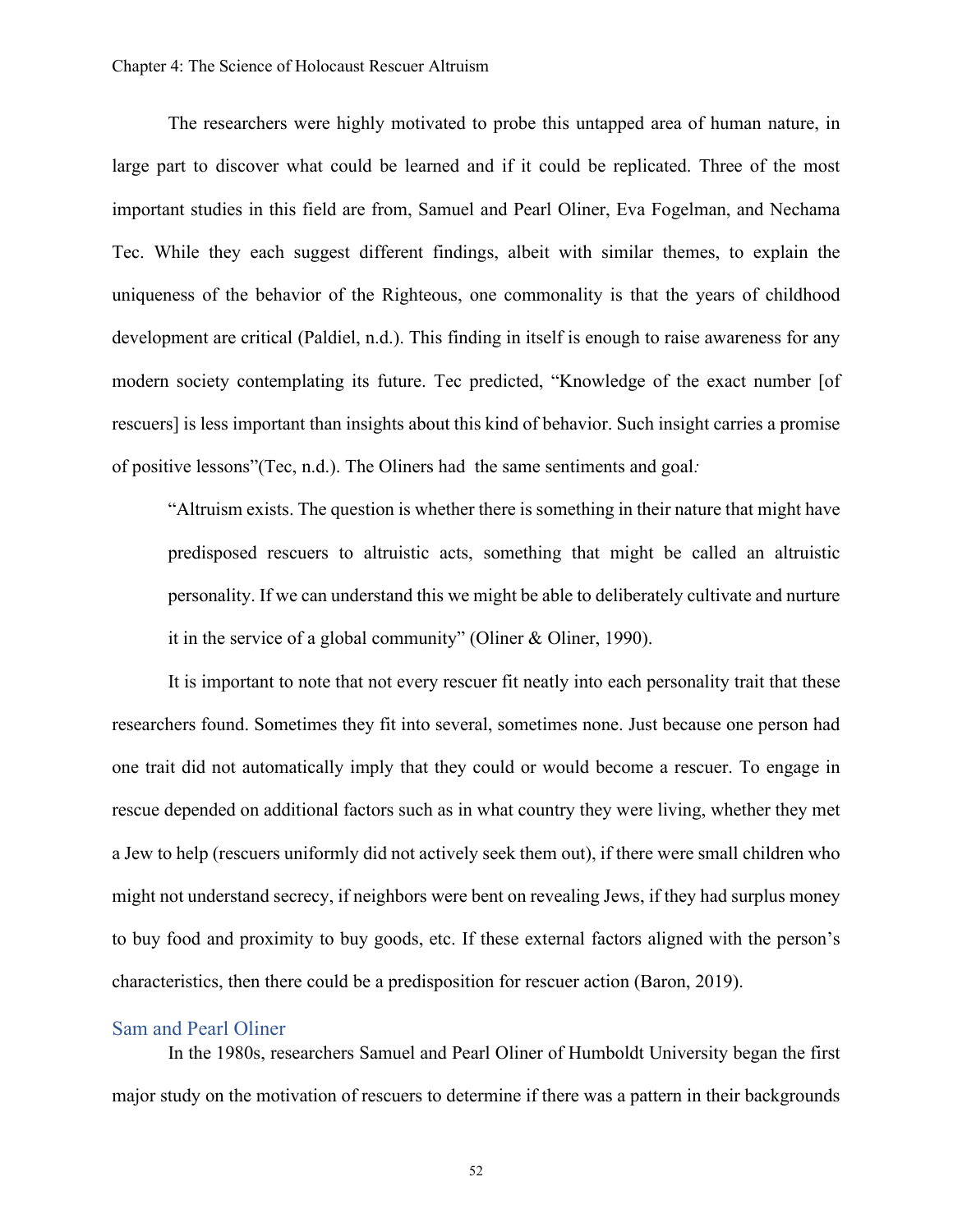and personalities that would explain their actions. The Oliners were uniquely qualified to lead such a study. During the war, Mr. Oliner was a young Jew in Poland who escaped the Bolbova ghetto when he was only 12 years old. As he began to flee the single room that his family had been living in, he hesitated until his grandmother gave her blessing for him to leave. He wasn't able to escape the ghetto before watching from a rooftop as his family and other Jews were rounded up in the town square and taken by the truckload throughout the day to a mass grave and shot. "I couldn't believe that I was awake or alive or dead or – it was a nightmare as I observed this." (Oliner, 1994)

The young Oliner fled to the home of some Christian family friends in the country, not far from the ghetto. Fortunately, the woman took him in and did not send him back to the ghetto that she could see just over the hills.

"And so I came and I knocked on the door, and she already heard what had happened, because the forest is very close by; on a clear day down the hill you can see…see its location, the approximate location of it. And she knew what had happened, and so she took me in, and she sort of calmed me down, she said 'Don't worry, you must survive, you will survive,' but she couldn't keep me in the house for a number of reasons. I don't know, maybe she wasn't 1000% altruistic. Maybe she was afraid." (Oliner, 1994)

This benevolent woman helped Oliner to survive in this new world that changed overnight. She changed his name from a Jewish one to a Polish name, Yusef Polowski, and also taught him Catechism that he could still recite decades later. A neighbor was known to be a traitor to the Nazis so Oliner would not be safe in her house for long. The woman devised a plan for him to continue with his false identity. Many Polish farmers were looking for help, so Oliner survived by pretending to be a "pasteur", a farmhand, to a non-Jewish family. Like many Poles, this family took over a farm from a Jewish family who had to surrender their homes and belongings. The Jewish family was also eventually killed in Bolbova. The sentiment of antisemitism was deep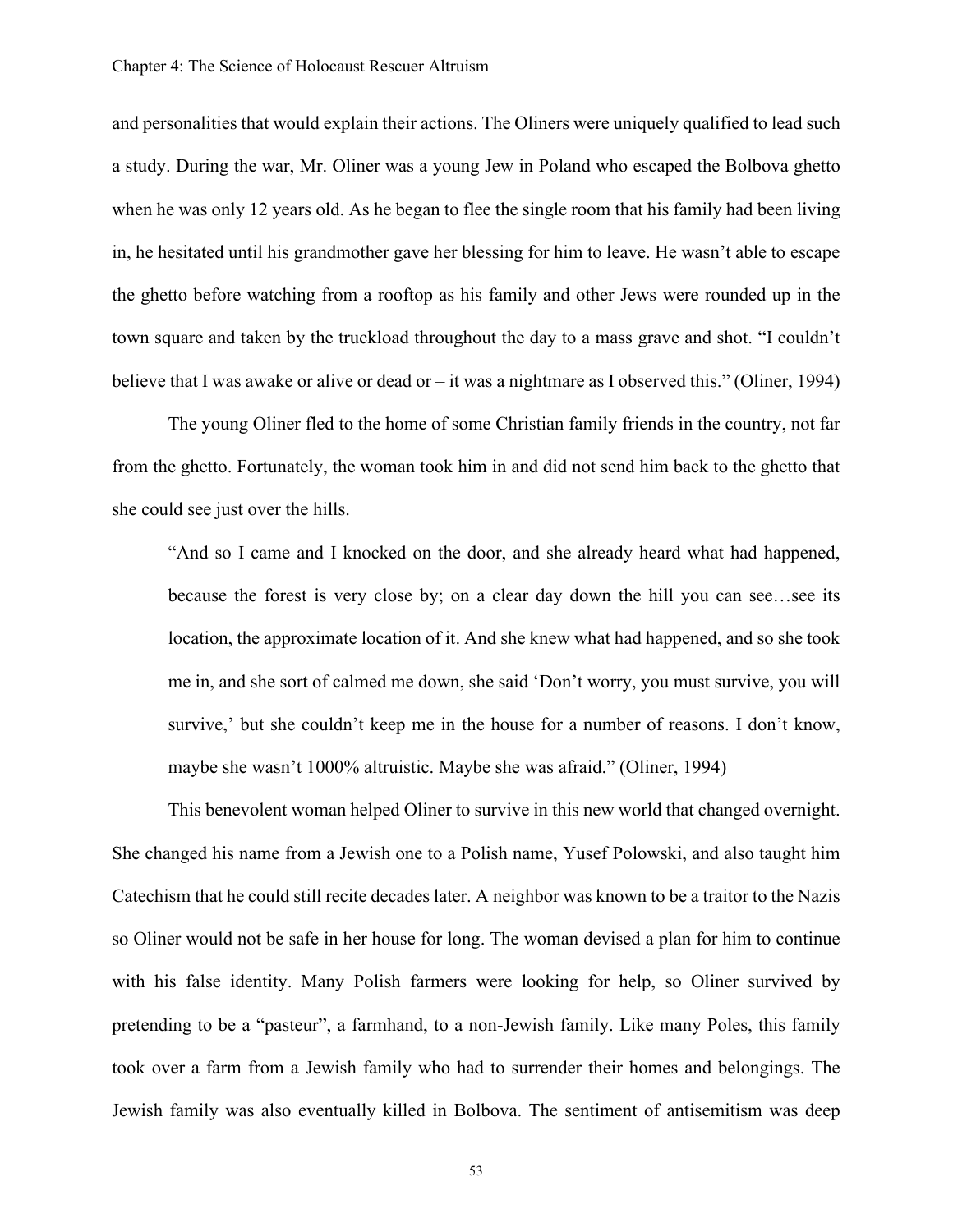across eastern Europe. Oliner remembers the farmer he worked for say, "I feel sorry for the Jews, but, on the other hand, the Nazis cleaned Poland of Jews for us. It will be a different Poland, a better Poland for it" (Oliner, 1994).

He lived day to day keeping his head low and void of suspicion among the Christian family. In his 1994 testimony, he remembers what it was like to be so young and face these circumstances: "It's kind of like the wisdom of the ages, you suddenly – poof – suddenly you're mature. Necessity, I supposed, is the mother of invention or something, some people say…I grew up overnight." Oliner thought his stay with the non-Jews would only last eight weeks and that the Allies would invade and defeat the Nazis. He was there for three years.

After Poland was liberated, he roamed around Poland, Czechoslovakia, and Germany with some older boys realizing that he had "nothing to lose, no ties, and I could do anything I chose to" (Oliner, 1994). He met American servicemen and drove in their trucks. Like many Jews, he spent time at a displaced persons camp, ironically one that was formerly a barrack for Nazi commanders. The opportunity to move to England came about with the help of a British Jewish community organization taking in orphans. Oliner began his studies in England, and then moved to New York City in 1950 under the care of relatives who had moved there in the 1920s. He met and married Pearl in 1956, then they both moved to California and earned PhDs at UC Berkeley, then began teaching sociology at Humboldt State University (North Coast Journal, 2021)

Sam and Pearl Oliner's groundbreaking book in 1988 was called "The Altruistic Personality Project." They interviewed over 700 Holocaust rescuers and non-rescuers from Poland, Germany, France, the Netherlands, Italy, Denmark, Belgium, and Norway (Oliner & Oliner, 1988). Their results successfully identified traits that nurtured a humanistic moral code in nearly all Holocaust rescuers (Oliner, Wielgus, & Gruber, 2004). The most significant influences were: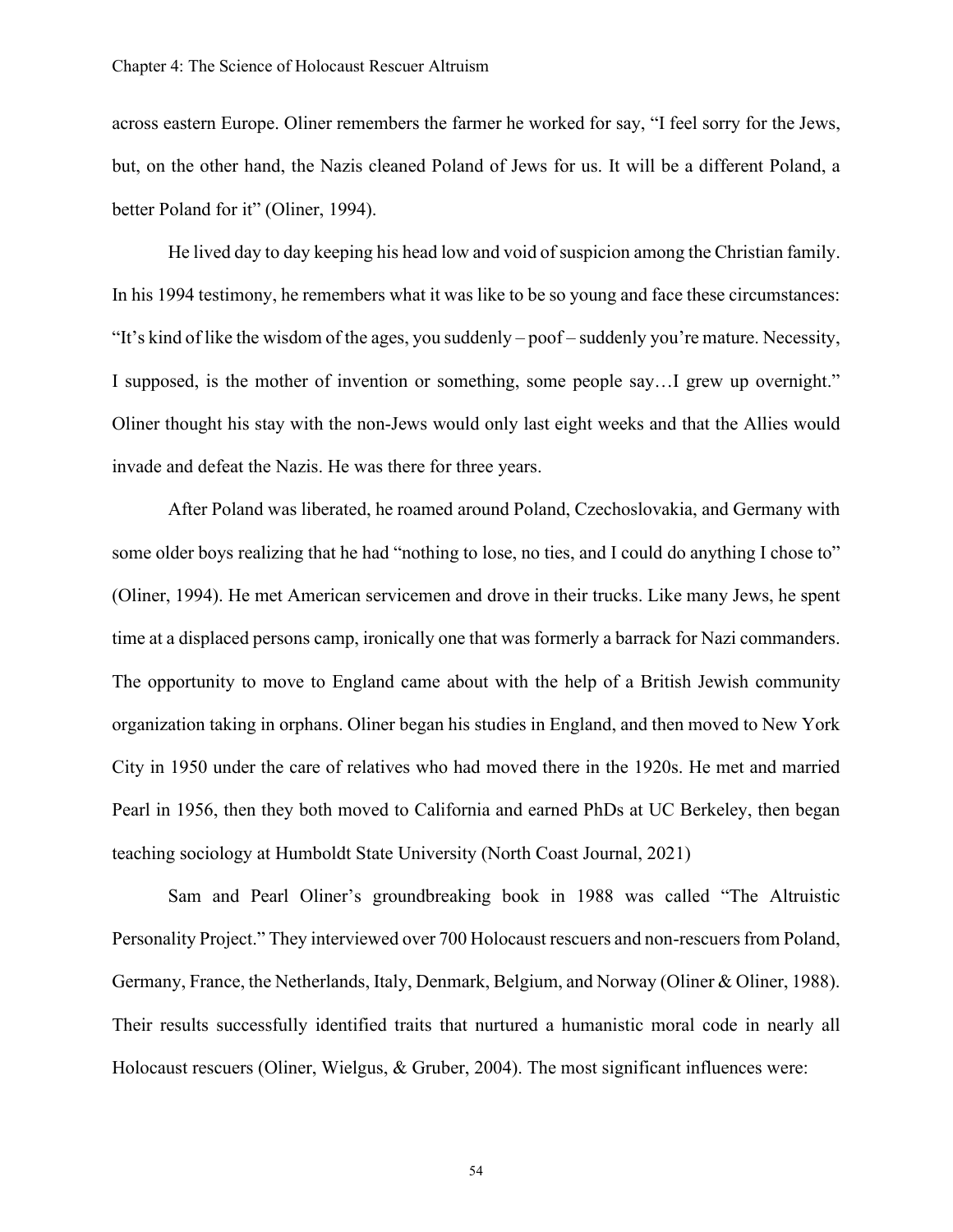- **Values**, such as equity, fairness, empathy, and justice. Rescuers believed that innocent people should not be persecuted for no reason and that every human is equal.
- **Parental Influence**. In childhood, they were surrounded with family figures who modeled caring about other people regardless of differences. This also extended into discipline. Rescuers were more likely to have parents who used discussion and explanation rather than physical punishment when faced with bad behavior. Nonrescuers regularly described growing up in an abusive home.
- **Predisposition to Action**. When face-to-face with someone in need, they immediately took action, or were part of a community whose expectations were to help others (Oliner & Oliner, 1990).

These influences are prevalent when hearing the rescuers' stories. Strobos' values were developed from being raised in a multi-generational family of self-described Socialist Democratic Atheists, which was a common freethinker movement at that time in Amsterdam. Her family and their social circle rejected religious beliefs and sought to rid themselves of the "tyranny of the clergy." However, this never affected their morality. Rather, for generations her family held great value for life and had a tradition of helping others.

"My family is basically social democratic atheistic family, and I've been very influenced by my maternal grandfather in whose house I was born in Amsterdam, it was an old 17<sup>th</sup> century house…and the ideals that they had of education and helping other people they acted out in their lives, and they had Belgian refuges in the first world war. And as came into power they had refugees in their house. And when Hitler invaded Holland in May 1940, a famous Jewish union leader and columnist who had his column in the paper with his picture, immediately called my grandmother if he could stay in her house. He was sure he would be one of the first to be arrested. He and his wife stayed with my grandmother from day one, and later found another address because my grandmother had a very small apartment in Amsterdam and he had a chance to stay in the country, and he was rescued."

(Strobos, 1988)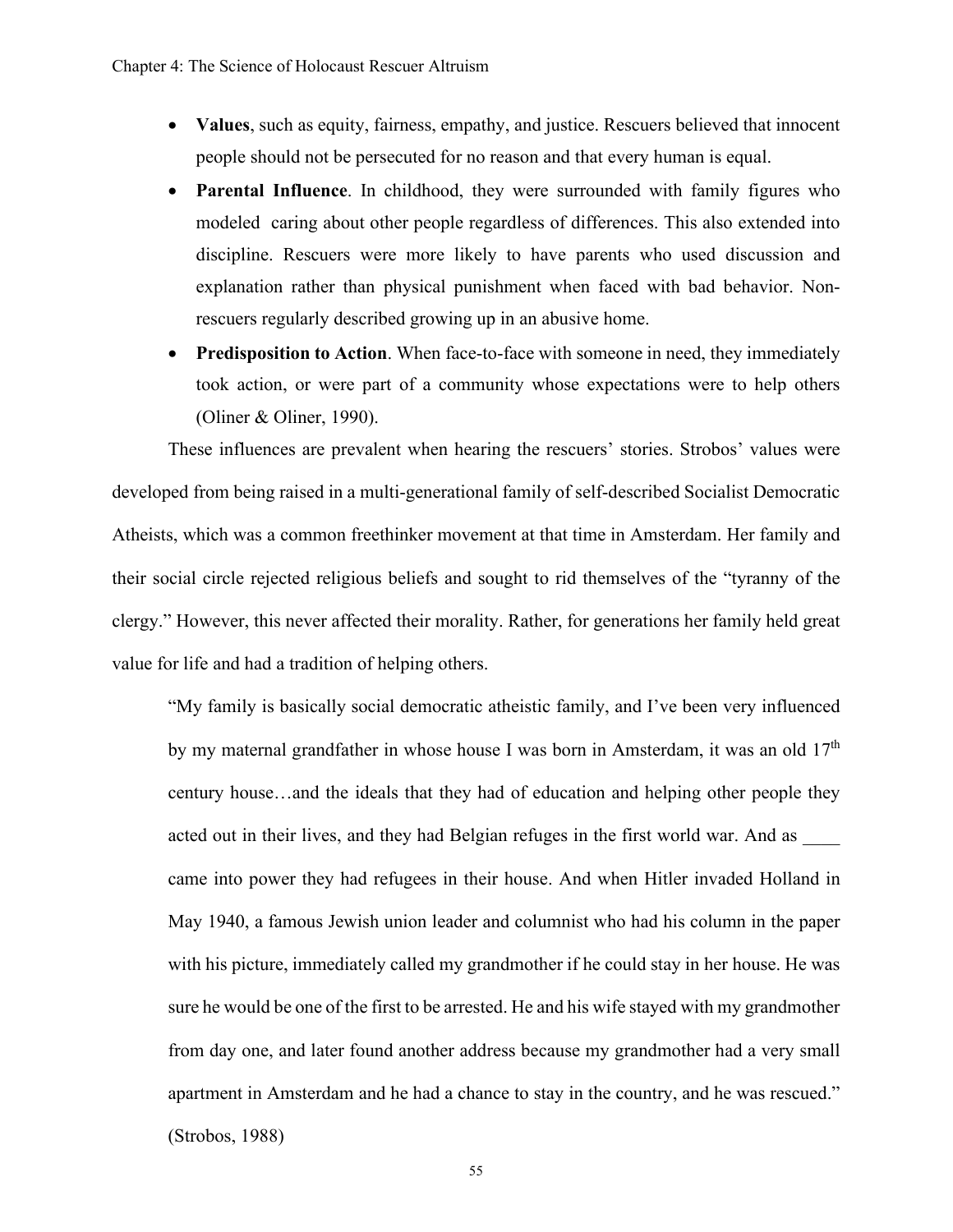Knud Dyby's strong moral values also go back for generations. His family instilled a deep sense of goodness that included taking care of family, friends, and neighbors. Like Strobos, this was not tied to the church or religion, but from his culture's long-held belief in helping others. He joked about how little he, or anyone in Denmark, went to church, but at the same time it did not impede on their moral values:

"We're not a very religious people. Maybe traditional, but not religious. You wouldn't find 500 people in churches on Sunday morning in all of Denmark. Maybe I put a little extra. But, the morale, I mean the goodness of people is still there. Maybe from the old tradition of religion but it's still there without going to churches." (Dyby, 1991) "I will say we went to church twice a year, or sometimes four times in a lifetime. That would be the maximum. But I would say that the tradition of religion, of goodness was in their hearts, so maybe religion had something to do with it, but we didn't have to go and verify it in the churches. Partly because of the old traditions and very conservative churches at that time, the Lutherans in Denmark, the Protestant, were very conservative. You didn't laugh when you get inside the church and you didn't talk loud either. So actually, I was turned off religion by a stupid teacher in religion and by very old-fashioned priests." (Dyby, 1996)

Irene Gut Opdyke fondly recalls her parents' influence as a child growing up in rural Poland:

"It was very happy family. We were at peace with God and people. My mother was saint because there were gypsies around in the forests and they were poor and my mother twice took a Gypsie to our home because she did have pneumonia, she was very sick. My mother also encouraged us always to help no matter what. And when we were coming from school we brought the dogs and the cats and lost children and birds and whoever. My mother never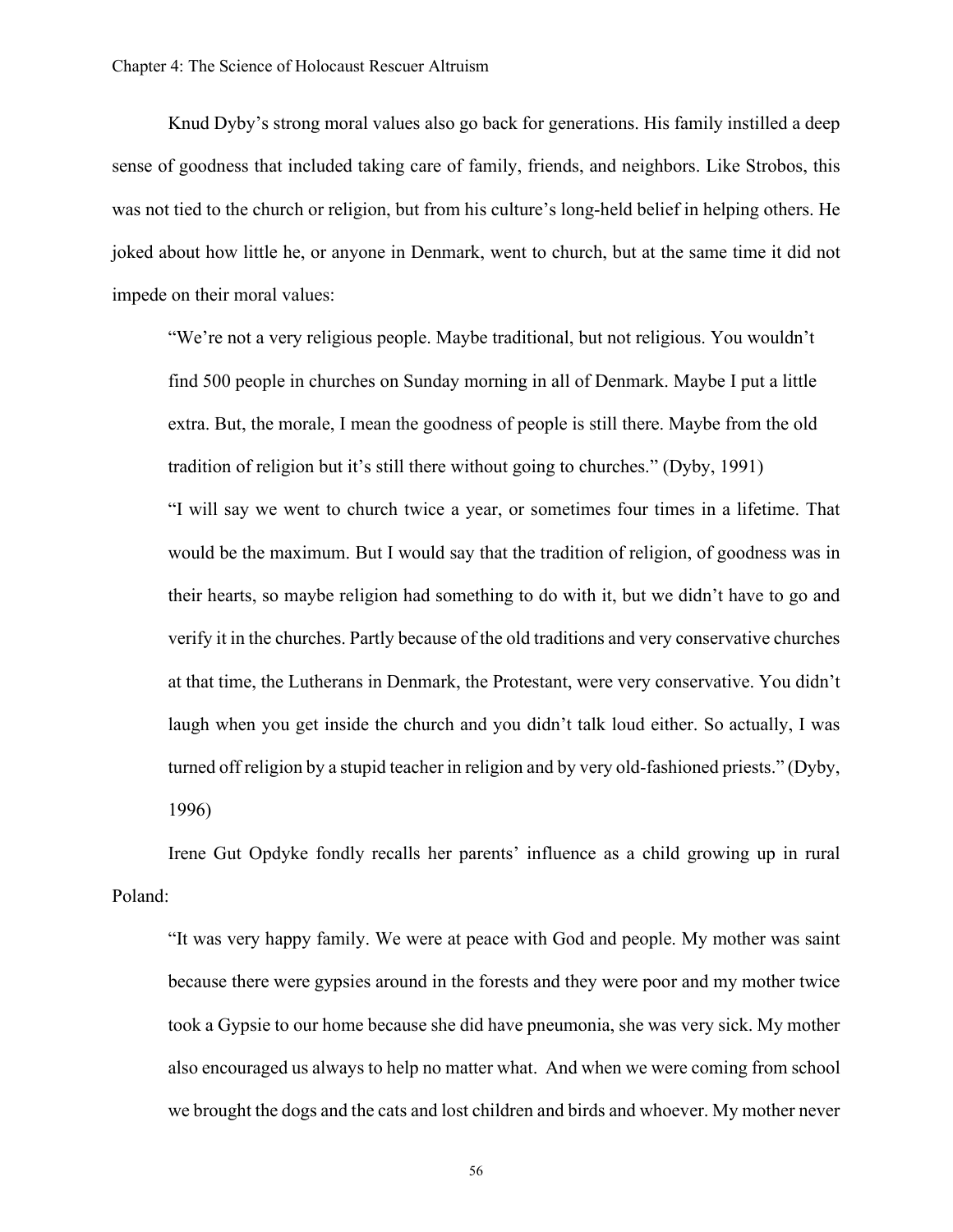said, 'Why are you doing that, it's too much.' She knew how to fix. She knew how to help. And so, we grow in that type of a home.

I did have many happy times with my sisters. There were many poor people at the holidays. There was always place for poor people. And when somebody was down on their luck, my mother and my father were helping. So, I have to say that that was the important thing in my life." (Opdyke, 1993)

Opdyke's parents also modeled how to be accepting of people from other races and religions. For a child, the most important thing was to have friends and play well together, which was such an important part of her development that she never heard of antisemitism:

"[Opdyke]: My father built a factory, ceramic factory. And he did have many people under study and there were Polish and Russian and Jewish and Christian and Germans and many of the, some of the people were married. So, we did have united nation with children and we played together. There was not any hate between us. We just tried to find the nicest way to have a pleasure in playing. That's all.

[Interviewer] So your parents always were accepting of other kinds of people?

[Opdyke]: Yes. We were wonderful. There was never, I did not know the word 'antisemitism.' I learned that during the war and after the war. There was not any difference in that place I lived. That's true. There was not any 'this is a Jew' or 'this is a dumb Pole' or that this is an 'anybody,' you know. I didn't hear my father or mother speaking about that. But often they just said, 'You have to be good and play together.' And they tried to put lots of love in us for us for ourselves and also for other people." (Opdyke, 1993)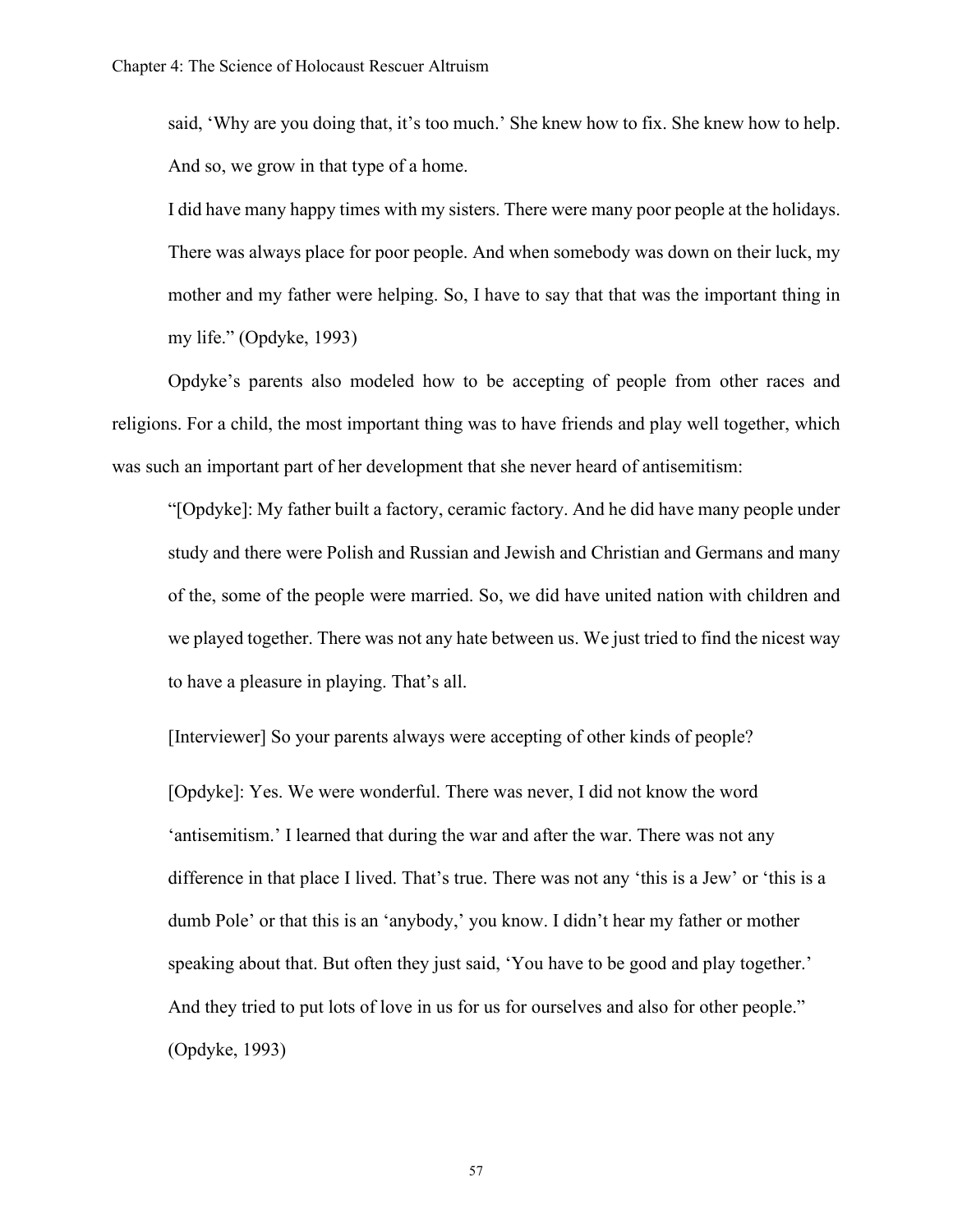A significant rescuer trait was a predisposition to action and ability to think on their feet while under the duress of war. Strobos and her fellow university students poured their energy into underground resistance units. Tina Strobos' work with the Dutch Underground brought new problems to solve each day. It could involve hiding someone for a day or a week in their house, or finding a new location for that afternoon. Her inclination for medical studies and problem solving suited her well for the job. Strobos' immediate instinct was to save Jewish children. She and her sorority sisters discovered that the nearby ghetto was not heavily guarded and they could ride in and out on their bicycles:

"My sorority that I was a member of was very active in the underground, and in placing Jews, and especially Jewish children. And I would pick them out of the ghetto because if they [the Germans] weren't raiding it, the ghetto was open, and you could ride [a bike] in and out, you know, with a child. They were not checking. They could, but they didn't always. And so I took people out of there, brought them home, and then there were homes for them in the country, especially for children. It would be much better to place them in the farms. They would stay with us for a couple of days to a couple of weeks.

And we were taught in the underground how to behave when you were arrested. And always ask for an interpreter even though you speak German so that you can hear the question twice, and that you can correct the answer, and try to get in control of the interview by different ruses, you know, distractions and so forth. And I remember once, I was so afraid they had come to arrest me, and they, two guys took me by the wrist, threw me against the wall, and I was trembling, and I didn't want to show them. Don't show them that you're scared, you know, then they'll become more sadistic. So, I was trembling, and to hide it, I was crossing my legs and uncrossing my legs, and I had shorts on, and this Gestapo said to me, 'You're not impressing me with your legs.' So then I stopped trembling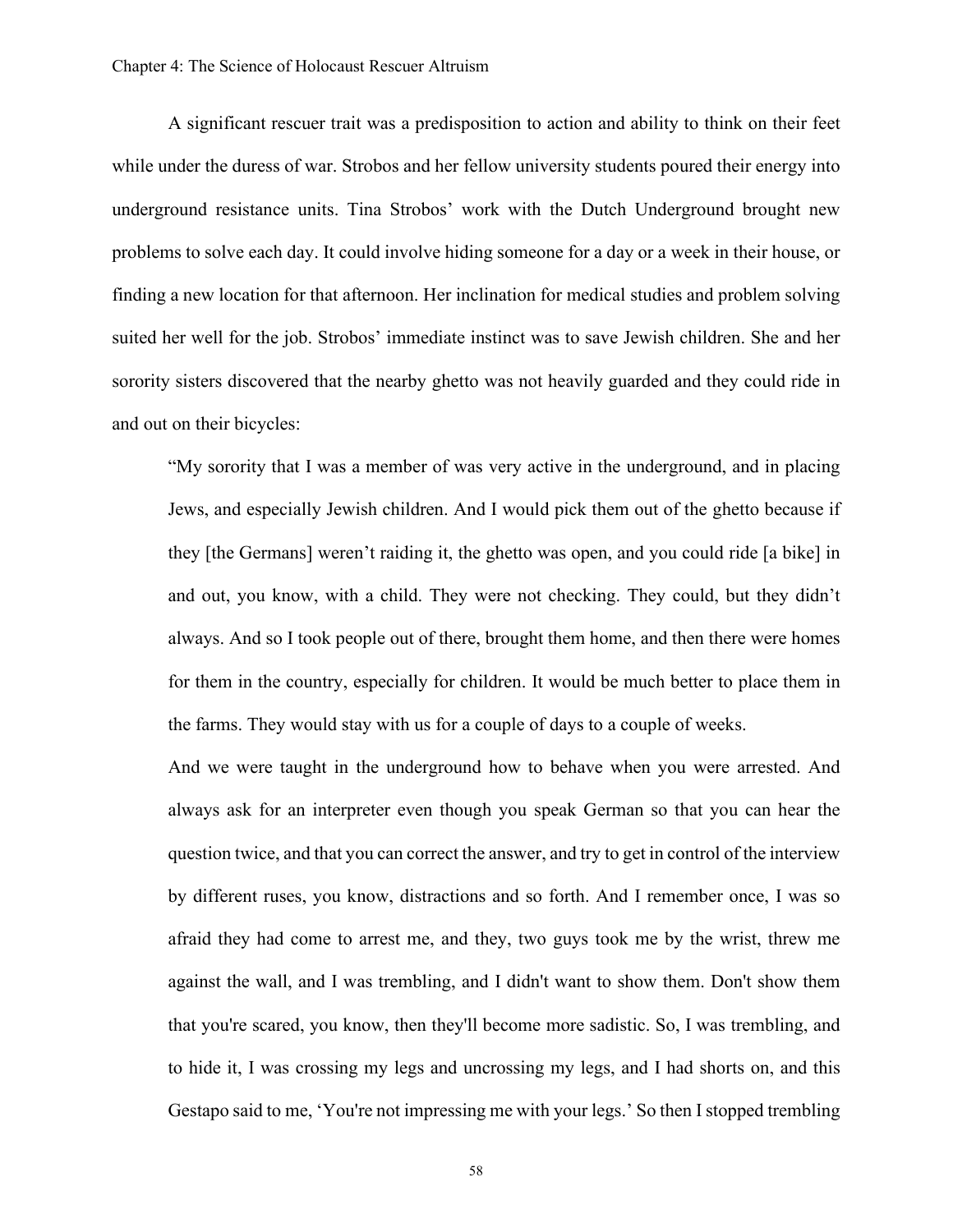automatically because I felt I had gained a little human control. He was, after all, just a person, a man, rather than, this devil." (Strobos, 1992)

The Oliners' research also divided the human response to others in need as either "The Ethics of Equity," seen in bystanders, or "The Ethics of Care," seen in rescuers. The bystanders saw societal relationships as "contractual," "giving each person what he is entitled to on the basis of social and religious norms and accepted standards of behavior," which fell in line with the Nazi Party and fascist expectations of society (Paldiel, 1993). Rescuers, however, held universalist views of society where all humans are born with the same rights as anyone else and that helping others is an obligation of society. Their actions uphold these ethics even if they go against accepted norms. This was particularly evident in countries such as Poland and The Netherlands where protecting Jews was seen as jeopardizing everyone else. German-controlled countries had bounties on Jews and anyone hiding them. Bystanders felt they were maintaining society's order by giving them away as well as pocketing money for food. Betraying a Jew in The Netherlands could net 100 Guilders (\$55 U.S. dollars today) (Strobos, 1992). At a time of extreme hardship, denouncing a neighbor for a pittance of reward was common. To the rescuer, being revealed meant arrest, if not execution, to themselves and their family. In some parts of occupied-Europe, the denouncement meant the destruction and murder of their entire village.

#### Eva Fogelman

A second influential researcher of Holocaust rescuers was Eva Fogelman. Her parents were both Polish Jews who survived the Holocaust after fleeing to the Russian territory. Her mother's family was captured and sent to Russian labor camps and worked in freezing, abysmal conditions. Her father escaped a ghetto into a forest and was taken care of by a Russian army leader who was later awarded as Righteous Among the Nations. In 1979, Fogelman began a doctorate program in psychology at the City University of New York. One of her mentors there was Stanley Milgram.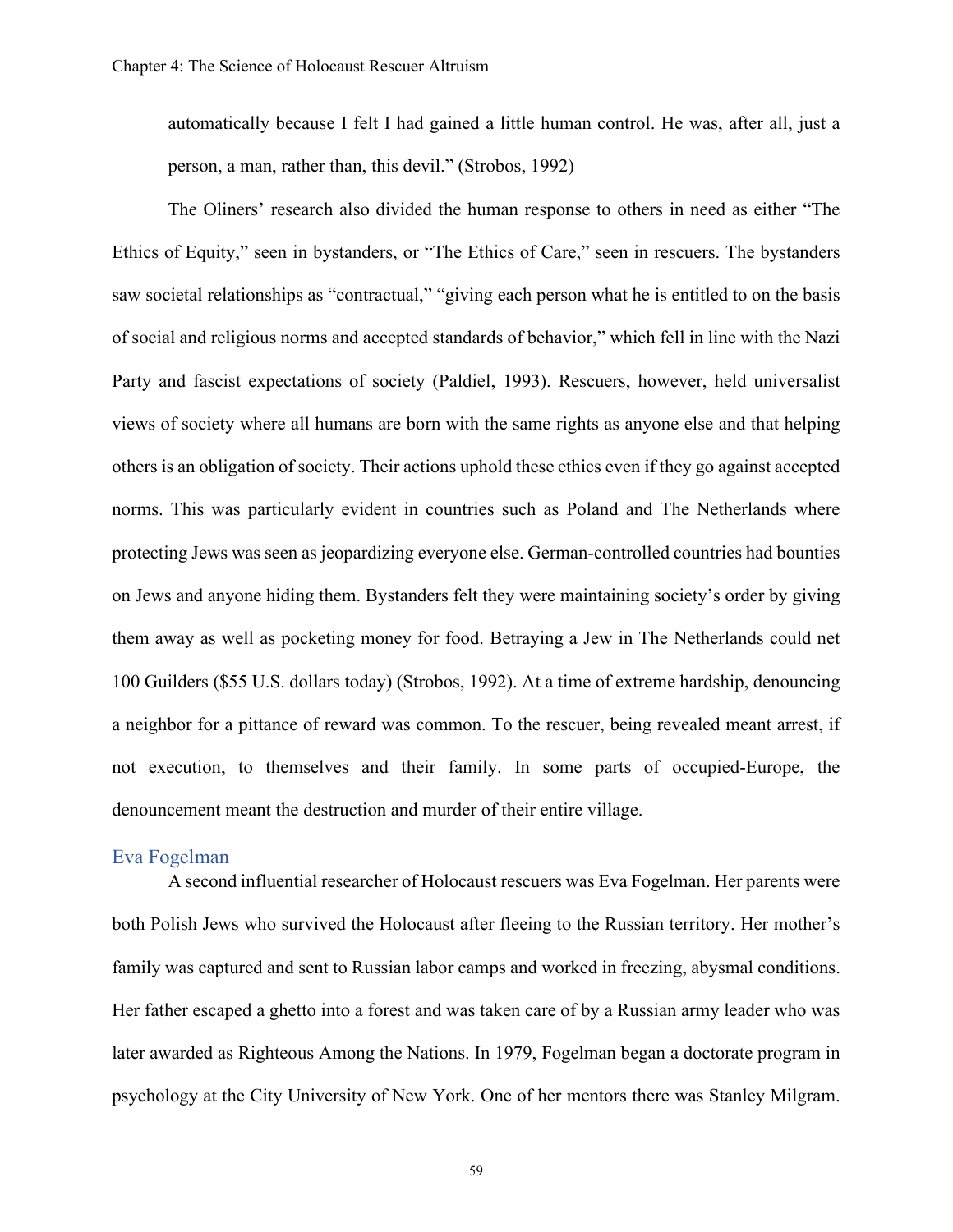He became famous for his research into why people with typically harmless intentions dismiss personal responsibility and carry out harmful actions towards others when under the direction of an authoritarian figure. Milgram's experiments showed that most people fail to stand up to these figures even when they see the effects of harm happening in front of their eyes. When actors in an experiment were exposed to fake doses of electrical shock and feigned pain, the subjects continued to emit the shock when ordered to by the experiment's director (Fogelman, 1994).

Fogelman was intrigued in the people who were the outliers of Milgram's research, those who would not follow the direction of authority, but who would stand up for what they believed is a wrongdoing towards others. This led her to learn of Holocaust rescuers and pursue research on their altruism as a social-psychological study into their behavior. Her initial "Rescuer Project" study evolved into ten years of interviews and research of over 300 rescuers in North America, Israel, and Europe. Three of her most significant findings include a "rescuer self" transformation, categories of motivation, and patterns in early childhood rearing.

Fogelman's most important contribution to the study of rescuers was coining the term "**rescuer self."** This described the psychological transformation rescuers underwent to rebalance the stressors of their new reality. They had to quickly manage and adapt to a world of deception, secrecy, and violence while caring for individuals who required food, shelter, and emotional energy. The rescuer self was a new identity built on strong moral foundations that allowed them to do what was necessary, to rationalize that their efforts were necessary and just. This identity was far more flexible than bystanders or those who did not pursue rescue at the same level. Their identities were solely about self-preservation of their status quo and an inability to adapt to new stresses from the war.

"[Interviewer]: Were you afraid all the time?

[Strobos]: Yes, we were terrified all the time, but, you know, you can suppress that fear if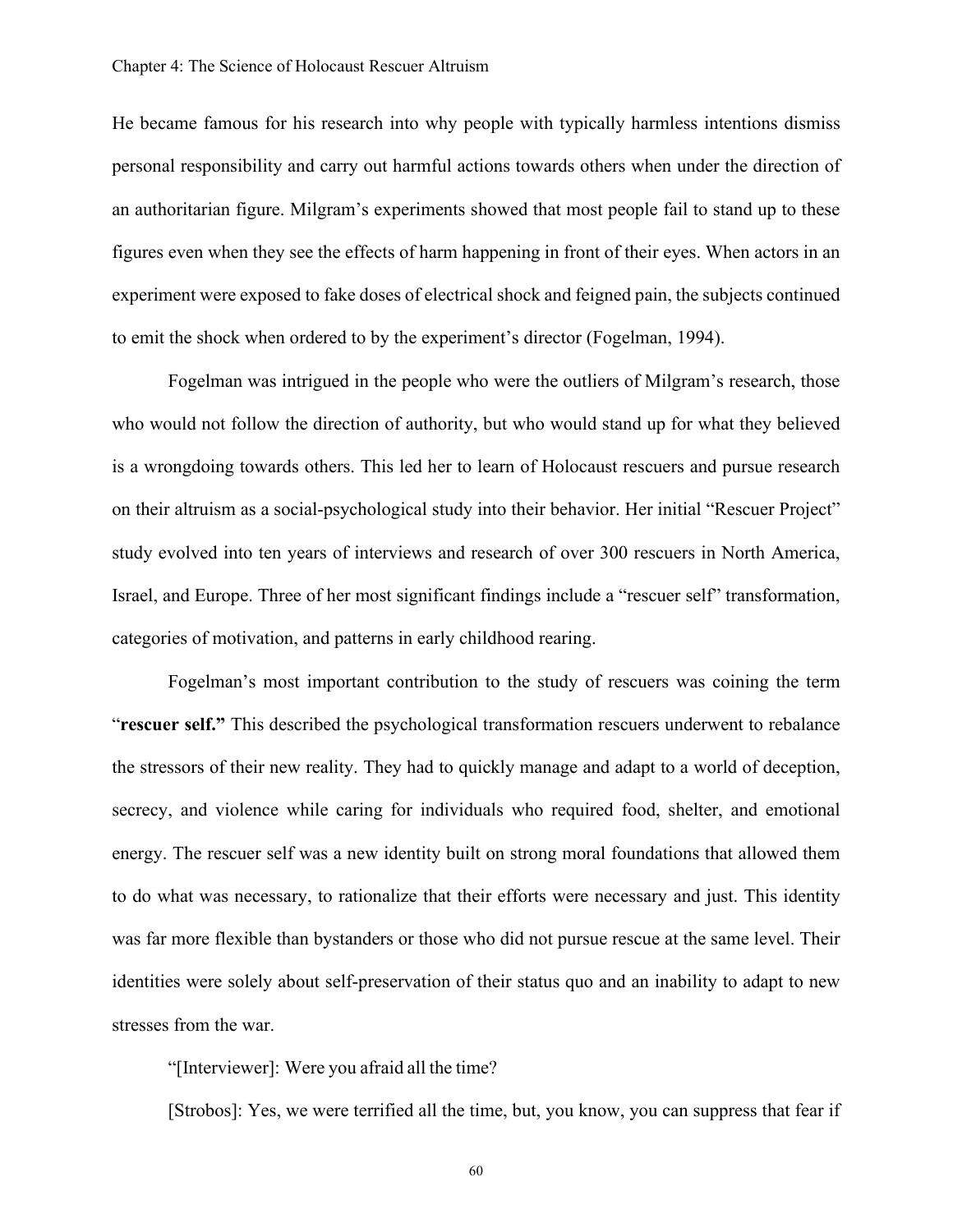you know that it's important, what you're doing. I also distributed underground newspapers. I thought it was important enough to risk your life for.

I wasn't such a daredevil that I carried a gun or made bombs, I was 100% into making passports, underground papers, and hiding people. Mostly hiding people, and taking care, and I would visit them once a month. I would be the only contact for them with their family or with, well, their old world. It was very important.

[Interviewer] What kind of people were the rescuers that you knew about?

[Strobos]: Well, I suppose we had a strong sense of justice, and a strong sense of that the Nazis shouldn't win, and that we should do everything to make them thwart their efforts. And that the worst thing they did was really to the Jews. They were the most victimized, and that they had very few choices, and so we should help them, and we did. And most of the people I know, did help. And most people I know were in the underground, and most of the underground people that I know were involved in this rescue work, I would say.

[Interviewer]: So, were all of you fearless?

[Strobos]: No, you could be scared to death, and do what you have to do, like I said, you know, even if it's the last thing I do, I have to do that, I have to because else I can't respect myself." (Strobos, 1992)

This rescuer self can also be seen in the change of Gino Bartali's identity as a cycling champion into his new, dangerous responsibility of meeting in secret with members of the Assisi Network and carrying documents through occupied Italy that would guarantee his arrest if not death. In addition to the constant threat of exposure, Bartali could not tell his wife, which constantly wore at him as he became conflicted with his moral obligation to his family versus that of saving Jewish strangers.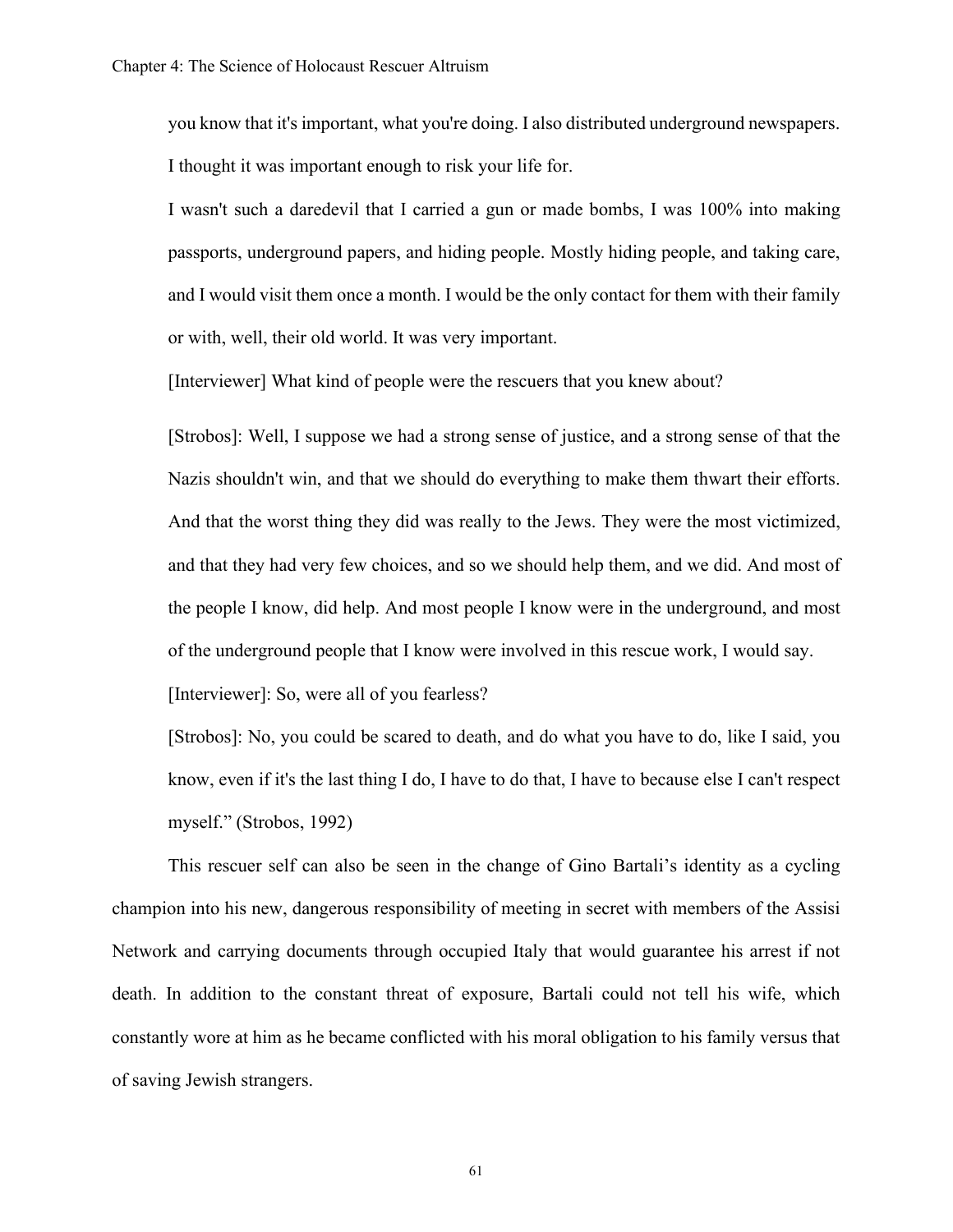"The weight of it all nearly suffocated Gino. There was no question he wanted to help…but the danger involved was overwhelming. It ate at him…he grew even more restless and agitated, consumed by the fear of what might happen if he was caught…..He had two reasons more powerful than any other not to risk himself: Adriana (his wife) and son, Andrea. If he was caught helping Jews or even sheltering them, he could be imprisoned and killed by the German authorities, leaving his wife alone to fend for their two-year-old son. It was an impossible choice. The siren call of self-preservation was deafening, but a nobler impulse beckoned…to stand by and do nothing while civilians were being captured and murdered was a choice that many viewed as tacit support of the deportations. 'One made the choice to be on the side of the Fascists or one had to defend the people.'" (McConnon & McConnon, 2012)

Categories of **motivation** became clear during Fogelman's research. While not all rescuers fit squarely into one or more categories, the majority did and provided incredible insight into the root of altruistic tendencies.

The most common **motivation** was m**oral**, based on values developed from different sources. These could be *ideological morals* that encouraged justice and were common in rescuers who were more politically motivated. Strobos' upbringing among her parents and their progressive Amsterdam social circle instilled these ideals for justice

"Why did you do it, and why did the rescuers do it? My mother said to me, 'You know we can get killed.' But you know, even if it's the last thing you do, you have to do that because you can't live with that unjustice and not do anything, and then live with yourself, and knowing you didn't do everything you could. I wouldn't want to live in a world where nobody cares a damn." (Strobos, 1992)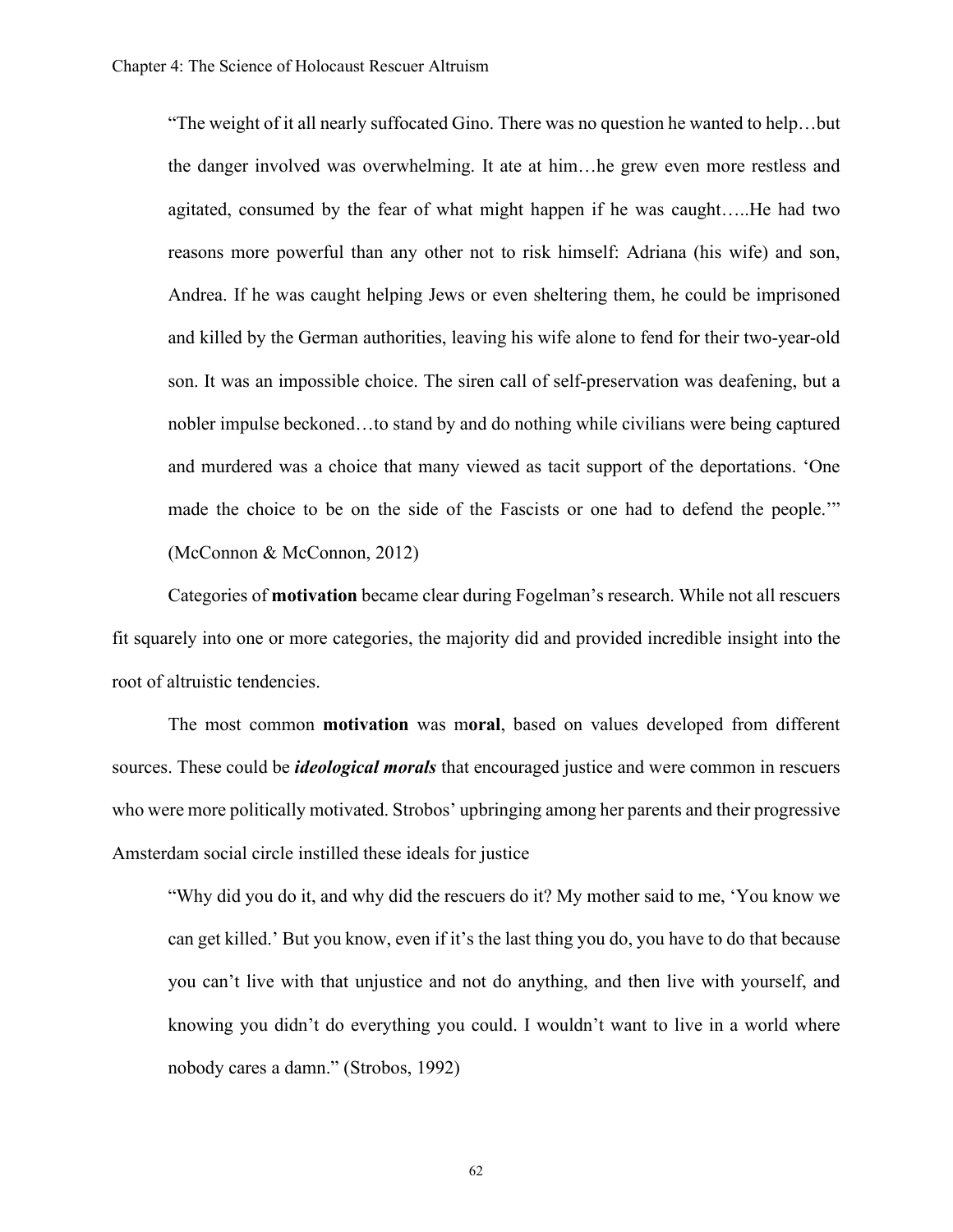Strong *religious morals* taught rescuers to have tolerance for others and that God made everyone equal and should be cared for equally. The holy city of Assisi in Italy was considered a sanctuary city where fugitives of any kind could not be arrested. In all its history there was no record of a Jew living there, but in 1943 when they sought safety from the Nazis, the Bishop of Assisi, Giuseppe Nicolini, arranged shelter for them in 26 monasteries around the city (Yad Vashem). One of Nicolini's assistants in this effort was Father Rufino Niccacci of the San Damiano Monastery. Together, they organized the Franciscan monks, friars, and sisters to hide Jews safely, keep them fed, provide classrooms for the children, and also allow them to practice their faith. Convents that were typically closed to outsiders opened their doors to hide the refugees within their walls of their cloisters. There, the Jews discovered a sanctuary, and if threatened by Nazi searches, secret passageways to take them to safety. Mother Superior Giuseppina Biviglia of the San Quirico convent, and Mother Superior Ermella Brandi of the Suore Stimmatine convent were both instrumental in helping Nicolini coordinate the Jews' safety at their convents and others. During their perilous six months in Assisi, no Jews were asked to adopt Catholicism during their stay and over 100 that were sheltered there lived. Another crucial role of Assisi and its citizens was the creation and distribution of false identification documents from the Brizi family print shop for hundreds of Jews passing through the Assisi Network's region. These were often picked up by Father Niccacci and handed off to Bartali under the cover of night so he could tuck them safely into his bicycle frame and carry them to their new owners.

Religious morals also took form of a strong humanitarian response cultivated from growing up in a deeply religious home with parents who acted as moral role models. Gino Bartali grew up outside of Florence, Italy, in a Catholic family with a father who taught him to beware of ignorant fascists and that everyone should be treated as equals. During his time as a rescuer, Bartali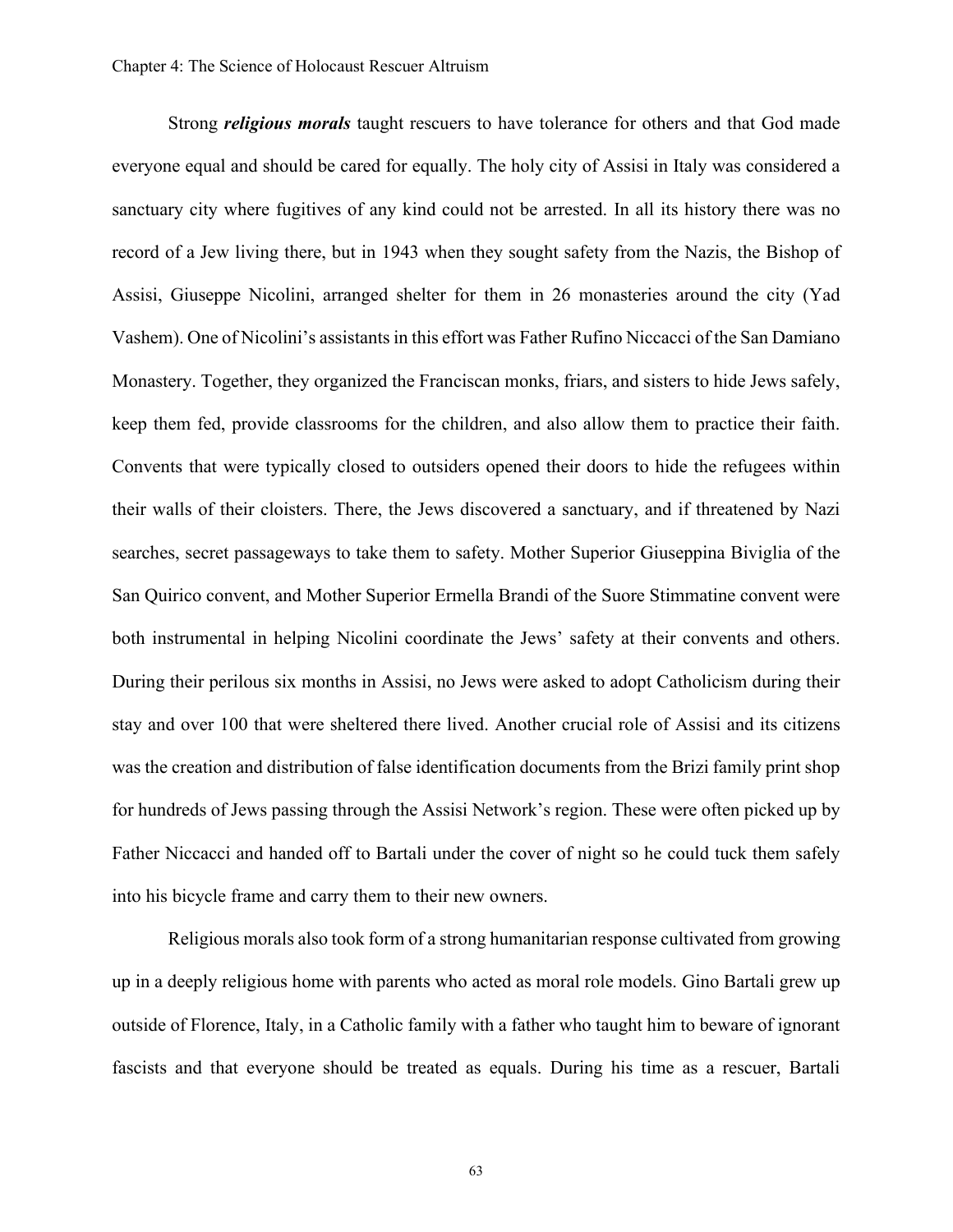frequently prayed for guidance while being fearful of being caught. His strong Catholic values defined his humanitarian actions and outweighed his fear.

"The only place that could offer any peace in a moment like this was the Ponte a Ema cemetery. As he sat by his brother's grave, Gino could begin to contemplate the choice that stood before him. He had every reason to help. (Cardinal) Dalla Costa was his spiritual mentor – the human face of the faith that Gino had built his life around – and the man who had officiated his marriage and baptized his son…..Gino wrestled with the dilemma about what course of action to take. As a man of fervent faith, he turned to prayer for solace as he contemplated his options. He poured out his thoughts to his brother's tomb. Finally, without speaking to his wife, he made his decision." (McConnon & McConnon, 2012)

Fogelman says one of the best examples of the **moral rescuer** was Irene Gut Opdyke from Poland who was forced to work for a Nazi leader at their headquarters in a hotel. She was left horrified, but determined to find a way to help, upon discovering a ghetto next to the headquarters and hearing the gunshots and screams. She also witnessed the roundup and shooting of Jews in a mass grave outside the town. Opdyke prayed to God to give her a responsibility to help the Jews at any cost. She was motivated by her empathy for other humans and their suffering, which was developed throughout her childhood.

"Time is very short and I overheard that soon there will be a liquidation of ghettos and this, they were talking, Gestapo open his big mouth and he was talking. Well, my friends I did have to tell them. They ask me, "Irene help. We don't have anyone. What we will do? We don't have place to go." You know they were in the work barracks. And the Gestapo did have the barracks. I didn't know what to do too. I did not have home, I did not have family. But I wanted to help. I wanted to help." (Opdyke, 1993)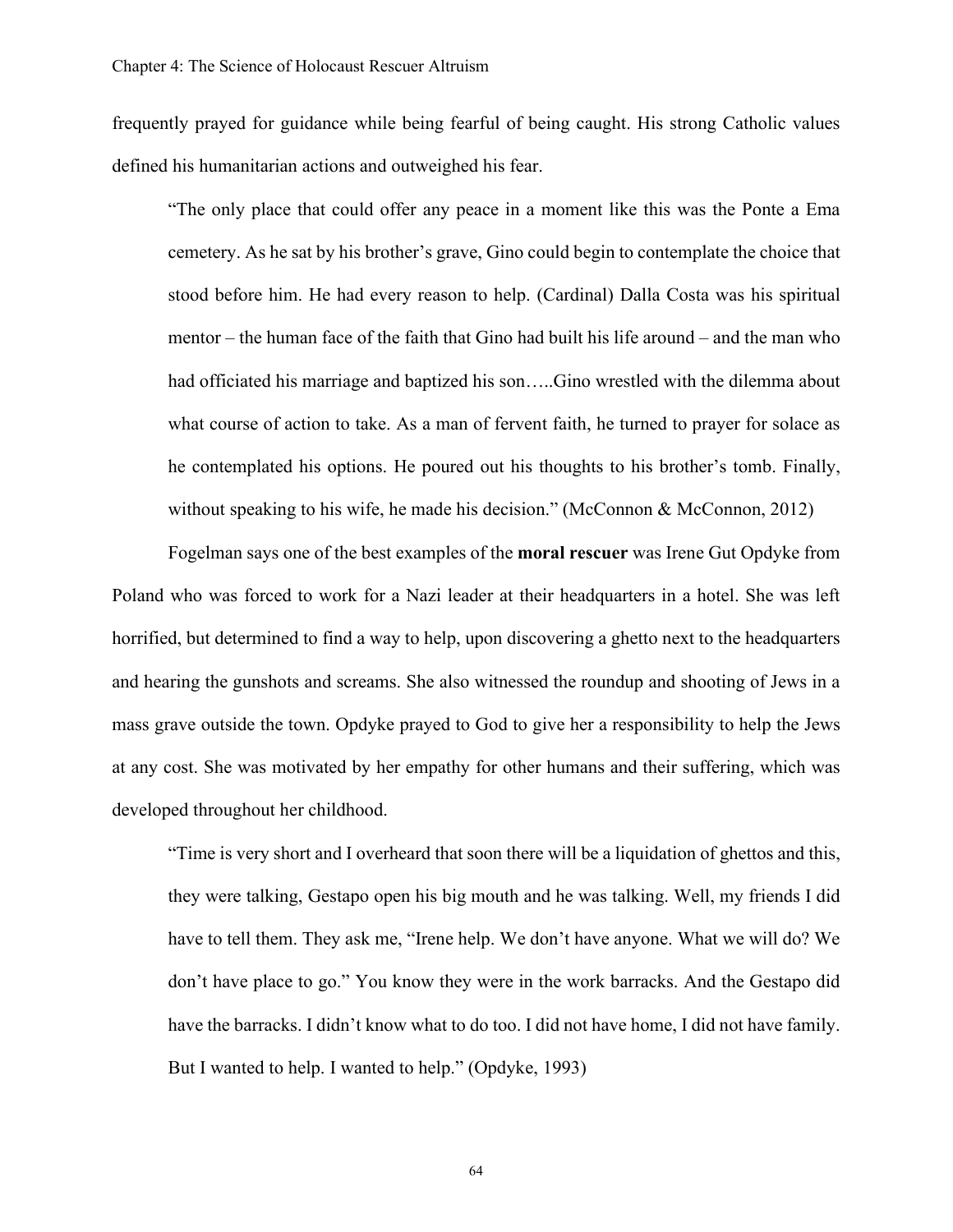The final category of moral rescuers wasthose who worked among a *network*. Their groups opposed to the Nazi ideology and performed acts of resistance. Their initial focus was to oppose Hitler's agenda, but later saving Jews elevated in priority. Fogelman describes Denmark's countrywide effort to save their Jewish population as one of the best examples of a moral network.

"Of course, first of all, it was by night, and it was probably people that you never met before, and we would all be nervous, not just the Jews, I was nervous as well. And of course they tried to have too many packages and you could just see the German patrol looking at these packages. So we had to either get some of our coworkers to take the luggage down and they might have been stopped and investigated, but if they weren't Jews not in danger of being arrested. So we would take absolutely normal transportation down to the harbor in Copenhagen by streetcars, cars, underground railroad cars until we could meet at a spot that was close to the harbor where we would wait and then get taxicabs to the where we would hide until the boat was ready to take them. And of course there would be children, women, men, old men, young men. And it was a very interesting, but of course very Dangerous but very humanitarian thing to do." (Dyby, 1996)

"Don't let it sound like I'm the only one when there were many, many people doing the same thing, all the way from Elsinore up north, and down to the southern part of Zealand. There were many, many people helping out and I don't think that it took between 14 days and a month until all the Jews were safe in Sweden where they were well received by the Swedes" (Dyby, 1991)

Other categories of Fogelman's moral rescuers include *Judeophiles*, who had existing friendships or relationships with Jews. Bartali's family in Florence had long been close friends with a Jewish family, the Goldenbergs. In the winter and spring of 1944 as the Italian fascists and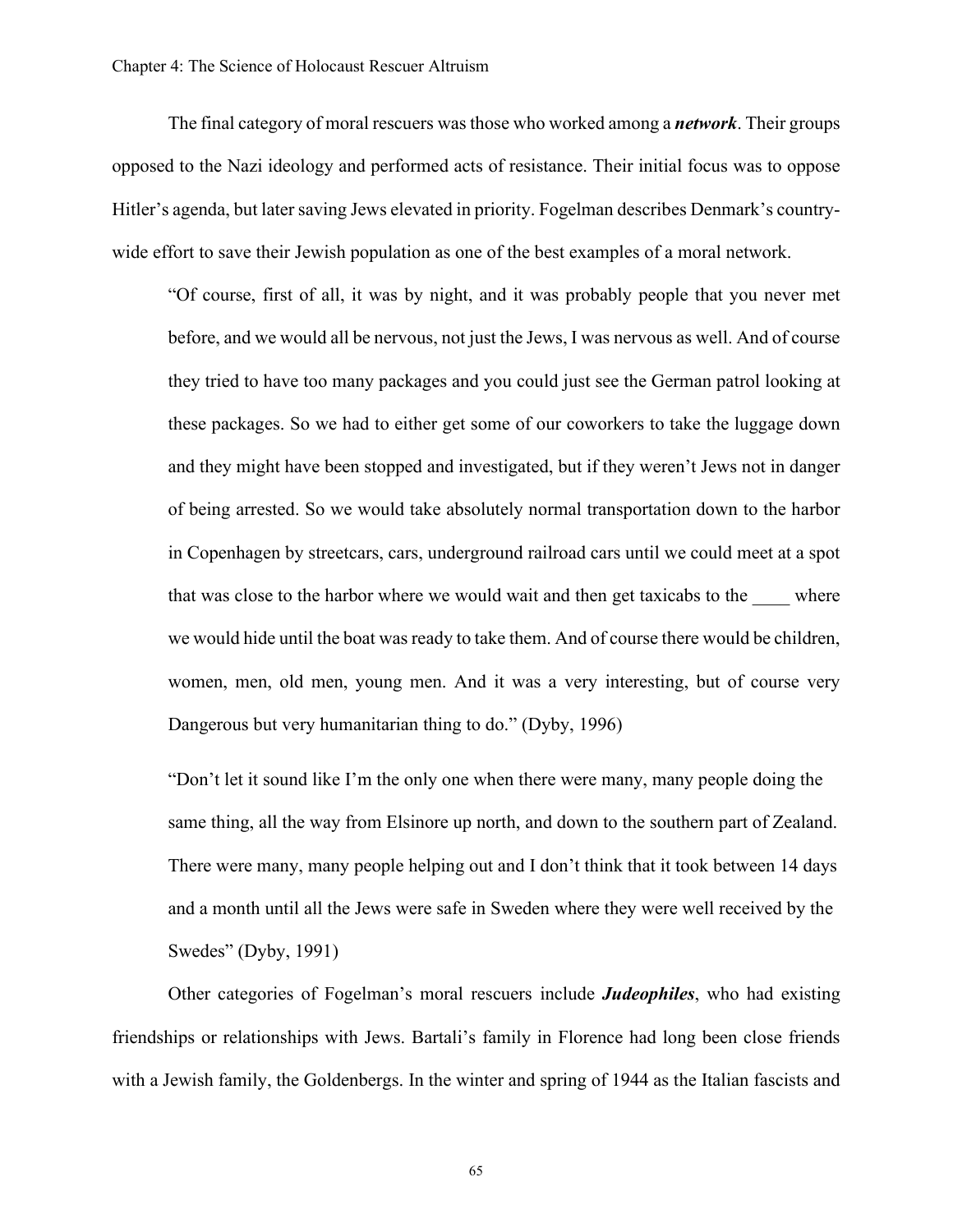German Nazis hunted for Jews, the Goldenbergs came to Bartali for help. He quickly found a solution to hide the family of four in a cramped, windowless apartment cellar in Florence.

"My father was a friend of Gino Bartali and he told Bartali that he was looking for a place to hide. And Bartali hid my father, my mother, my sister, to the basement of his house, in spite of knowing that the Germans were killing everybody who was killing Jews. He was risking not only his life, but also his family. Gino Bartali saved my life and the life of my family. That's clear, because if they weren't hidden in the cellar, they didn't have a place to go." (Goldenberg, 2014)

Bartali never paused to think; he knew that his friends' lives were in immediate danger, and he found a solution despite the escalating danger to himself and his family. He also gave the Goldenberg mother false identification documents so she could leave the hiding space for food and water. They hid for almost nine months until Florence was liberated in August 1944. The young son, Giorgio Goldenberg, never spoke of how his childhood hero helped his family, but he became instrumental in testifying at Yad Vashem for Gino's indoctrination into the Righteous Among the Nations (Yad Vashem).

The final categories of Moral rescuer identified by Fogelman include *concerned professionals*, such as doctors and social workers whose jobs were a natural extension of care, and *child rescuers* who helped along with their families.

Similar to the Oliners, another significant finding by Fogelman was the development of **core values in early childhood**. Rescuers routinely lauded their parents and upbringing in nurturing, loving homes. Fogelman's study reported that 89% of rescuers had a parent or other adult who acted as an altruistic role model. Either the parents or a trusted adult acted as a role model in altruistic behavior, teaching the young person about helping others regardless of differences.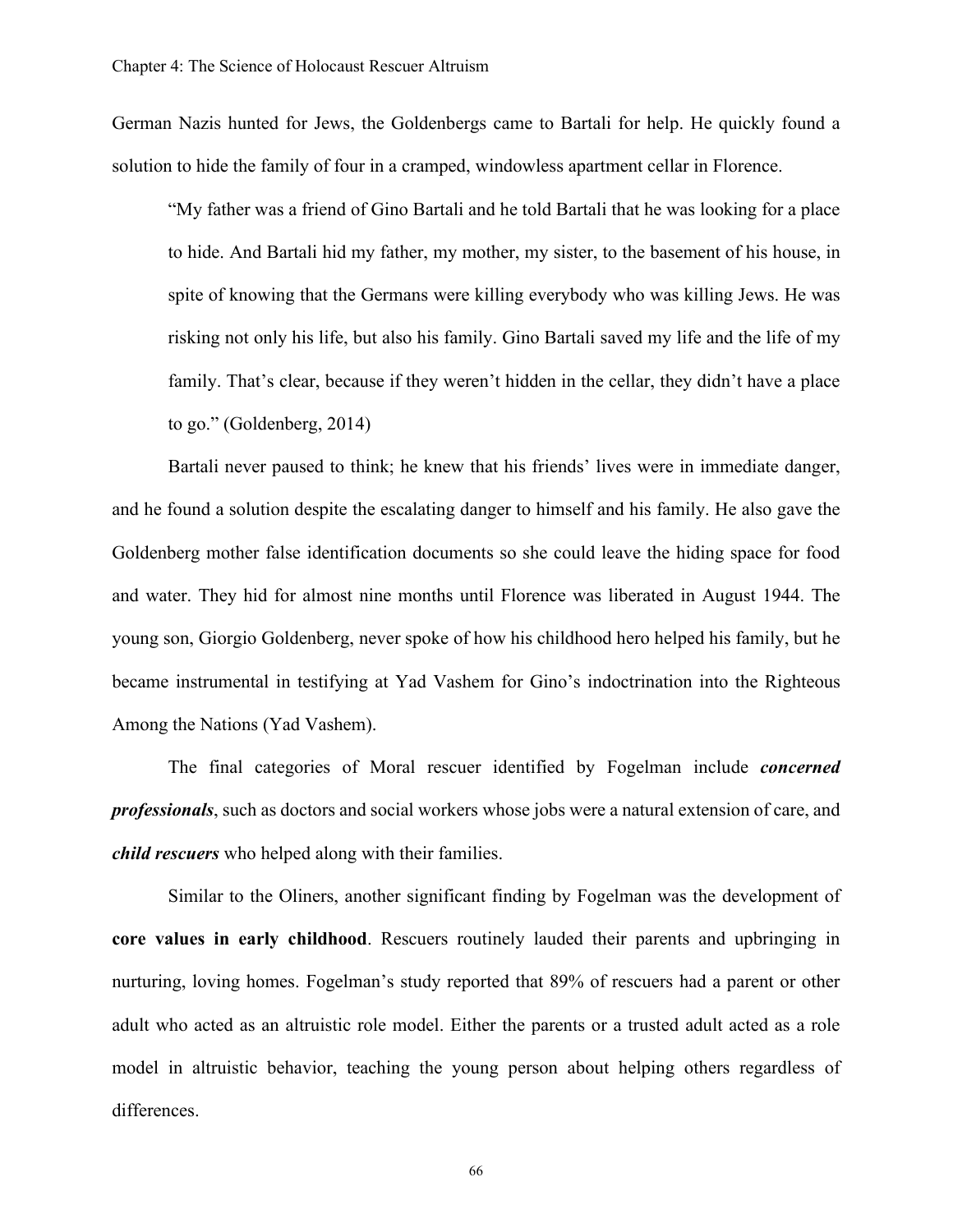"[Interviewer]: So even though you didn't go to church a lot, you're saying that your parents still had a good moral point of view.

[Dyby]: They had a beautiful point of morals, I mean, it was tradition at that time that you behaved, you know, well toward your neighbors and yourself and your family. I would say that my parents, my grandparents, and my great grandparents, you would call them 100% honest in everything they did.

[Interviewer]: They had a lot of integrity.

[Dyby]: Integrity. Yes honesty and integrity.

[Interviewer]: And what about this aspect of goodness?

[Dyby] Also in Denmark you had this, whether it was families or state or local government, you always took care of old and sick in that society, whether it was in families or in the country as a whole. You took care of old and sick.

[Interviewer] And what about your neighbors did they help too?

[Dyby]: Very much so. The old pioneers, if somebody had trouble next door you would help out." (Dyby, 1996)

Additionally, the parent-child relationship emphasized the importance of **learning to think independently,** whether in problem-solving situations or understanding the consequences of their actions on others. Rescuers' parents provided explanations for discipline rather than physical punishment or emotional abuse. This parental guidance combined with a loving environment set the children up to care for others and understand the balance of power between those in power and those who are weak.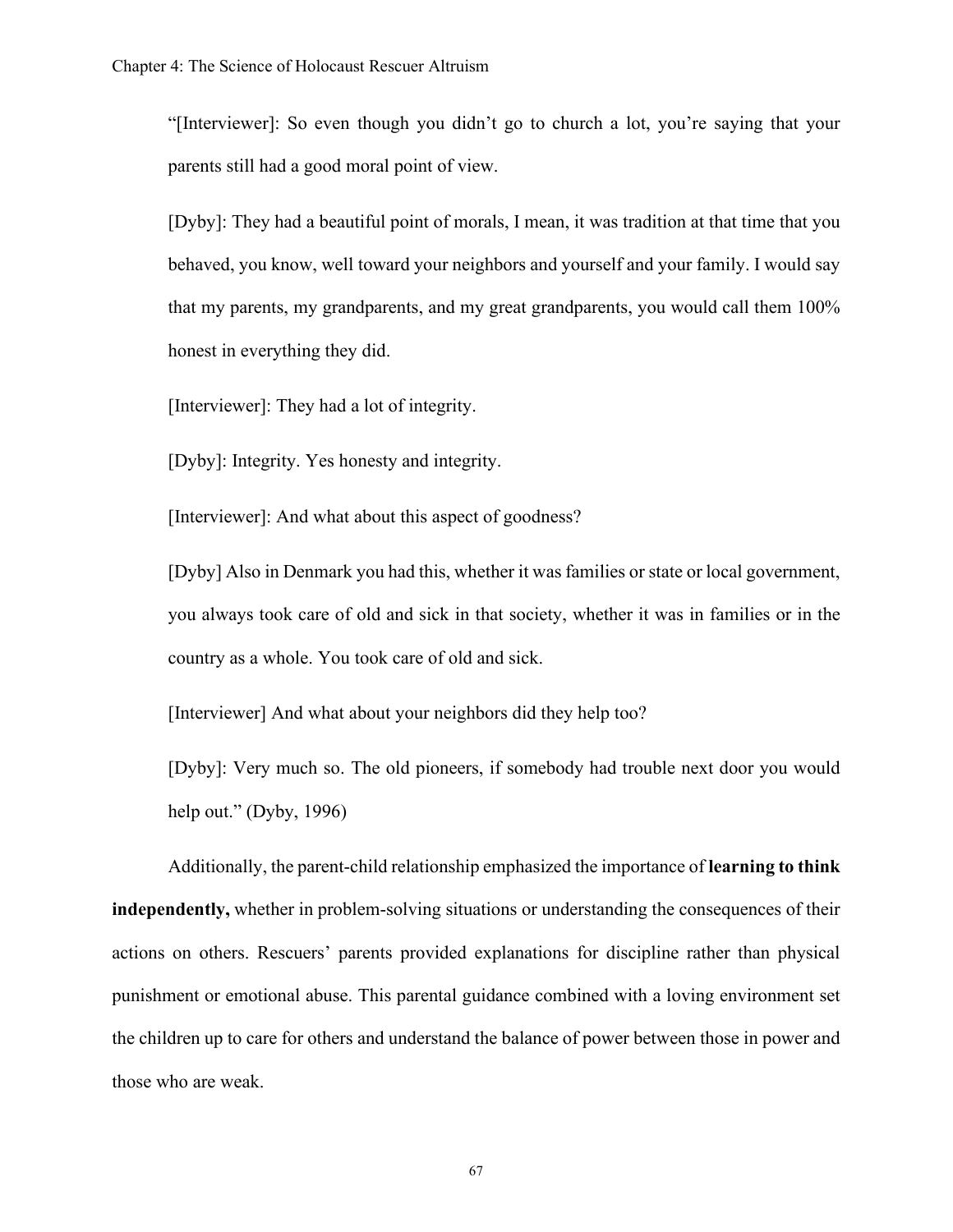"I believe that you can make people better, the next generations, yes by what you're doing, teaching, and making people aware. But also by treating your children very well. Don't hit your children, don't be cruel to your children. And that still happens as you know. People who have been treated cruelly will be cruel." (Strobos, 1988)

#### Nechama Tec

As was the case with researcher Sam Oliner, Nechama Tec was also a young Polish Jew who survived the Holocaust thanks to the protection of a rescuer. For three years, she and her family lived under the care of a Polish family while using fake names and pretending to be Catholics. However, unlike the majority of rescue situations, Tec's family had to pay for their protection. Because their rescuer was motivated by money, it is not considered altruistic and does not meet the criteria of Righteous Gentile. Unfortunately, paid protection was not unheard of, but it is believed to be in the minority. To gain protection, Jews sometimes had to hand over all cash, jewelry, and possessions to the protector. In some cases they had to make regular payments that were often increased. These "paid helpers" were often described as putting the Jews in miserable situations that included threats, starvation, and murder. Tec and others postulate that because their only motivation was money, any sense of emotion or feeling towards the Jews was left void. Tec estimates from her research that 16% of Poles asked for payment from the Jews under their protection. The larger expanse of paid rescuers through Europe will never be known because they never came forward with their stories. Their charges were often left resentful and without respect for what they did (Tec, 1986).

In 1978, Tec returned to Poland for the first time since leaving with her family for the United States after the war. Now, she was a sociology researcher from Columbia University with the intent to interview survivors and rescuers to study their motivations for rescue. Because Poland was considered the most difficult region to live as a Jew and be rescued, she wanted to keep her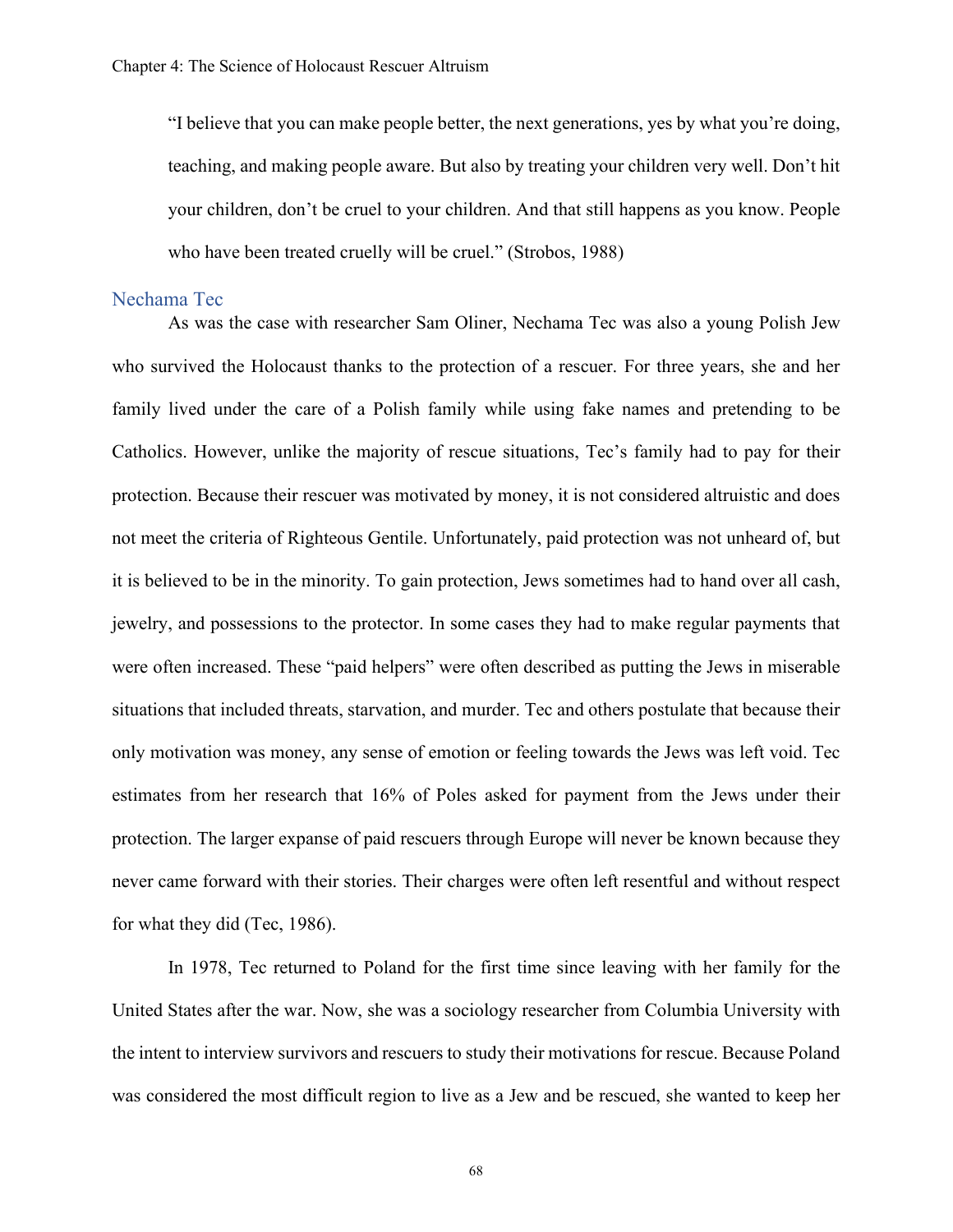study group to only those living in Poland through the war. Her research included new interviews with 65 survivors and rescuers in Poland, the U.S., and Israel, as well as information from written accounts and memoirs, and unpublished testimonies. Her final study group included 189 Poles and 308 Jews. The results have contributed integral insight into rescuer behavior and motivations (Tec, 1986).

The first characteristic that Tec defines is **Individuality.** These rescuers either physically lived at the far ends of their community, or were emotionally distant from their community, which reduced how controlled they were by others.

The second is **Independence.** These rescuers had strong moral convictions that were not swayed by others who might have seen them as different. This trait also led them to a strong desire to stand up for the needy and persecuted.

The third is a **History of Altruism.** This could be from a religious upbringing, political views, or family backgrounds that instilled a life-long pattern of helping anyone in need. Both Tina Strobos and Irene Opdyke grew up in families that helped others throughout their generations that shows how it is passed down and not exclusive to young or old, men or women:

"[Strobos]: Even in the 30s we had mineworkers' children. The \_\_ was a lot of unemployment in the German mineworker's area, and we had German mineworkers' children stay in our house. So it was a tradition.

[Interviewer]: So it seems like this was your grandparents were a very strong influence. [Strobos]: Yes.

[Interviewer]: And your parents were they also in the same way?

[Strobos]: Yes, and my mother very politically active in the women's, she was secretary of the women's peace movement and helping German and Austrian refugees, so we had done that all along you might say." (Strobos, 1988)

69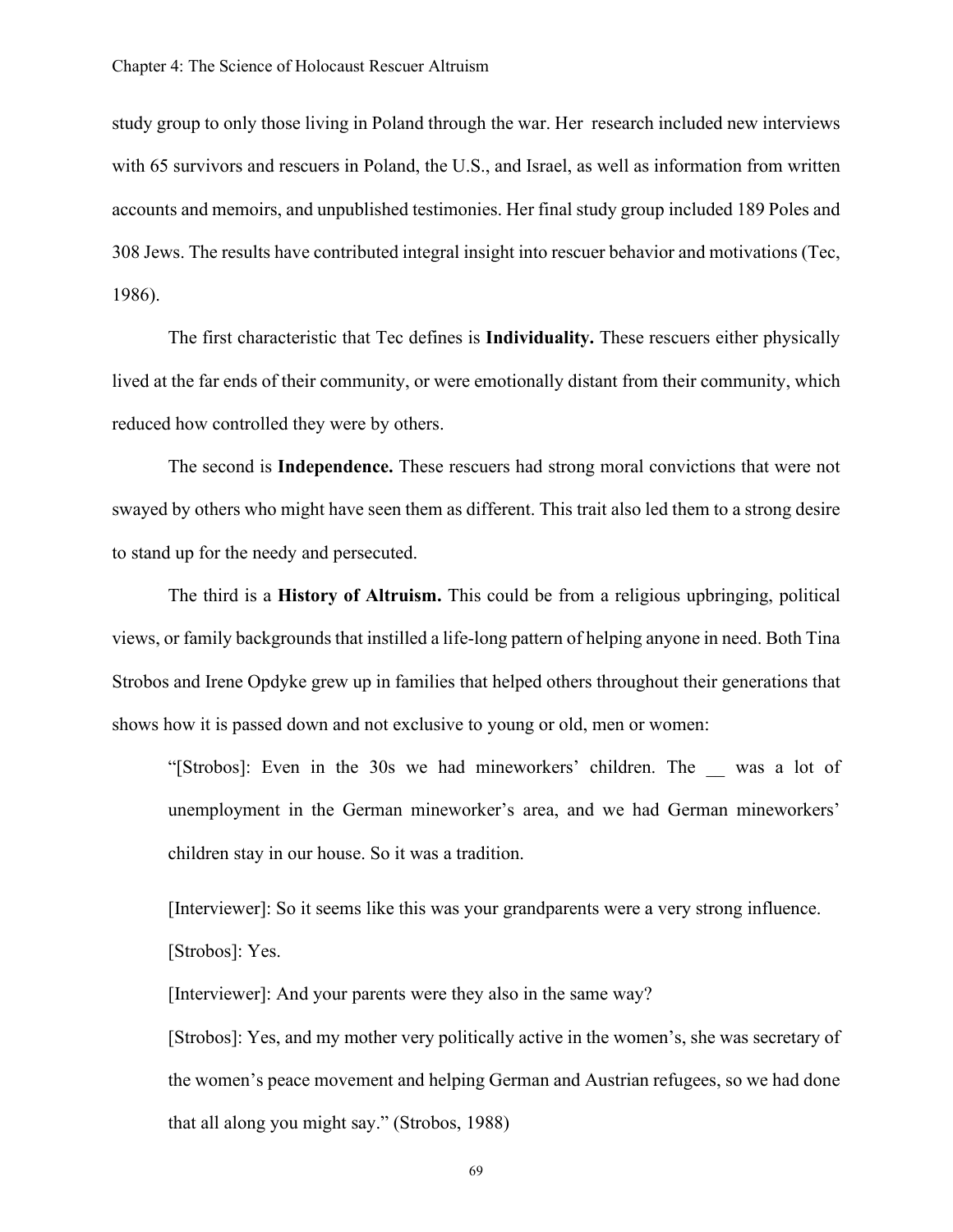"[Interviewer]: Did you have neighbors who were Jewish or Gypsie?

[Opdyke]: Yeah. The gypsies in the forest. We always help. And they were neighbor. But there were Jewish neighbors and Christian neighbors. I don't remember really thinking any big thing. We were all kids together playing.

[Interviewer]: How did your mother come to know gypsies in the forest?

[Opdyke]: Well they were very close to our house because we lived out of town and we did have nice villa and you know the gypsies played music, and so many times our people did go to see, and they tell you story of your life. You give a hand and they tell you story. So my mother many times shared with them food or something, you know. And then when the gypsy was very sick and she was dying and so my mother did go and took her to our home. That I remember. And the doctor come and help.

So when there were poor people we brought them food and we, on holidays there was always three to four people at our tables you know." (Opdyke, 1993)

The fourth is a **Modesty about Acts of Rescue.** A repeated phrase from rescuers is that they "did not do anything extraordinary," that "it was the right thing to do." Their view is that it was an obvious reaction to the suffering of Jews around them and a duty that needed to be done without hesitation. Those interviewed also mentioned that given the overall fear and traumas they lived through daily because of the Nazi occupation, the dangers of rescue were a small part of their burden. Their justification was that helping the Jews was just one of countless ways to die, and one that was morally founded (Tec, 1986).

Bartali's acts of rescue became exposed to the public when the movie, *The Assisi Underground*, appeared in 1985. It was based on the book written by a Polish journalist, Alexander Ramati, who was in Assisi with the Allies as it was liberated. There, he met members of the Assisi Network and later interviewed Father Niccacci and the Brizi family. This was the first record of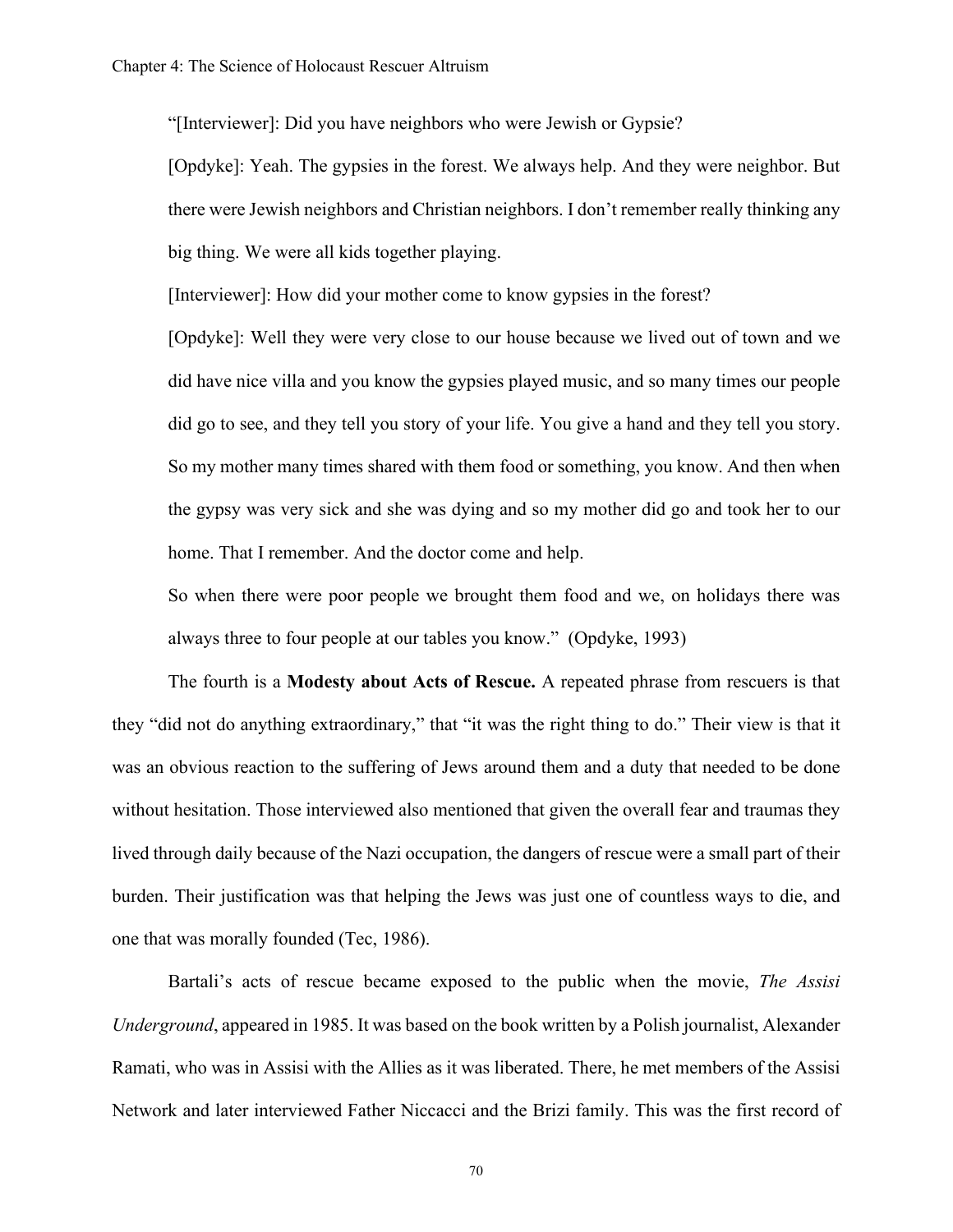the rescue of Jews in the holy city and Bartali's role. The movie does not call out Bartali by name, but his identity and role are insinuated and the Italian public rushed to know more. The normally reserved, aging, Bartali reverted to his competitive, combatant nature and refused to discuss his role. When pressed by journalists later in his life, he did not deny his role, but said in a voice gravelly with age that to say anything else would overshadow those who lost their lives and suffered profoundly more than he had.

"I don't want to appear to be a hero. Heroes are those who died, who were injured, who spent many months in prison." And "If you're good at a sport, they attach the medals to your shirts and then they shine in some museum. That which is earned by doing good deeds is attached to the soul and shines elsewhere." (McConnon & McConnon, 2012)

**The fifth characteristic is Spontaneity.** None of Tec's research showed that a rescuer planned to help ahead of time. Each case was unplanned, an impulsive reaction when either someone came to them in need or they were presented with a situation to solve. They often took action without thinking, just doing what they felt needed to happen. Irene Opdyke was the manager of a laundry room and trusted housekeeper to a Nazi military leader. Opdyke had 12 Jews from the nearby labor camp assisting with her work. They became friends and she would provide them food to bring back to the camp at night. If there were raids, she quickly figured how to hide them behind blankets on the shelves of the laundry room and lock them inside. During one raid, she led them up to the bathroom of one of the Nazi leaders and hid them in the air vent of his bathroom. Another time, she took them to a renovated villa to hide, locking them in the attic and then a servant's quarters. She and her Jewish friends discovered that the villa had been built by a Jew who cleverly constructed a secret room in the cellar by way of the coal chute. While they hid in the cellar, Opdyke still had to care for them by bringing food and water, and removing their waste with pails. None of these solutions to hiding her friends was planned. Opdyke had to be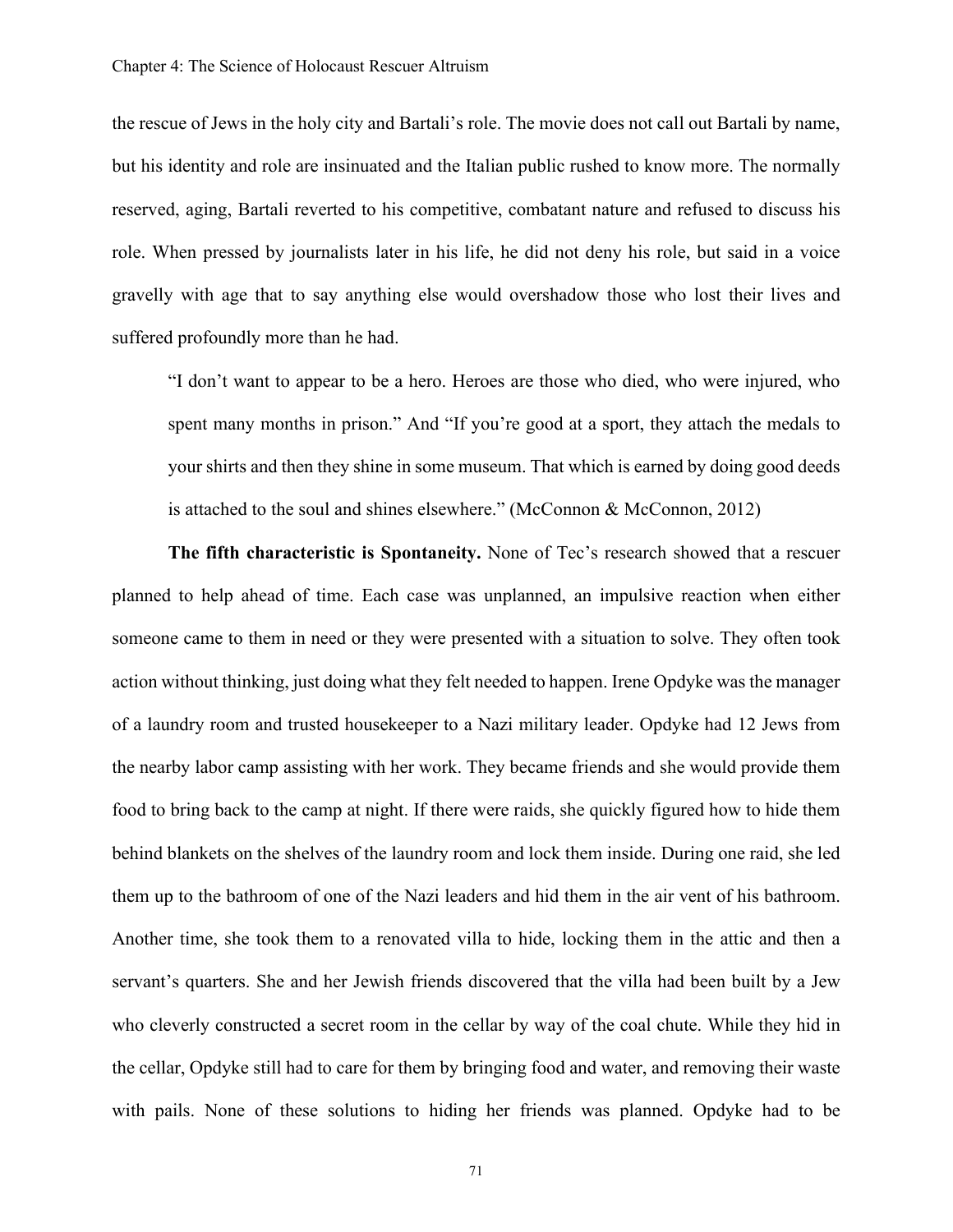spontaneous in response to the Nazis she worked for and constantly think of how to keep her friends safe.

"[Opdyke]: At that time my friend said, 'Irene there is no use. We will give our lives up.' I told them, 'My life is not much more worth than yours. We did so far stay." I said, 'By the night you'll be in the villa.' I didn't think how I would take them to the villa. See, I was doing that because I wanted to help, but I was not smart enough. Like I say, I listened for a whisper from my God. I listen for the help but I did not have plan.

[Interviewer]: But you had the capacity to see resource when it was there and use it.

[Opdyke]: Yes. That is what was trying to do." (Opdyke, 1993)

**The last characteristic is Universalism.** The so-called "Jewishness" of the person was not a catalyst for action. Rescuers responded to the persecution and suffering of a victim regardless of race or religion. When King Christian X of Denmark was negotiating with Hitler on the level of German occupation in his country, he was told that Germany wanted to solve the "Jewish problem." King Christian is said to have replied, "We don't have a Jewish problem in Denmark, we're all Danes" (Dyby, 1991). Knud Dyby's description of universalism is in line with these humanitarian morals that Denmark was known for:

"[Dyby]: You know I really did not know a lot of the Jewish people I took care and I didn't know a lot of the saboteurs I sent over to Sweden. First of all, you wouldn't have any photographs, you wouldn't have any written material, and you did not want to know more than absolutely necessary. The only thing that was of any value was to save these people and get them off. It didn't matter who they were but we didn't want to see them in concentration camp."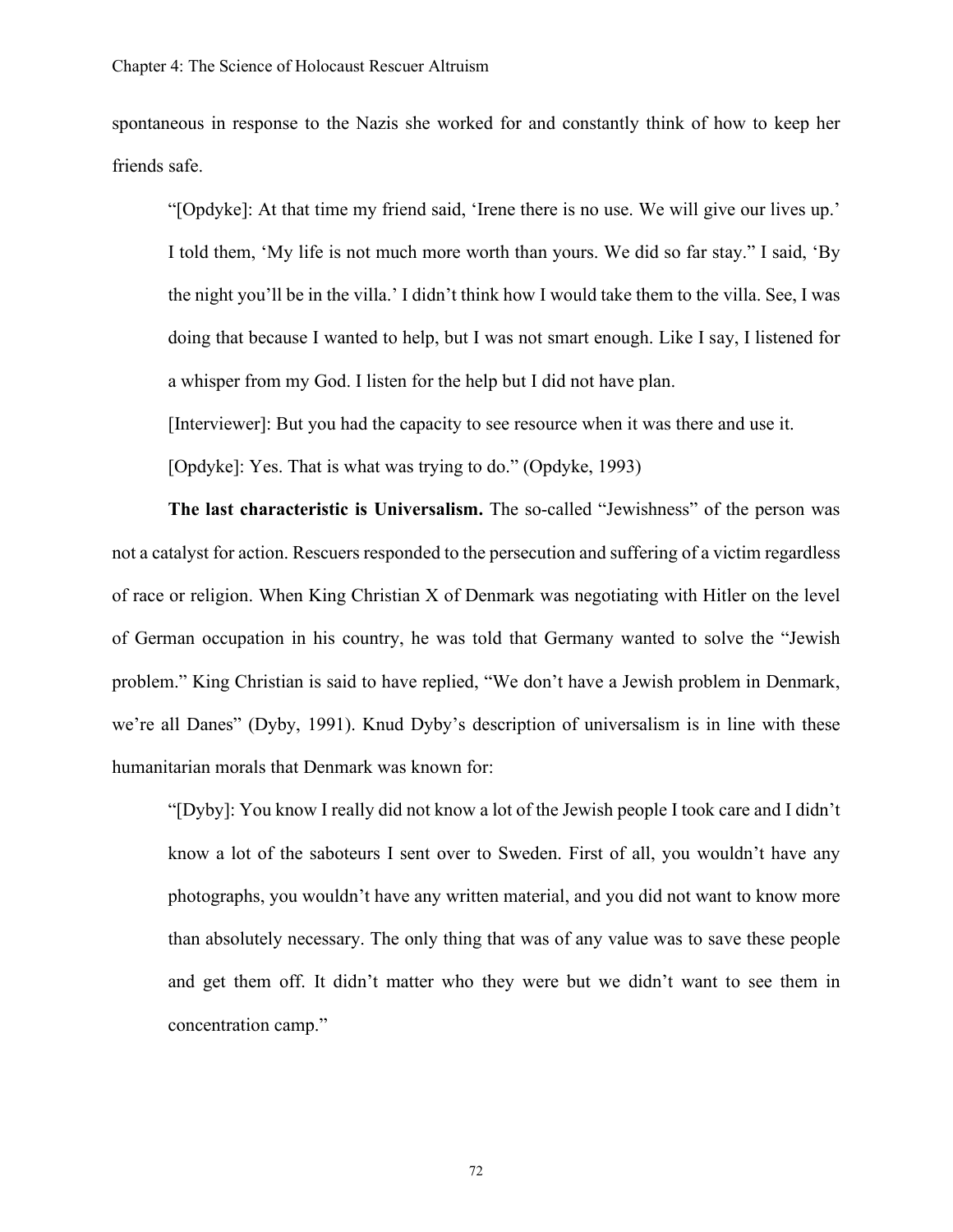[Interviewer]: You mention you didn't think there was much antisemitism in Denmark as a whole, but were you aware of who was a Jew and who wasn't a Jew, did you ever think about it?

[Dyby]: I never thought about it, we weren't even aware of it. I only remember now, many, many years later, I remember where we even had in my hometown there was a synagogue and there were several Jews and they had their own cemetery next to one of our parks. And instead of antisemitism, I found them interesting because we are a very homogeneous society, and I think they were very interesting, very intelligent, and I like them, so as far as I'm concerned I didn't know what antisemitism was. And my parents neither. I think one of my uncles married a Danish Jew in my hometown, but she was just as accepted as well as anybody else." (Dyby, 1991)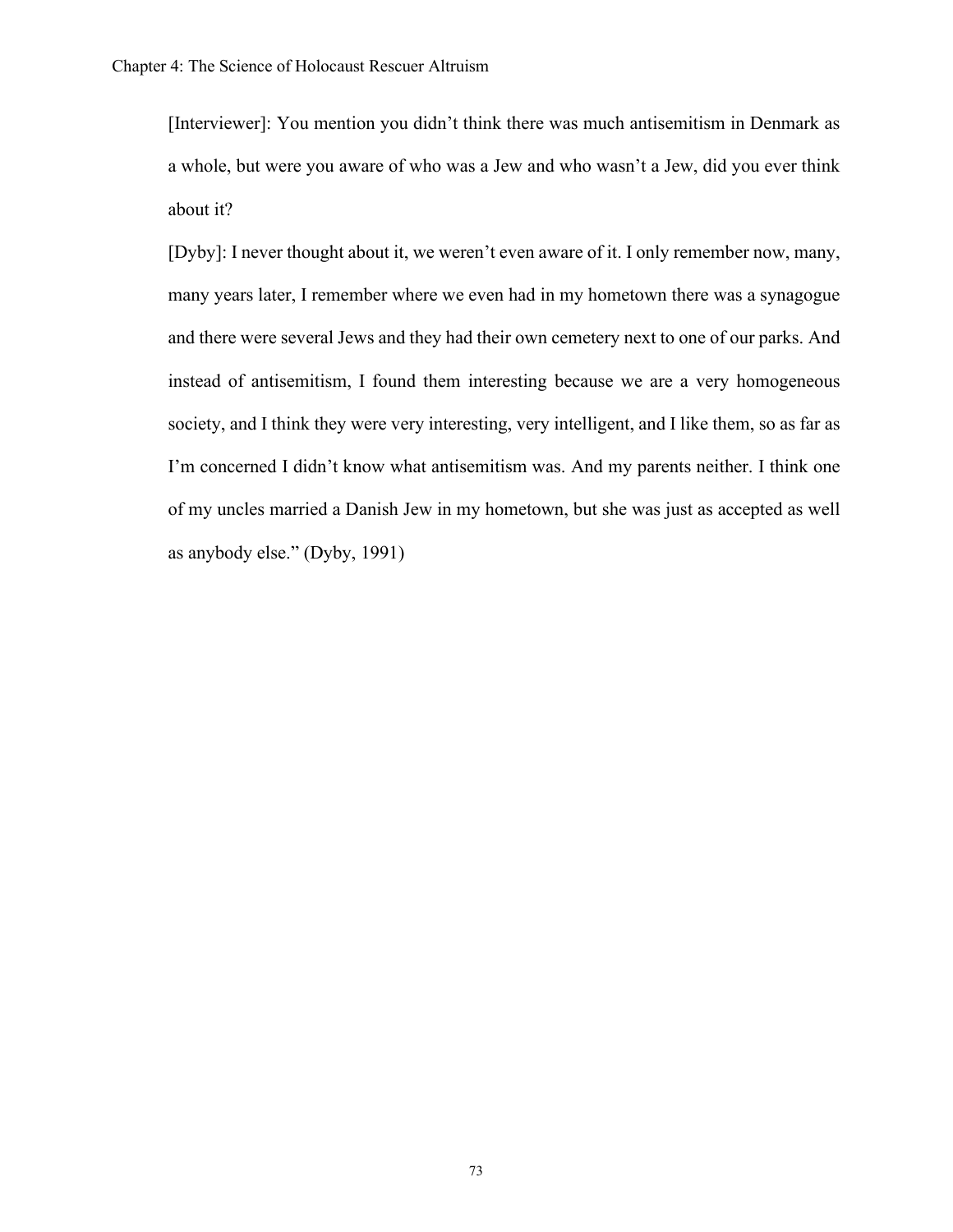# Chapter 5: The New Holocaust Education

### Trauma Doesn't Teach

These stories of rescuers' bravery and altruism often serve as an effective gateway for students to identify not just with people from the Holocaust, but also with their own present-day role when confronted with the choice between good and evil and the consequences each one brings. The Holocaust is one of history's clearest examples for students to study "the full continuum of individual behavior, from ultimate evil to ultimate good" (Lindquist, 2011a) and hence the moral implications of their decisions. Under the pressure of war and surrounded by death, people decided which side of history they were on and moral courage either emerged or was suppressed. In these stories, students can reflect on the roots of their own decisions and how they could contribute moral values in their own community. Perhaps more importantly to young people, knowledge of the rescuers' bravery in the context of the war – "when light pierced the darkness," to pull from Tec's book title - gives students hope when so much around them today insists there is none. Ivy Schamis, the Holocaust education teacher from Marjory Stoneman Douglas high school in Parkland, Florida, said,

"I never would teach a class without giving hope to what happened with people that were maybe not-so-famous rescuers, like Leopold Socha who helped people in the sewers of Lwow (Poland), or (Aristides de Sousa) Mendes who helped write visas for people in Portugal. So I think that the hope is there and I believe that's also what gives students the hope in what's happening in today's world." (Bairnsfather et al., 2021)

Additionally, rescuer stories provide a unique perspective to learn about the Holocaust without making the student confront traumatic images or stories when they are not emotionally prepared. Through the lens of the Righteous Gentile, they can safely become exposed to the atrocities and evil while adopting a feeling of protection from the rescuer. Shulamit Imber was Yad Vashem's first Director of Education in the 1970s when there were no Holocaust education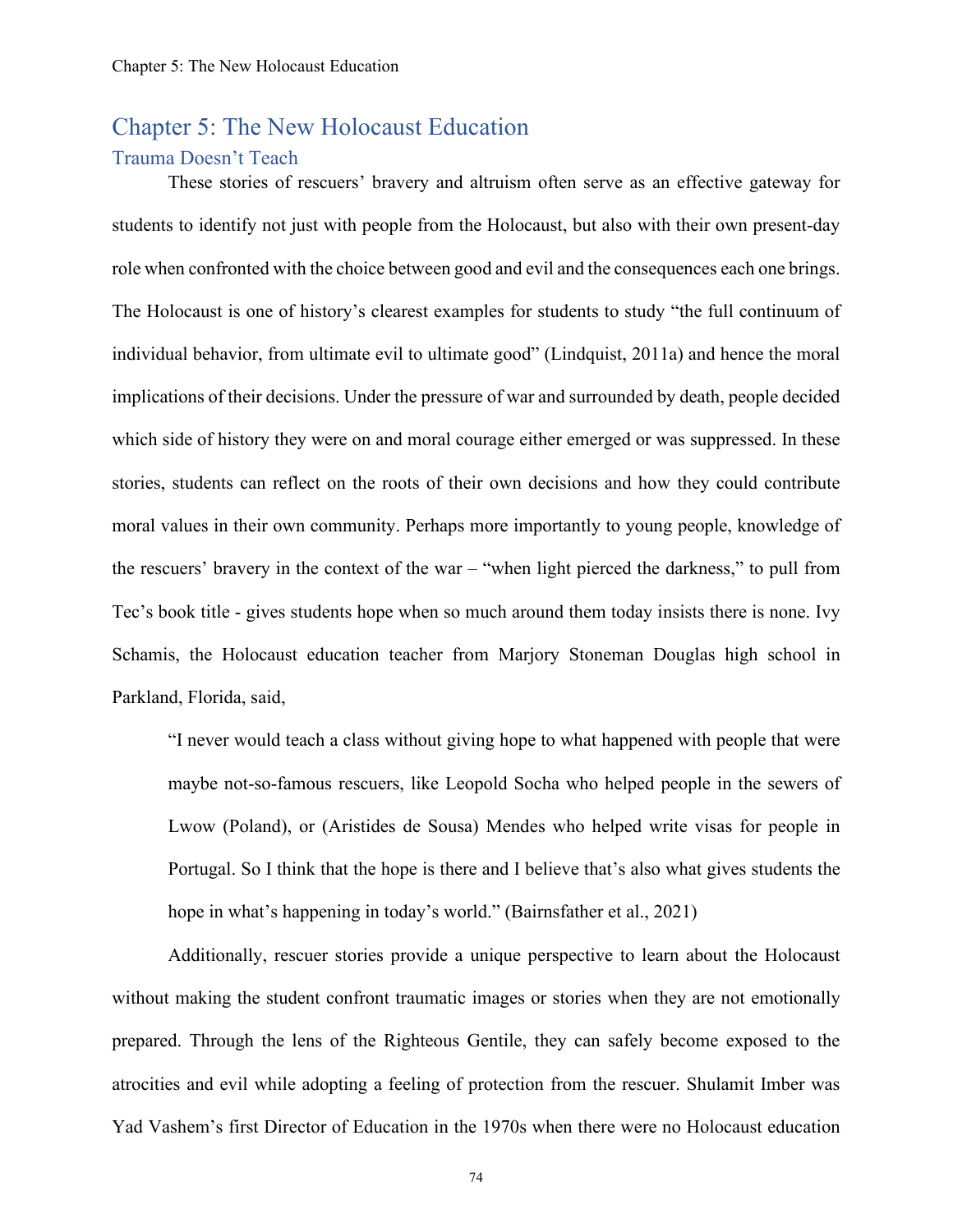programs. She began from scratch with groups of experts to assemble programs that have since been used in classrooms around the world. Over the years she has learned:

"Trauma doesn't have a meaning. Teaching death doesn't give meaning. Don't give them numbers or shock, give them the human story about what was lost. Teach them empathy through learning what life was before and what was lost. Teach about the trauma without traumatizing. Bring the students safely in without trauma. Teach them survivor and rescuer stories. The survivors are our moral authority, they give us a backbone. Safely in, safely out." (Imber & Jacobs, 2021).

Rescuers themselves became advocates of teaching young people their stories as examples of humanity. Jan Karski of the Polish underground became a professor at Georgetown University. In his 1988 Christian Rescuers Project testimony, he says:

"What must be emphasized, and many Jews do not do it enough, particularly those who teach Holocaust, particularly to the children, we must be very careful if the teacher is not qualified, he or she will run a risk corrupting the young minds. First, that such things were possible, such horrors happened. Corrupting the minds of young people will lose faith in humanity, particularly the Jewish children. 'Everybody hated us. Everybody is against us, so I must be only for myself, I must mistrust everybody because I am Jewish.' This is unhealthy, we don't want them to lose faith in humanity,

To speak about Holocaust, a good teacher, particularly for the children, he should emphasize 'Don't lose faith in humanity.' With the governments, be careful. The governments have no souls, they have only interests in mind. But with individuals…not all humanity forsoke the Jews. Not all humanity abandoned the Jews. There must have been hundreds upon hundreds of thousands of individuals to make possible over half a million

75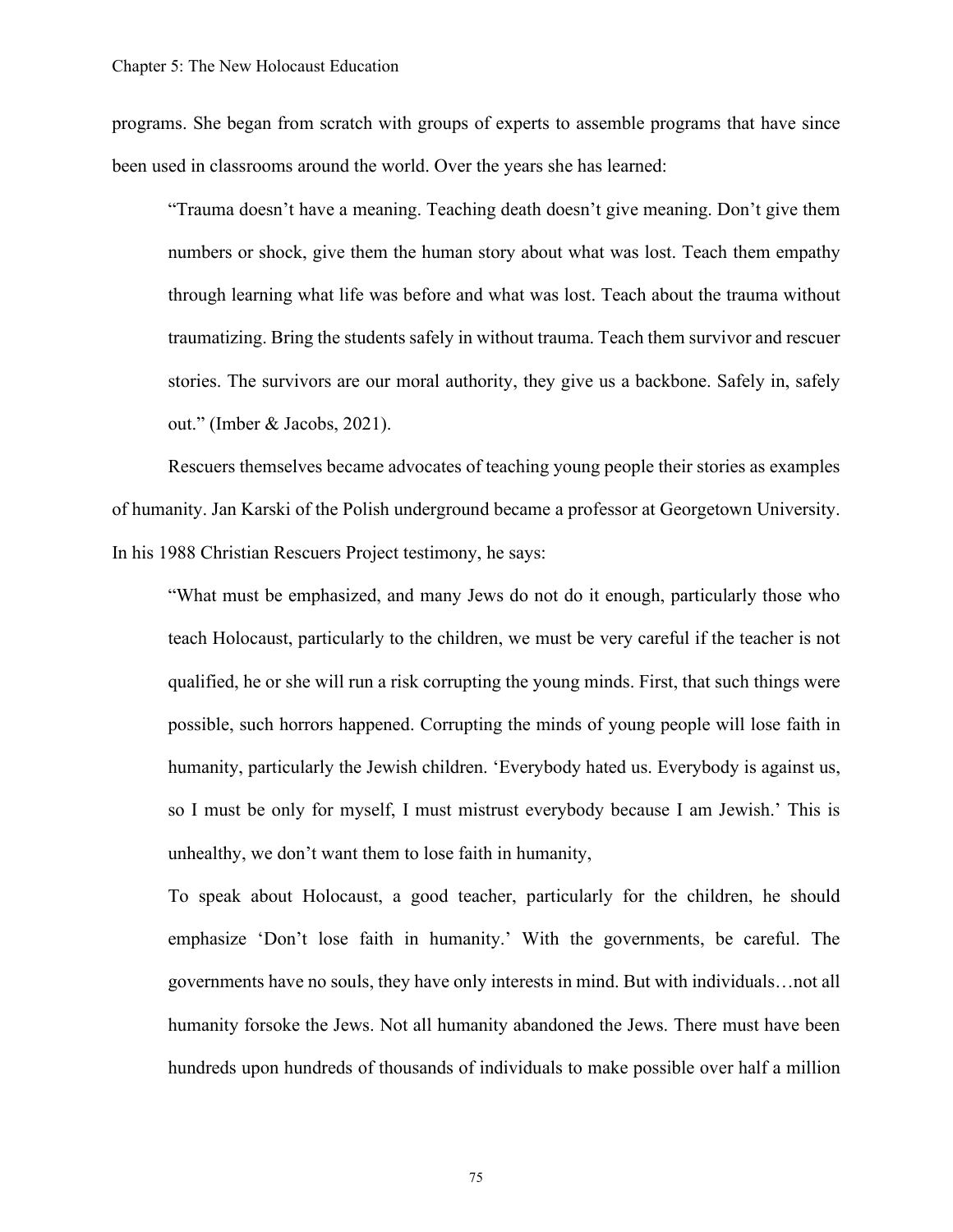Jews survive. All over Europe. Children should be taught about, otherwise if we are careless we may corrupt their minds."

#### A Society Ready for Change

Robert Putnam explains in his 2020 book "The Upswing" that our current American society has devolved into an individualistic one where everyone from big business to our neighbors are putting themselves first. His extensive research shows economic, political, societal, and cultural patterns that we are deep into a selfishly driven, divided era similar to the Gilded Age of the 1870s and 1890s when, "Inequality, political polarization, social dislocation, and cultural narcissism prevailed — all accompanied, as they are now, by unprecedented technological advances, prosperity, and material well-being." Progressives of the early 1900s changed that trajectory to a community-driven trend when "equality, inclusion, comity, connection, and altruism" were emphasized. The political divide was narrower, there was more economic opportunity for all classes:

To climb out of our current place in the "I-We-I" social curve, Putnam postulates that energetic, young Americans must find their shared core values and work in a bipartisan, grassroots effort to make the change while they, in turn, become leaders with strong morals. They can begin to sculpt the future social, economic, and political landscape as they did over 100 years ago. With a background in lessons from the Holocaust, the resiliency of the survivors, and altruism of the rescuers, these youths can be inspired to redirect our society back in a moral direction.

#### Leaders in Holocaust Education

Fortunately, there are education leaders with this kind of foresight to not only take the messages from the Holocaust to their students, but also to take them to new levels that perfectly align with what our society needs in order to reclaim moral values and tolerance. Today's model of Holocaust education is not the same footnote of gruesome, historical statistics from a few

76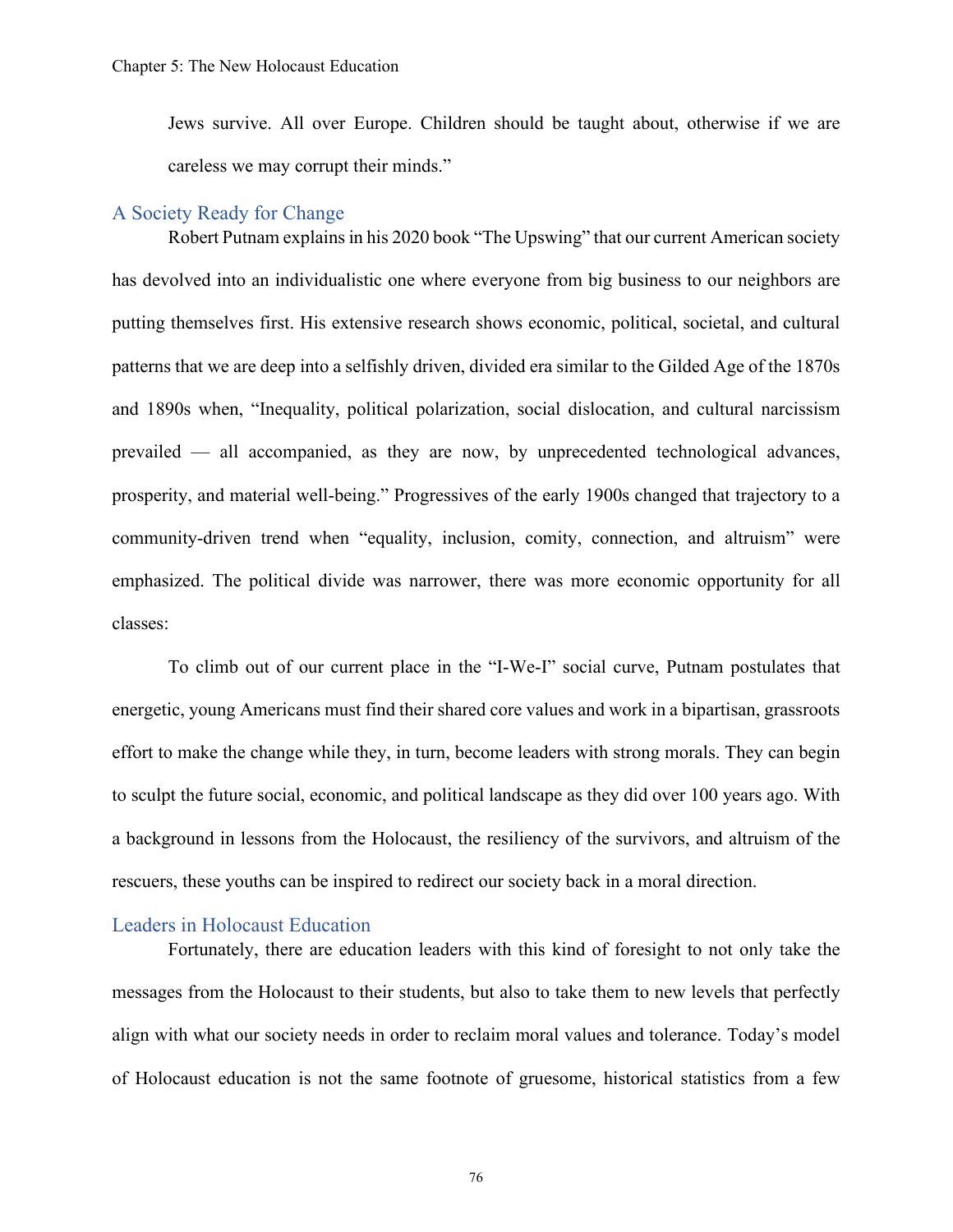decades ago. It has evolved into a multi-discipline approach bringing together history, global studies, psychology, civics, sociology, and others.

While some states have mandates on Holocaust education, such as Florida, others, such as Pennsylvania, only have recommendations. However, neither path guarantees that a school district will be funded, that a tenured social studies teacher will change their curriculum, or that a new teacher with innovative pedagogical ideas will be supported by administrators. Florida has had a Holocaust education mandate since 1994, but it came without supplemental support, funding, or buy-in from school districts. Only in 2012 did Schamis' school obtain the support of administrators and the resources to begin a holistic Holocaust education class. Right away, students were signing up and telling their friends. It pulled in students throughout the high school's diverse student body and quickly grew to eight fulltime classes per year. The students were engaged in the material that included other genocides, social justice, and examinations of news around the world. Even if they couldn't relate to a genocide in Rwanda, they could still learn to have empathy for others. Schamis says,

"The key in all of the lessons we taught was how to distinguish yourself as an upstander. Because saying nothing and indifference is really the opposite of love, not hate. It's really being indifferent, and how you can be an upstander." (Bairnsfather et al., 2021)

### The LIGHT Education Initiative

For the past four years, the Holocaust Center of Pittsburgh has presented the Holocaust Educator of the Year award to a local teacher who "encourages critical thought and personal growth through lessons of the Holocaust" (Haberman & Bernstein, 2021). In 2018 that award was given to Shaler Area High School teacher, Nick Haberman. He began teaching history and social studies in 2006. He inherited the existing Holocaust curriculum "as a non-Jewish kid from Etna with no Jewish friends and no experience studying the Holocaust and nobody in my family having lived through it." Undeterred, he was encouraged to seek out the Holocaust Center of Pittsburgh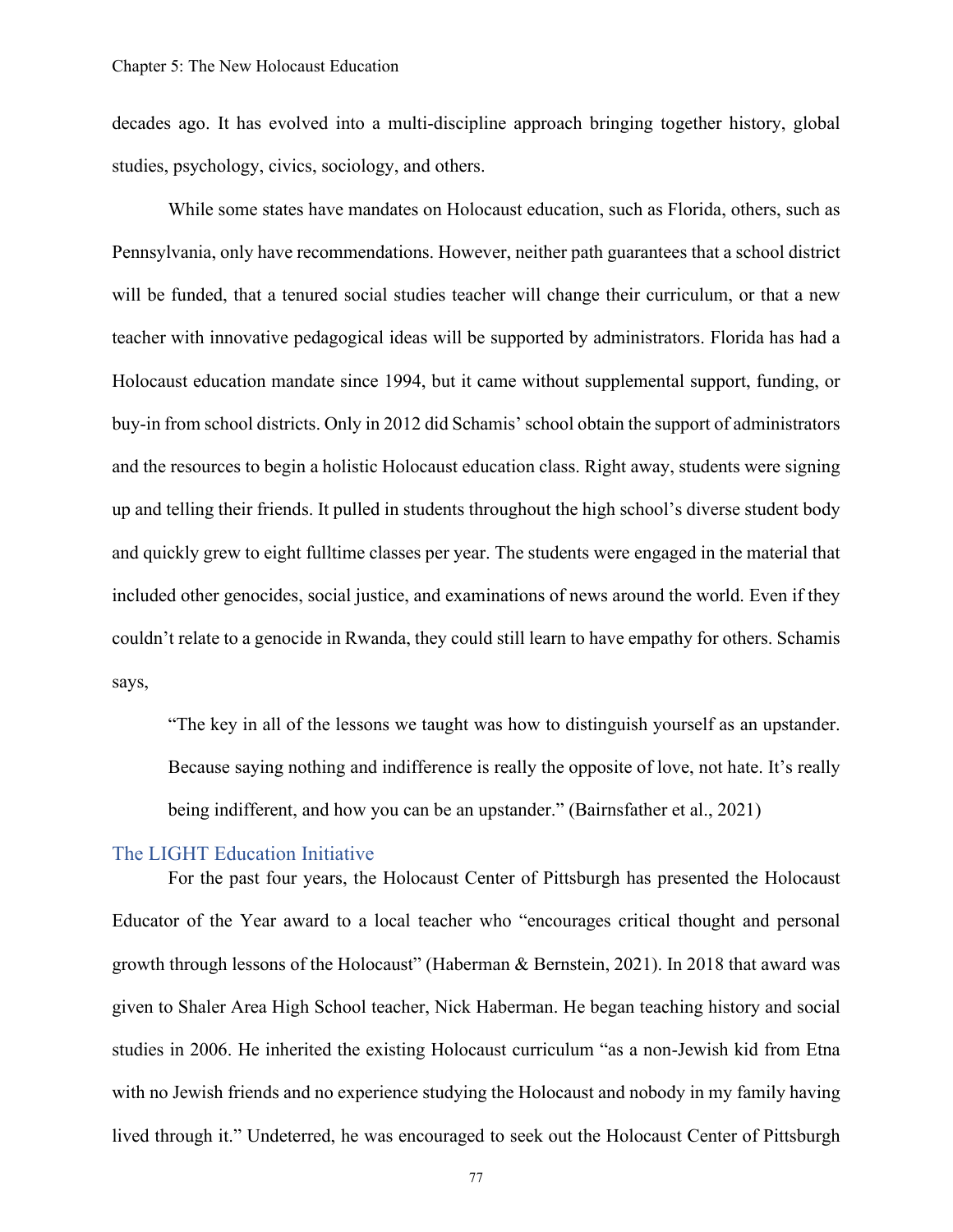for educational resources, and most importantly, to bring a Holocaust survivor into his class. After a few phone calls, he made a connection that became a catalyst for his life as a teacher: Jack Sittsamer.

He was born in Poland in 1924 to a large, Orthodox Jew family in a town with mostly Catholics. When the Germans invaded, Sittsamer watched in horror as they burned synagogues and round up other Jews and murdered them in a slaughterhouse. He and his family were forced to march to an airport hangar, herded by Nazis on motorcycles and German Shephard dogs. His father, who was injured fighting in World War I, could not keep up and was shot. The teenager was separated from his family and never saw them again after they were ordered to board other trains. Because of his youth and strength, he was selected to be a laborer at various concentration camps, enduring transits in boxcars to Auschwitz and Mauthausen, living behind electrified fences and barbed wire in a striped uniform under the eye of guarded watch towers. He was forced to perform heavy labor every day on 12-hour shifts, building tunnels and working through typhoid fever, whittling down to 80 pounds of "skin and bone." After the liberation by the U.S. Army at the Gusen II concentration camp near Mauthausen on May 5, 1945, he learned that he was the only survivor from his family (Sittsamer, 1989).

Haberman vividly recounts the first time talking to Sittsamer on the phone, arranging the speaking engagement for his class. He naively expected that Sittsamer would only talk to one class, but the 82-year-old took charge by saying, "Give me all the kids. The whole school. I'll talk to all of them. As many as you can get. That's how many I'll talk to." Sittsamer told his Holocaust story for 90-minutes in front of hundreds of captivated ninth graders and teachers. At the end of his presentation, Haberman says you could hear a pin drop. Teachers wept, students rushed the stage to shake Sittsamer's hand, give him a hug, and take selfies. The line went around the stage and Haberman was left stunned at the impact that one survivor could have.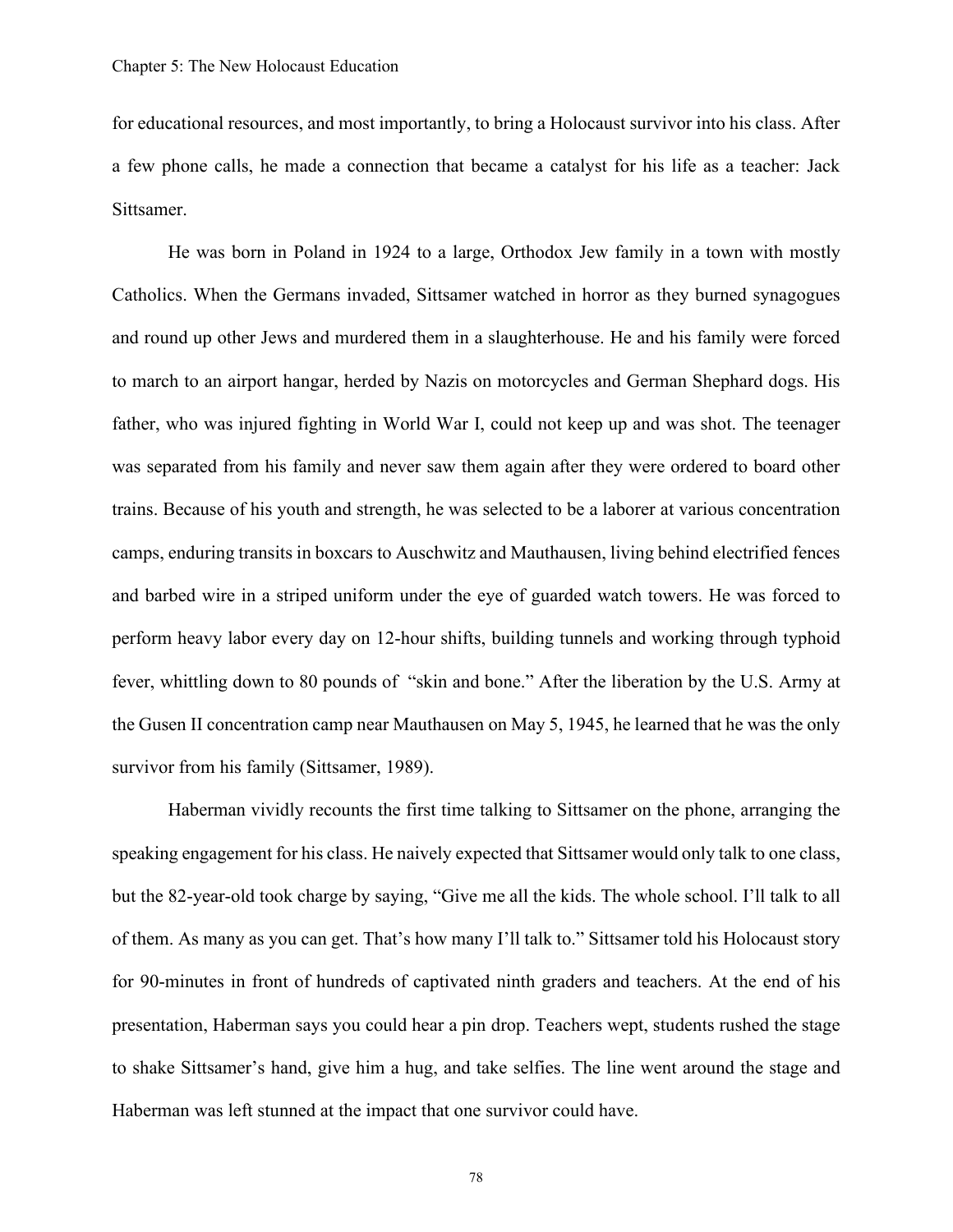On the drive home, Sittsamer was straight up with Haberman. He explained with no emotion:

"You know, I'm going to die soon and when I do it's up to you to tell my story…I'm going to be gone and all the educators are going to be responsible for carrying on the stories of survivors, so you've got to carry on my story" (Haberman & Bernstein, 2021).

Sittsamer passed away less than two years later, but his lesson stayed with Haberman. The epiphany left him realizing that teachers have a great responsibility to teach the Holocaust for the long haul and it would require a new model. It would need to be sustainable and draw students in so their learning would not end at the door or when submitting a "disposable" assignment. It needed to seek change in the students and their community.

Over the years teaching the Holocaust, Haberman surrounded himself with experts rather than reinvent what they had already been done so well. He became a teaching Fellow at the U.S. Holocaust Memorial Museum and attended the rigorous Jewish Foundation for the Righteous teacher training at Columbia University, obtaining the certificate of Master Teacher of the Holocaust. These experiences fortified his confidence to developing a holistic model of teaching the Holocaust. Students need to connect to something so long ago by drawing in how it relates with contemporary issues such as racism, antisemitism, gender inequality, identity-based discrimination, genocide awareness, immigration, and other social problems. He notes that often teachers feel they need to dance around sensitive topics, but in reality the students are already talking about them. They need a trusted, safe place to ask questions and find facts. Rather than teach in a silo of history or social studies, he connects the students' learning with teachers in other subjects such as art, writing, multimedia, and political science. In his classroom, he was seeing the progress not just in students' learning, but they were having fun. He designed the class so that it became student-led and they decided what was important to them. They were connecting lessons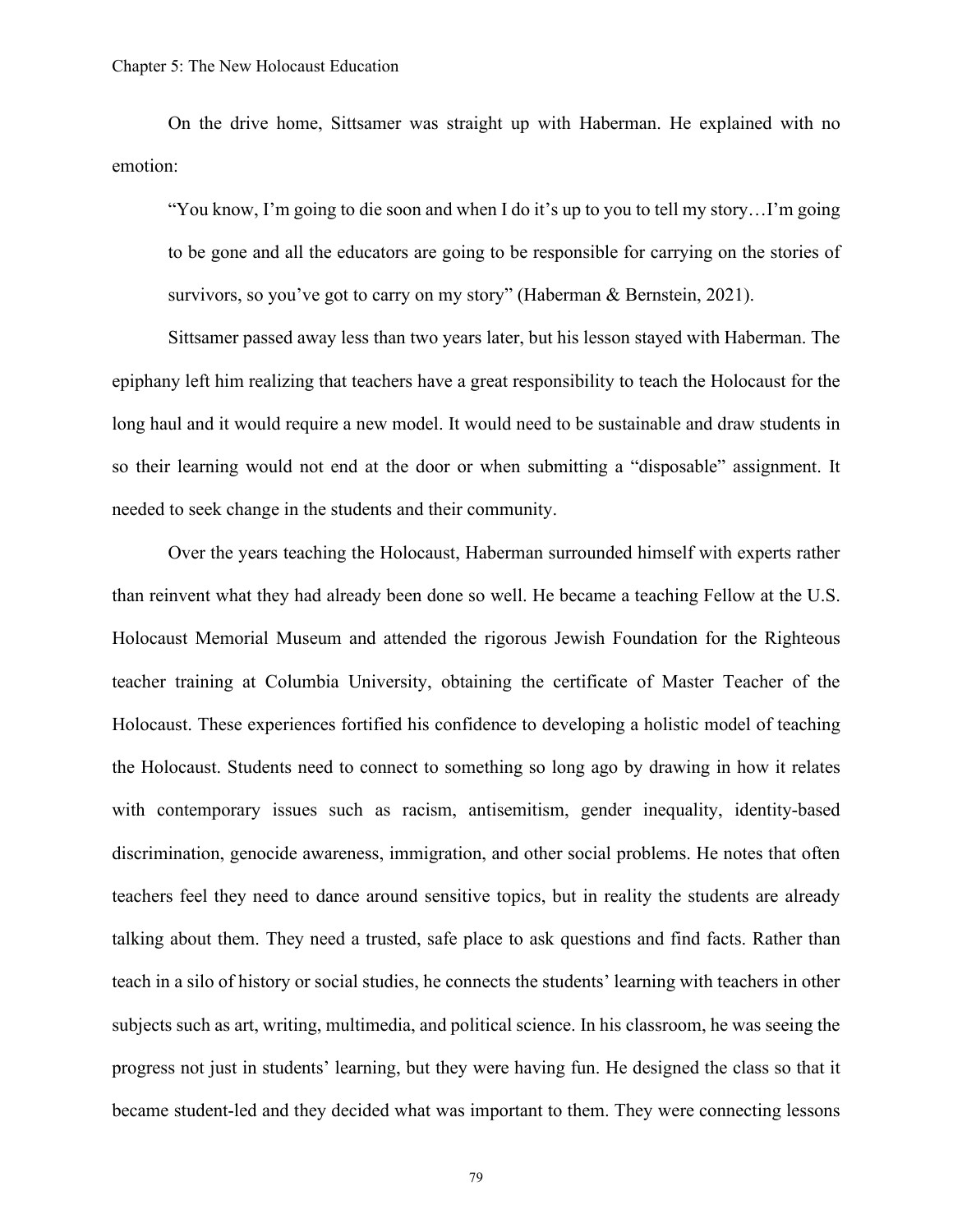of the Holocaust with topics that concerned them today and learned step-by-step how they could influence change.

He also believes that the current education model has successfully taught students problem solving skills from STEM (science, technology, engineering, math), but to continue their success as citizens in their community, they also need to connect that learning with the humanities. The wave of STEM success should also be applied to human-based problems that they face every day, whether at home, in their community, in school, or in events around the world.

When Haberman won the Holocaust Educator of the Year in 2018, its monetary award gave him the opportunity to take the model of what he had been doing in his classroom and share it with other teachers and school districts. He wanted to use the award to create something that could last the long-term rather than be a one-time investment. Like Sittsamer, he felt an obligation to ensure his stories and methods for teaching would be around long after he was gone. The award acted as seed money to help him launch a non-profit organization called the LIGHT Education Initiative (Leadership through Innovation in Genocide and Human rights Teaching).

The program seeks to solve a common problem teachers face of not having the resources to embed a sustainable, holistic program about the Holocaust or opportunities to have their students apply what they are learning to problems they see in their own communities. Its essence is to inspire, prepare, and empower students. They are given the structure to encourage project-based learning. By taking previously learned STEM skills, students can apply them to human-based problems using new skills from the humanities to solve problems in their community. Students learn leadership, networking, team work, problem solving, communication, goal setting, and most importantly - empathy. Using LIGHT as an educational vessel, they learn the basics, from improving their writing skills to promoting an event to recording a round table discussion for Black History Month. During the COVID-19 pandemic, Haberman's students wanted to have the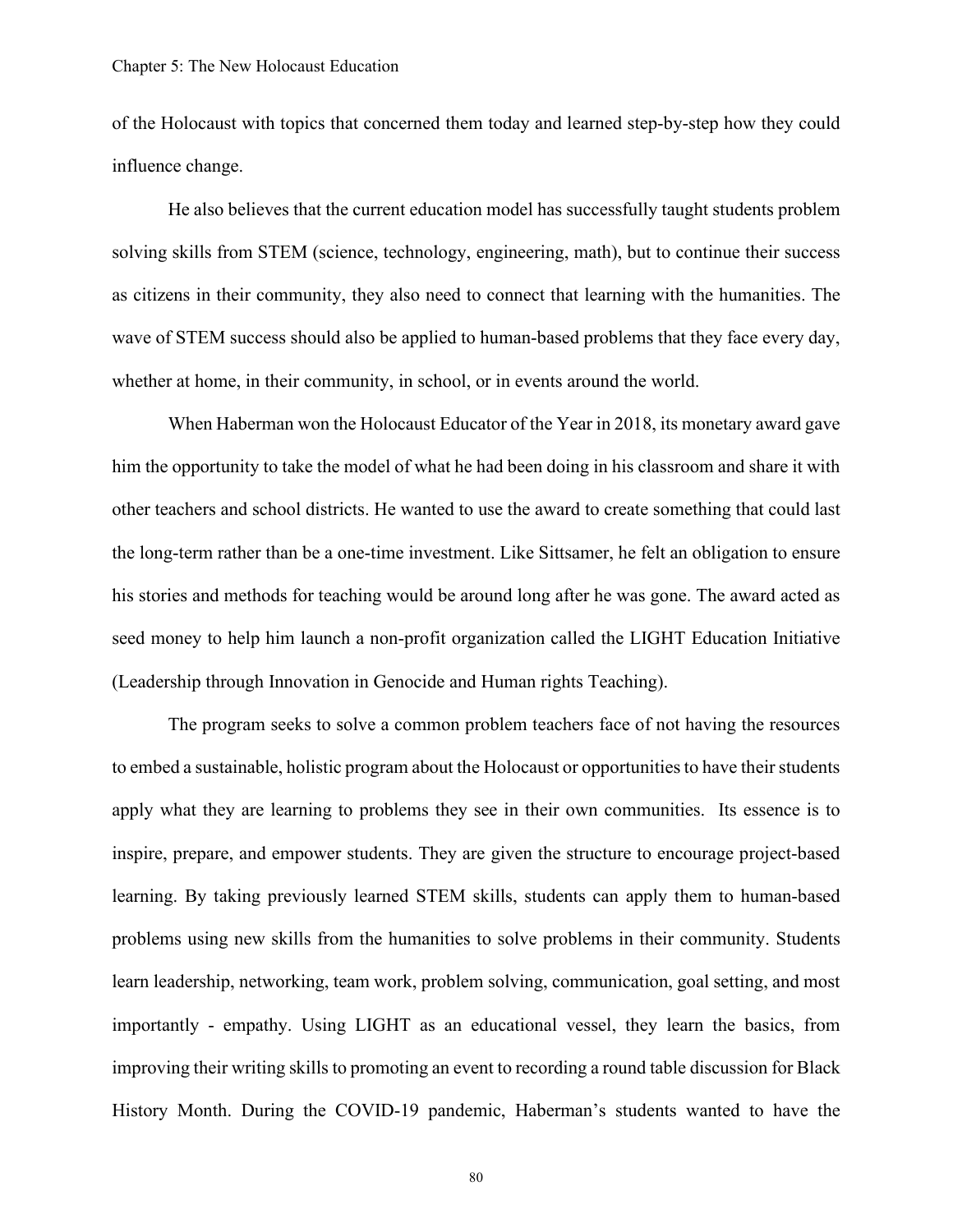Pennsylvania state legislature acknowledge April as being Genocide Awareness Month. They worked with both a local conservative Republican politician and a liberal Democratic politician to create bipartisan language supporting their proposal. Then the students met virtually online with state legislators and provided a convincing argument to pass it with bipartisan agreement. For perhaps the first time in their young lives, they realized their actions could help others. With the opportunities from LIGHT they walk away from the class with skills to carry forward the rest of their lives.

Haberman knows from his years of experience that school districts need to have the incentive to support new programs. LIGHT has made every effort to remove the financial barrier by providing grant money for schools to begin their own program. For the teachers and administrators, LIGHT becomes a free, open-source teaching infrastructure that they can plug into their own curriculum and design as they want. They can make it as big or as small as necessary, always knowing that it is a dynamic process with room to grow.

Students learn through their Holocaust education studies about accepting people from different cultures and backgrounds. It is important to students to be exposed to these cultures even within their own city. One of LIGHT's programs is to provide both teachers and students local, cultural experiences beyond the typical museum experience. In the Pittsburgh area, LIGHT partners with small institutions that cater to community building and bridging art with social justice. At places like the Maxo Vanka murals in Millvale and the Carrie Furnace in Homestead, students can learn about the city's immigrant experience, which ties in with human rights, diversity, and acceptance. Future plans are to coordinate with the August Wilson Center and Roberto Clemente Museum. At a recent event called "Bad Activist," students from different school LIGHT programs got together to hear a local activist encourage how to influence change, then had lunch at a local restaurant, hung out at a library making buttons and learned to record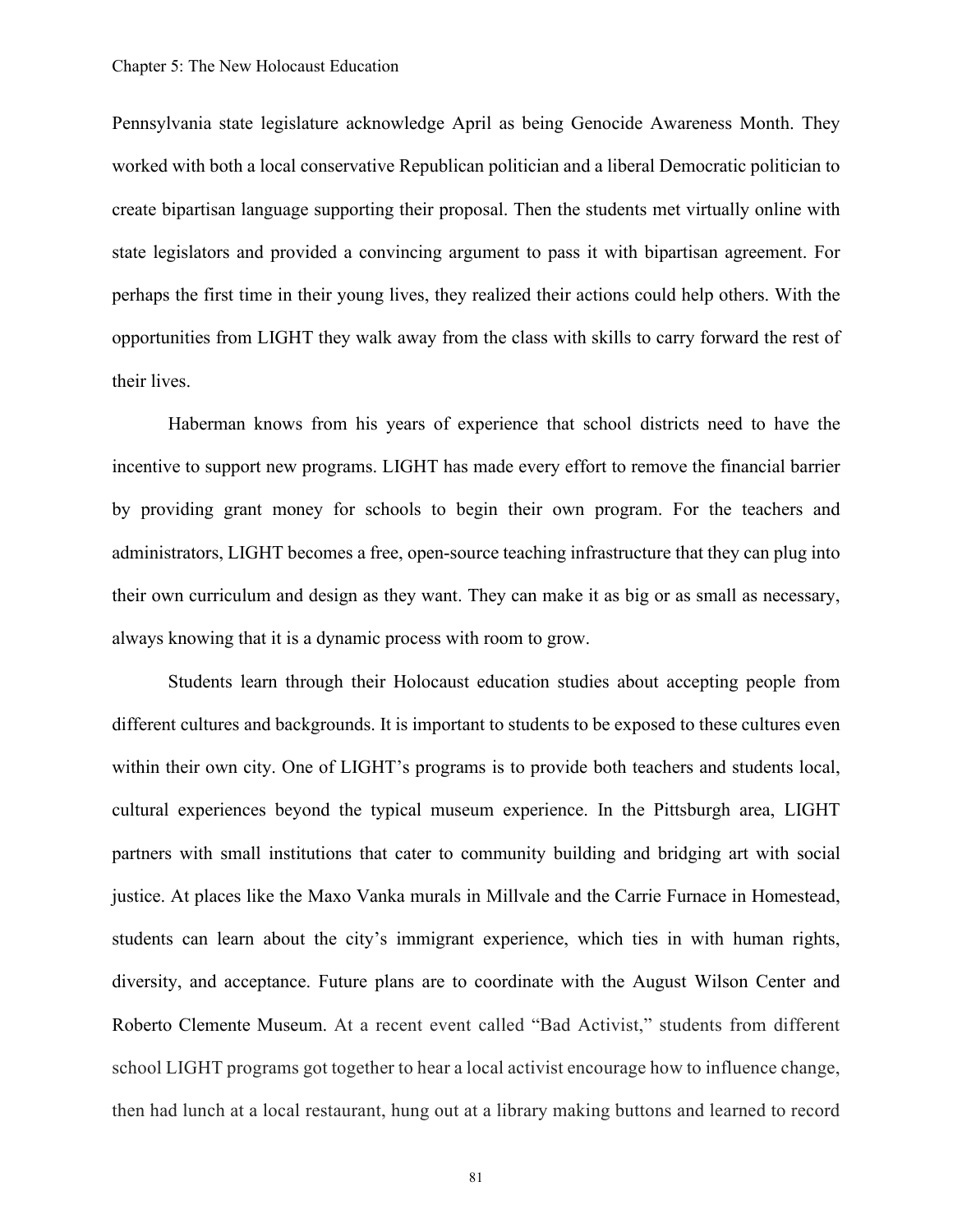videos of the group's experience. It was "simple, fun stuff," but everyone was "glowing" after with their newfound companionship and friendships built on community-driven interests. Again, Haberman's foresight removes the financial barrier for school districts to support this kind of experience. LIGHT has the funding and coordination in place to fully subsidize and coordinate a day's field trip: from the bus, to the tour, to a prearranged lunch. It even includes paying for a substitute teacher.

### CHUTZ-POW! Superheroes of the Holocaust

The Holocaust Center of Pittsburgh has been a touchstone for the Jewish and Holocaust educational community for forty years. Their mission is to connect "the horrors of the Holocaust and antisemitism with injustices of today. Through education, the Holocaust Center seeks to address these injustices and empower individuals to build a more civil and humane society."

A pillar of the Holocaust Center's education program is their self-published comic book series called *CHUTZ-POW! Superheroes of the Holocaust*. Its project coordinator, Marcel Walker, has been a life-long reader of comic books and explains that they were historically used to reach readers of all ages, not just children. The Golden Age of comics was in the 1930s and 40s, which coincided with World War II. Some of the original creators of comic books were Jewish and during the war, interest in comic books soared. They became the perfect medium for providing "cheap, portable, and inspirational, patriotic stories of good triumphing over evil." They sold by the millions and were sent in care packages to soldiers overseas (Walker, 2021). Captain America was originally created to support the war effort. Its first issue in March 1941 showed the masked American hero in his bright red, white, and blue uniform and shield socking Hitler to the ground while dodging Nazi bullets. It cost only 10 cents.

Comic books were considered a creative medium on par with movies in their diverse subject matter and more mature, real-world themes. Walker points out that two of the most influential and important comic books ever published were about social justice. In 1957 the comic

82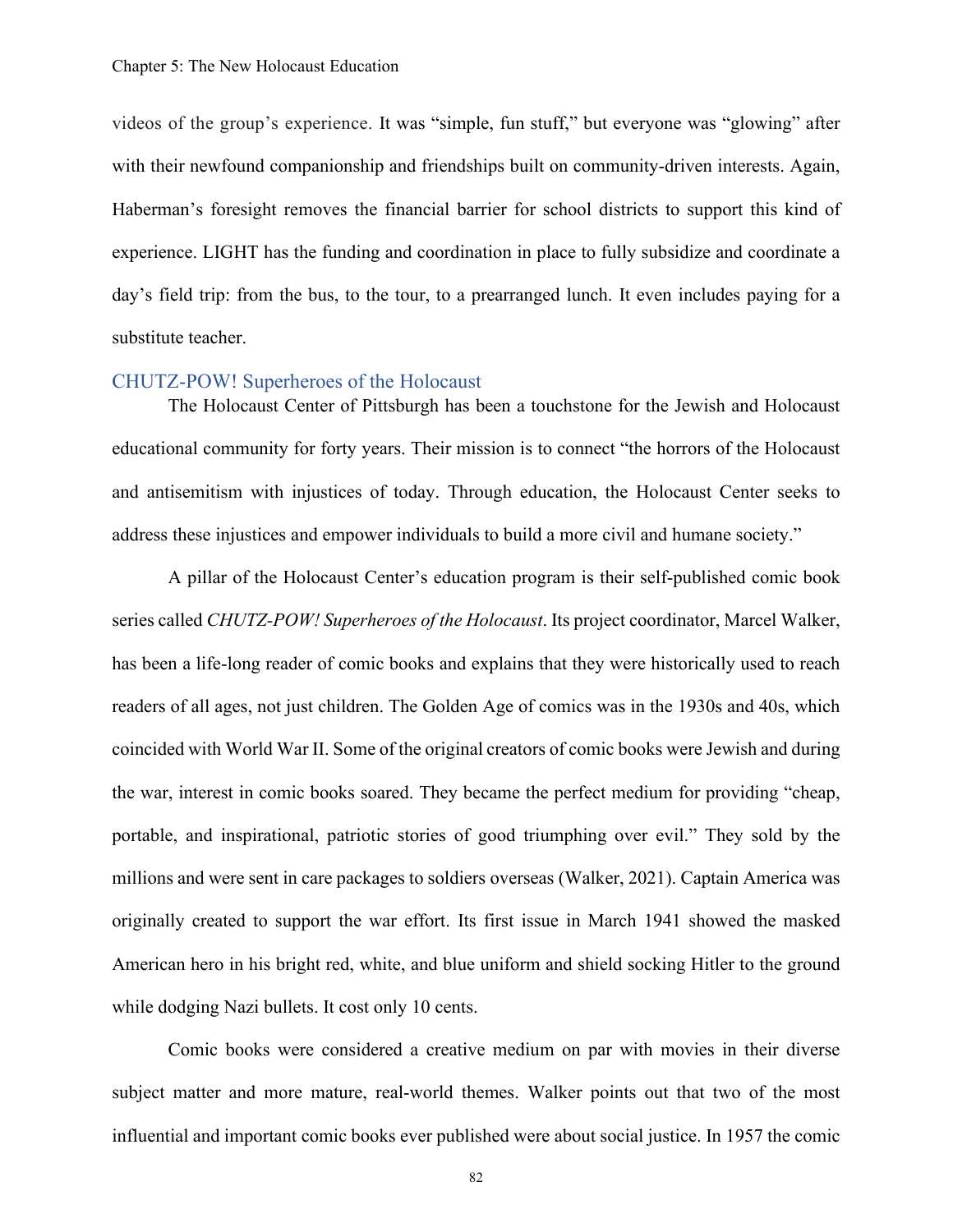book, "Martin Luther King and the Montgomery Story," was published and became a rallying cry and educational device for civil rights activists. It told the story of the Montgomery Bus Boycott and Rosa Parks, and a young pastor leading the protest named Martin Luther King, Jr.. The book went even further by providing guidance on how the reader and other activists could use nonviolent protests for social change. In the U.S., it influenced John Lewis and a whole generation of young, civil rights activists, as well as other events around the world such as anti-apartheid protests in South Africa (Klein, 2020). The other important comic book that Walker identifies was Art Spiegelman's series, "Maus," the only comic or graphic novel to win a Pulitzer. The series was created from 1980 to 1991 and was published as two complete book editions in 1992, when it won the Pulitzer. The first book told the story of Spiegelman's father as a Polish Jew before the war and when the German's first occupied Poland. The second book was the story of his struggle to survive at Auschwitz and Dachau, the camp's liberation, and his life after (Meir, 2019). Spiegelman's ability to weave an engaging, visual narrative of the Holocaust's horrific truths with the human element of his father's experience, foibles, and the love story with his first wife who was also at Auschwitz, make it a frequent educational tool used alongside "The Diary of Anne Frank" and Ellie Wiesel's "Night."

Walker explains that the tie between superheroes and the Holocaust is closer than one might think because superheroes often came from traumatic experiences. He is particular fond of Superman, who as a boy was sent away from his home world of Krypton by his parents moments before the planet was destroyed. His space capsule landed on Earth and he was all alone to find his own path even as he was taken in by the meaningful Kent family. Throughout the comic series, Superman must revisit and process this childhood trauma. The parallels to what Holocaust survivors went through is important because the young reader's relationship to the superhero teaches them empathy, which they learn to apply elsewhere. "Comics, as literature, can help us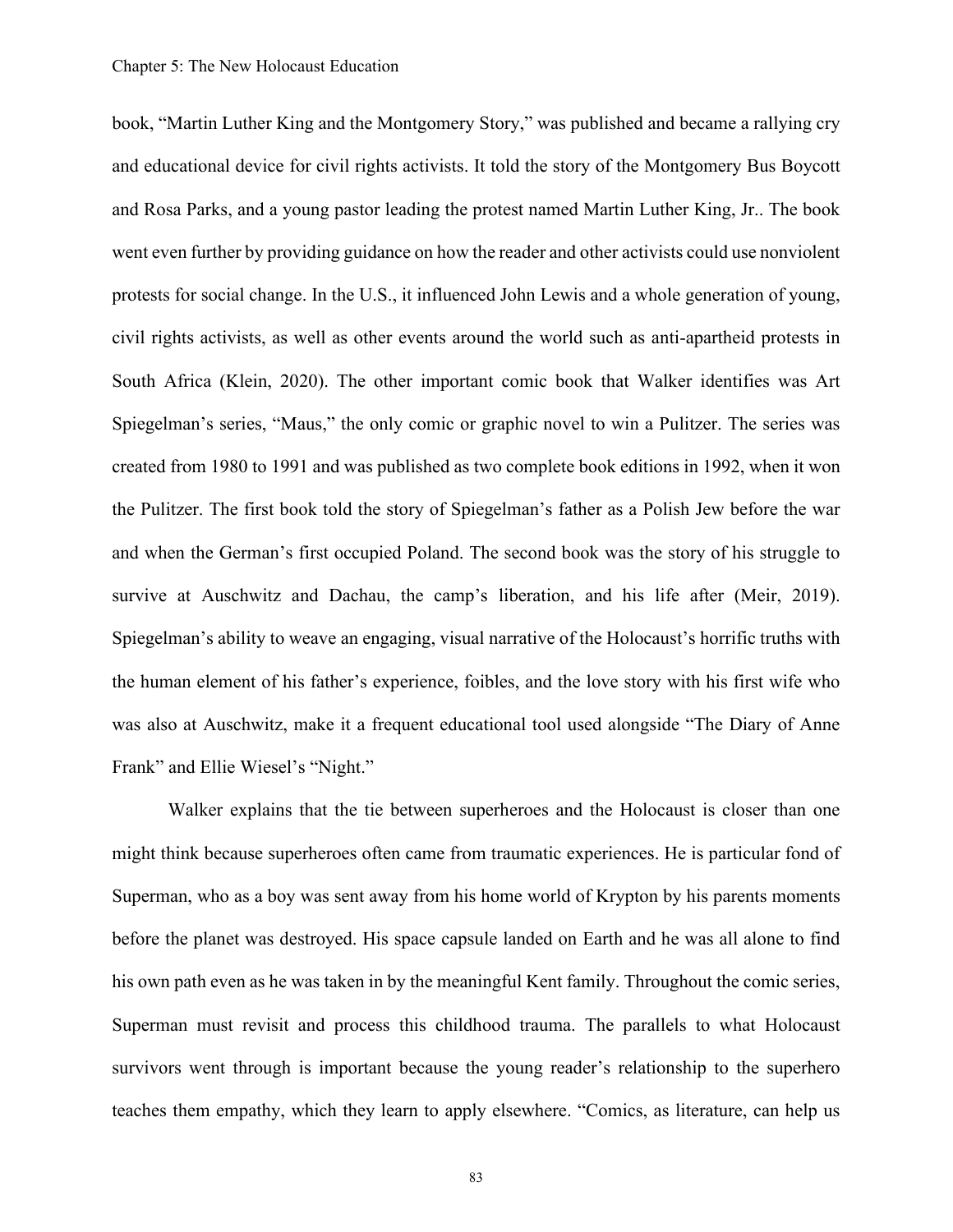process trauma and help us develop empathy for others' experiences," says Walker. Additionally, comic books are an effective education tool when they make the subject matter more interesting and hold a young person's attention far longer than typical schoolbooks filled cover-to-cover with only words. "It makes it educational and not boring. I was always bored by typical textbooks," he says.

Given the long history of comic books as a medium for telling the story of difficult, but important, topics, it was the obvious choice when the Holocaust Center decided in 2013 to create a series of instructional narratives based on Holocaust survivors. Their goal was for the series to be scholastic as well as read by a general audience. The series would also change the perception that Holocaust survivors were victims by more accurately framing them as resilient superheroes. Similar to the characters in mainstream comics, the CHUTZ-POW! stories take the reader through the subject's upbringing, their personal experience of the Holocaust, their fight to survive, and reflection later in life. When Walker and his team are developing the stories, they work closely with the survivor to portray their memories on paper. Their artistic freedom brings the scenes from 80 years ago back to life. They can recreate pictures of what the survivor experienced in the concentration camps or hiding in the forests. They also rely on detailed historical research to make the stories as accurate as possible, from the Jeeps used by the U.S. Army to the faces of supporting characters. For many readers, this would be the only visual of what the survivor experienced since there were no cameras or videos to capture their daily life (Walker, 2021).

One of the first subjects of Issue #1 was Pittsburgh Holocaust survivor, Fritz Ottenheimer. Before he passed away in 2017, Ottenheimer frequently spoke to students about growing up in Germany in the late 1930s as the Nazi propaganda machine changed his family's life forever. His father's shop was shut down by the Nazis as loudspeakers blared about not supporting Jewish businesses. Defiant, his father created a display in the store window of his medals from World War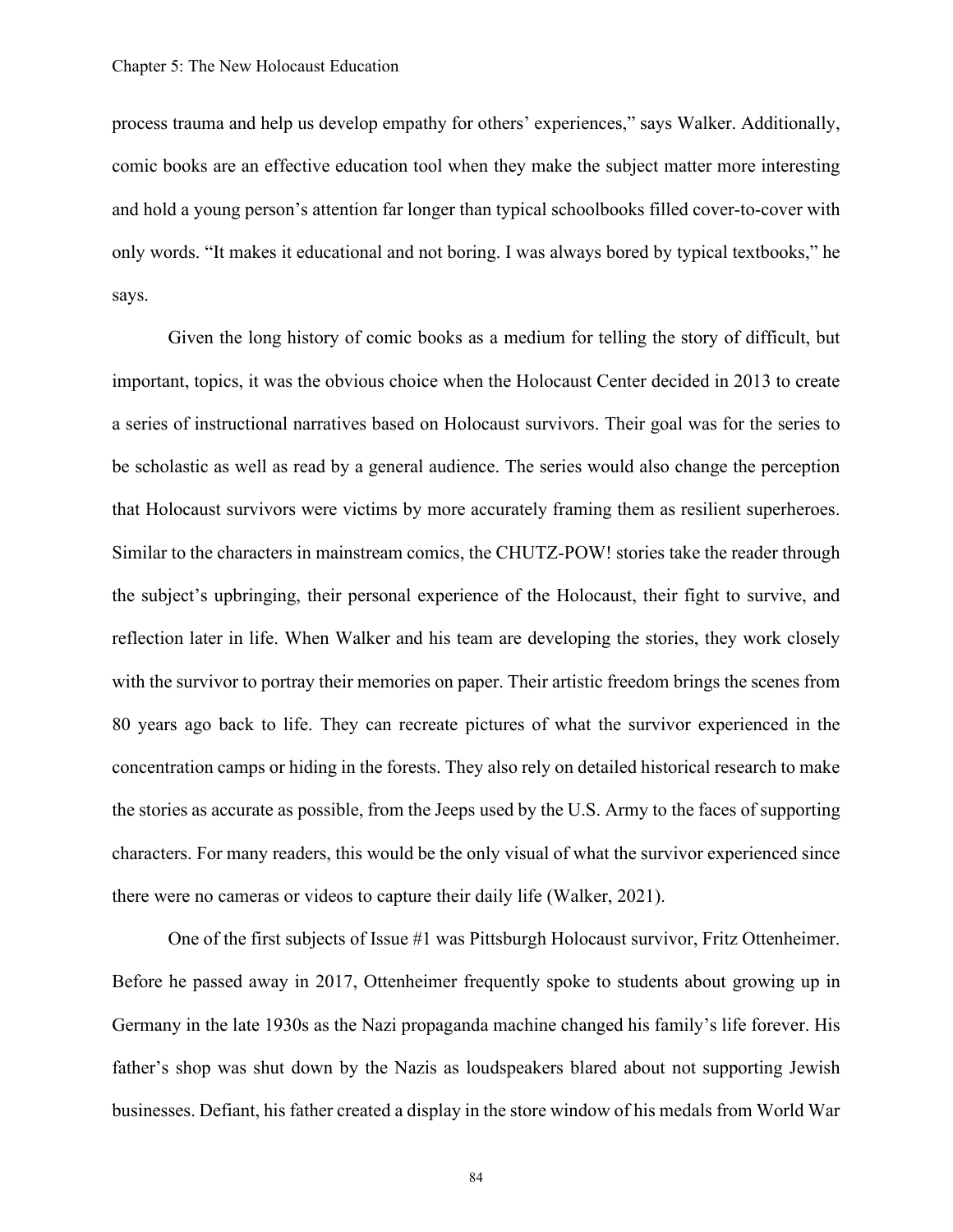I fighting for Germany. The machine, however, was persistent and soaked passive communities with its messages of divisiveness. Even his regular non-Jewish playmates were being sent to Nazi Youth meetings and taught how to rethink their friendships. Jews from other parts of Germany came to his father for help as they tried to flee to nearby Switzerland. Luckily, his family was able to leave Germany in 1939, but he returned in 1945 as an enlisted U.S. Army serviceman to help the Allies and "de-Nazify" his homeland (Wise, Moeller, Wachter, Walker & Zingarelli, 2014).

Seventy years later, Ottenheimer was holding a copy of the comic book in his hands, fresh off the press, and flipping through his story recreated in panels of detailed black and white imagery: his father's shop with a window displaying his medals from World War I; playing ball with his friends in the Nazi Youth; the smoke and debris from Kristallnacht; arriving in America and seeing the Statue of Liberty; returning to Germany near the end of the war as an enlisted serviceman in the U.S. Army; surveying the damage and atrocities of his former home and wondering how 65 million Germans could have become bystanders. Ottenheimer smiled with pride at the book and read out loud the final sentence of his story that signifies the importance his parents made on him, "When you're acting as a Superman, you're teaching your children to be supermen."

In the classroom, Walker and the Holocaust Center have developed CHUTZ-POW! to not only be used in a history class, but also in visual arts, language arts, journalism, and community engagement to complement the new holistic method of Holocaust education. The supplemental teacher's resource guide provides examples of how the comic can be used to engage students in critical thinking. The Holocaust Center also uses CHUTZ-POW! as a bridge to introduce the audience to survivors more directly. After discussing the comic in class, the Holocaust Center can bring a local Pittsburgh survivor into the classroom or school. This completes the circle of knowledge and awareness for the student as the characters they've just read and discussed are brought to life in front of them as true superheroes.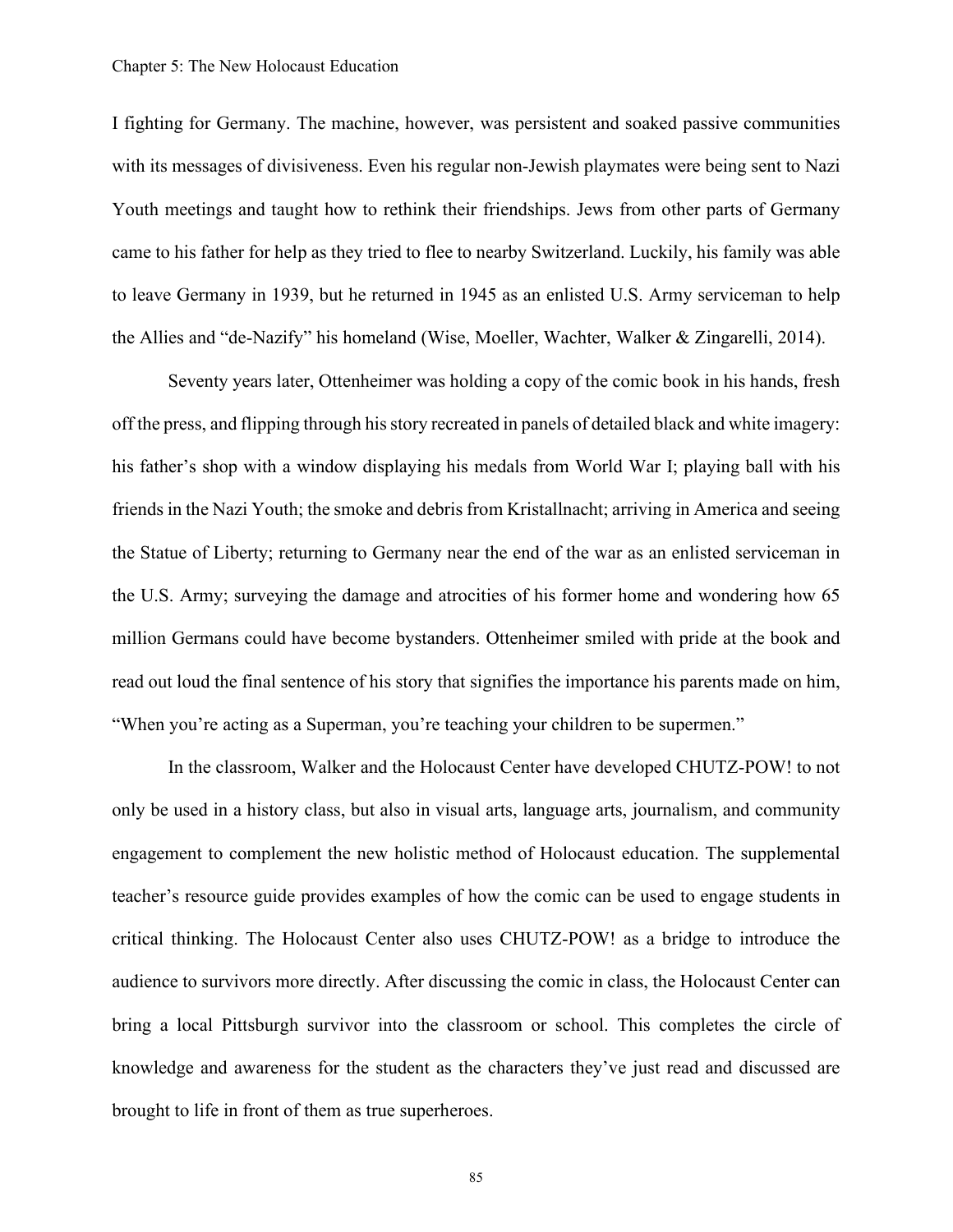### It Begins at the Kitchen Table

In a perfect world, these successful examples of Holocaust education in 2021 would be universally mandated, funded, and applied systematically across the board. Students would enter society as ambassadors of a pro-social movement that, as Robert Putnam advocates, is destined to return but needs the innovative, problem-solving minds to foster it.

Nick Haberman's experience has shown that the previous model of Holocaust education does not stay with students. Trauma doesn't teach and they do not respond to assignments requiring reflections about torture or killing. What he has found is that success lies in stories of resilience:

"Is it surprising that we have the most success in classrooms with stories of resilience in an era of trauma-informed learning? In an era where we're talking more openly about mental health, we shouldn't be surprised that the students get the most inspired by stories of people that went through hard times, and that recovered from those hard times, whether it's because they were persecuted of their race or religion or their sexual preference or whatever identity it is, this theme of resilience is, I think, what makes them want to get involved in contemporary advocacy campaigns. This is LIGHT." (Haberman, 2021)

Current Holocaust education classes such as Haberman's do not focus on stories of the "Anne Franks" who perished. They read about rescuers and young resistance fighters who fought the Nazi regime and suffered for their cause by bringing attention to the indignities and atrocities. These stories inspire students decades later to stand up for what they believe in and show that even against the might of Nazi Germany and all their bystanders, young people can make a difference. Students today identify better with someone like Knud Dyby or Tina Strobos who were only a few years older than they are now and plotted and outwitted the Nazis. They are inspired by stories of hardship and all its twisting emotional anguish because, up until the end, whether they lived or died, they persevered. These themes are channeled into modern advocacy. Haberman adds, "Since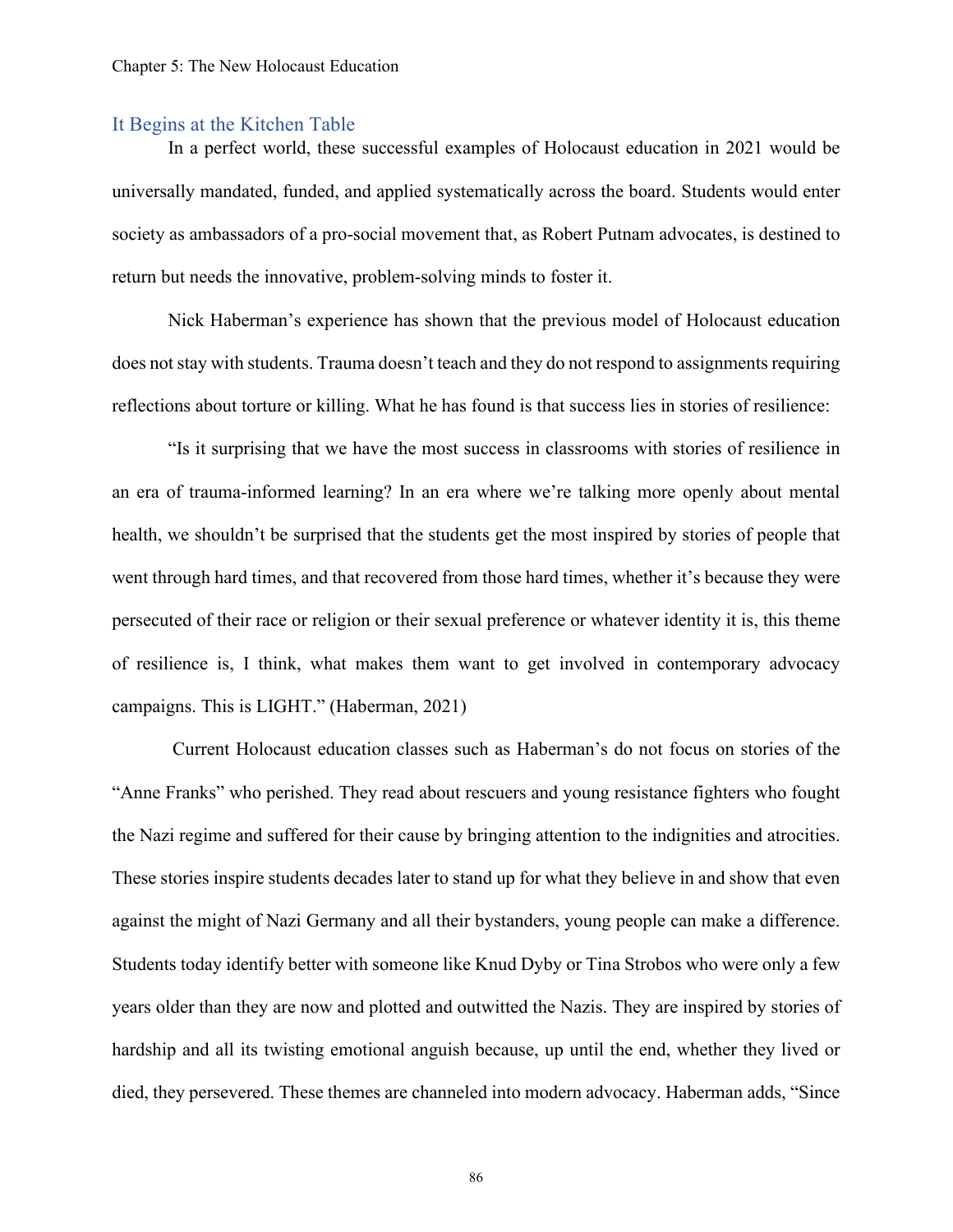we have, sadly, millions of stories from the Holocaust to choose from, why not choose the ones that inspire." (Haberman, 2021)

Another change in students' perspective over the years is religion. The past decades have seen a trend in fewer young people participating in organized religion. Every year when Dr. Baird surveys her students, more and more identify as atheist. In terms of the Holocaust and rescuers, it is important for these students to learn that morality is not tied to religion. Both Strobos and Dyby came from families that eschewed the church, but in no way did it lessen or weaken their morals. Their heroism and bravery were built on the foundation of role models who respected life and people from different backgrounds. These role models today are the key to instilling lasting impressions regardless of whether they are formed in the church or not. It needs to begin in the sanctuary of the home. Rabbi Jeffry Myers from the Tree of Life synagogue in Pittsburgh summarized how students learn morals best:

"It begins at the kitchen table, so the real challenge is how do you get a seat at the kitchen table, which is where in the literal sense, parents are the primary educators of their children. Their children are going to learn morals, the customs, the family beliefs as they sit and have a meal together. In absence of the opportunities to sit and dine with the families who need to do that, it goes back to education. More and more in America we live in silos that were clustered by those who were so similar and alike to us without daring to build bridges to connect to the other silos, the danger is in what we see every single day because when you don't know neighbors it leads to mistrust, misunderstanding, fear, loathing, eventually "the h-word" in speech and eventually to violence. So it has to start early on that we need to know all about our neighbors no matter what faith you are the maximum you're going to be is 50% of the population of the world. So there is still half a planet that you don't know anything about. I think when we learn more about our neighbors we can respect who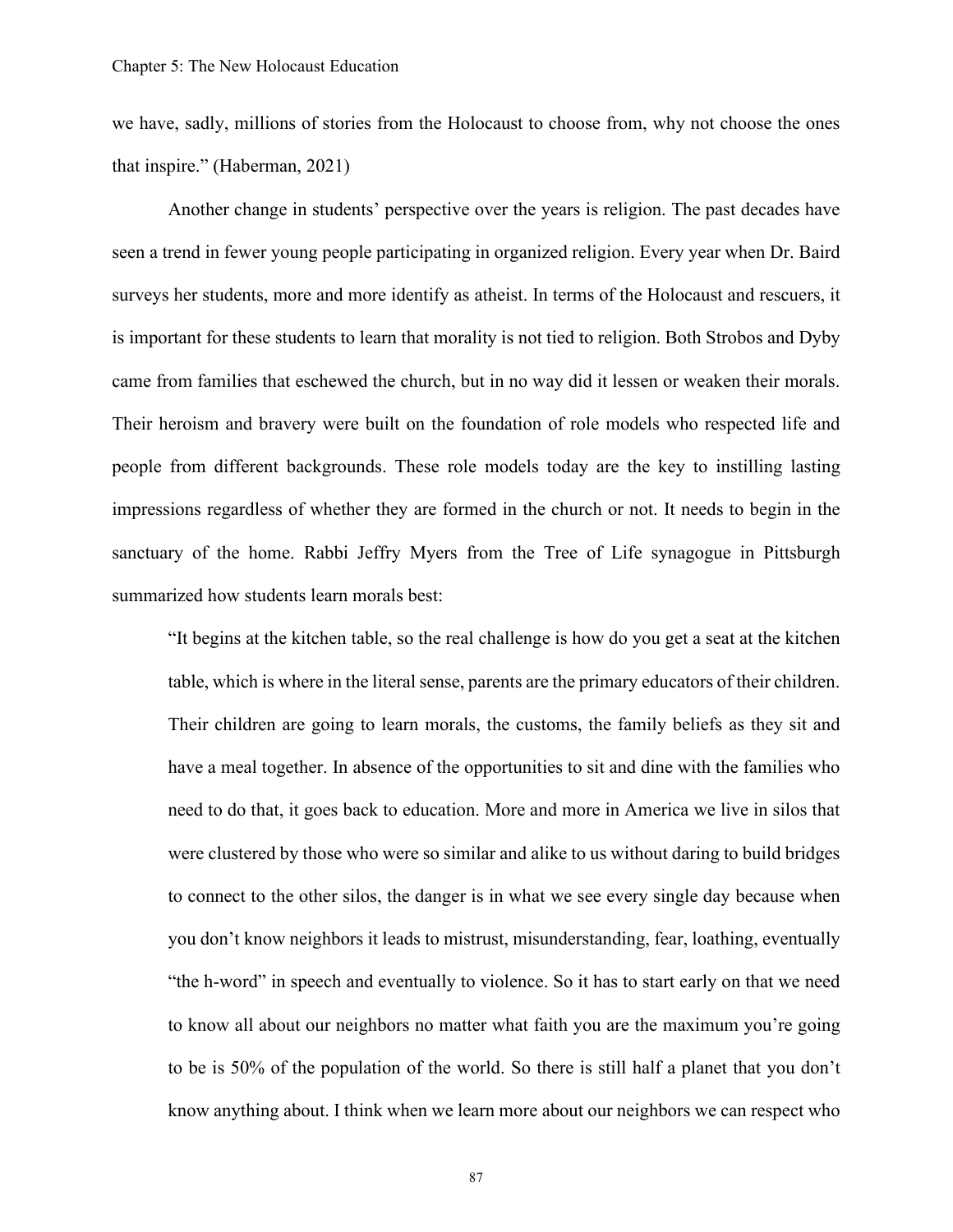they are, where they come from, their customs, the foods they eat, their family stories. When we have that kind of respect for other people, they're no longer "others." They are part of the family of humanity and they're not "them" anymore, it's all now part of "us." So in absence of kitchen table, it has to come from education." (Bairnsfather et al., 2021)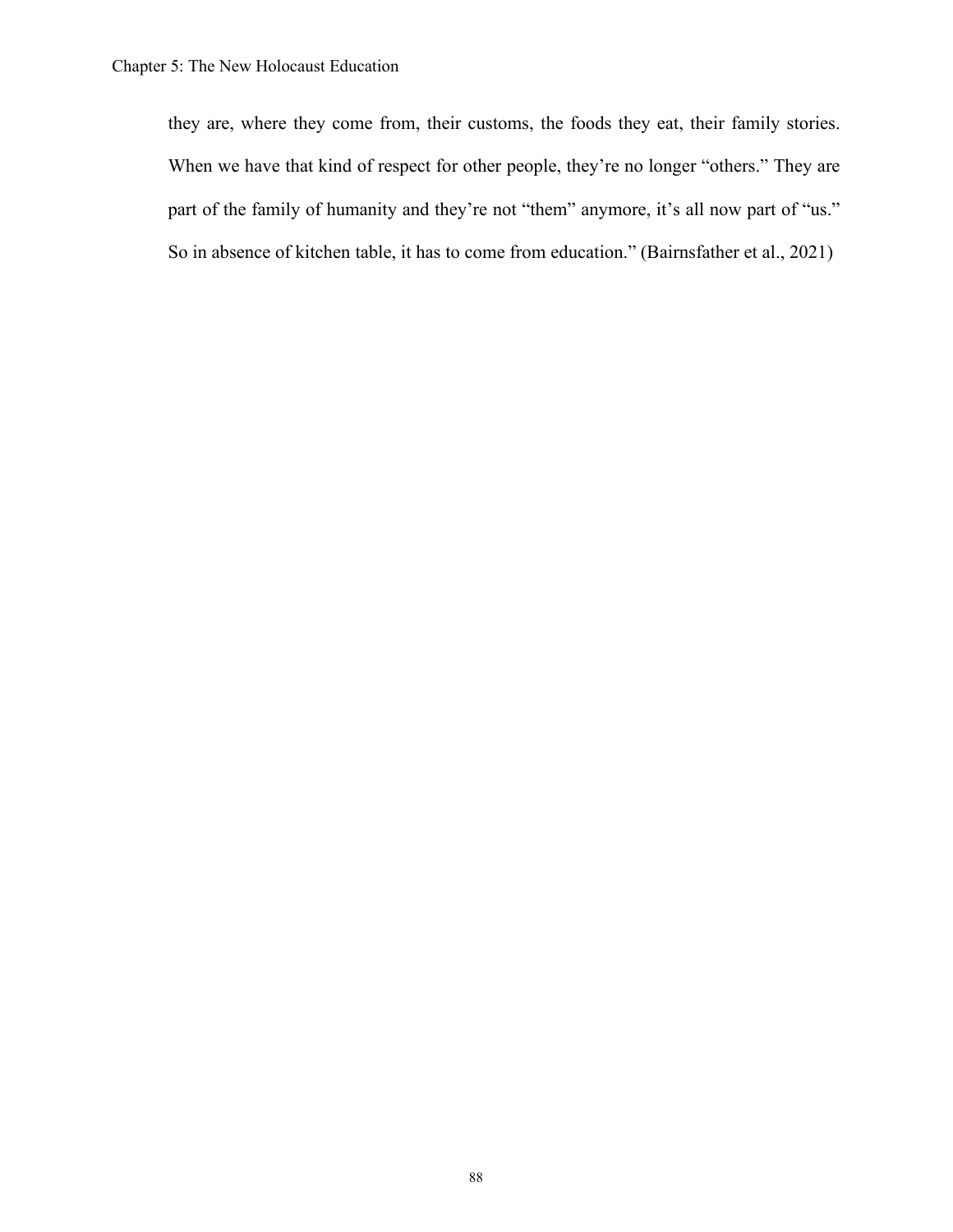### Chapter 6: The Voice of Ivo

Over the past five years I have thought about that train ride to and from Perugia and how I wish that I could have been a different person to take more from the experience. Reflecting back, there were many other factors at play, including the paralyzing effect of cultural isolation in a foreign country that isn't mentioned in the envy-inducing memoirs by American ex-pats. But at the time that's who I was. I retreated back to the States, to what I knew and could do well.

Almost two years ago when I read of Ivo's passing, I was awakened with a start and newfound reason to resurrect that autumn day in 2016. It was finally time to revisit what this generous voice had to say so that others would know it, too. Now I was in a different place, maybe where I needed to be in order to open that chest of memories. Perhaps I did have an important story to share now. So shortly after Ivo died, I unboxed those memories and carefully laid out the xeroxed papers and books. After a few days using my own limited Italian and tedious typing into Google Translate, the short articles were translated and a picture began to come together. Most importantly, I resurrected the hour-long iPhone recording of Ivo that sat unopened on my computer for years. Above all else, that file symbolized to me an enormous insecurity and disappointment in being unable to participate in a conversation that would never happen again. Despite my best technical efforts, no translation program could help with the gravely, aging voice or unique dialect that formed his endless stream of thought as we roamed around Terontola.

Fortunately, with my advisor's help, I was able to arrange for a local Italian-American to translate Ivo's recording. Not only was the translator, Lino, extremely kind to meet during the pandemic and help with Ivo's project, but as someone near to Ivo's age, he also had a personal connection with the story. Lino also grew up as a young boy in Italy during the war, and recalled the Germans taking control of his family's small village in the mountains. They had no choice but to comply, but in the initial fray, his grandmother was fatally shot. Changing the topic, his eyes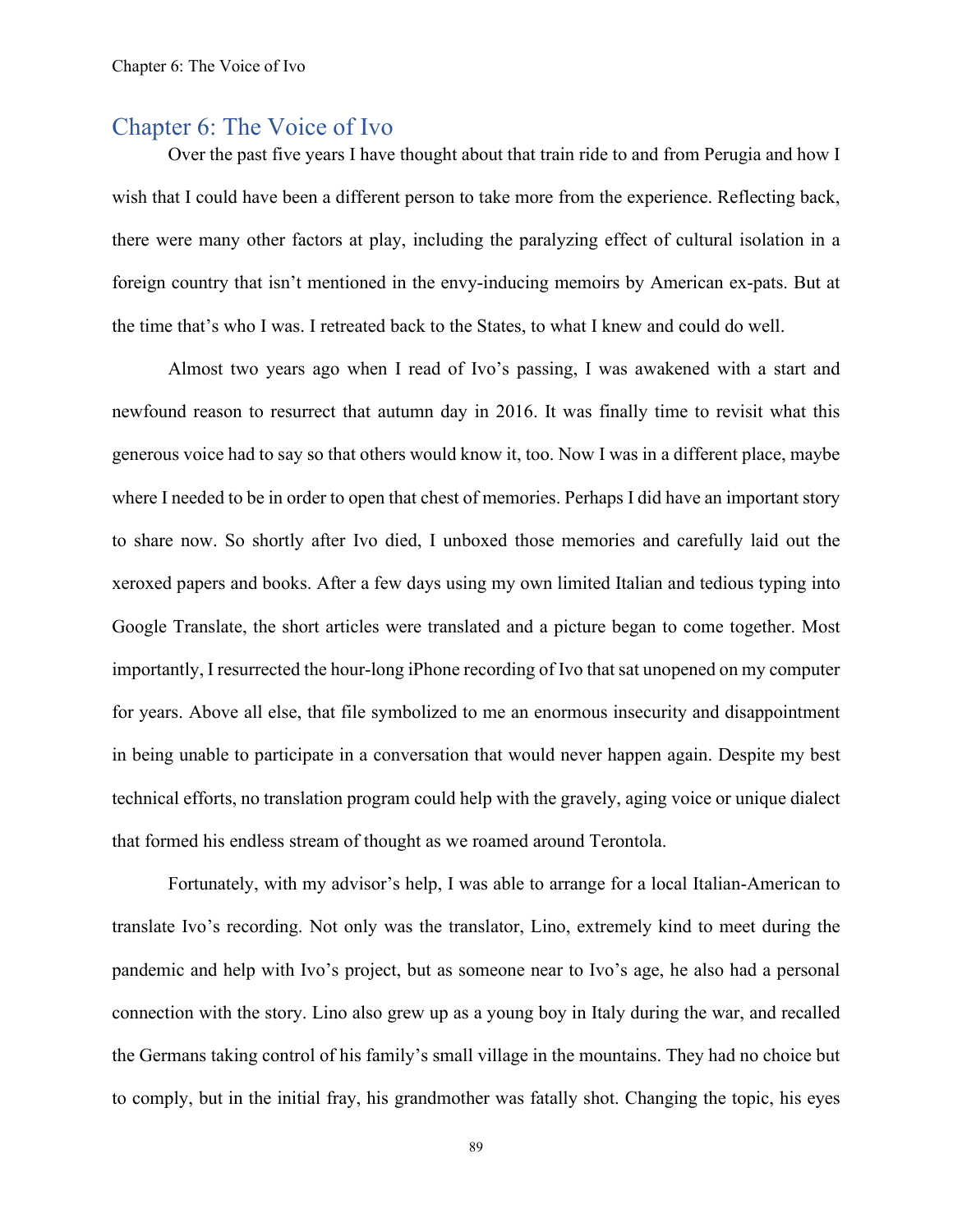brightened and his smile upturned as he remembered the years after the war, sitting by his family's tabletop radio listening to the crackling live broadcasts of Bartali's cycling races.

Once racing had commenced in 1946, a huge rivalry between Bartali and his former teammate, Fausto Coppi, consumed the nation. Coppi was the dapper, long-limbed climber from the Piedmont region in northwest Italy and five years younger than Bartali. He showed enormous promise just as the war was breaking out, winning the last pre-war edition of the Giro d'Italia in 1940 at twenty years old. Mussolini was obsessed with his country setting athletic records, so in 1942 Coppi went for the world Hour record, which is considered the most difficult solo effort a cyclist can attempt. He and his team planned the event at Milan's Vigorelli velodrome and hoped that it could be completed in between Allied bombing attacks that were leaving the city heavily damaged. Beneath a ceiling with holes and along walls lined with stacks of surplus army supplies, Coppi set a new record of 45.798km (28.394 miles) in one hour on his steel Legnano with wooden rims.

Right after this record, Coppi was sent to the front lines in North Africa to fight in the Italian army. He was captured by the British near Tunis in 1943 and for the next 18 months was a prisoner of war. At one of the POW camps, he caught malaria, but because of his anti-fascist views, the British treated him benevolently and he recovered (Busca, 2021). Like Bartali, when the war ended he anxiously returned to racing. Their fierce competition united the war-torn country with sport, but also separated Italians into clearly divided houses that still stand today: the *tifosi* fandom of either *Coppiani* or *Bartaliani*. Italian journalist Dino Buzzati described the sensation during one race:

"The tifosi have forgotten everything: who they are, the work waiting for them, the illnesses, luxuries, unpaid bills, headaches, love, everything except the fact that Coppi is in the lead and Bartali continues to lose ground." (Nevres, 2016)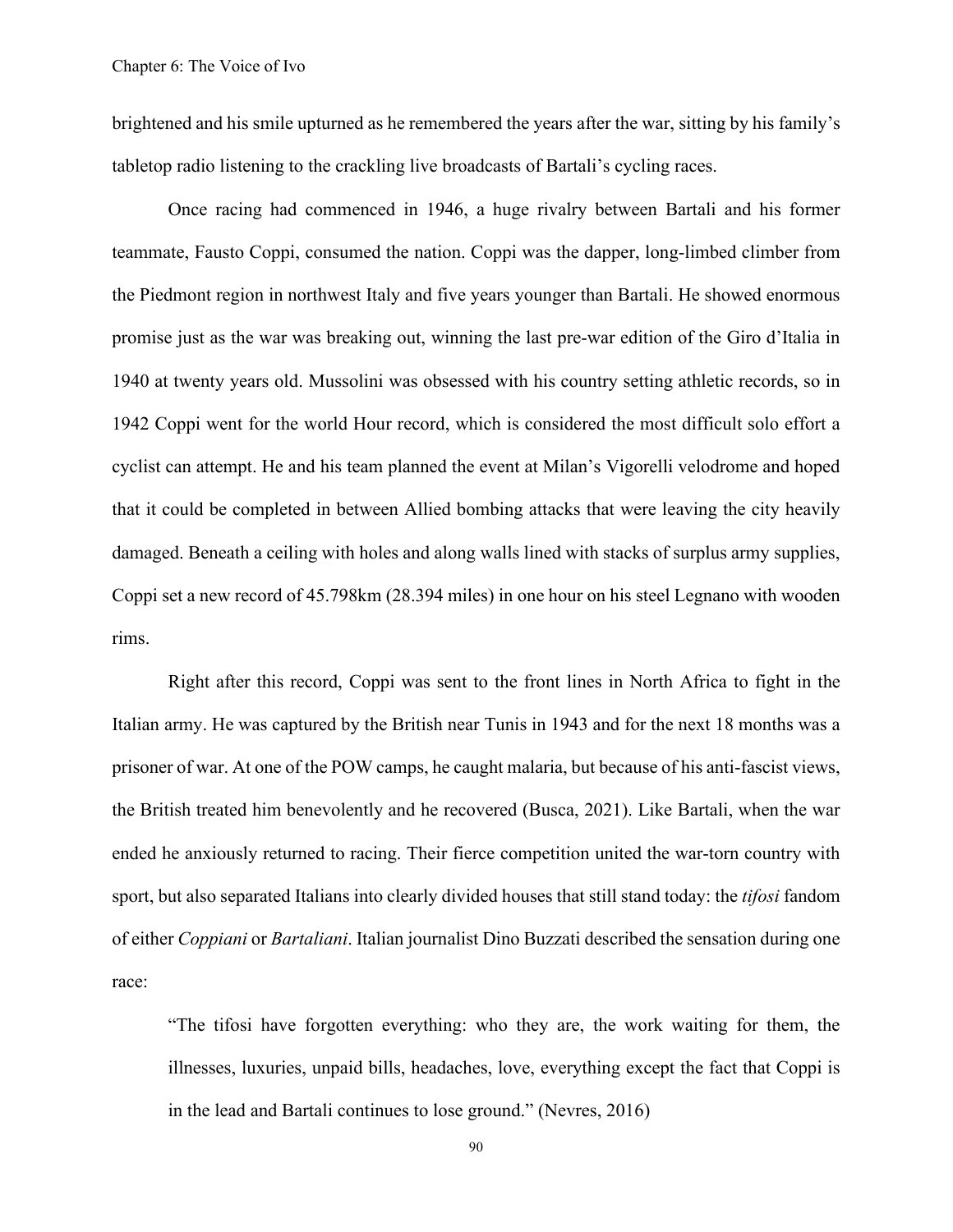Unrepentantly unreligious, Coppi represented the industrial, economic stronghold of northern Italy, while the pious, muscular Bartali represented the more conservative, working class of the south. The two racers fought on battle worn roads of Europe, stirring fans into a frenzy as they traded wins in the Tour de France and Giro d'Italia and other big one-day races until Bartali finally retired in 1954.

When I asked Lino which house he belonged to, he smiled and admitted that he was decidedly from the side of Bartali. He eagerly dove into translating Ivo's recording and reading his articles and books, which brought back great memories of this heroic time from his past. His final translation of the recording was impeccable and respectful. It was difficult, he said, because of the constant change of topics and stream of consciousness as Ivo and I walked from location to location. Lino's work was able to lay the final brush strokes of the story Ivo was sharing with me.

### A Destiny with Bartali

Ivo was born in Terontola in 1938 and made this small, rural corner of southeastern Tuscany his home for life. He described in his friend Claudio's book, "*Il Nonno Racconta La Guerra*," (Grandfather Recounts the War) (Faltoni, 2011) that during World War II, he and his boyhood friends would scurry into the hills above their town to watch bombing raids, betting small marbles whether the train station would be hit or not. At more innocent times, his father would call him over to watch a famous bike racer pass through the town on his training rides: Gino Bartali. By the age of 12, the lure of bicycles had firmly taken hold and he began apprenticing as a bike mechanic at a well-respected shop in nearby Cortona that maintained bikes for the greatest cyclists of their region. The teenage Ivo was taken under the wing of owner Ruben Schippa, who taught him the trade and introduced him to local professional cyclists such as Lido Sartini who had also begun working at Schippa's shop as a boy. In the small world of cycling, young Sartini even helped Bartali at the shop when he found himself stranded out on a training ride. Eventually, Sartini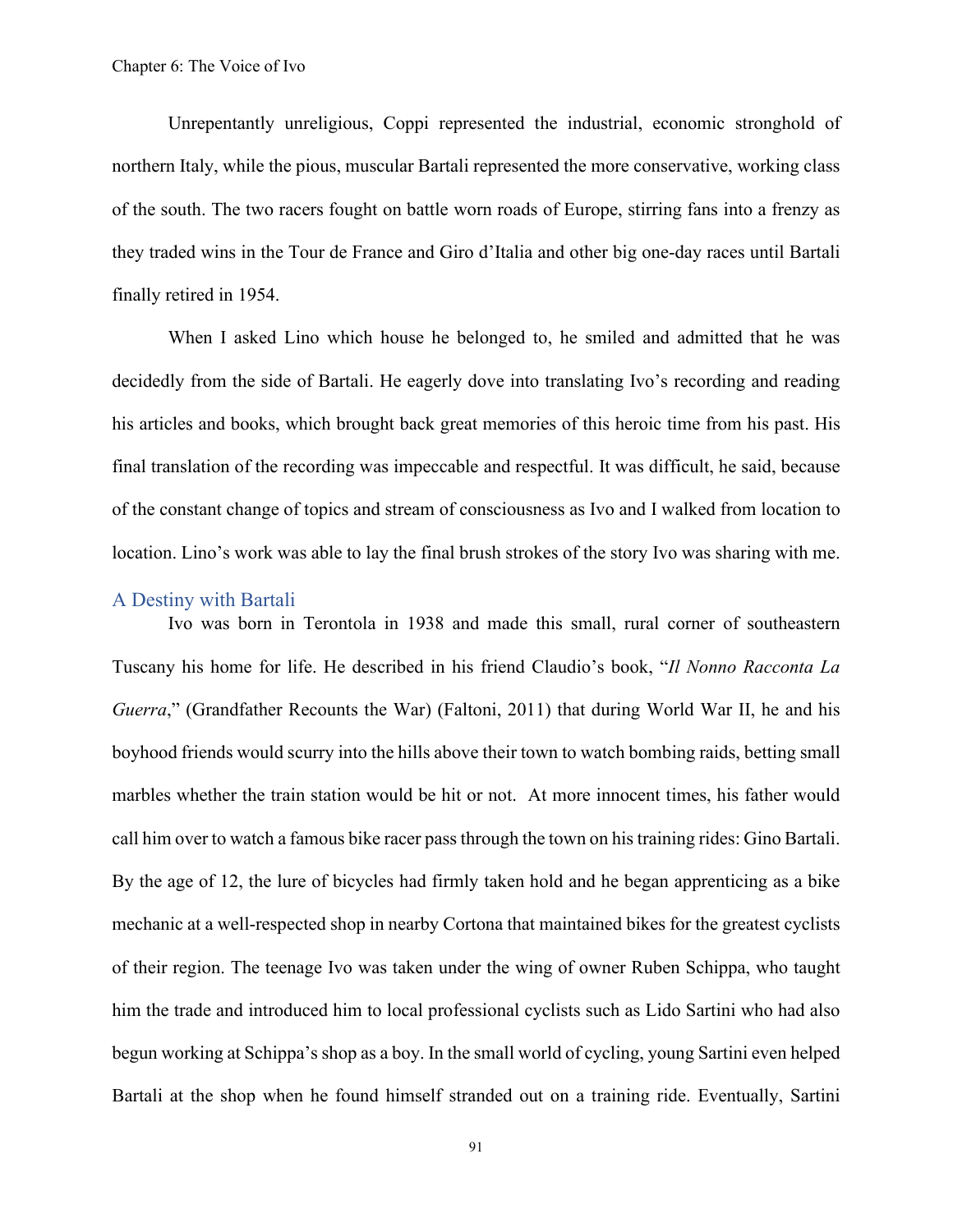became a professional and raced alongside Bartali, Coppi, and Fiorenzo Magni during the "Golden Age" of cycling in the 1950s (Sestini, 2013).

In 1954, a twist of fate set Ivo on his life's path. One of Bartali's bicycle mechanics had fallen ill and his team needed a skilled and trusted person to take his place. So at the age of 16, Ivo left the small village of Terontola and joined Bartali's support team for three weeks in the greatest race in Italian sport: the formidable Giro d'Italia. That year the race began in Palermo and wound its way north for 4,300-kilometers to finish in Milan (Faltoni, 2011). He rose to the occasion and became the favored mechanic of Bartali. When Ivo saw his name in the daily papers reporting the progress of the event, it instilled a great deal of pride to be known for assisting such a champion. Bartali finished  $13<sup>th</sup>$  in his final lineup, but the trust and closeness forged at the race began 46 years of friendship between the two Tuscan men. Although Ivo was only a professional mechanic to Bartali for one year, afterwards he was always at his side (I. Faltoni, personal communication, October 28, 2016).

### Like a Confessional

Bartali retired from profession cycling at the end of 1954, allowing the younger post-war generation to inaugurate a new era. The friendship with Ivo strengthened on their journeys together and the champion gradually opened up about his activities during the war:

"Bartali would always confide in me many things, not because I asked him, I did not know anything, but when some old people would yell, 'Bartali, how many did you help and save today?' he would repeat to them, 'These things one does and then they must be forgotten.' "I would see him getting mad often, whenever we were in the car together, at the Giro d'Italia and other races when he would call me for either driving him or just riding alongside him. I would then ask him, 'Gino, how come the other day you got upset over the things that man said?'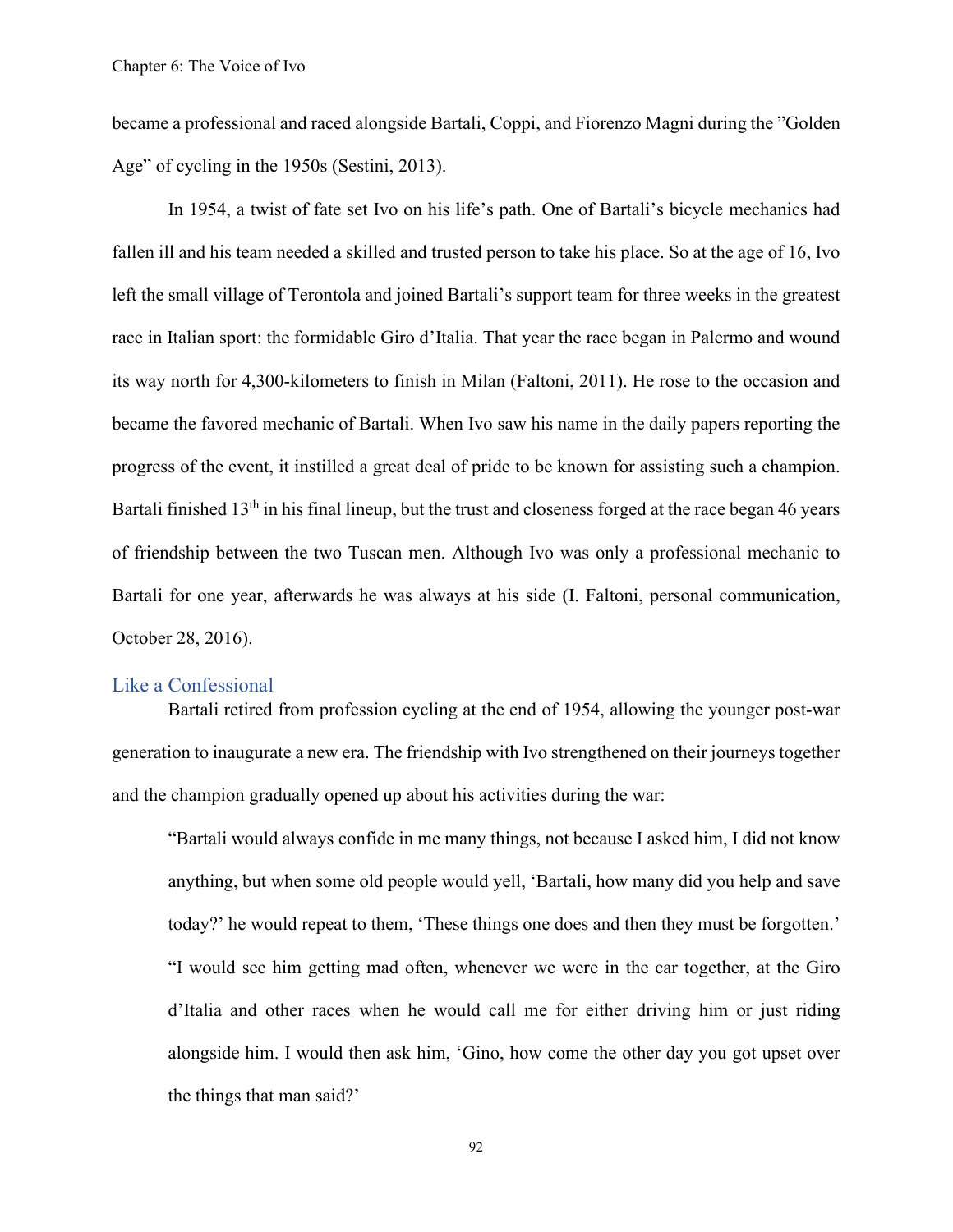It has taken me over 20 years to put it all together, to discover that I was the one 'knowing' these things because he would then reply, 'Ivo, these things you must never tell anyone ever. It is as if you have gone to confession to a priest.'

I knew he had great faith, was a very devout Catholic, so I chose to forget all these things because he would tell them to me, I felt, in confidence." (I. Faltoni, personal communication, October 28, 2016).

Most of what Ivo learned from Bartali in the confessional of their friendship has been recounted in recent years. He takes particular pride having learned the true intent of Bartali's risky visits to the Terontola-Cortona train station and that his hometown was such a critical location to the Assisi Network's plan saving Jews. In Florence, Bartali received the documents and placed them inside his bicycle, then rode 100-kilometers south through Arezzo to Terontola. He stopped to see his friend, the tailor Dino Magara, who made him a breakfast of two slices of white bread and *prosciutto del contadino* with a glass of red wine. The meal fortified him after the long ride, but the hardest part of the journey was just to come. Bartali rode one kilometer to the quiet twolane bridge overlooking the rail line. Pretending to finish his sandwich or inflate his tire, he waited for the train coming from Assisi to pass beneath and then rode to the station. Placing his precious steel Legnano race bike against the wall in front of the platform, he entered the station's café for a coffee. The carefully placed racing bike signified his presence and a flurry of interest commenced as fans crowded to catch sight of him in the café or to get close enough to hear stories of his training rides. Beyond the commotion, fake identification documents were prepared by underground workers as the starstruck Germans lingered near Bartali, distracted from guarding the station. The Jews who had been hiding in Assisi had just arrived and had 6-7 terrifying minutes to grab their new documents and change trains to Rome and Allied territory, or north to Milan and Switzerland (Faltoni, 2011). Gino's timing to arrive at the bridge, the station, and the café was done with its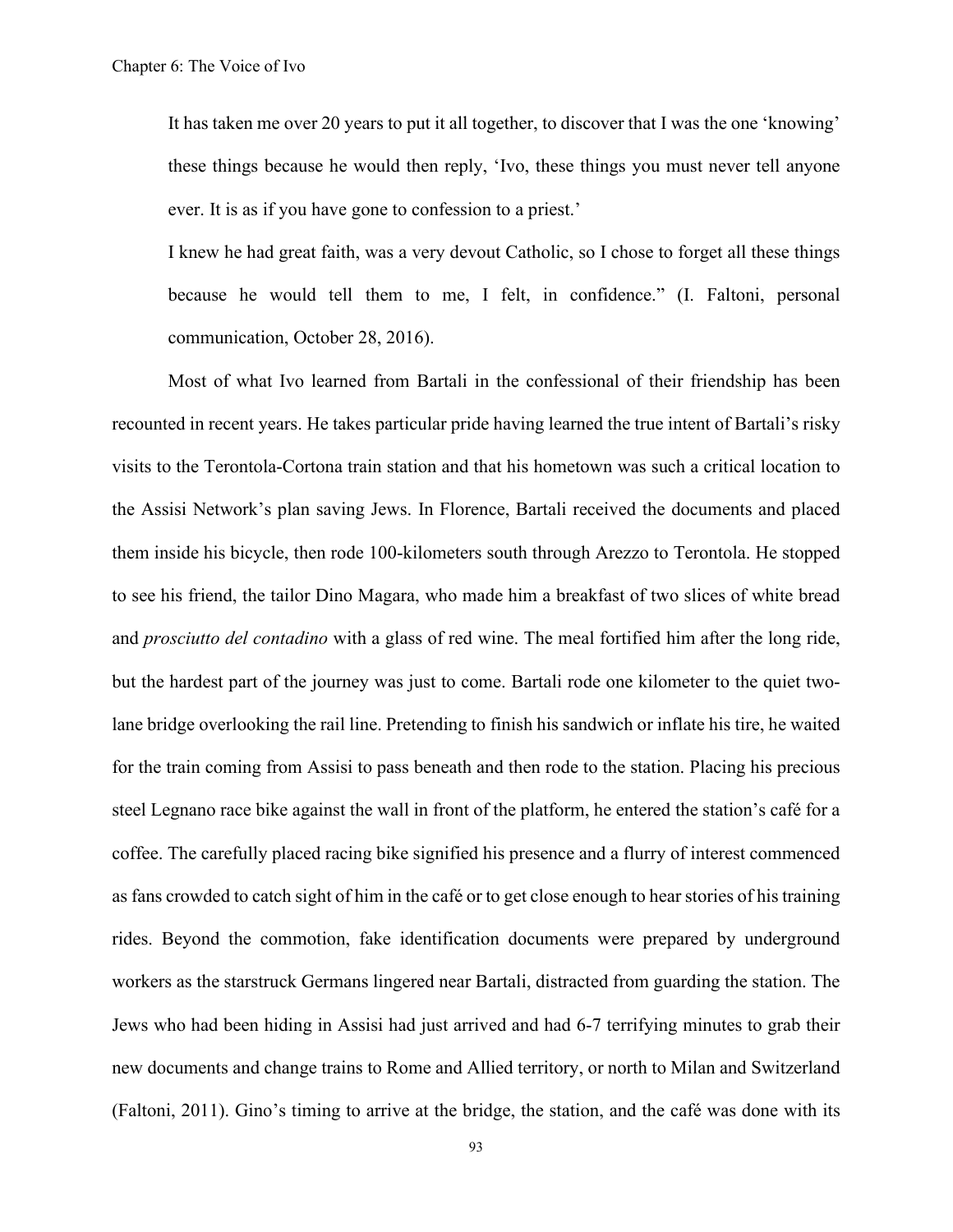own military-like precision. *"Il postino per la pace"* (the courier for peace) could not fail as the lives of so many depended on his singular role.

Like everyone who was loyal to Bartali, if they knew of his story from WWII "they never hinted a phrase or word of his commitment" (Faltoni, 2012). Ivo later made his living as a journalist and promoter of national and regional bike races, often bringing in Bartali to celebrate with the winners. He says of Bartali,

"He was not a bigot, but a man of true and deep Christian faith, who demonstrated with his daily way of life, both in the family and with the many people he met….He never took off his badge of Catholic action and was perhaps the most representative and worthy person to wear it." (Faltoni, 2012)

Throughout his life, Ivo carried the name of Bartali on his shoulders, whether it was the cycling champion, or as the story of his heroic deeds were revealed, as an honest witness to Bartali's character and meaning to the world. He was one of the only people left from the war who remembered seeing Gino at the train station during his work distracting the Nazis. After Bartali died, Ivo dedicated his life to ensuring that the story would live on and no one would forget. He was a key witness in the research of Paolo Alberati, a graduate student and professional cyclist who investigated Bartali's clandestine work for his thesis at the University of Perugia in 2002. Alberati had become curious when he learned from state police and Ministry of the Interior archives that Bartali had been under surveillance during the war for his unusually long "training" rides.

"I found files dedicated to Gino Bartali by police officers who had infiltrated the world of cycling and sports journalism, who spied on the champion and couldn't explain the motive for those training rides that were hundreds of kilometres long." (MacMichael, 2010)

94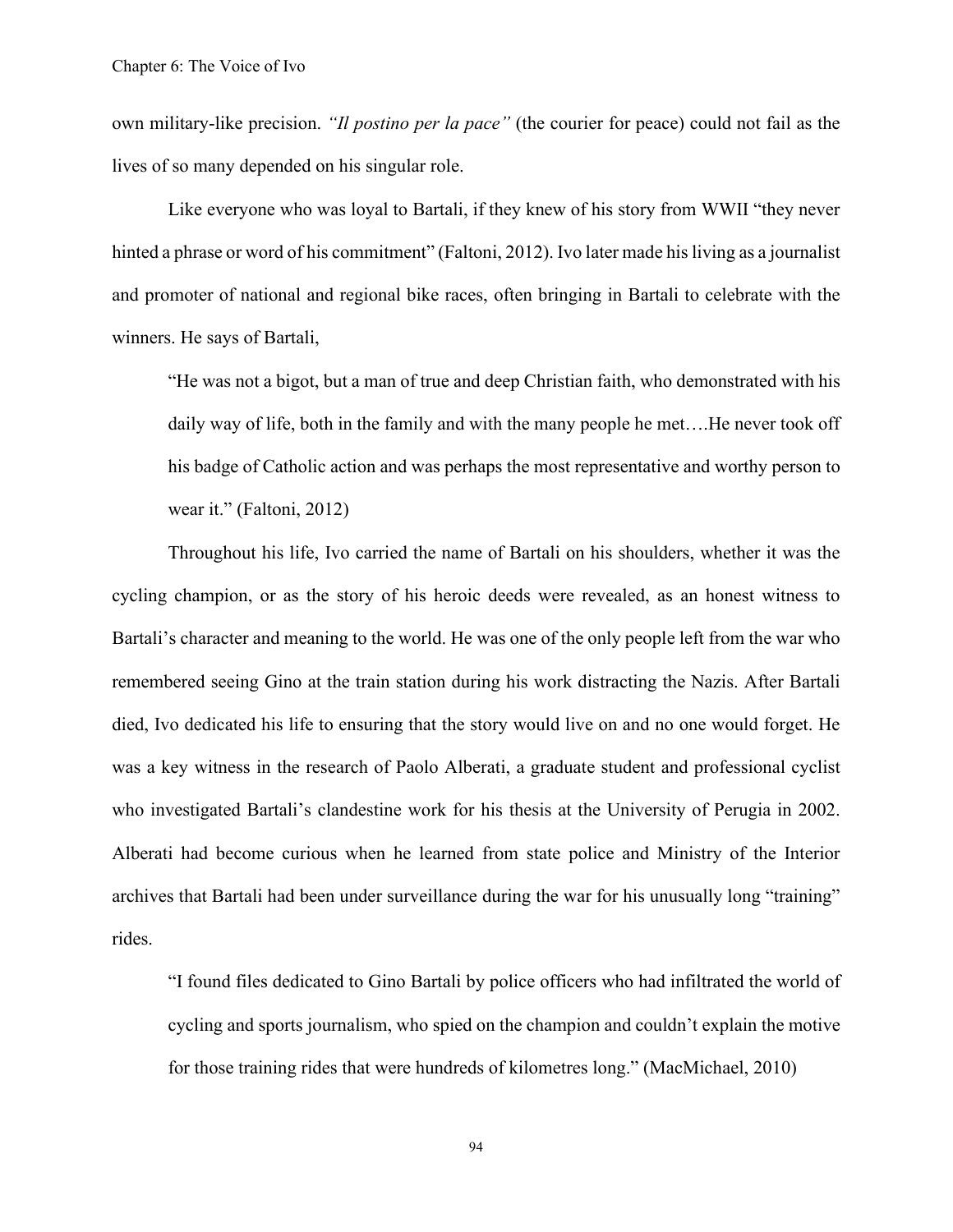Further research and the secrets that Ivo had been holding for decades made Alberati one of the first to crack open evidence that Bartali saved 250 Jews during the Holocaust as well as Catholic dissidents who fought against Fascism. Ivo wrote press releases and encouraged the Bartali family, local government entities, and sports media to attend his thesis presentation:

"Paolo Alberati has completed with scrupulous and careful historical research, enriching it with interviews of considerable depth. Thanks to this thesis we can relive, after 60 years, the great but silent moral commitment carried out in those endless days by the myth of the sport Gino, supported by a true Christian faith and which saw the city of Assisi as its protagonist. in memory of those who fought and worked for good in one of the darkest periods of our history, your presence would be greatly appreciated." (Faltoni, 2004)

In 2006, Alberati's thesis was later published as a book, "*Gino Bartali: mille diavoli in corpo*" (a thousand devils in the body, an exclamation uttered by a stunned Coppi as Bartali outsprinted the peloton at the end of the 300-kilometer Milan-Sanremo race in 1950). The swell of interest that confirmed decades of rumors had risen and Ivo's influence in the cycling and journalism community helped Alberati and the Bartali family navigate this new notoriety. Bartali's wife, Adriana, said to Ivo at the dedication of the bronze plaque in Terontola in 2008 that much of what they learned of her husband's actions in 1943-44 was due to Ivo and for that she gave thanks (I. Faltoni, personal communication, October 28, 2016).

Coinciding with the plaque's dedication, Ivo began promoting and organizing a "*ciclopellegrinaggio*" (a cycling pilgrimage) from Terontola to Assisi that wound along the same roads as Bartali when he was a courier for the underground. For the next five years, the 74 kilometer ride had hundreds of participants and even Italian Olympians and veterans of WWII, with a sendoff by Bartali's wife, Adriana, or son, Luigi. Another informal ride that reenacts Bartali's work for the Assisi Network begins in Florence and ends in Assisi, 200 kilometers later.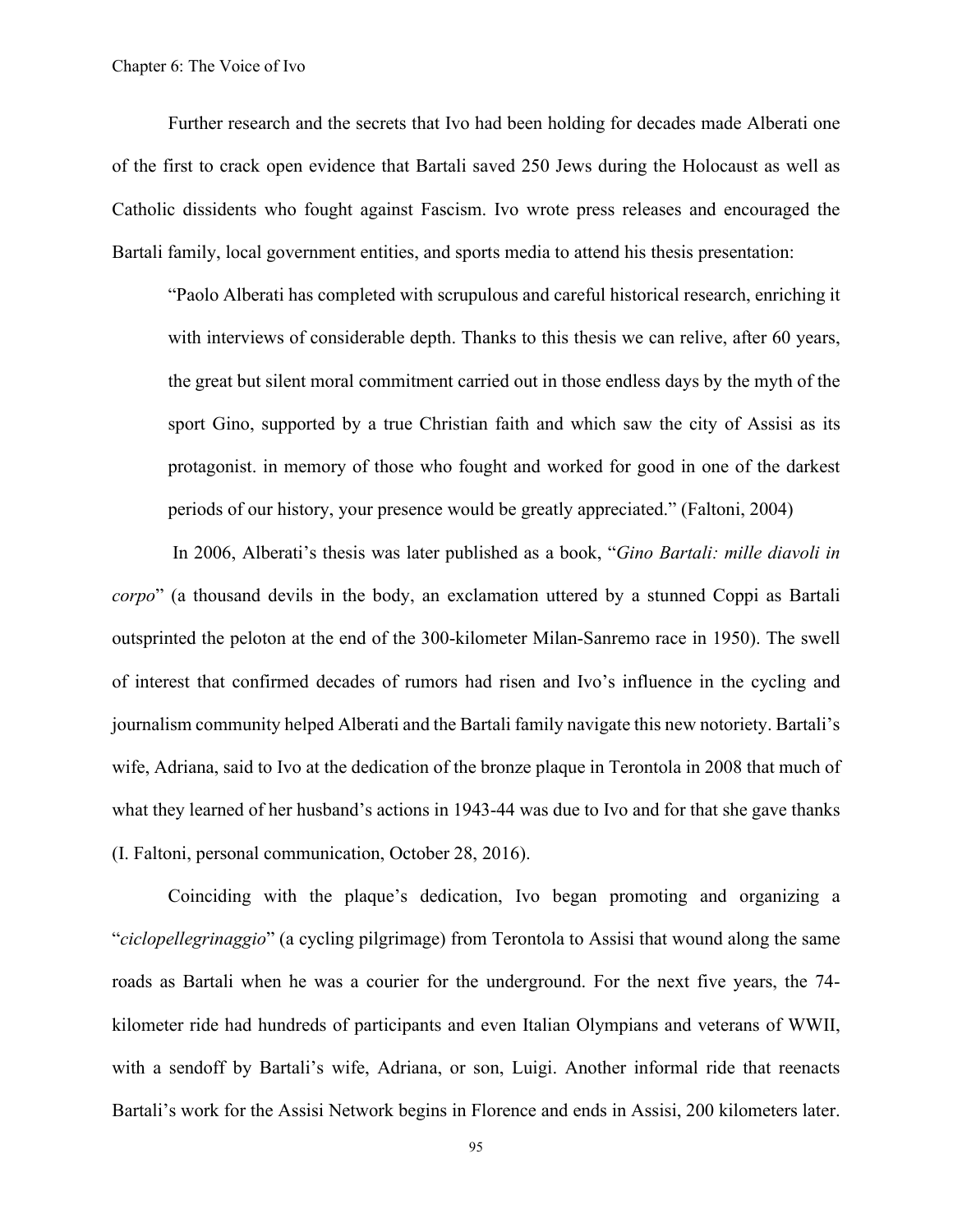It is popular with ardent fans of Bartali who want to channel the fortitude of their hero on one long, challenging day in the saddle. The route often detours to Terontola for photos at the train station and, before he died, a rally of support from Ivo.

The train station and memorial have become something of a pilgrimage location for fans of the story, and for Italians arriving or departing on the train platforms it is a constant reminder of their proud history saving Jews. As the resurgence in Bartali's popularity continued in the 2010s, Ivo used his contacts in the Italian cycling community to edit a small book, "*Bartali L'Intramontabile*" (Bartali the Timeless) in 2012, which coincided with Bartali's recognition as Righteous Among the Nations in 2013 and the first English-language book on the topic, "*Road to Valor*." Ivo's simple book is a unique collection, a scrapbook of sorts, with photos from across the decades, reprinted articles in faded typeface, and short stories of remembrance by many of Bartali's friends and competitors. He was never shy about putting it into the hands of Bartali fans who came to Terontola, and my copy is well worn and treasured.

### One Less Voice

On the news of Ivo's death in February 2020, I read online tributes written by his fellow Italian journalists. In each one I discovered that the Ivo I met so briefly was the same person who shared his passion of Bartali with everyone else, chuckling as I felt like a member of Ivo's special "photocopy-and-yellow-shirt club." His colleague Marco Pastonesi recalled,

*"*He traveled with a magical leather folder from which he extracted photocopies and pennants, arrival orders and general rankings, brochures and leaflets, snacks and bottles, photographs and stickers, a white T-shirt or a yellow polo shirt, as well as some copies of his book on Alfredo Martini or his little book on Gino Bartali." (Camerini, 2020)

To those who knew him much longer, Ivo was a wingman, an unofficial mayor of Terontola, a promoter, a journalist, and an undying orator to the *grande* Bartali. "Every time he

96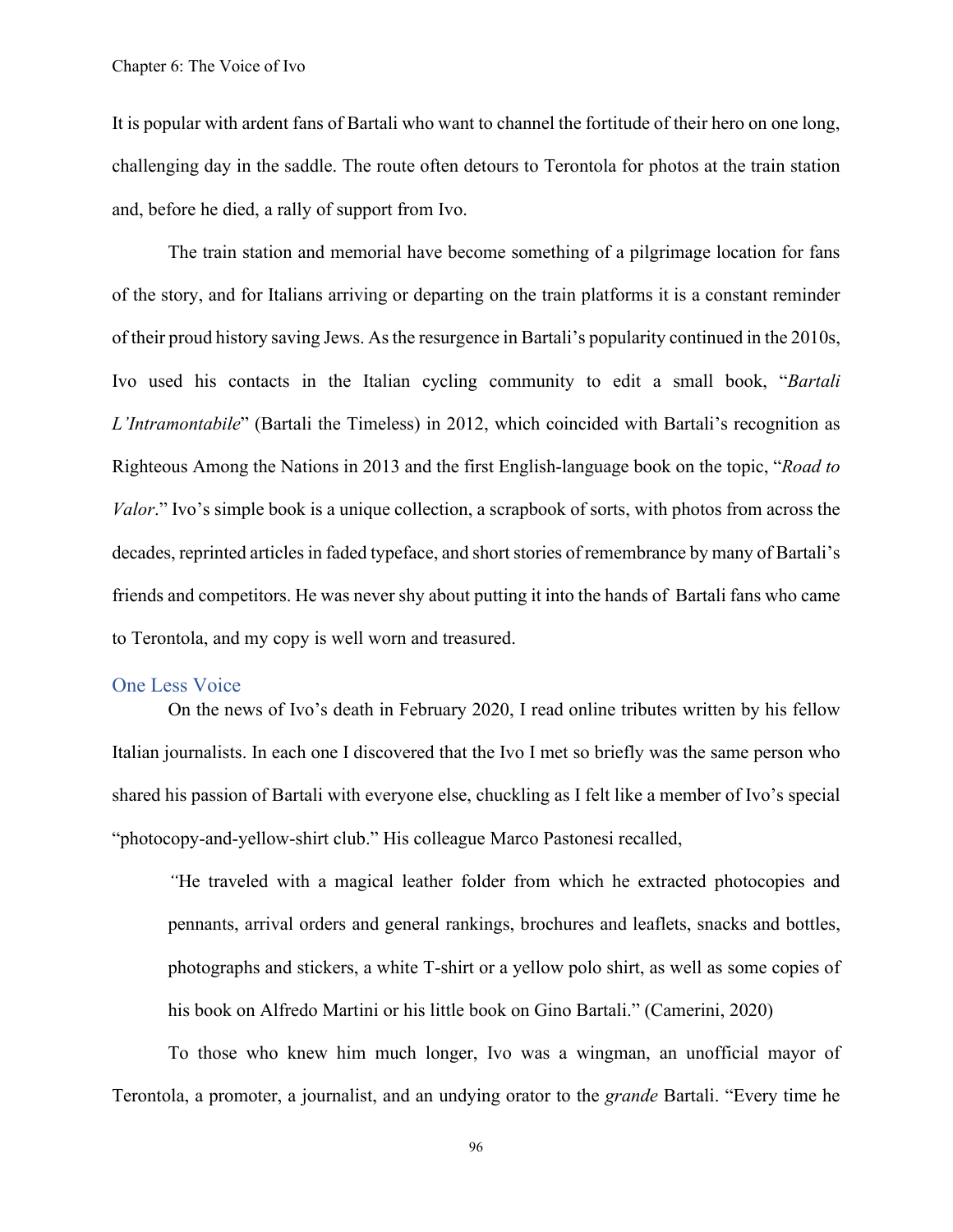named him, he raised his eyes to Heaven and made a very rapid sign of the cross on his chest" (Camerini, 2020). Reading their reflections and remembrances made me even more grateful to learn from Bartali's wingman for even an hour.

It took five years to realize that I did not fail on that beautiful October day. I was on a different path to tell my story, one that did not conform to a traditional narrative or publishing deadline. This awareness came to me only a few weeks before my graduation defense in December. I was riding my bike on a rare, clear day above freezing in Pittsburgh trying to refresh my senses after sitting in front of the computer for hours. The leaves had long left their perches on the trees and were no longer piled on the side of the road. Once winter settled in, it was as if they never existed. The air was still and cold. I was descending a short gravel road lined with tall, bare catalpa trees whose branches arched across the road as if to shake hands with their neighbors. In the late spring, the leaves return and create a tunnel of green while the gravel road becomes a bed of fallen white petals. Their perfume releases an incredible scent as your tires crush over them. In December, however, you would never know the transformation to come in a few months.

As I was riding, the rays of the late afternoon sun reached through the bare tree branches and fell on my back. Focusing on the uneven road below me, I felt a surge, like an awakening when I didn't even know I was asleep. The reason for my story had just been handed to me from above: What if I didn't fail walking around Terontola that sunny October morning with Ivo? What if it wasn't whether I could understand a word he was speaking, but that I needed to take a few years to follow a different path climbing a hill that was not yet on my map? What if the story I have finally written opens up a conversation among strangers or prompts a student to step forward apart from the bystanders or allows one survivor to have their experience remembered by just one more person? Then I have not failed. My story began when it was ready, on its own terms, and as a storyteller I have succeeded in bringing others with me.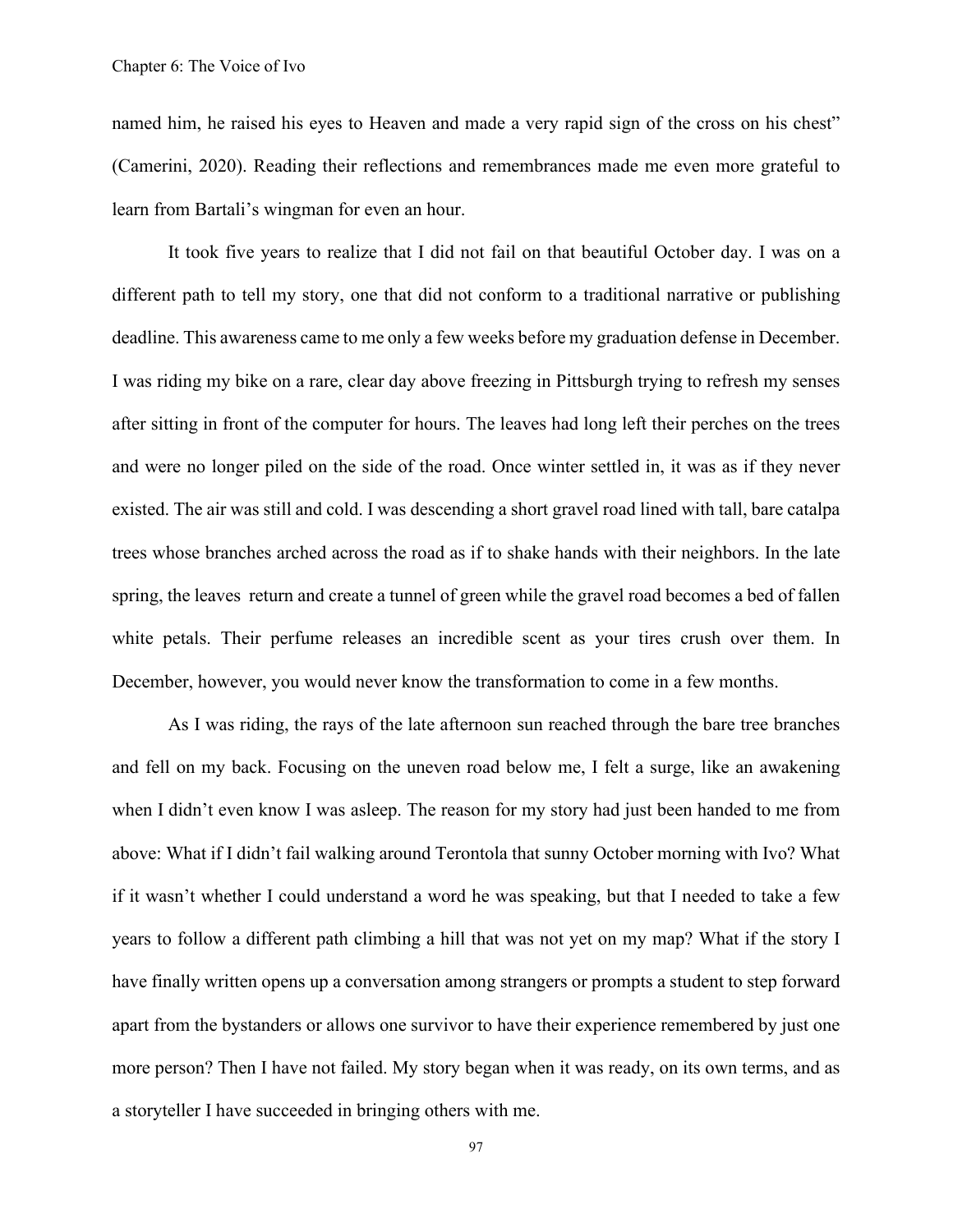### Chapter 7: Conclusion

As Dr. Baird has found in her research, when time pushes the tragedies of war farther away, fewer people are alive who were directly affected and the importance of the story loses its impact. The New York Times quotes Greg Schneider of the Claims Conference, "The issue is not that people deny the Holocaust; the issue is just that it's receding from memory" (Astor, 2018). He adds that the number of Holocaust survivors is less than 400,000, and most of them are like Ivo, in their 80s and 90s. Remembrance advocates agree that the best method to instill memory of the atrocities is through hearing directly from those who lived through it, but as they grow older their voices are disappearing.

Survivors and rescuers who have found the power of their voices use them as tools to imprint these memories. Many go on local or even national speaking engagement tours, using the last years of their life to speak to young people. Knud Dyby spent much of his last decades telling children how his country came together to save Jews in a boat rescue to Sweden, but he also used it as a lesson in morality and how children can become better members of society.

"I have a message given at the end of all my speeches, especially to the children, of "the Three C's:" compassion, care, and consideration, and to use the Three C's every day, not only in a war situation, but in every situation. And I have many, many people now who come up and say, "We remember the Three C's." (Dyby, 1996)

Each of us has a responsibility to carry on the stories that give us strength, that tell of characters who seem too mythical to be real, but they are. A powerful message that I heard is, "When you study and learn about the Holocaust, you are now a witness and it is your job to tell the story" (Bairnsfather et al., 2021). Our society is overwhelmed with stories of hate and division, leaving us feeling so out of control. The rescuers of World War II also felt overwhelmed and out of control. But they unknowingly came together by the thousands across political and religious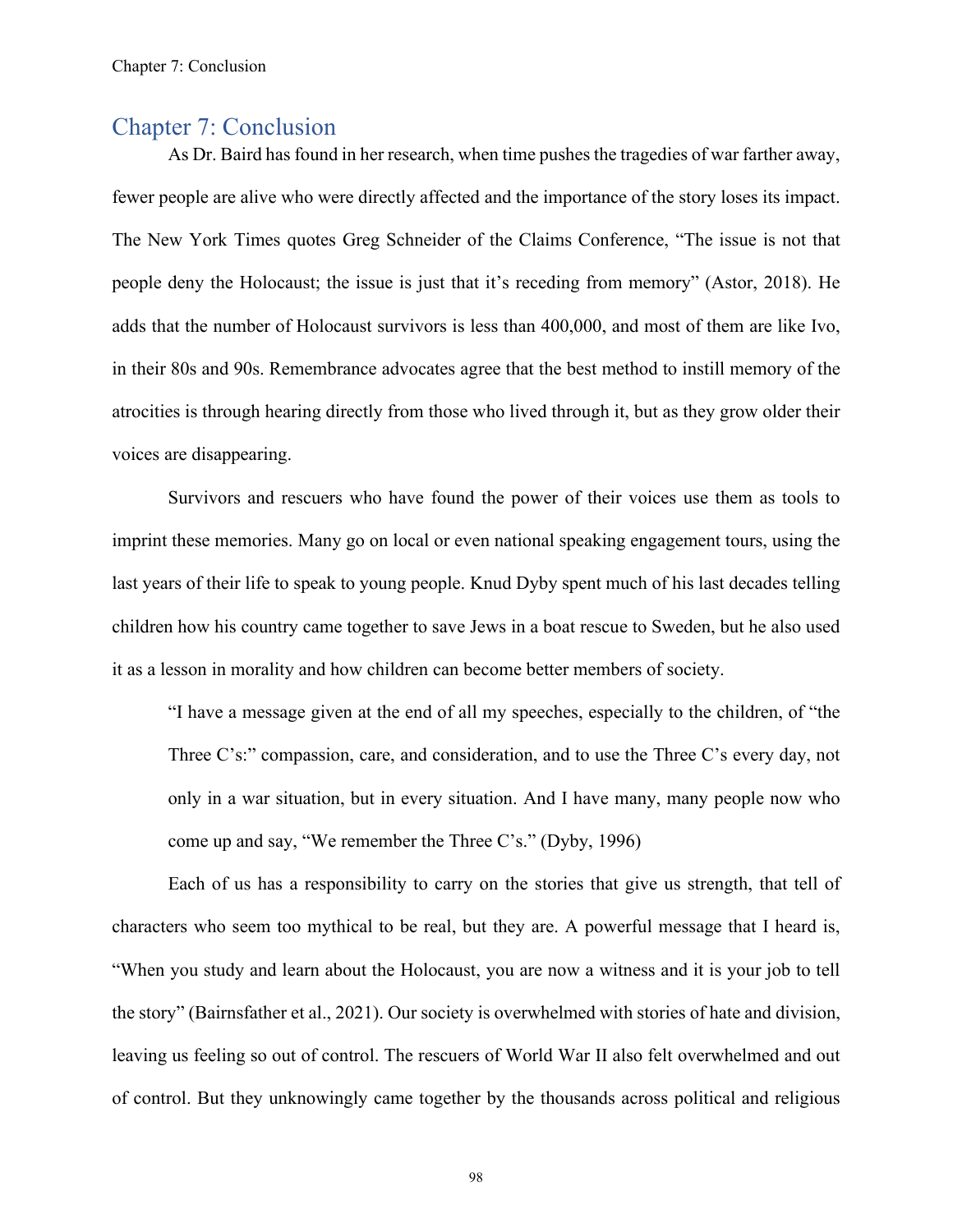boundaries, guided by their own common moral compass for a single mission to help another person, not knowing if they would live one day to the next. The story of the pious Gino Bartali, the diplomat spy, Jan Karski, the united Danes like Knud Dyby, the moral atheist, Tina Strobos, the compassionate and brave Pole, Irene Opdyke, or any of the untold thousands of rescuers like them, should give us all strength and hope. They should inspire a belief that if one is pressed into a decision weighted in conflict, they would seek their moral reserves to make the humanitarian choice. Our world needs to see heroes. We need to carry on the voices that will inevitably fade to silence so that every generation understands they are not a myth, but they are real and inside all of us. None of us can say we've failed, as long as we begin.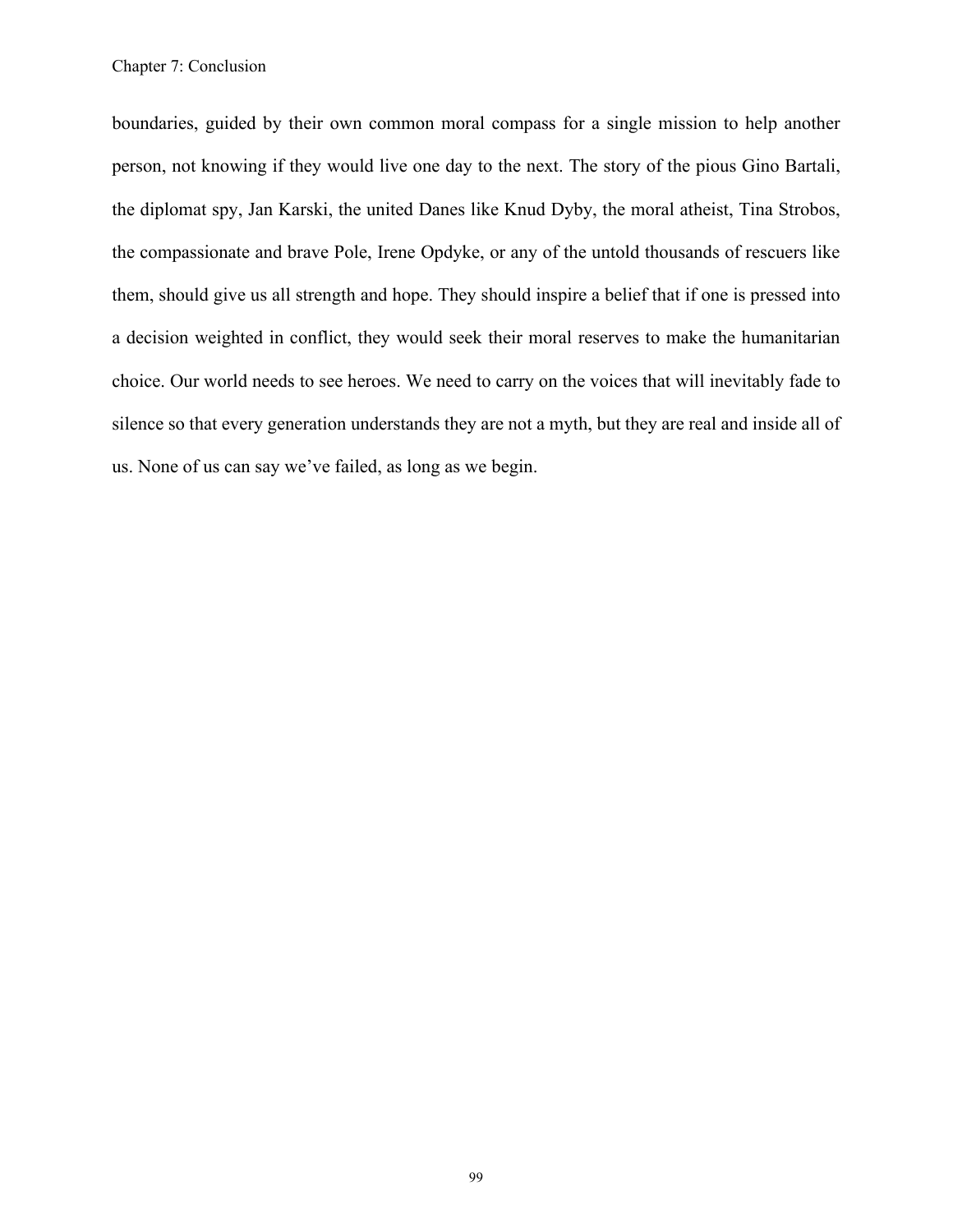## References

- 1. Alberati, P. (2006). *Gino Bartali: Mille diavoli in corpo*. Firenze: Giunti Editore S.p.A.
- 2. Anti-Defamation League. (2021, March 31). *2021 Survey on Jewish Americans' Experiences with Antisemitism.* [https://www.adl.org/blog/2021-survey-on-jewish-americans-experiences](https://www.adl.org/blog/2021-survey-on-jewish-americans-experiences-with-antisemitism)[with-antisemitism](https://www.adl.org/blog/2021-survey-on-jewish-americans-experiences-with-antisemitism)
- 3. Astor, M. (2018, April 12). Holocaust Is Fading From Memory, Survey Finds. *New York Times*.<https://www.nytimes.com/2018/04/12/us/holocaust-education.html>
- 4. Axelrod, T. (2019, February 2). *TV series 'Holocaust,' which changed how Germans saw their history, airs again.* The Times of Israel. [https://www.timesofisrael.com/us-made](https://www.timesofisrael.com/us-made-holocaust-series-that-changed-how-germans-saw-their-history-airs-again/)[holocaust-series-that-changed-how-germans-saw-their-history-airs-again/](https://www.timesofisrael.com/us-made-holocaust-series-that-changed-how-germans-saw-their-history-airs-again/)
- 5. Baron, L. (1986). The Holocaust and Human Decency: A review of research on the rescue of Jews in Nazi occupied Europe. *Humboldt Journal of Social Relations*, 13(1/2), 237-251.
- 6. Baron, L. (2019). From Saints to Sinners: Teaching about the Motivations of Rescuers of Jews through Documentary and Feature Films. In A. Kohen & G.J. Steinacher (Eds.), *Unlikely Heroes, The Place of Holocaust Rescuers in Research and Teaching* (pp. 169-197). Lincoln: University of Nebraska Press.
- 7. Bairnsfather, L., Myers, J., Schamis, I. (2021, August 26). *Conversations Series: Ivy Schamis and Rabbi Hazzan Jeffrey Myers* [Online event]. Holocaust Center of Pittsburgh. <https://youtu.be/RBChyFI1yZo>
- 8. Batalion, J., Walker, M. (2021, April 6). *The Light of Days* [Online event]. Holocaust Center of Pittsburgh.
- 9. Burns, K., Joukowsky, A. (2016). *Defying the Nazis: The Sharps' War* [Documentary]. Public Broadcasting Service.
- 10. Camerini, I. (2020, February 9). Terontola piange Ivo Faltoni. *L'Etruria.it*. <https://www.letruria.it/attualit%C3%A0/terontola-piange-ivo-faltoni-6299>
- 11. *Certosa di Farneta*. Wikipedia. Retrieved December 1, 2021 from [https://en.wikipedia.org/wiki/Certosa\\_di\\_Farneta](https://en.wikipedia.org/wiki/Certosa_di_Farneta)
- 12. Coaston, J. (2019, April 26). *Trump's new defense of his Charlottesville comments is incredibly false*. Vox. Retrieved December 1, 2021 from [https://www.vox.com/2019/4/26/18517980/trump-unite-the-right-racism-defense](https://www.vox.com/2019/4/26/18517980/trump-unite-the-right-racism-defense-charlottesville)[charlottesville](https://www.vox.com/2019/4/26/18517980/trump-unite-the-right-racism-defense-charlottesville)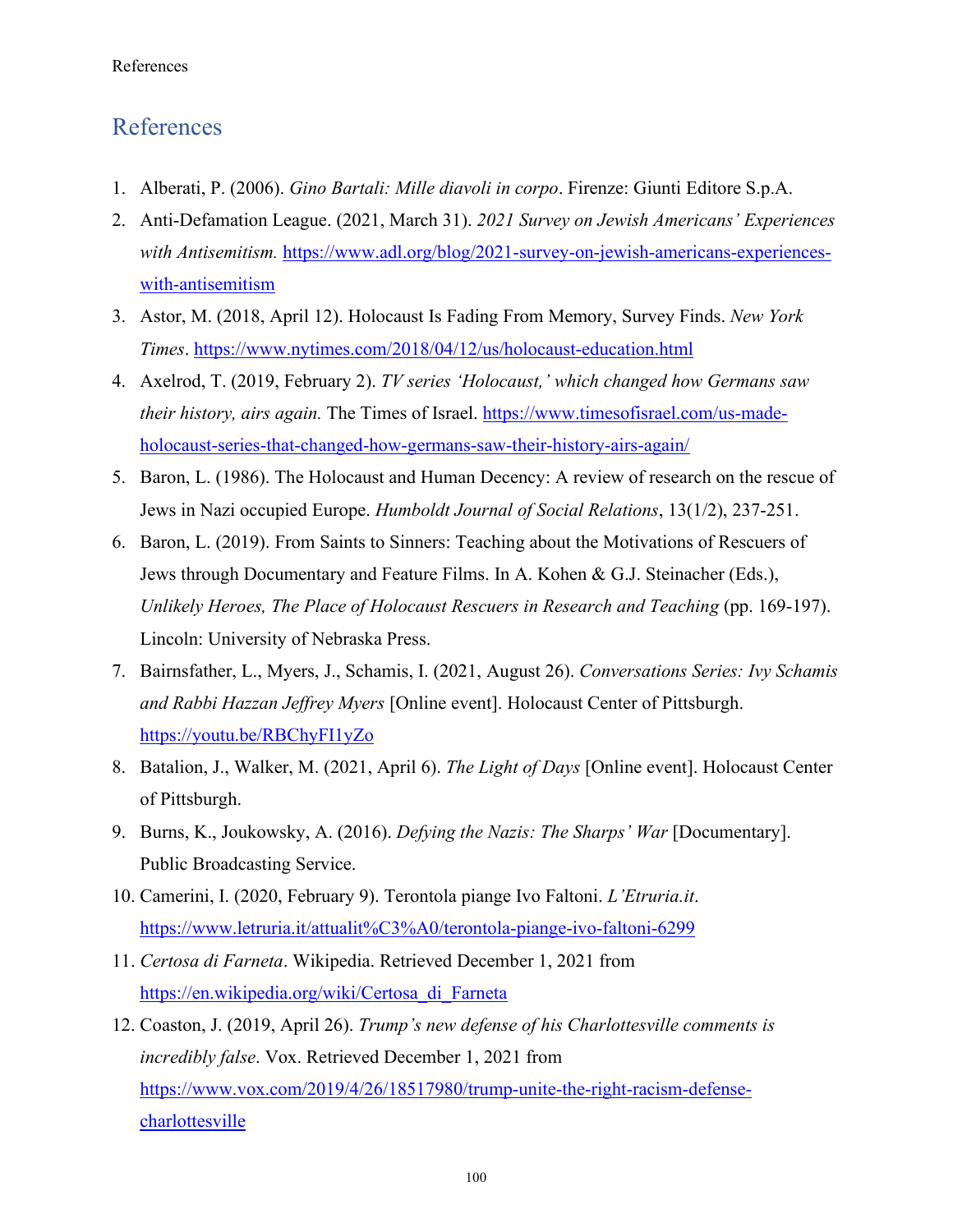- 13. Diamantstein, L. (1991). RG-50.166.0007, Oral history interview with Leo Diamantstein, Interview by South Carolina Council on the Holocaust, United States Holocaust Memorial Museum, Washington, DC.<https://collections.ushmm.org/search/catalog/irn505518>
- 14. Diaz, J. (2020, May 12). *Anti-Semitic Incidents Surged in 2019, Report Says*. New York Times.<https://www.nytimes.com/2020/05/12/us/antisemitic-report-incidents.html>
- 15. Dyby, K. (1991). RG-50.477.1060, Oral history interview with Knud Dyby, The Bay Area Holocaust Oral History Project, United States Holocaust Memorial Museum, Washington, DC.<https://collections.ushmm.org/search/catalog/irn518348>
- 16. Dyby, K. (1996). RG-50.477.1000, Oral history interview with Knud Dyby, The Bay Area Holocaust Oral History Project, United States Holocaust Memorial Museum, Washington, DC.<http://collections.ushmm.org/search/catalog/irn517060>
- 17. Faltoni, I. (2004, June 30). Invito alla discussione della tesi di laurea di Paolo Alberati: La Guerra di Gino Bartali – Ebrei e Cattolici in Umbria e Toscana 1943/1944.
- 18. Faltoni, I. (2011). In C. Lucheroni (Ed.), *Il Nonno Racconta La Guerra*. Arti Tipografiche Toscane.
- 19. Faltoni, I. (Ed.). (2012). *Bartali L'Intramontabile: Un uomo di ferro, Un secolo da leggenda*. Self published.
- 20. Feldstern, L., Ryan, A. (2019). Teaching the Lesson of Moral Courage through Writing. In A. Kohen & G.J. Steinacher (Eds.), *Unlikely Heroes, The Place of Holocaust Rescuers in Research and Teaching* (pp. 222-232). Lincoln: University of Nebraska Press.
- 21. Fogelman, E. (1994). Conscience and Courage: Rescuers of Jews during the Holocaust. New York: Anchor Books.
- 22. Friedberg, E., Erbelding, R., Kelly, A. (2021, May 5). *Myth of the perfect mother: Propaganda and conspiracy* [Online event]. U.S. Holocaust Memorial Museum.
- 23. Gardner, R. (1985). *The Courage to Care* [Documentary]. United Way Productions, Mutual of America.
- 24. Goldenberg, G. (2014). *Giorgio Goldenberg* [Documentary]. ADS Media Group. [https://youtu.be/si6KHGJG\\_eM](https://youtu.be/si6KHGJG_eM)
- 25. Haberman, N., Bernstein, E. (2021, March 11). *Educator of the Year Interview: Nick Haberman* [Online event]. Holocaust Center of Pittsburgh.<https://youtu.be/7gQuWhKJbJY>
- 26. Harris, M. (2000). Into the Arms of Strangers: Stories of the Kindertransport [Documentary]. Warner Bros. Pictures.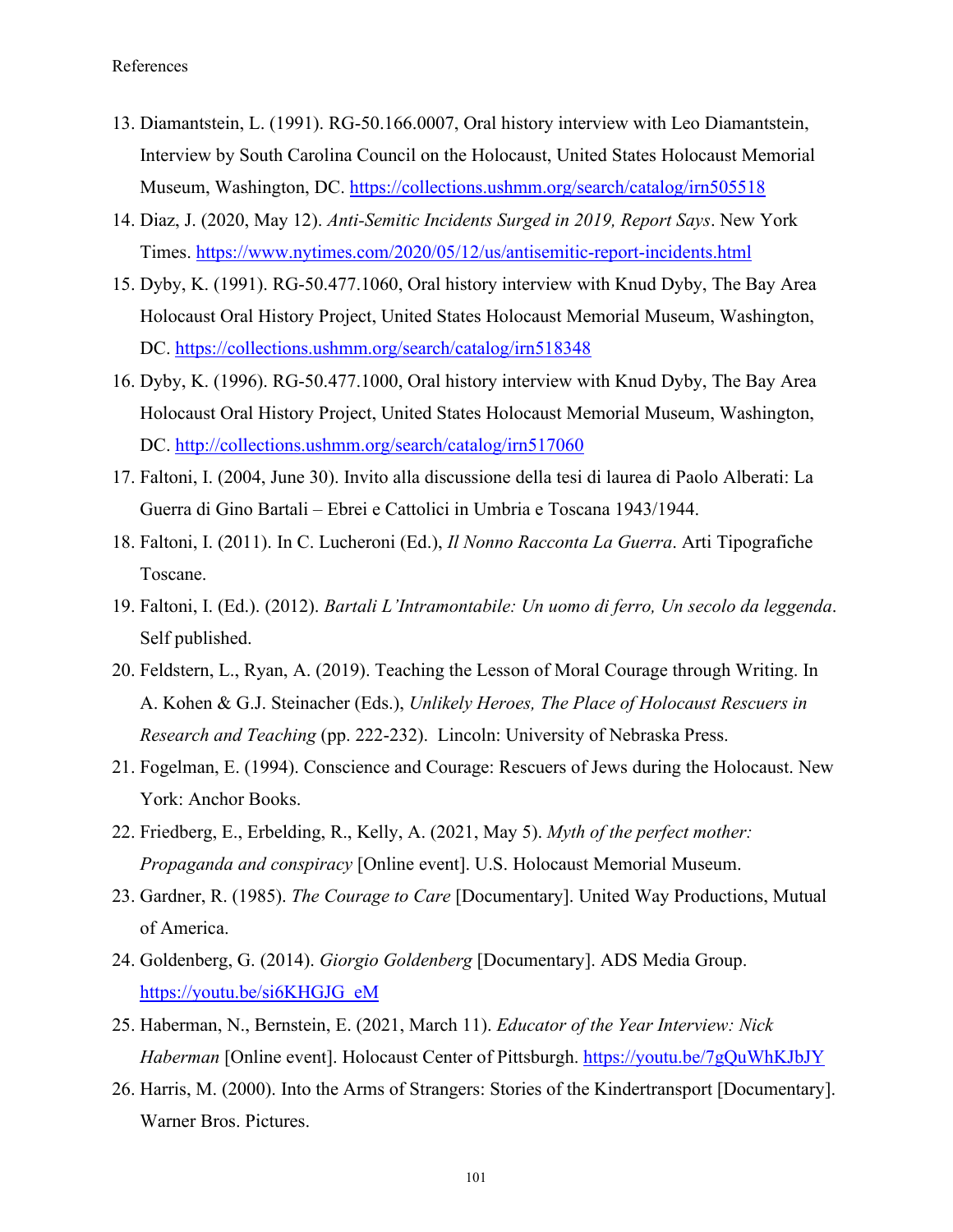- 27. Holocaust Encyclopedia. Retrieved December 1, 2021 from https://encyclopedia.ushmm.org/
- 28. Imber, S., Jacobs, J. (2021, March 7). *Holocaust Education: Past, Present and Future* [Online event]. Yad Vashem. [https://youtu.be/MrEc0G\\_oPj4](https://youtu.be/MrEc0G_oPj4)
- 29. Insdorf, A. & Wiesel, E. (2002). *Indelible Shadows : Film and the Holocaust* (3rd ed.). Cambridge: Cambridge University Press.
- 30. *It Started With Words.* Claims Conference. Retrieved May 1, 2021 from <https://itstartedwithwords.org/>
- 31. Jacoby, O. (2014). My Italian Secret: The Forgotten Heroes. [Documentary]. Storyville Films.
- 32. Karn, A. (2012). Toward a Philosophy of Holocaust Education: Teaching Values without Imposing Agendas. *The History Teacher, 45*(2), 221-240.
- 33. Karski, J. (1988). RG-50.012.0044, Oral history interview with Jan Karski, Interview by Gay Block and Malka Drucker, United States Holocaust Memorial Museum, Washington, DC. <https://collections.ushmm.org/search/catalog/irn506527>
- 34. Kaufman, M. (2000, July 15). *Jan Karski Dies at 86; Warned West About Holocaust.* New York Times. Retrieved December 1, 2021 from <https://timesmachine.nytimes.com/timesmachine/2000/07/15/226726.html?pageNumber=45>
- 35. Klein, C (2020, December 13). *The MLK Graphic Novel That Inspired John Lewis and Generations of Civil Rights Activists.* History.com. Retrieved December 1, 2021 from <https://www.history.com/news/civil-rights-graphic-novel-mlk-john-lewis>
- 36. Koepp, R.G. (2019). Holocaust Rescuers in Historical and Academic Scholarship. In A. Kohen & G.J. Steinacher (Eds.), *Unlikely Heroes, The Place of Holocaust Rescuers in Research and Teaching* (pp. 15-36). Lincoln: University of Nebraska Press.
- 37. Lindquist, D. (2011a). Meeting a Moral Imperative: A Rationale for Teaching the Holocaust. *The Clearing House*, *84*(1), 26-30.
- 38. Lindquist, D. (2011b). Instructional Approaches in Teaching the Holocaust*. American Secondary Education, 39*(3), 117-128.
- 39. Marantz, A. (2019). Anti Social: Online Extremists, Techno-Utopians, and the Hijacking of the American Conversation. New York: Penguin Random House.
- 40. MacMichael, S. (2010, November 12). Gino Bartali to be honoured for helping save Italian Jews from the Holocaust. Road.cc. [https://road.cc/content/news/27273-gino-bartali-be](https://road.cc/content/news/27273-gino-bartali-be-honoured-helping-save-italian-jews-holocaust)[honoured-helping-save-italian-jews-holocaust](https://road.cc/content/news/27273-gino-bartali-be-honoured-helping-save-italian-jews-holocaust)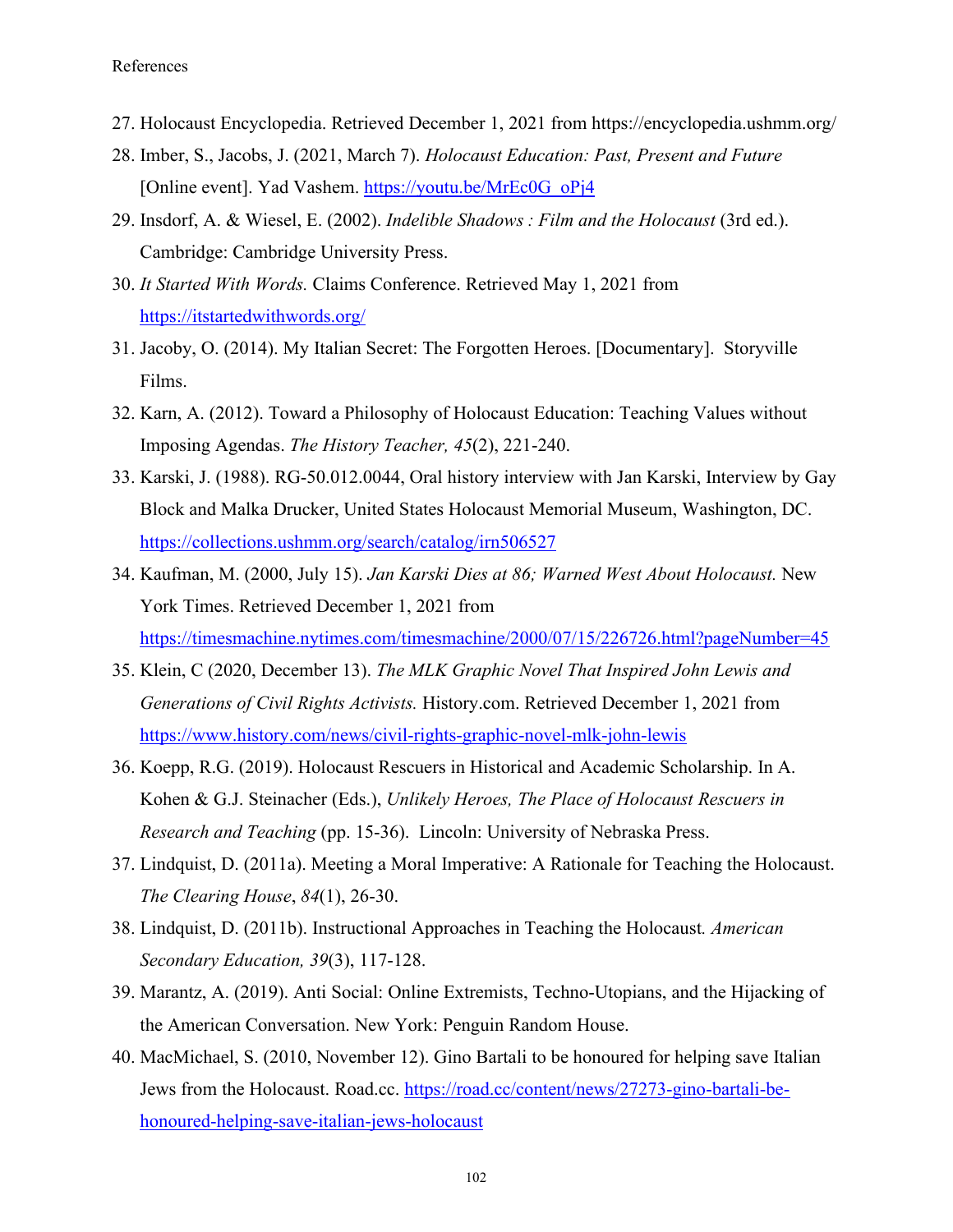- 41. McConnon, A., & McConnon, A. (2012). *Road to Valor: A true story of World War II Italy, the Nazis, and the cyclist who inspired a nation.* New York: Broadway Paperbacks.
- 42. Meir, D (2019, August 4). *MAUS: A comic book that should be taught in every school.* The Times of Israel. Retrieved December 1, 2021 from [https://blogs.timesofisrael.com/maus-a](https://blogs.timesofisrael.com/maus-a-comic-book-that-should-be-taught-in-every-school/)[comic-book-that-should-be-taught-in-every-school/](https://blogs.timesofisrael.com/maus-a-comic-book-that-should-be-taught-in-every-school/)
- 43. Nevres, M.O. (2016, August 5). *Coppi e Bartali, Bartali e Coppi.* Cycling Passion. Retrieved December 1, 2021 from<https://cycling-passion.com/coppi-bartali/>
- 44. North Coast Journal Staff (2021, November 23). *Samuel P. Oliner: 1930-2021*. Retrieved December 1, 2021 from [https://www.northcoastjournal.com/Obituaries/archives/2021/11/23/samuel-p-oliner-1930-](https://www.northcoastjournal.com/Obituaries/archives/2021/11/23/samuel-p-oliner-1930-2021) [2021](https://www.northcoastjournal.com/Obituaries/archives/2021/11/23/samuel-p-oliner-1930-2021)
- 45. Oliner, P.M., & Oliner, S.P. (1988). *The Altruistic Personality.* New York: The Free Press.
- 46. Oliner, P.M., & Oliner, S.P. (1990). The Roots of Altruism*. Shofar, 8*(2), 16-34.
- 47. Oliner, P.M., Wielgus, J., & Gruber, M. (2004). *Saving the Forsaken, Religious Culture and the Rescue of Jews in Nazi Europe*. New Haven: Yale University Press.
- 48. Oliner, S. (1994). RG-50.477.0543, Oral history interview with Samuel Oliner, The Bay Area Holocaust Oral History Project, United States Holocaust Memorial Museum, Washington, DC.<https://collections.ushmm.org/search/catalog/irn512442>
- 49. Opdyke, I. (1993). RG-50.477.0864, Oral history interview with Irene Opdyke, United States Holocaust Memorial Museum Collection. <https://collections.ushmm.org/search/catalog/irn515933>
- 50. Paldiel, M. (1993). The Path of the Righteous. Gentile Rescuers of Jews During the Holocaust. Hoboken: KTAV Publishing House, Inc.
- 51. Paldiel, M. *The Face of the Other: Reflections on the Motivations of Gentile Rescuers of Jews.* Yad Vashem. Retrieved December 1, 2021 from [https://www.yadvashem.org/righteous/resources/the-face-of-the-other-reflections-on-the](https://www.yadvashem.org/righteous/resources/the-face-of-the-other-reflections-on-the-motivations-of-rescuers.html)[motivations-of-rescuers.html](https://www.yadvashem.org/righteous/resources/the-face-of-the-other-reflections-on-the-motivations-of-rescuers.html)
- 52. Primo Levi Center. Retrieved December 1, 2021 from<https://primolevicenter.org/>
- 53. Putnam, R. (2020). The Upswing: How America came together a century ago and how we can do it again. Simon & Schuster. New York.
- 54. Rabben, L. (2016). *Sanctuary and Asylum: A Social and Political History*. Seattle: University of Washington Press.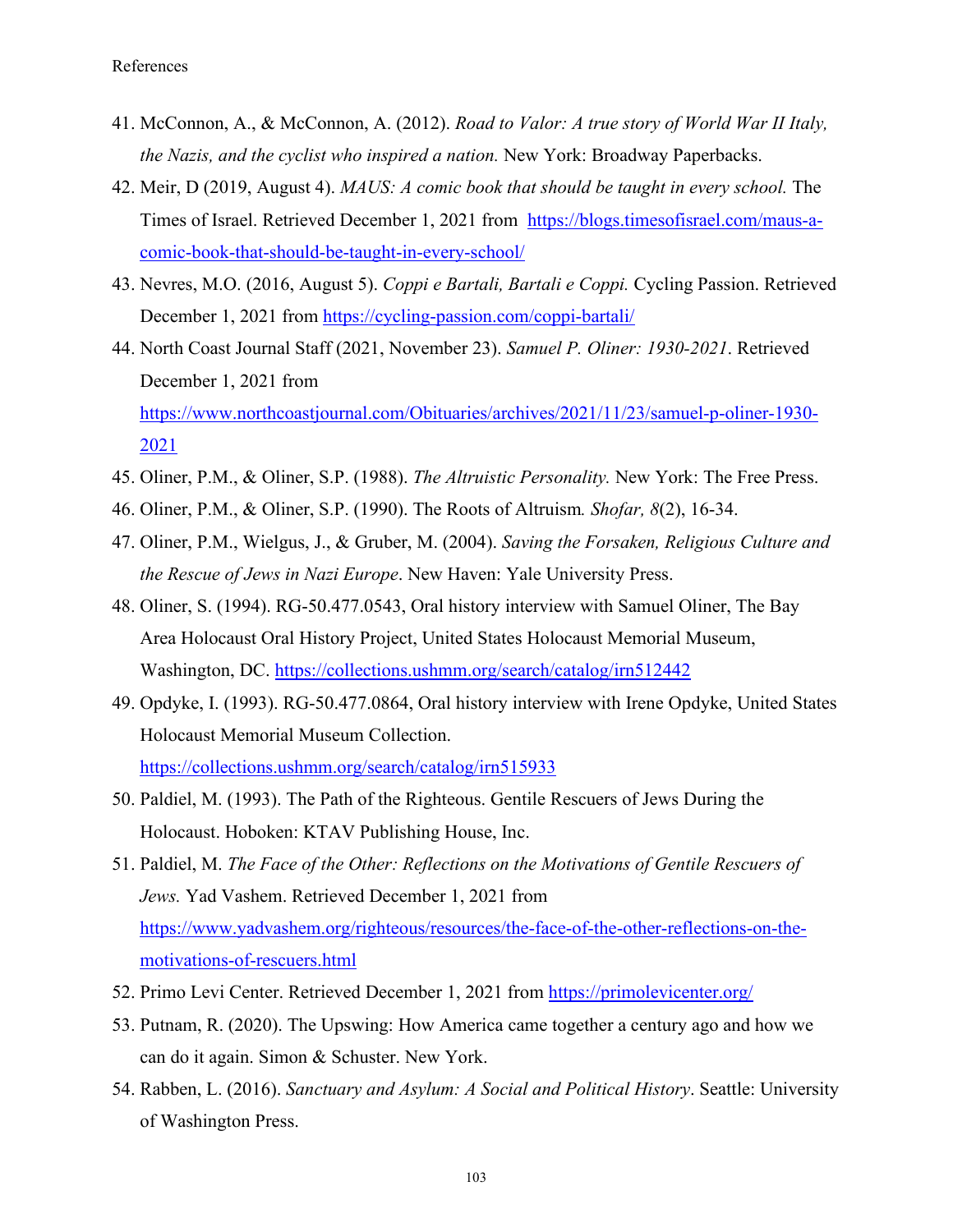- 55. Rapold, N. (2014, May 8). *More Tales of the 'Righteous'*. New York Times. [https://www.nytimes.com/2014/05/09/movies/the-rescuers-tells-stories-of-escapes-from-the](https://www.nytimes.com/2014/05/09/movies/the-rescuers-tells-stories-of-escapes-from-the-nazis.html)[nazis.html](https://www.nytimes.com/2014/05/09/movies/the-rescuers-tells-stories-of-escapes-from-the-nazis.html)
- 56. Robertson, C., Mele, C., Tavernise, S. (2018, October 27). *11 Killed in Synagogue Massacre: Suspect Charged with 29 Counts.* New York Times. <https://www.nytimes.com/2018/10/27/us/active-shooter-pittsburgh-synagogue-shooting.html>
- 57. Schwarz, G. (2021, April 7). *Those who forget: A conversation with author Geraldine Schwarz* [Online event]. Yad Vashem. https://youtu.be/ddwypCtFmVc
- 58. Sestini, D. (2013, March 15). Ricordando un amico e grande sportivo. *L'Etruria*. 15. Retrieved December 1, 2021 from [https://www.letruria.it/download/3/2435\\_2013-05.pdf](https://www.letruria.it/download/3/2435_2013-05.pdf)
- 59. Sherwood, H. (2020, September 16). *Nearly two-thirds of US young adults unaware 6m Jews killed in the Holocaust.* The Guardian. <https://www.theguardian.com/world/2020/sep/16/holocaust-us-adults-study>
- 60. Sittsamer, J. (1989). RG-50.063.0028, Oral history interview with Jack Sittsamer, The Holocaust Center of Pittsburgh, United States Holocaust Memorial Museum, Washington, DC.<https://collections.ushmm.org/search/catalog/irn508051>
- 61. Strobos, T. (1988). RG-50.012.0082, Oral history interview with Tina Strobos, Interview by Gay Block and Malka Drucker, United States Holocaust Memorial Museum, Washington, DC. <https://collections.ushmm.org/search/catalog/irn506565>
- 62. Strobos, T. (1992). RG-50.042.0026; Oral history interview with Tina Strobos, United States Holocaust Memorial Museum Oral History Branch, Washington, DC. <https://collections.ushmm.org/search/catalog/irn505579>
- 63. Tec, N. (1986). When Light Pierced the Darkness. New York: Oxford University Press.
- 64. Tec, N. (1995). Altruism and the Holocaust. *Social Education,* 59(6), 348.
- 65. Tec, N. *A Glimmer of Light*. Yad Vashem. Retrieved December 1, 2021 from <https://www.yadvashem.org/righteous/resources/a-glimmer-of-light.html>
- 66. *The Courage to Care*. Wikipedia. Retrieved May 1, 2021 from [https://en.wikipedia.org/wiki/The\\_Courage\\_to\\_Care](https://en.wikipedia.org/wiki/The_Courage_to_Care)
- 67. Walker, M. (2021). *CHUTZ-POW! The Power of Graphic Novels in Education* [Online Event]. Echoes and Reflections. [https://info.echoesandreflections.org/chutz-pow-the-power](https://info.echoesandreflections.org/chutz-pow-the-power-of-graphic-novels-in-holocaust-education-0)[of-graphic-novels-in-holocaust-education-0](https://info.echoesandreflections.org/chutz-pow-the-power-of-graphic-novels-in-holocaust-education-0)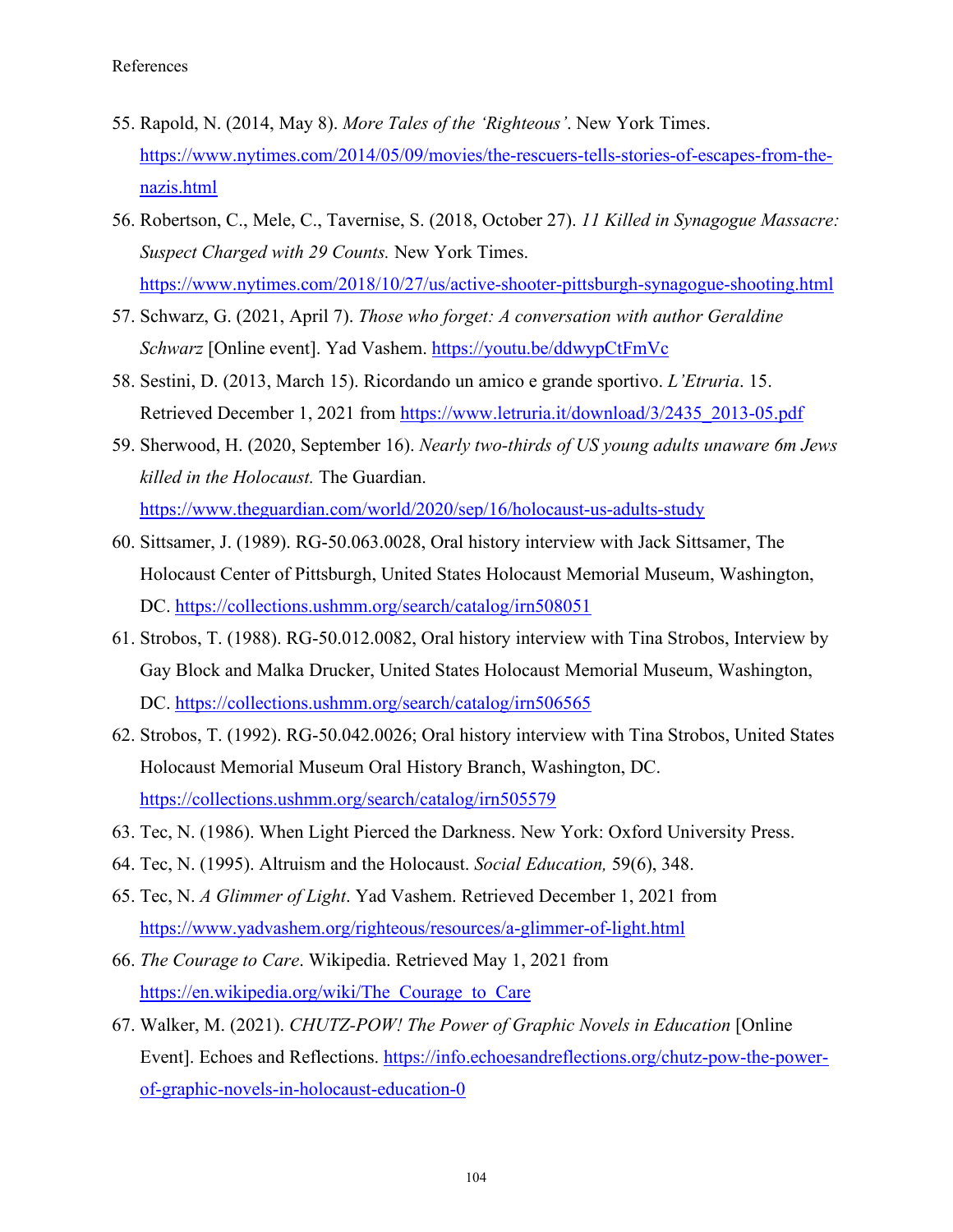- 68. Wise, W., Moeller, C., Wachter, D., Walker, M.L., & Zingarelli, M. (2014). Return to my Father's Homeland. Fritz Ottenheimer. *CHUTZ-POW! Superheroes of the Holocaust. Volume One: The UpStanders.* Pittsburgh: The Holocaust Center of Pittsburgh.
- 69. Yad Vashem. Retrieved May 1, 2021 from [https://www.yadvashem.org](https://www.yadvashem.org/)
- 70. Yelich-Biniecki, S.M., Donley, S. (2016). The Righteous Among the Nations of the World: An Exploration of Free-Choice Learning. *SAGE Open*, 1-11.
- 71. Zago, S. (2020, May 5). *Gino Bartali, mio nonno: intervista a Lisa Bartali.* Suiveur.it. <https://www.suiveur.it/interviste/gino-bartali-mio-nonno-intervista-a-lisa-bartali/>

## Bibliography

- 1. Baird, M. L. (2002). On the side of the angels: ethics and post-Holocaust spirituality. Leuven, Belgium: Peeters.
- 2. Baron, L. (1986). The Holocaust and Human Decency: A Review of Research on the Rescue of Jews in Nazi Occupied Europe. *Humboldt Journal of Social Relations, 13*(1-2), 237-251.
- 3. Fogelman, E. (1994). *Conscience and Courage: Rescuers of Jews During the Holocaust*. New York: Anchor Bks.
- 4. Gushee, D. P. (1996). Learning from the Christian Rescuers: Lessons for the Churches. *The Annals of the American Academy of Political and Social Science*, *548*, 138-155.
- 5. Hallie, P. (1979). *Lest Innocent Blood Be Shed.* New York: Harper & Row.
- 6. Henry, P. (2007). *We Only Know Men: The rescue of Jews in France during the Holocaust.*  Washington, DC: Catholic University of American Press.
- *7.* Huneke, D. (1981). A Study of Christians who Rescued Jews During the Nazi Era*. Humboldt Journal of Social Relations, 9*(1), 144-150.
- 8. Insdorf, A. & Wiesel, E. (2002). *Indelible Shadows : Film and the Holocaust* (3rd ed.). Cambridge: Cambridge University Press.
- 9. Karn, A. (2012). Toward a Philosophy of Holocaust Education: Teaching Values without Imposing Agendas. *The History Teacher,*45(2), 221-240.
- 10. Kohn, A., & Steinacher, G.J. (Eds.). (2019). *Unlikely Heroes: The Place of Holocaust Rescuers in Research and Teaching.* Lincoln: University of Nebraska Press.
- 11. Lavin, T. (2020). *Culture Warlords.* New York: Hachette Books.
- 12. Levi, P. (1979). *Moments of Reprieve.* New York: Penguin Books.
- 13. Levi, P. (1986). *The Drowned and the Saved*. New York: Simon & Schuster.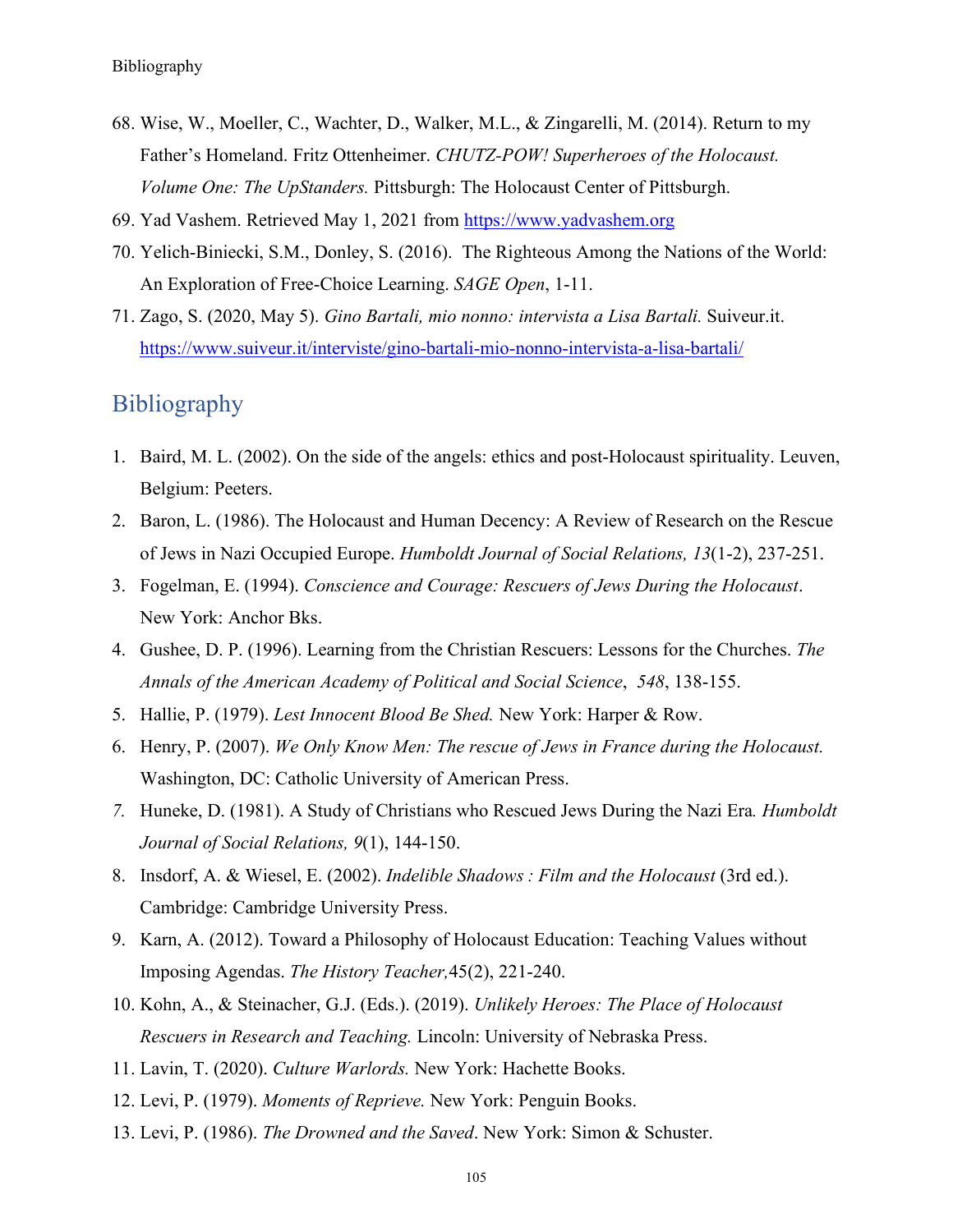- 14. Levi, P. (2008). *Survival in Auschwitz*. New York: Classic House Books.
- 15. Lindquist, D. (2011a). Meeting a Moral Imperative: A Rationale for Teaching the Holocaust*. The Clearing House, 84*(1), 26-30.
- 16. Lindquist, D. (2011b). Instructional Approaches in Teaching the Holocaust*. American Secondary Education, 39*(3), 117-128.
- 17. Marantz, A. (2019). *Anti Social: Online Extremists, Techno-Utopians, and the Hijacking of the American Conversation.* New York: Penguin Random House.
- 18. McConnon, A., & McConnon, A. (2012). *Road to Valor: A true story of World War II Italy, the Nazis, and the cyclist who inspired a nation.* New York: Broadway Paperbacks.
- 19. Miller, A. (1983). *For Your Own Good : Hidden Cruelty in Child-Rearing and the Roots of Violence.* Toronto: McGraw-Hill Ryerson.
- 20. Oliner, P.M., & Oliner, S.P. (1988). *The Altruistic Personality.* New York: The Free Press.
- 21. Oliner, P.M., & Oliner, S.P. (1990). The Roots of Altruism*. Shofar*, 8(2), 16-34.
- 22. Oliner, P.M., Wielgus, J., & Gruber, M. (2004). *Saving the Forsaken, Religious Culture and the Rescue of Jews in Nazi Europe.* New Haven: Yale University Press.
- 23. Putnam, R. (2020). *The Upswing: How America came together a century ago and how we can do it again.* Simon & Schuster. New York.
- 24. Pittsburgh Center for the Holocaust. (2018). *CHUTZ-POW! Superheroes of the Holocaust.*  Volumes 1-4.
- 25. Sarfatti, M. (2006). *The Jews in Mussolini's Italy: From Equality to Persecution.* Madison, Wisconsin: The University of Wisconsin Press.
- 26. Ramati, A. (1978). *The Assisi Underground: The Priests Who Rescued Jews.* Briarcliff Manor, New York: Scarborough House.
- 27. Yelich-Biniecki, S.M., Donley, S. (2016). The Righteous Among the Nations of the World: An Exploration of Free-Choice Learning. *SAGE Open,* 1-11.
- 28. Zuccotti, S. (1987). *The Italians and the Holocaust*. New York: Basic Books.
- 29. Zuccotti, S. (2007). Holocaust Odysseys: The Jews of Saint-Martin-Vésubie and Their Flight through France and Italy. New Haven: Yale University Press.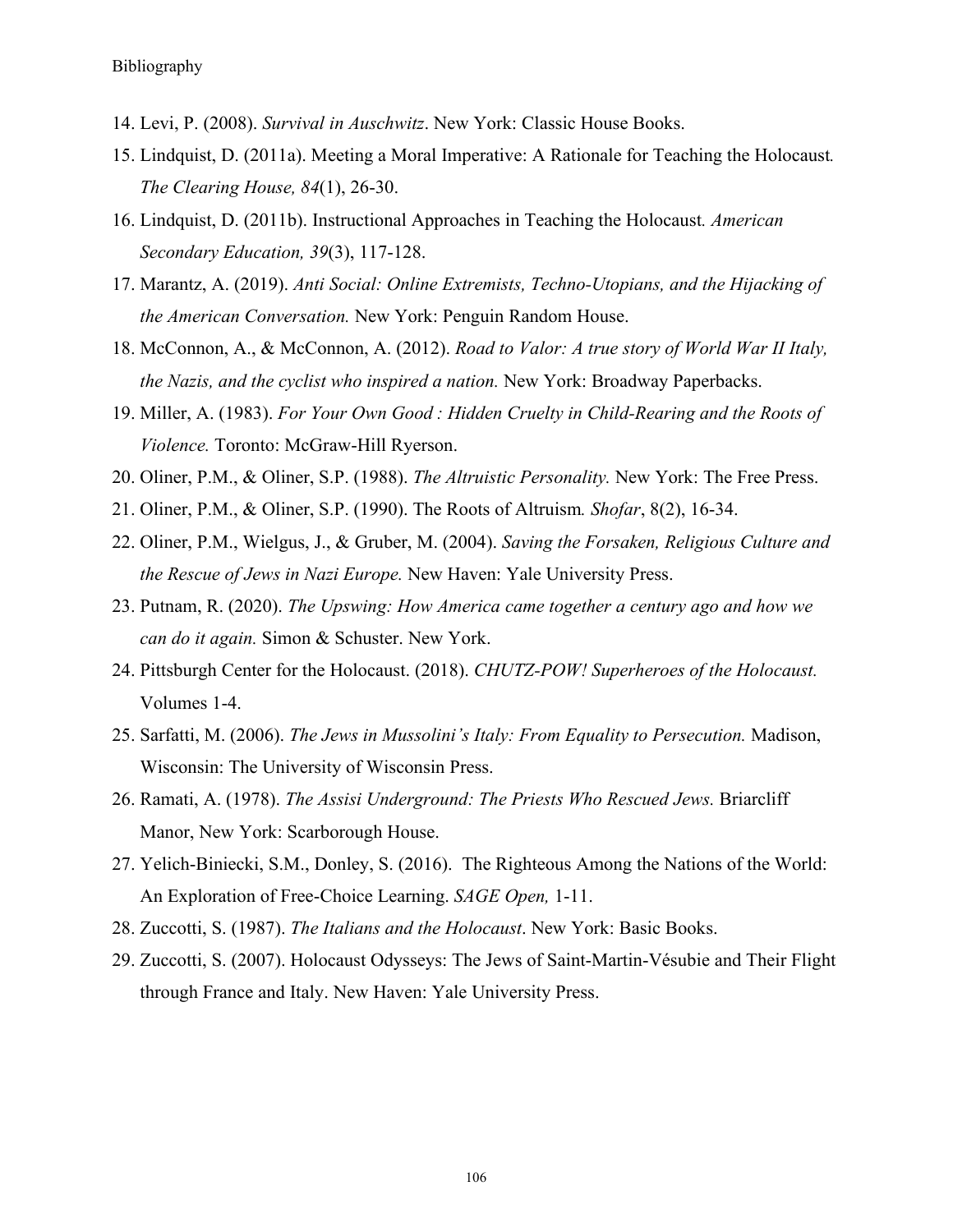## Holocaust Rescuer Filmography **Documentaries**

- 1. A Debt to Honor. 1999.
- 2. A Tree for Sugihara. 1998.
- 3. Back from the Brink. 2010.
- 4. Conspiracy of Kindness. 2005.
- 5. The Courage to Care. 1985. Nominated Academy Award for Best Documentary Short Subject.
- 6. Defying the Nazis: The Sharps' War. Ken Burns/PBS. 2016.
- 7. Diplomats for the Damned. 2008.
- 8. Fifty Children: The Rescue Mission of Mr. and Mrs. Kraus. 2013.
- 9. Heroes of the Holocaust Tales of Resistance and Survival. 2008.
- 10. Heroes: Saving Jewish Lives from the Nazis. 2015.
- 11. Into the Arms of Strangers: Stories of the Kindertransport. 2001. Winner Academy Award Best Documentary Feature. On National Film Registry.
- 12. It was Nothing, it was Everything. Reflections on the Rescue of Greek Jews during the Holocaust. 1997.
- 13. Kinder-Exodus, 1939. 1999.
- 14. Magda. 2013.
- 15. My Italian Secret. 2014
- 16. Nicky's Family. 2013.
- 17. No. 4 Street of Our Lady. 2009.
- 18. Orchestra of Exiles. 2012.
- 19. Oskar Schindler the Accidental Hero. 200
- 20. Rescue in Scandinavia. 1994.
- 21. Rescue in the Philippines, Refuge from the Holocaust. 2013.
- 22. Rescuers of the Holocaust: They risked their lives. 1991.
- 23. Searching for Wallenberg. 2002.
- 24. Secret Courage, the Walter Suskind Story. 2005.
- 25. Sugihara Survivors: Jewish and Japanese, Past and Present.
- 26. The Danish Solution, 2010.
- 27. The House on August Street. 2007.